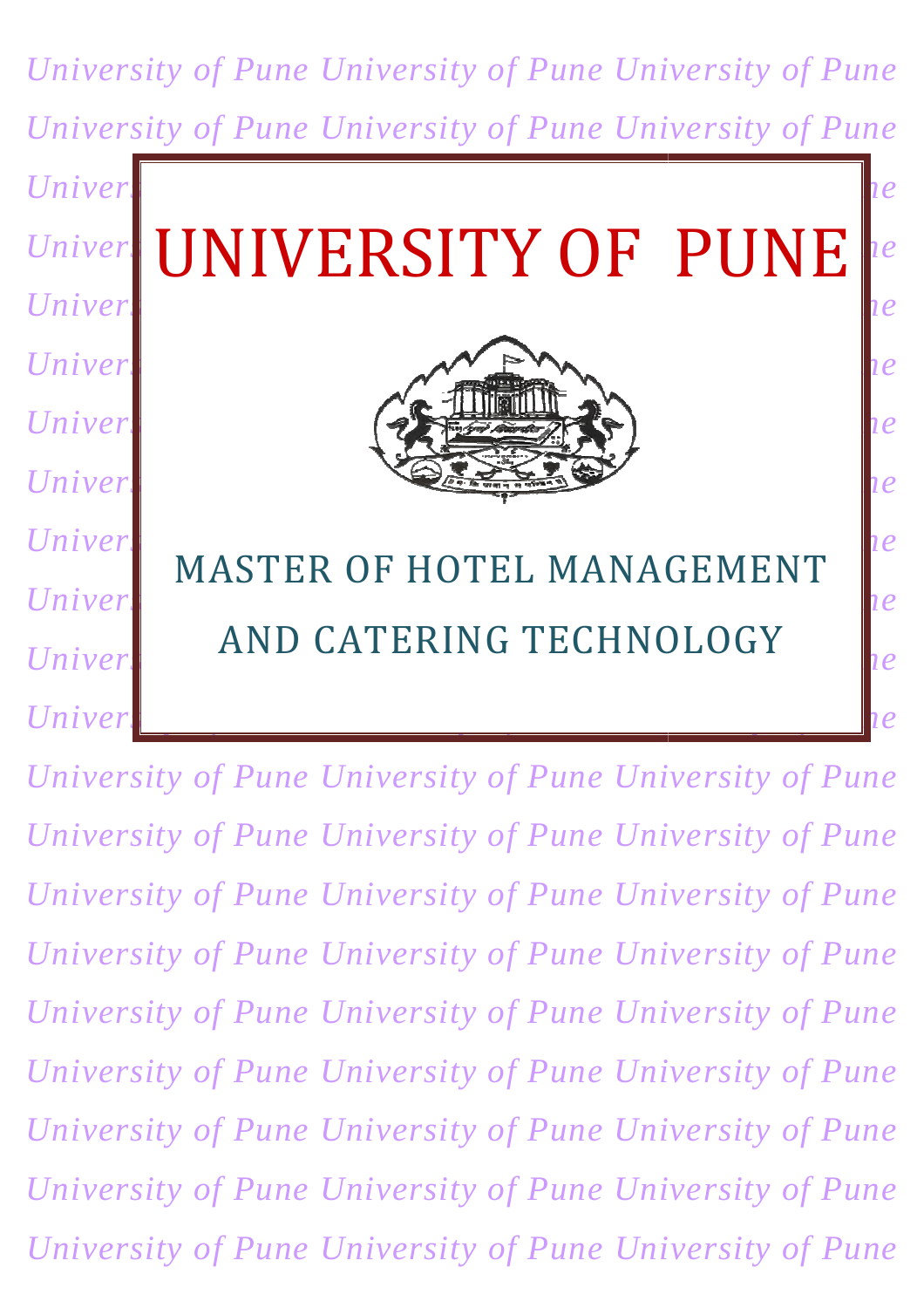#### **MASTERS OF HOTEL MANAGEMENT AND CATERING TECHNOLOGY**

#### **Background:**

Travel and Tourism sector is expected to grow at four fold the current status. With this tremendous growth will also come a huge shortfall in human resources especially at the management level. It has been estimated that there will be a requirement of at least a billion personnel worldwide in both the operational and management levels. There is a dearth of managerial positions with most of the managers being educationally unqualified. "Experience is the best teacher" is the motto here and the course "Masters in Hotel Management and Catering Technology" will attempt to change this paradigm shift.

It has been estimated that one out of four HMCT graduates tends to leave the hotel industry due to lack of growth. This leads to higher attrition levels and is a major bane for this sector. To give a boost for the career advancement one needs higher levels of managerial skills and knowledge which would be met by giving a masters level program which has a curriculum aimed at developing the conceptual skills of the students.

The current trend suggests that we are living in a global world, where change is a constant parameter. To adapt to this trend and to live in an age of uncertainty and recession, the student needs to be aware of and work in a diverse work culture and circumstances. Knowledge is power is aptly applied here.

To meet and upgrade this knowledge and skills, an attempt has been made here to define a curriculum which will truly make global managers.

MHMCT program is a well-suited for all hotel management professionals who wish to upgrade their qualifications in order to gain a competitive advantage in their careers.

There has been a sharp increase in students of the 3 years Diploma and 4 years Degree in HMCT opting for a Post Graduate Diploma or a Masters Degree in Hospitality with approximately 30 to 40% students joining Post Graduate Courses within 1 to 2 years of graduation.

Since most of these Post graduate Qualifications are being offered by universities abroad, along with an opportunity to work as an intern for a period ranging from  $6 - 12$  months, most students seek this option.

The foreign visa rules permit students to work only for a restricted period during/after obtaining education abroad. On returning to India they are often confronted by disappointment and frustrations as these foreign qualifications do not give them a career boost and candidates are offered jobs at entry level position.

#### **MHMCT-2012**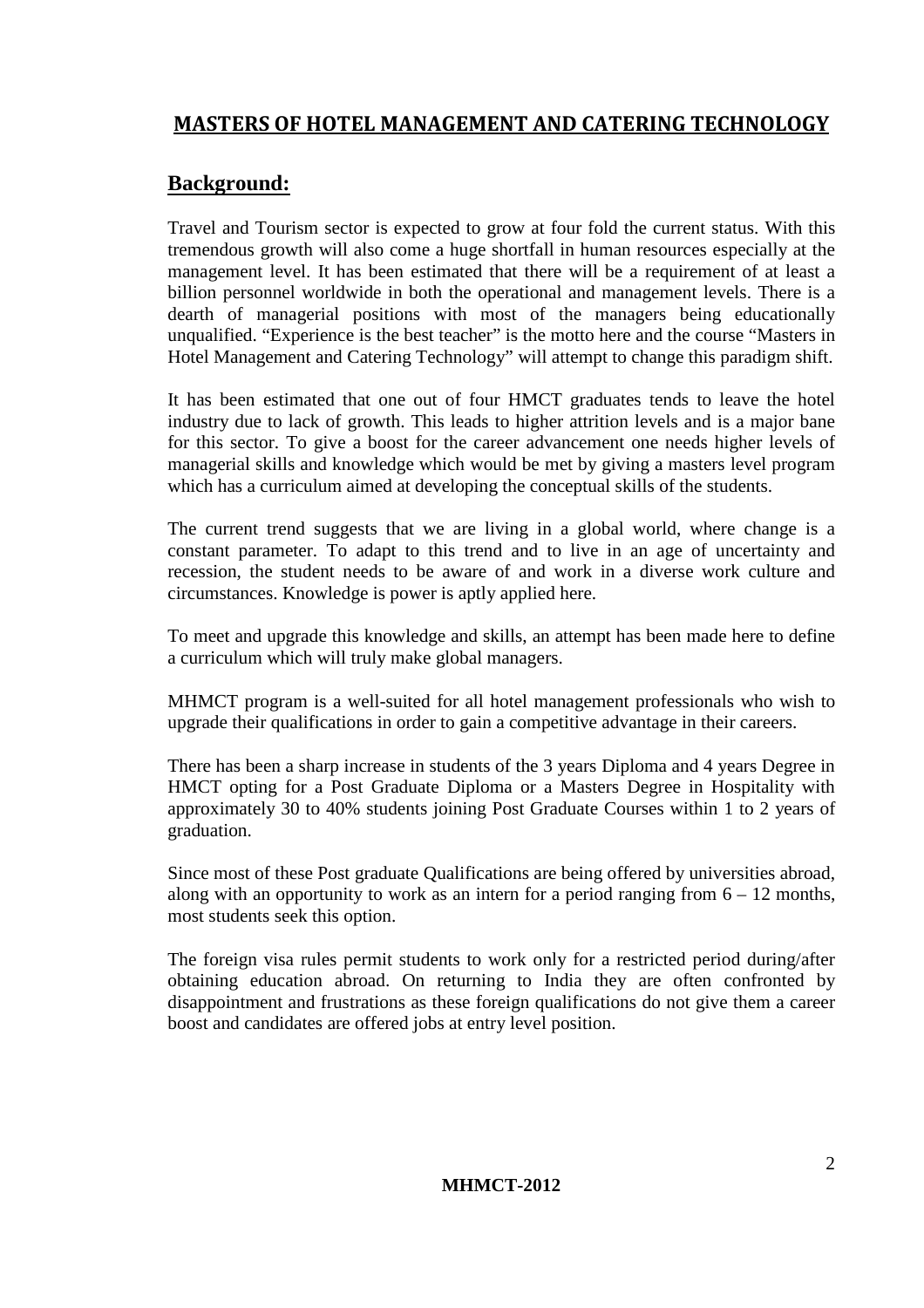#### **Rationale**

Tourism sector in India continues to witness encouraging trends despite the fears of global economic slowdown. The foreign tourist arrivals to India have touched 3.87n millions by September 2008, which is an increase of 10.4% over corresponding period of previous year. The foreign exchange earnings to India in tourism sector in rupee terms have touched 36,464 crores.

India continues to be a long duration and high spending destination for foreign travelers. This is quite evident from the statistic received through the UNWTO World Tourism Barometer, which indicate that the foreign exchange earnings per foreign traveler coming to India has been US \$ 2112 in the year 2007, which is more than twice the foreign exchange earned per foreign traveler, worldwide (which is US \$ 948) as well as Asia Pacific (Which is US \$ 1027). In fact, most of the major Asian countries like China, Japan, Indonesia, Malaysia, Singapore and Thailand earned much less foreign exchange per foreign traveler as compare in India.

The resilience of India tourism sector is also evident from the fact that while the growth rate of foreign tourist arrivals worldwide has been 5% in 2008 and the average growth rate of Asia Pacific has been 6.9%, the foreign tourist arrivals to India have grown at a rate well above 10%.

In the given context there will be a growing need of trained manpower in the hospitality sector having the right knowledge and skill sets, so as to be professionally competent to meet global standard of hospitality.

In Pune specifically, there has been a huge boost to the hospitality sector. In the next 5 years there are going to be 29 new properties ranging from service apartment to luxurious 5\* hotels. There would be a need of approximately 10,000 trained professionals in various departments.

India's hotel industry can be compared with the best hotels in the world. However, the hospitality based educational programmes offered by various Institutes and the curricular still focus on hotels only.

As the move from hotel to hospitality, the term Hospitality is more holistic and encompasses much more than four primary functional areas in a hotel namely Front Office, Housekeeping, food & Beverage Service and Food Beverage Production. A Hotel is merely a type of establishment as opposed to hospitality, which is a phenomenon that prevails across diverse type of establishment such as Hotels, Restaurants, Airlines, Convention Centres, Events Destinations and related services.

The management of these types of services requires a unique set of skills that cannot be addressed by the present hotel based curriculum being offered across the country.

Keeping the above in mind and the uphill growth of the tourism industry in mind, the MSIHMCT Pune proposes to commence a unique course to meet the need of the Industry & academia at all levels, offering full time course for new entrants, Diploma / Degree holder in HMCT and teachers in the hospitality tourism sectors.

#### **MHMCT-2012**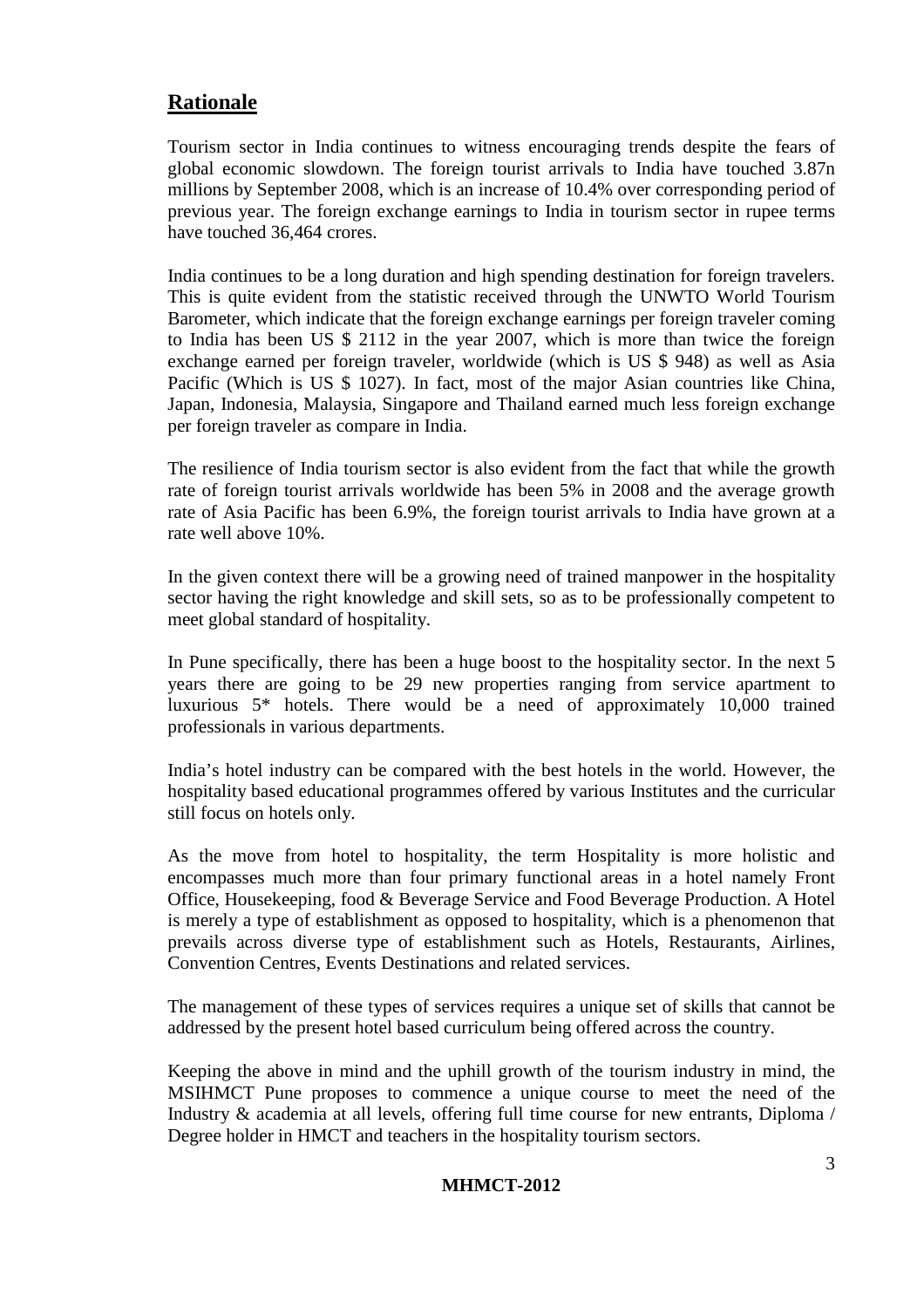#### **Whom is this Program designed for**

A Hotel Management graduate and a veteran in the field of hospitality need to leverage his skills and knowledge levels to achieve the next level of competency. This course has been designed keeping in mind the profile of an HMCT graduate who wants to advance in his career and gain the necessary conceptual skills required in the middle management and senior management level positions.

Also, it is an ideal education for people seeking to obtain the necessary specialized knowledge to venture into their own business.

While hospitality-related work experience is not necessarily required for admission, for HMCT diploma and degree holders, but would definitely be beneficial in the long run.

#### **Concept of the Master Program**

The program of the **MHMCT** program is based on the philosophy of bringing together the arts and sciences of hospitality. It provides sound financial management knowledge and tools, and ensures that graduates will have all the analytical and decision-making from a top tier business school.

At the same time it also integrates a unique intuitive approach that is an essential part of hospitality management. So unlike students from more conventional business schools, MHMCT students study the vital role played by creativity and design, art, tradition and ambience in creating and sustaining a successful hospitality venture.

The MHMCT Program is thus intensive four semester curriculum which prepares the students to gain leadership skills essential in the Hospitality industry. The course meets the current trends in the industry like disaster management, Environmental concerns besides management inputs in functional areas of business like Human Resource Development , Hospitality Marketing, Financial Management, Hospitality Laws, Facilities Management, Entrepreneurship Development,etc. In addition to core requirements students choose their specialization/Electives in the second and fourth semester and have to undergo Summer training/ Industrial training for 2 months in the field of their choice and engage in a project, for the dissertation in the fourth semester.

#### **Career Opportunities**:

Many hospitality careers exist in the hotels, resorts and restaurants along with allied industries such as Retail, Event Management, Business Enabled Services. Like an MBA, the MHMCT prepares students to be theory-based, action oriented leaders of executive management teams and entrepreneurial ventures. MHMCT graduates can become entrepreneurs, restaurateurs, developers, analysts, consultants, corporate directors, managers and can also find interesting hospitality career options in related fields such as Consulting, Marketing, Spa & Wellness, Human Resource Management or Travel and Tourism Industry.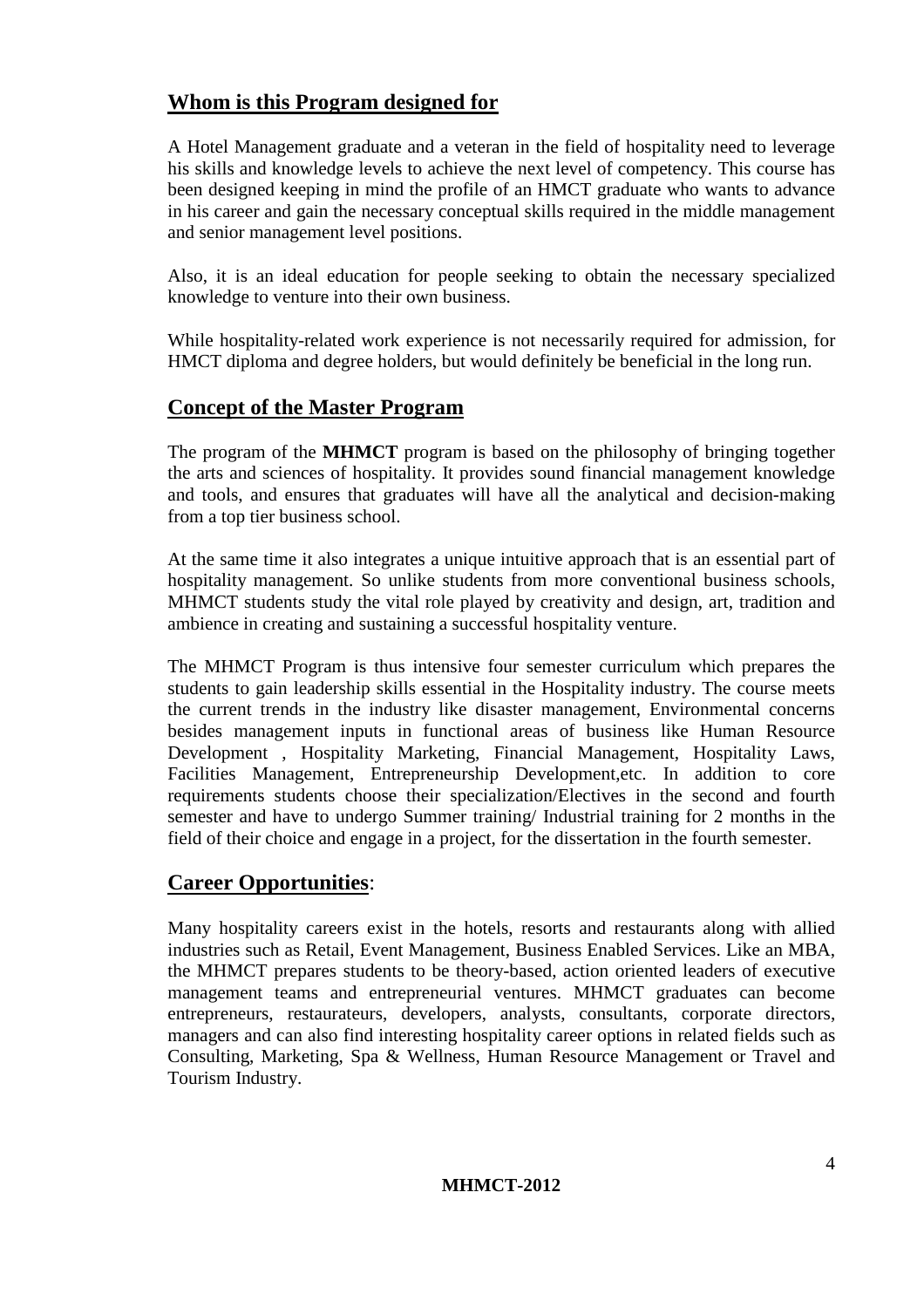In other words, career opportunities for students with several years of experience are quite different from those for individuals who are entering hospitality for the first time

#### **Eligibility**

| Sr.<br>No. | <b>Courses</b>                                                    | <b>Duration</b> | <b>Eligibility</b>                                                                                                                                                                                                                                                                            | <b>Upper</b><br>Age limit |
|------------|-------------------------------------------------------------------|-----------------|-----------------------------------------------------------------------------------------------------------------------------------------------------------------------------------------------------------------------------------------------------------------------------------------------|---------------------------|
| 1.         | Masters<br>Hotel  <br>of<br>Management and Catering<br>Technology | 2 Years         | in.<br><b>HMCT</b><br>YEAR<br>4<br>degree<br><b>OR</b><br>3 yrs Diploma in HMCT with a<br>degree from any faculty & 2 years<br>experience in the *relevant Industry<br>/ Teaching<br><b>OR</b><br>3 years degree in HMCT / BSc-HS<br>with 2 years *relevant Industry<br>experience / teaching | <b>NA</b>                 |

\* Relevant industrial work experience in a hotel having minimum 3\* facilities or other hospitality sectors namely cruise liners, air-lines, industrial catering, facility management, fast food chains of National / International repute.

\* The admission will be through CET, conducted by competent authority.

#### **The Master in Hotel Management and Catering Technology USP:**

- Timings : 3 P. M. onwards (Monday to Saturday)
- The program will comprise of Four Semesters of 16 weeks each
- Each semester will have 6 papers of 100 marks and 2 (Internal) papers of 50 marks each.
- Total marks :  $2800$  (External  $= 2400$  and Internal  $400$ )
- Intake for the batch will be of 30 students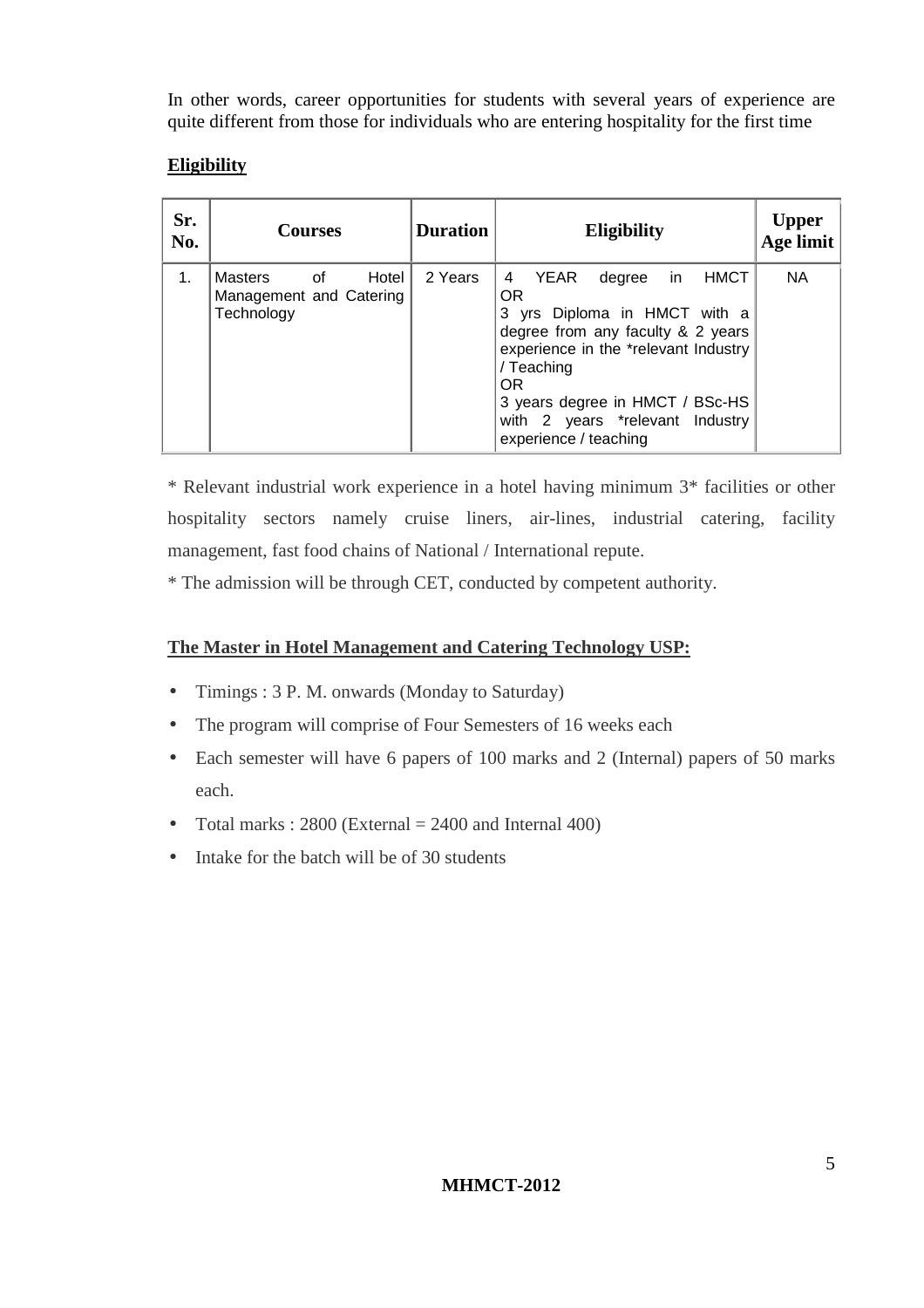#### **COURSE STRUCTURE—MHMCT**

| Course<br>Code | <b>SEMESTER I</b>                                                                                                                                                                                                                       | Course<br>Code | <b>SEMESTER II</b>                                                                                                                                                                            | Course<br>Code | <b>SEMESTER III</b>                                                                                                                                                                                                                               | Course<br>Code | <b>SEMESTER IV</b>                                   |
|----------------|-----------------------------------------------------------------------------------------------------------------------------------------------------------------------------------------------------------------------------------------|----------------|-----------------------------------------------------------------------------------------------------------------------------------------------------------------------------------------------|----------------|---------------------------------------------------------------------------------------------------------------------------------------------------------------------------------------------------------------------------------------------------|----------------|------------------------------------------------------|
| <b>MH101</b>   | Tourism in Global<br>Perspective                                                                                                                                                                                                        | <b>MH 201</b>  | Management Information<br>Systems in Hospitality                                                                                                                                              | MH 301         | Entrepreneurship<br>Development                                                                                                                                                                                                                   | MH 401         | Yield Management                                     |
| MH 102         | Marketing for Hospitality and<br>Tourism                                                                                                                                                                                                | MH 202         | Facility Planning and<br>Design                                                                                                                                                               | MH 302         | <b>Financial Management</b>                                                                                                                                                                                                                       | MH 402         | <b>Business Policy and Strategic</b><br>Management   |
| MH 103         | Customer Relationship<br>Management                                                                                                                                                                                                     | MH 203         | <b>Research Methodology</b>                                                                                                                                                                   | MH 303         | Materials Management                                                                                                                                                                                                                              | MH 403         | Disaster Management                                  |
| MH 104         | <b>Organization Development</b><br>and Leadership                                                                                                                                                                                       | MH 204         | Quality Management and<br>Assurance                                                                                                                                                           | MH 304         | <b>Hospitality Laws</b>                                                                                                                                                                                                                           | MH 404         | Human Resource<br>Development                        |
| MH 105         | <b>Statistics and Quantitative</b><br>Techniques                                                                                                                                                                                        | MH 205         | Managerial Communication                                                                                                                                                                      | MH 305         | <b>Managerial Economics</b>                                                                                                                                                                                                                       | MH 405         | Corporate Sustainability                             |
| MH 106         | <b>Operational Elective (Any</b><br>One)<br>(A) Food Production Mgmt.<br>(B) Food & Beverage<br>Service Mgmt.<br>(C) Accommodation Mgmt.                                                                                                | <b>MH 206</b>  | <b>Allied Elective (Any One)</b><br>(A) Retail<br>Management<br>(B) Event Management<br>(C) Business enabled<br>Services                                                                      | MH 306         | Dissertation based on topic<br>from Operational Elective.<br>Viva-voce based on<br>Industrial Training and<br>Dissertation.                                                                                                                       | MH 406         | <b>Services Marketing</b>                            |
| MH 107         | Professional Development<br>(Internal)<br>$Section - I$<br>Communication skill,<br>Grooming, Presentation<br>Skills<br>$Section - II$<br>Skills specifically required<br>for subject of Operational<br>Elective – 106 (A), (B) or $(C)$ | MH 207         | Professional Development<br>$-$ (Internal)<br>Section $-I$<br>Career enhancement skills<br>and<br>$Section - II$<br>Foreign language (any one)<br>Spanish, Japanese, French,<br>German, etc.) | MH 307         | Professional Development-<br>(Internal)<br>$Section - I$<br>Life skills, wellness.<br>Interview techniques<br>Work/Life balance<br>Section - II<br>Skills specifically required<br>for subject of Operational<br>Elective-106 $(A), (B)$ or $(C)$ | MH 407         | Green Practices in<br>Hospitality Industry(Internal) |
| <b>MH108</b>   | Field Work related to<br>Operational Elective.<br>(Internal)                                                                                                                                                                            | <b>MH 208</b>  | Meeting Incentive<br>Conferences Exhibitions<br>(MICE) (Internal)                                                                                                                             | MH 308         | Tourism - Destination<br>India(Internal)                                                                                                                                                                                                          | MH 408         | Psychology- Hospitality<br>Perspective(Internal)     |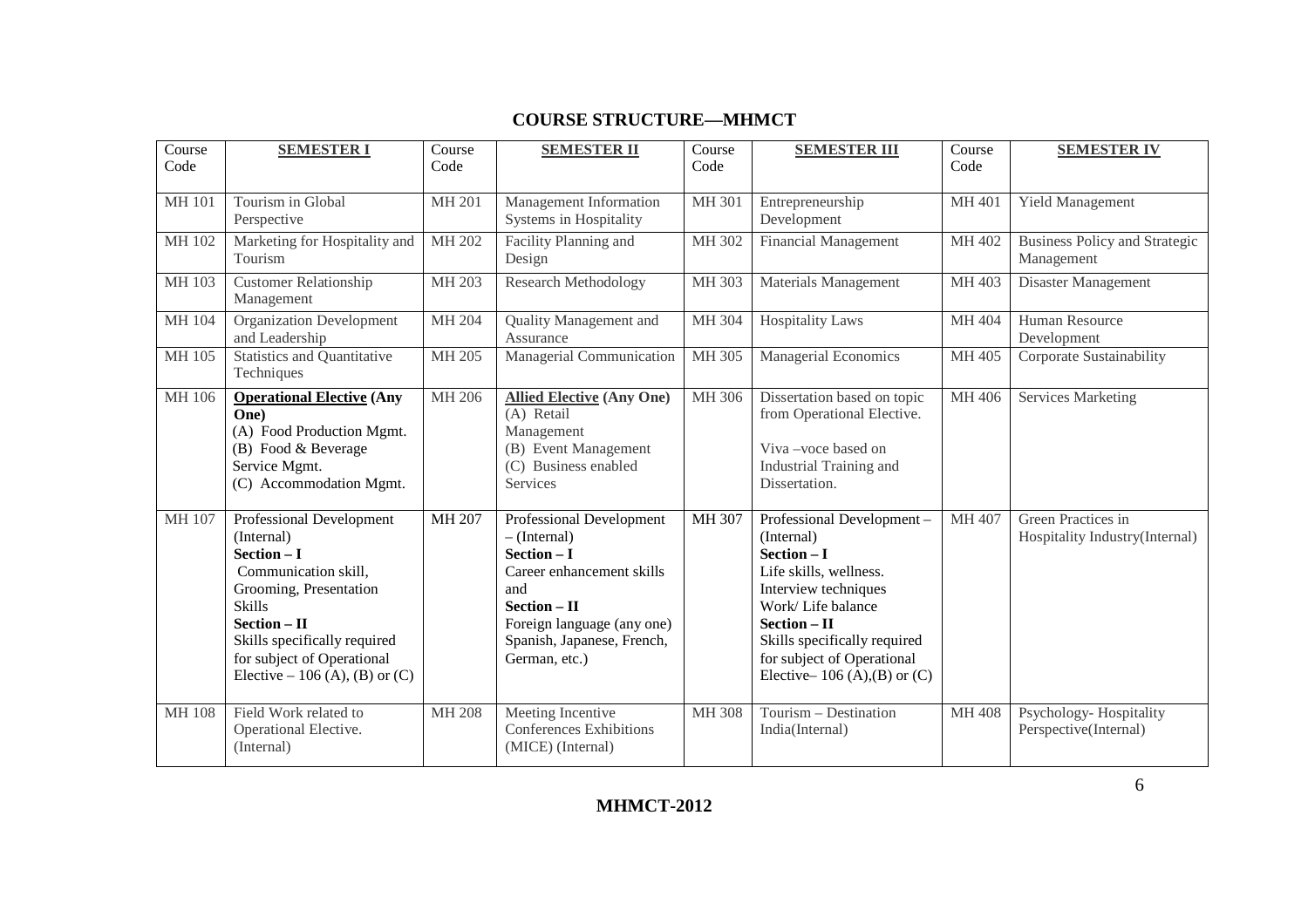| $\overline{\phantom{0}}$<br>; Industrial<br>wo months |  |
|-------------------------------------------------------|--|
| $\sim$<br>Training in chosen                          |  |
| $\sim$<br><b>Operational</b><br>Elective area         |  |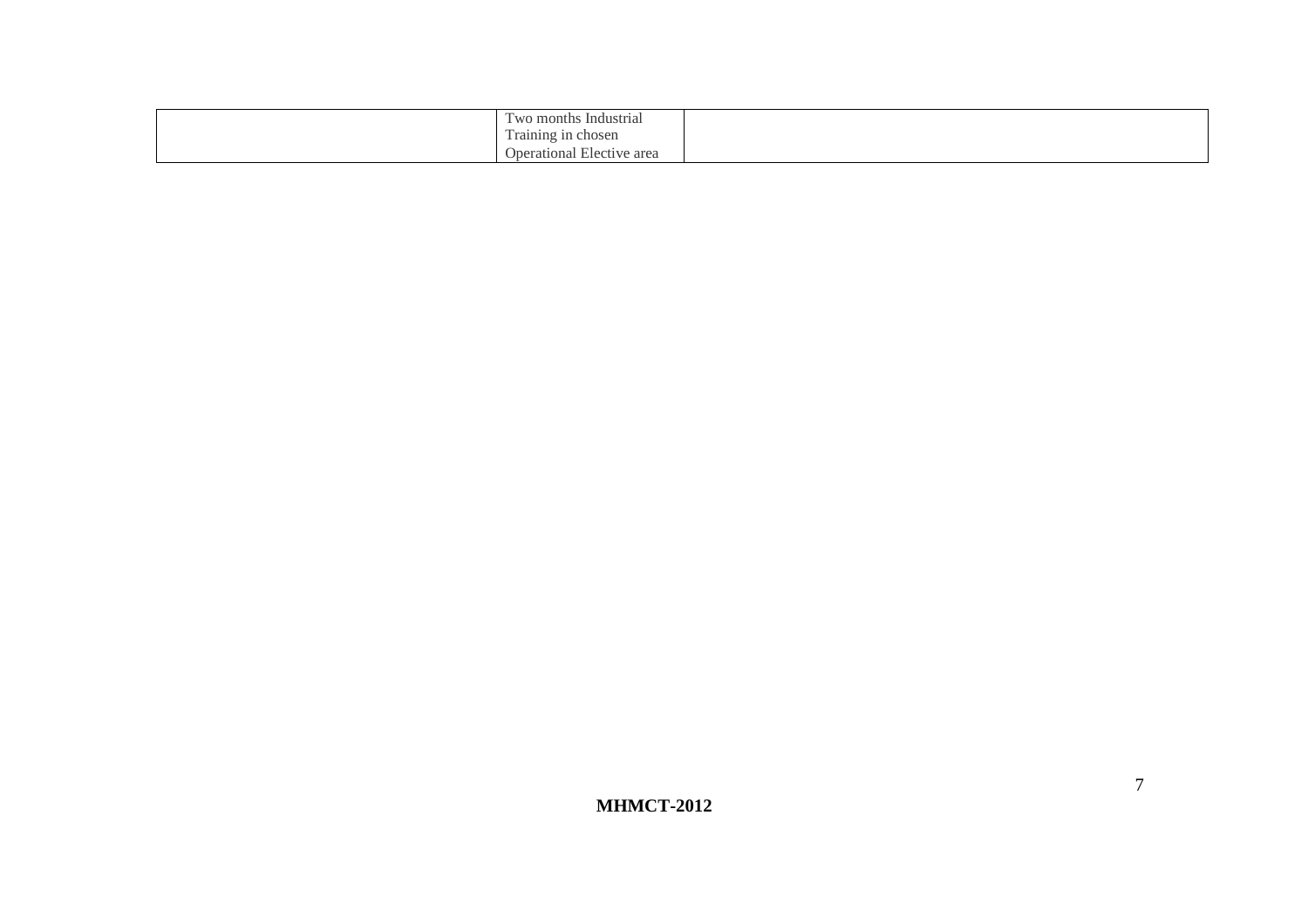#### **COURSE NAME – MASTERS IN HOTEL MANAGEMENT AND CATERING TECHNOLOGY DURATION OF COURSE—Two years – SEMESTER-- ONE**

| ${\bf S}$<br>R.<br>${\bf N}$ | <b>SUBJECT TITLE</b>                            | <b>SUB</b><br>CO |                | <b>TEACHING</b><br><b>SCHEME</b> |                | <b>EXAMINATION</b>        |            |            |            |            |                 |            |            |              |
|------------------------------|-------------------------------------------------|------------------|----------------|----------------------------------|----------------|---------------------------|------------|------------|------------|------------|-----------------|------------|------------|--------------|
| 0.                           |                                                 | DE               |                |                                  |                |                           |            |            |            |            |                 |            |            |              |
|                              |                                                 |                  | <b>TH</b>      | TU                               | $\mathbf P$    | <b>PAPE</b>               | TH         |            | <b>PR</b>  |            | <b>INTERNAL</b> |            |            | <b>TOTAL</b> |
|                              |                                                 |                  |                |                                  | $\mathbf R$    | $\mathbf R$<br><b>HRS</b> | <b>MAX</b> | <b>MIN</b> | <b>MAX</b> | <b>MIN</b> | <b>MAX</b>      | <b>MIN</b> | <b>MAX</b> | <b>MIN</b>   |
| $\mathbf{1}$                 | Tourism a Global                                | <b>MH</b>        | $\overline{4}$ | $\mathbf{1}$                     |                | 03                        | 70         | 28         |            |            | 30              | 12         | 100        | 40           |
|                              | Perspective                                     | 101              |                |                                  |                |                           |            |            |            |            |                 |            |            |              |
| $\mathbf{2}$                 | Marketing for                                   | <b>MH</b>        | $\overline{4}$ | $\mathbf{1}$                     |                | 03                        | 70         | 28         |            |            | 30              | 12         | 100        | 40           |
|                              | Hospitality and<br>Tourism                      | 102              |                |                                  |                |                           |            |            |            |            |                 |            |            |              |
|                              |                                                 |                  |                |                                  |                |                           |            |            |            |            |                 |            |            |              |
| 3                            | Customer                                        | <b>MH</b>        | $\overline{4}$ | $\mathbf{1}$                     |                | 03                        | 70         | 28         |            |            | 30              | 12         | 100        | 40           |
|                              | Relationship                                    | 103              |                |                                  |                |                           |            |            |            |            |                 |            |            |              |
|                              | Management                                      |                  |                |                                  |                |                           |            |            |            |            |                 |            |            |              |
| $\overline{4}$               | Organization                                    | <b>MH</b>        | $\overline{4}$ | $\mathbf{1}$                     |                | 03                        | 70         | 28         |            |            | 30              | 12         | 100        | 40           |
|                              | Development and                                 | 104              |                |                                  |                |                           |            |            |            |            |                 |            |            |              |
|                              | Leadership                                      |                  |                |                                  |                |                           |            |            |            |            |                 |            |            |              |
| 5                            | Statistics &                                    | <b>MH</b><br>105 | $\overline{4}$ | $\mathbf{1}$                     |                | 03                        | 70         | 28         |            |            | 30              | 12         | 100        | 40           |
|                              | Quantitative<br>Techniques                      |                  |                |                                  |                |                           |            |            |            |            |                 |            |            |              |
| 6                            | <b>Operational Elective</b>                     | <b>MH</b>        | $\overline{2}$ | $\bar{\phantom{a}}$              | 3              | 03                        | 40         | 16         | 30         | 12         | 30              | 12         | 100        | 40           |
|                              | (Any One)                                       | 106              |                |                                  |                |                           |            |            |            |            |                 |            |            |              |
|                              | (A)Food Production                              |                  |                |                                  |                |                           |            |            |            |            |                 |            |            |              |
|                              | Management                                      |                  |                |                                  |                |                           |            |            |            |            |                 |            |            |              |
|                              | (B)Food & Beverage                              |                  |                |                                  |                |                           |            |            |            |            |                 |            |            |              |
|                              | Service Mgmt                                    |                  |                |                                  |                |                           |            |            |            |            |                 |            |            |              |
|                              | (C)Accommodation                                |                  |                |                                  |                |                           |            |            |            |            |                 |            |            |              |
|                              | Mgmt                                            |                  |                |                                  |                |                           |            |            |            |            |                 |            |            |              |
|                              |                                                 |                  |                |                                  |                |                           |            |            |            |            |                 |            |            |              |
| $\boldsymbol{7}$             | Professional Development<br>(Internal)          | <b>MH</b><br>107 |                |                                  | 3              |                           |            |            |            |            | 50              | 20         | 50         | 20           |
|                              | Section - I                                     |                  |                |                                  |                |                           |            |            |            |            |                 |            |            |              |
|                              | Communication skill.                            |                  |                |                                  |                |                           |            |            |            |            |                 |            |            |              |
|                              | Grooming, Presentation<br><b>Skills</b>         |                  |                |                                  |                |                           |            |            |            |            |                 |            |            |              |
|                              | $Section - II$                                  |                  |                |                                  |                |                           |            |            |            |            |                 |            |            |              |
|                              | Skills specifically                             |                  |                |                                  |                |                           |            |            |            |            |                 |            |            |              |
|                              | required for subject of                         |                  |                |                                  |                |                           |            |            |            |            |                 |            |            |              |
|                              | Operational Elective -<br>106 (A), (B) or $(C)$ |                  |                |                                  |                |                           |            |            |            |            |                 |            |            |              |
| 8                            | Field Work related to                           | <b>MH</b>        |                |                                  | $\overline{2}$ |                           |            |            |            |            | 50              | 20         | 50         | 20           |
|                              | <b>Operational Elective</b>                     | 108              |                |                                  |                |                           |            |            |            |            |                 |            |            |              |
|                              | (Internal)                                      |                  |                |                                  |                |                           |            |            |            |            |                 |            |            |              |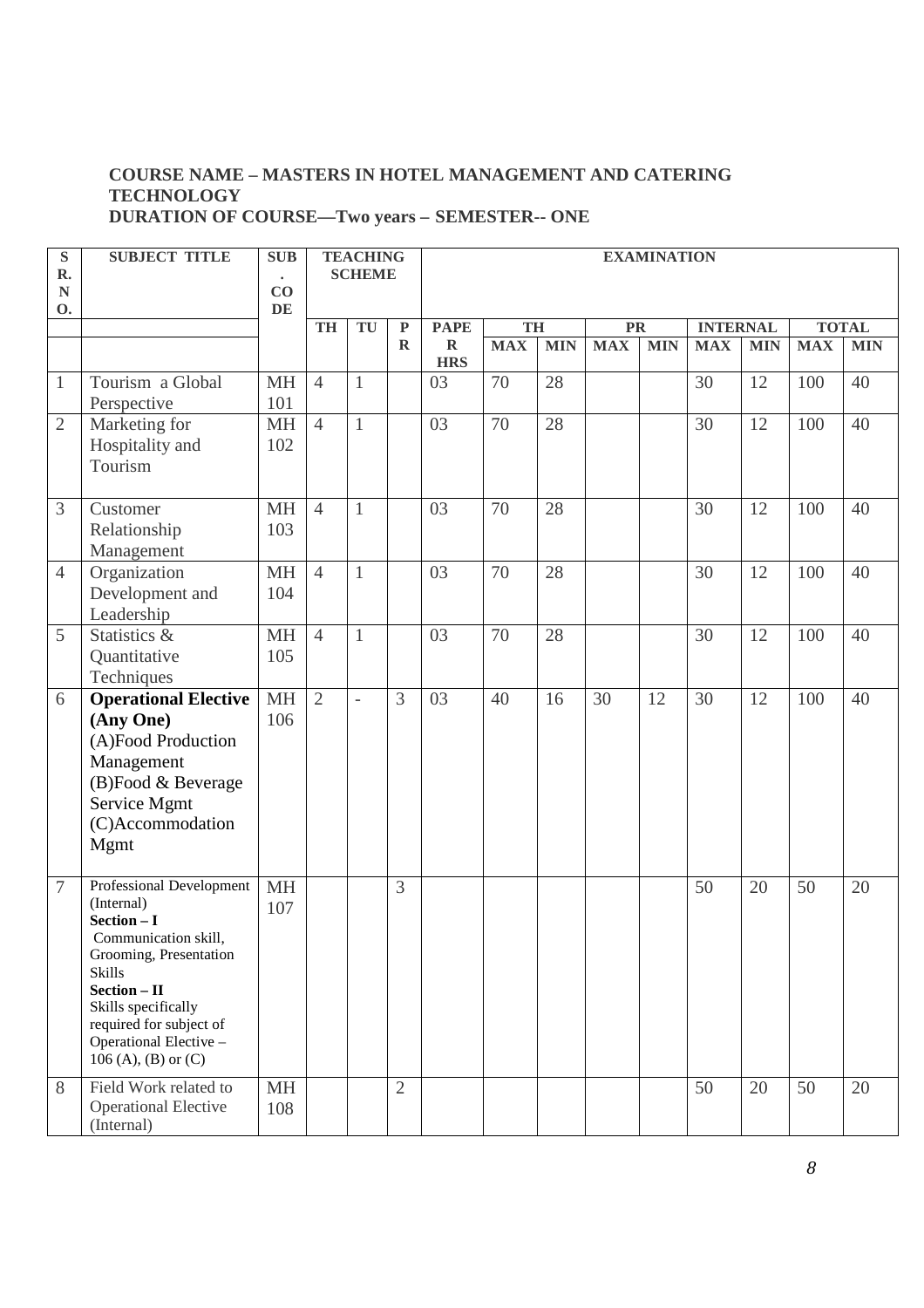|  | —   | . . | $\sim$ |            |              |           |     |  |
|--|-----|-----|--------|------------|--------------|-----------|-----|--|
|  | . . |     |        | 390<br>. . | $\sim$<br>υU | റഗ<br>∠o∪ | 700 |  |

**COURSE NAME – Masters in Hotel Management and Catering Technology DURATION OF COURSE—Two years – SEMESTER-- TWO** 

| ${\bf S}$<br>R.<br>${\bf N}$<br>0. | <b>SUBJECT TITLE</b>                                                                                                                                                                           | SUB.<br><b>COD</b><br>${\bf E}$ |                 | <b>TEACHING</b><br><b>SCHEME</b> |                | <b>EXAMINATION</b>        |                 |            |                        |            |                 |                 |                 |                           |
|------------------------------------|------------------------------------------------------------------------------------------------------------------------------------------------------------------------------------------------|---------------------------------|-----------------|----------------------------------|----------------|---------------------------|-----------------|------------|------------------------|------------|-----------------|-----------------|-----------------|---------------------------|
|                                    |                                                                                                                                                                                                |                                 | TH              | TU                               | $\overline{P}$ | <b>PAPE</b>               |                 | TH         | $\overline{\text{PR}}$ |            | <b>INTERNAL</b> |                 | <b>TOTAL</b>    |                           |
|                                    |                                                                                                                                                                                                |                                 |                 |                                  | $\mathbf R$    | $\mathbf R$<br><b>HRS</b> | <b>MAX</b>      | <b>MIN</b> | <b>MAX</b>             | <b>MIN</b> | <b>MAX</b>      | <b>MIN</b>      | <b>MAX</b>      | $\mathbf{M}$<br>${\bf N}$ |
| $\mathbf{1}$                       | Management<br><b>Information Systems</b><br>in Hospitality                                                                                                                                     | <b>MH</b><br>201                | $\overline{4}$  | $\mathbf{1}$                     |                | $\overline{3}$            | $\overline{70}$ | 28         |                        |            | 30              | 12              | 100             | 40                        |
| $\overline{2}$                     | Facility Planning and<br>Design                                                                                                                                                                | <b>MH</b><br>202                | $\overline{4}$  | $\mathbf{1}$                     |                | $\overline{3}$            | $\overline{70}$ | 28         |                        |            | 30              | $\overline{12}$ | 100             | 40                        |
| 3                                  | Research<br>Methodology                                                                                                                                                                        | <b>MH</b><br>203                | $\overline{4}$  | $\mathbf{1}$                     |                | $\overline{3}$            | 70              | 28         |                        |            | 30              | 12              | 100             | 40                        |
| $\overline{4}$                     | <b>Quality Management</b><br>and Assurance                                                                                                                                                     | <b>MH</b><br>204                | $\overline{4}$  | $\mathbf{1}$                     |                | $\overline{3}$            | $\overline{70}$ | 28         |                        |            | 30              | 12              | 100             | 40                        |
| 5                                  | Managerial<br>Communication                                                                                                                                                                    | <b>MH</b><br>205                | $\overline{3}$  | $\mathbf{1}$                     | $\overline{2}$ | $\overline{3}$            | 40              | 16         | 30                     | 12         | 30              | 12              | 100             | 40                        |
| 6                                  | <b>Allied Elective</b><br>(Any One)<br>(A)Retail<br>Management<br>(B) Event Management<br>(C)Business Enabled<br><b>Services</b>                                                               | <b>MH</b><br>206                | $\overline{4}$  | $\mathbf{1}$                     |                | $\overline{3}$            | $\overline{70}$ | 28         |                        |            | $\overline{30}$ | 12              | 100             | 40                        |
| $\overline{7}$                     | Professional Development<br>$-$ (Internal)<br>$Section - I$<br>Career enhancement skills<br>and<br>$Section - II$<br>Foreign language (any one)<br>Spanish, Japanese, French,<br>German, etc.) | <b>MH</b><br>207                |                 |                                  | 3              |                           |                 |            |                        |            | $\overline{50}$ | 20              | $\overline{50}$ | 20                        |
| 8                                  | Meetings, Incentives,<br>Conventions,<br><b>Exhibitions (MICE)</b><br>(Internal)                                                                                                               | <b>MH</b><br>208                | $\overline{2}$  |                                  |                |                           |                 |            |                        |            | 50              | 20              | 50              | 20                        |
|                                    | <b>TOTAL</b>                                                                                                                                                                                   |                                 | $\overline{25}$ | 6                                | 5              | $\overline{18}$           | 390             |            | 30                     |            | 280             |                 | 700             |                           |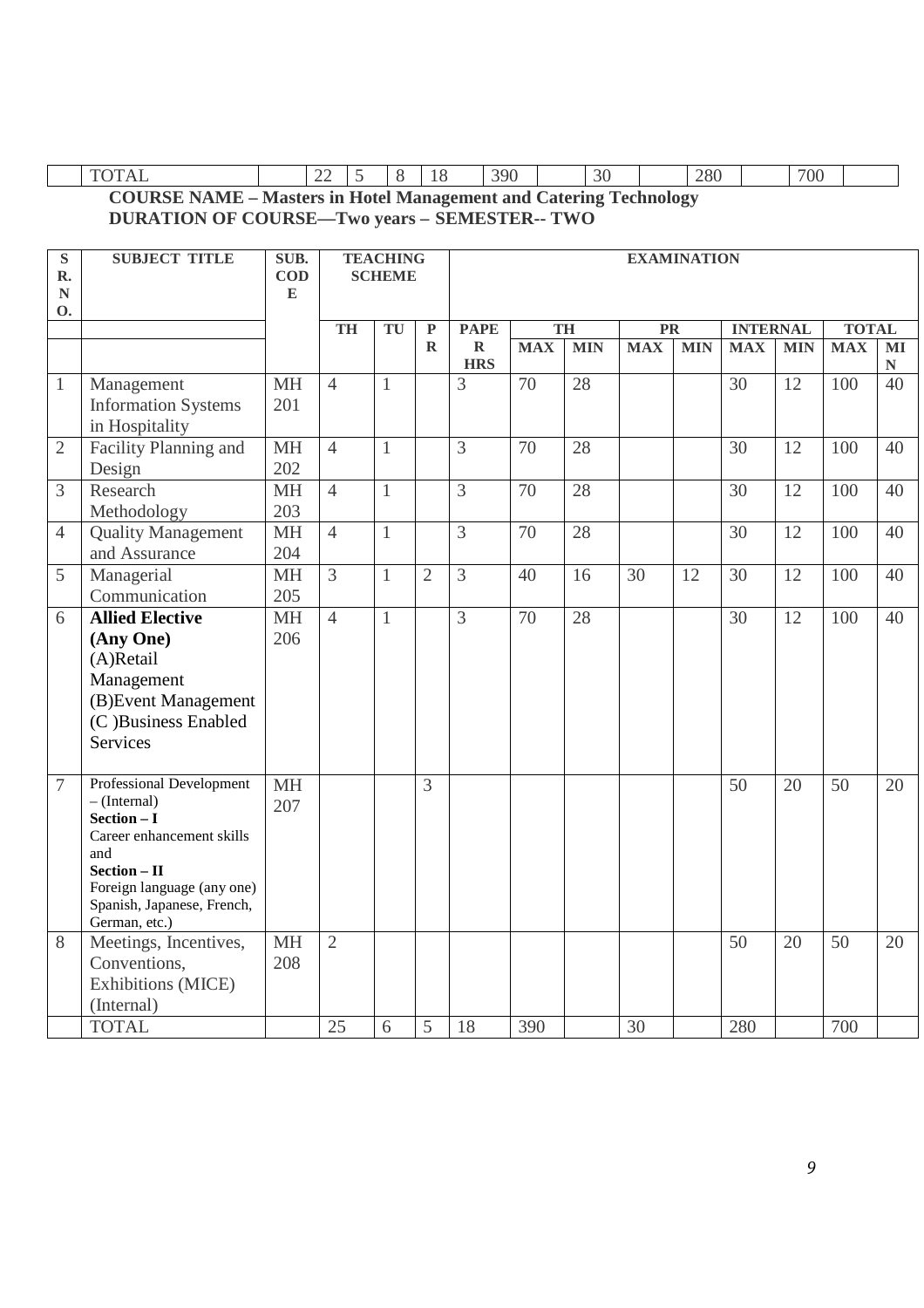#### **COURSE NAME – Masters in Hotel Management and Catering Technology DURATION OF COURSE—Two years – SEMESTER—THREE**

| ${\bf S}$<br>R.        | <b>SUBJECT TITLE</b>                                                                                                                                                                                                                                     | SUB.<br><b>CODE</b> |                | <b>TEACHING</b><br><b>SCHEME</b> |           | <b>EXAMINATION</b>        |                                                    |            |             |            |            |            |                          |            |
|------------------------|----------------------------------------------------------------------------------------------------------------------------------------------------------------------------------------------------------------------------------------------------------|---------------------|----------------|----------------------------------|-----------|---------------------------|----------------------------------------------------|------------|-------------|------------|------------|------------|--------------------------|------------|
| ${\bf N}$<br><b>O.</b> |                                                                                                                                                                                                                                                          |                     |                |                                  |           |                           |                                                    |            |             |            |            |            |                          |            |
|                        |                                                                                                                                                                                                                                                          |                     | <b>TH</b>      | TU                               | <b>PR</b> | <b>PAPE</b>               | <b>TOTAL</b><br>TH<br><b>INTERNAL</b><br><b>PR</b> |            |             |            |            |            |                          |            |
|                        |                                                                                                                                                                                                                                                          |                     |                |                                  |           | $\mathbf R$<br><b>HRS</b> | <b>MAX</b>                                         | <b>MIN</b> | <b>MAX</b>  | <b>MIN</b> | <b>MAX</b> | <b>MIN</b> | <b>MA</b><br>$\mathbf X$ | <b>MIN</b> |
| $\mathbf{1}$           | Entrepreneurship<br>Development                                                                                                                                                                                                                          | <b>MH</b><br>301    | $\overline{4}$ | $\mathbf{1}$                     |           | 3                         | 70                                                 | 28         |             |            | 30         | 12         | 100                      | 40         |
| $\overline{2}$         | Financial<br>Management                                                                                                                                                                                                                                  | <b>MH</b><br>302    | $\overline{4}$ | $\mathbf{1}$                     |           | 3                         | 70                                                 | 28         |             |            | 30         | 12         | 100                      | 40         |
| 3                      | Materials<br>Management                                                                                                                                                                                                                                  | <b>MH</b><br>303    | $\overline{4}$ | $\mathbf{1}$                     |           | $\overline{3}$            | 70                                                 | 28         |             |            | 30         | 12         | 100                      | 40         |
| $\overline{4}$         | <b>Hospitality</b> laws                                                                                                                                                                                                                                  | <b>MH</b><br>304    | $\overline{4}$ | $\mathbf{1}$                     |           | 3                         | 70                                                 | 28         |             |            | 30         | 12         | 100                      | 40         |
| 5                      | Managerial<br>Economics                                                                                                                                                                                                                                  | <b>MH</b><br>305    | $\overline{4}$ | $\mathbf{1}$                     |           | $\overline{3}$            | 70                                                 | 28         |             |            | 30         | 12         | 100                      | 40         |
| 6                      | Dissertation based<br>on topic from<br>Operational<br>Elective                                                                                                                                                                                           | <b>MH</b><br>306    |                |                                  |           |                           |                                                    |            | 70<br>(viva | 28         | 30         | 12         | 100                      | 40         |
| $\overline{7}$         | Professional<br>Development-<br>(Internal)<br>$Section - I$<br>Life skills, wellness.<br>Interview techniques<br>Work/Life balance<br>$Section - II$<br>Skills specifically<br>required for subject of<br>Operational Elective-<br>106 (A), (B) or $(C)$ | <b>MH</b><br>307    |                |                                  | 3         |                           |                                                    |            |             |            | 50         | 20         | 50                       | 20         |
| 8                      | Tourism-<br><b>Destination India</b><br>(Internal)                                                                                                                                                                                                       | <b>MH</b><br>308    | $\overline{2}$ |                                  |           |                           |                                                    |            |             |            | 50         | 20         | 50                       | 20         |
|                        | <b>TOTAL</b>                                                                                                                                                                                                                                             |                     | 22             | 5                                | 3         | 15                        | 350                                                |            | 70          |            | 280        |            | 700                      |            |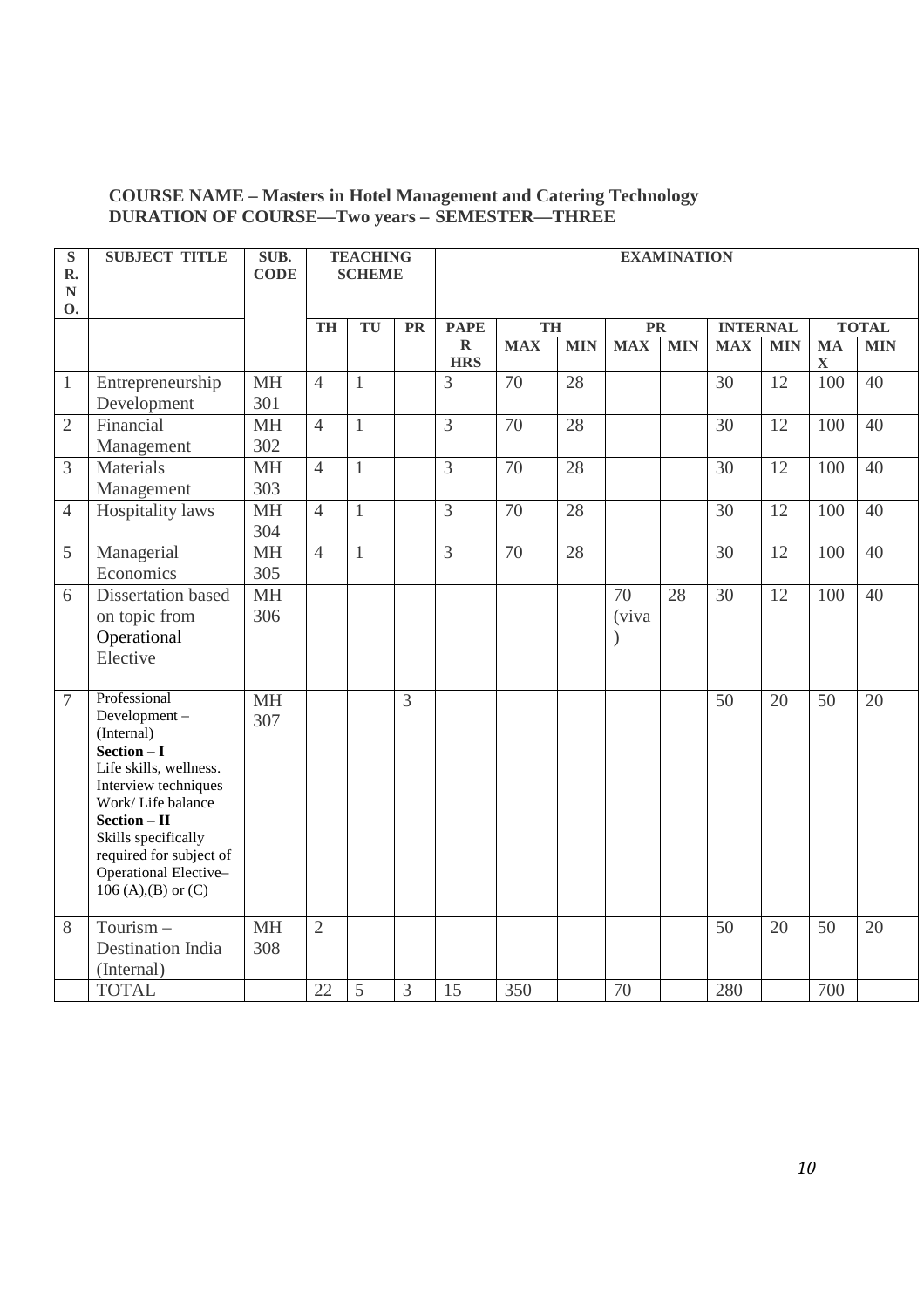#### **COURSE NAME – Masters in Hotel Management and Catering Technology DURATION OF COURSE—Two years – SEMESTER—FOUR**

| ${\bf S}$<br>$\mathbf R$                           | <b>SUBJECT TITLE</b>   | SUB.<br><b>CODE</b> |                | <b>TEACHING</b><br><b>SCHEME</b> |           |                | <b>EXAMINATION</b> |            |            |            |            |                 |              |            |
|----------------------------------------------------|------------------------|---------------------|----------------|----------------------------------|-----------|----------------|--------------------|------------|------------|------------|------------|-----------------|--------------|------------|
| $\bullet$<br>${\bf N}$<br>$\mathbf 0$<br>$\bullet$ |                        |                     |                |                                  |           |                |                    |            |            |            |            |                 |              |            |
|                                                    |                        |                     | <b>TH</b>      | TU                               | <b>PR</b> | <b>PAPER</b>   |                    | TH         |            | <b>PR</b>  |            | <b>INTERNAL</b> | <b>TOTAL</b> |            |
|                                                    |                        |                     |                |                                  |           | <b>HRS</b>     | <b>MAX</b>         | <b>MIN</b> | <b>MAX</b> | <b>MIN</b> | <b>MAX</b> | <b>MIN</b>      | <b>MAX</b>   | <b>MIN</b> |
| $\mathbf{1}$                                       | Yield                  | <b>MH</b>           | $\overline{4}$ | $\mathbf{1}$                     |           | 3              | 70                 | 28         |            |            | 30         | 12              | 100          | 40         |
|                                                    | Management             | 401                 |                |                                  |           |                |                    |            |            |            |            |                 |              |            |
| $\overline{2}$                                     | <b>Business Policy</b> | <b>MH</b>           | $\overline{4}$ | $\mathbf{1}$                     |           | 3              | 70                 | 28         |            |            | 30         | 12              | 100          | 40         |
|                                                    | and Strategic          | 402                 |                |                                  |           |                |                    |            |            |            |            |                 |              |            |
|                                                    | Management             |                     |                |                                  |           |                |                    |            |            |            |            |                 |              |            |
| 3                                                  | <b>Disaster</b>        | <b>MH</b>           | $\overline{4}$ | $\mathbf{1}$                     |           | 3              | 70                 | 28         |            |            | 30         | 12              | 100          | 40         |
|                                                    | Management             | 403                 |                |                                  |           |                |                    |            |            |            |            |                 |              |            |
| $\overline{4}$                                     | <b>Human Resource</b>  | <b>MH</b>           | $\overline{4}$ | $\mathbf{1}$                     |           | 3              | 70                 | 28         |            |            | 30         | 12              | 100          | 40         |
|                                                    | Development            | 404                 |                |                                  |           |                |                    |            |            |            |            |                 |              |            |
| 5                                                  | Corporate              | <b>MH</b>           | $\overline{4}$ | $\mathbf{1}$                     |           | 3              | 70                 | 28         |            |            | 30         | 12              | 100          | 40         |
|                                                    | Sustainability         | 405                 |                |                                  |           |                |                    |            |            |            |            |                 |              |            |
| 6                                                  | <b>Services</b>        | <b>MH</b>           | $\overline{4}$ | $\mathbf{1}$                     |           | $\overline{3}$ | 70                 | 28         |            |            | 30         | 12              | 100          | 40         |
|                                                    | Marketing              | 406                 |                |                                  |           |                |                    |            |            |            |            |                 |              |            |
| $\overline{7}$                                     | <b>Green Practices</b> | <b>MH</b>           | $\overline{2}$ |                                  |           |                |                    |            |            |            | 50         | 20              | 50           | 20         |
|                                                    | in Hospitality         | 407                 |                |                                  |           |                |                    |            |            |            |            |                 |              |            |
|                                                    | Industry               |                     |                |                                  |           |                |                    |            |            |            |            |                 |              |            |
|                                                    | (Internal)             |                     |                |                                  |           |                |                    |            |            |            |            |                 |              |            |
| 8                                                  | Psychology-            | <b>MH</b>           | $\overline{2}$ |                                  |           |                |                    |            |            |            | 50         | 20              | 50           | 20         |
|                                                    | Hospitality            | 408                 |                |                                  |           |                |                    |            |            |            |            |                 |              |            |
|                                                    | Perspective            |                     |                |                                  |           |                |                    |            |            |            |            |                 |              |            |
|                                                    | (Internal)             |                     |                |                                  |           |                |                    |            |            |            |            |                 |              |            |
|                                                    | <b>TOTAL</b>           |                     | 28             | 6                                |           | 18             | 420                |            |            |            | 280        |                 | 700          |            |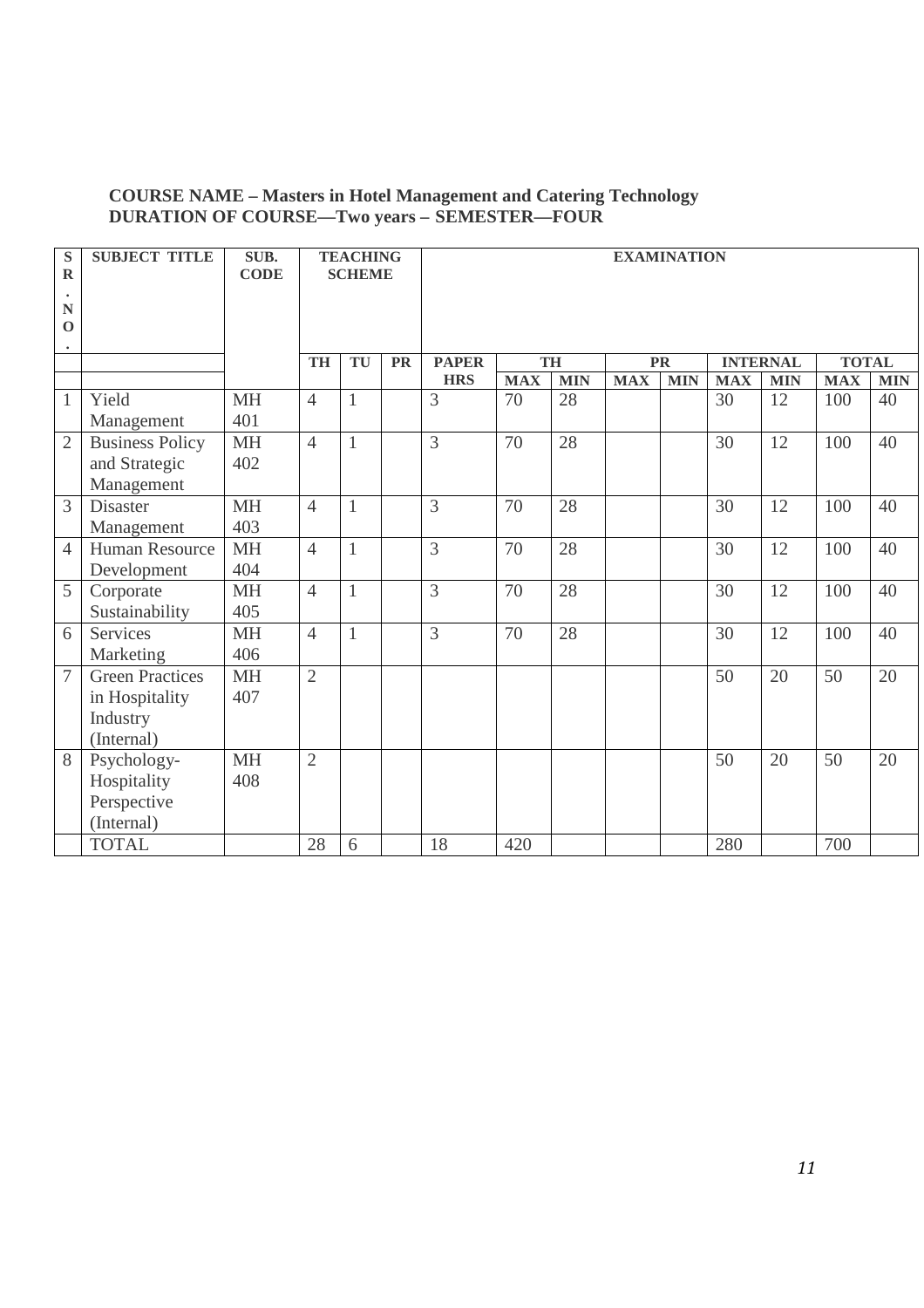## **SEMESTER 0NE**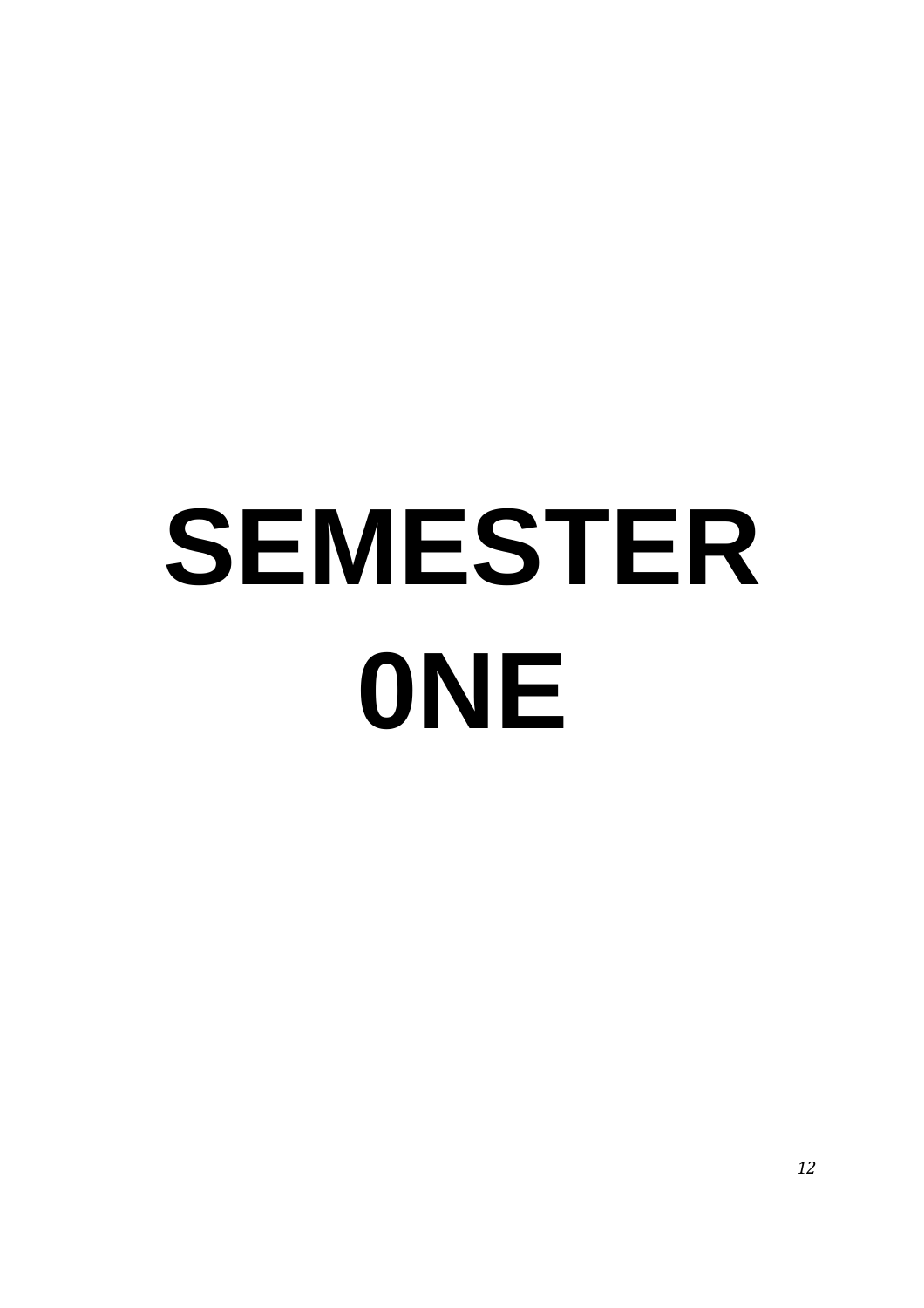#### **Course Code** : MH 101

**Course** : Tourism a Global Perspective

#### **Semester I**

|         | <b>Teaching Scheme</b> |          |      | <b>Examination Scheme</b> |           |          |              |  |  |  |
|---------|------------------------|----------|------|---------------------------|-----------|----------|--------------|--|--|--|
| Theory  | Practical              | Tutorial | ctal | Theory                    | Practical | Internal | Total        |  |  |  |
| Hours / | Hours /                | Hours /  |      | Marks /                   | Marks     | Marks    | <b>Marks</b> |  |  |  |
| Week    | week                   | Week     |      | Paper                     |           |          |              |  |  |  |
|         |                        |          |      | Duration                  |           |          |              |  |  |  |
| 04      | 01                     | $- -$    | 05   | 70/3 Hours                | $- -$     | 30       | 100          |  |  |  |

#### **Rationale** :

To enhance the understanding of students with regards to global concepts of Tourism & its impacts on the environment & socio-economic impacts of the country.

|                | <b>Topic</b>                                                                                                                                                                                                                                                                | <b>Hours</b> |
|----------------|-----------------------------------------------------------------------------------------------------------------------------------------------------------------------------------------------------------------------------------------------------------------------------|--------------|
| $\mathbf{1}$ . | <b>Tourism Perspective</b><br>- Introduction to tourism - the world's largest industry.<br>- Meaning of Tourism<br>- Components of Tourism<br>- The Tourism system<br>- Significance of Tourism to a Nation                                                                 | 05           |
| 2.             | <b>Tourism Policies</b><br>- Tourism Policy - Definition<br>- Tourism Policy Structure, content and process<br>- Tourism Policy Formulation<br>- Implementation of Tourism Policy in India<br>- Global Code of ethics for Tourism                                           | 07           |
| 3.             | <b>Tourism Planning</b><br>- Need for Tourism Planning<br>- The Nature of Tourism Planning<br>- The planning process                                                                                                                                                        | 06           |
| 4.             | <b>Safe and Honorable Tourism</b><br>- Seven pillars of Tourism<br>- Code of conduct<br>Specific objectives<br>O<br>Applicability<br>$\circ$<br>Guidelines for Travel and Tourism industry<br>$\Omega$<br>- Pledge of commitment                                            | 06           |
| 5.             | <b>Attraction Planning and Development</b><br>- Principles of Attraction Development<br>- Feasibility Analysis and Location<br>- Identifying the Market<br>- Cost-benefit Analysis<br>- Managing historical sites<br>- Amusement, Recreation & Entertainment as Attractions | 10           |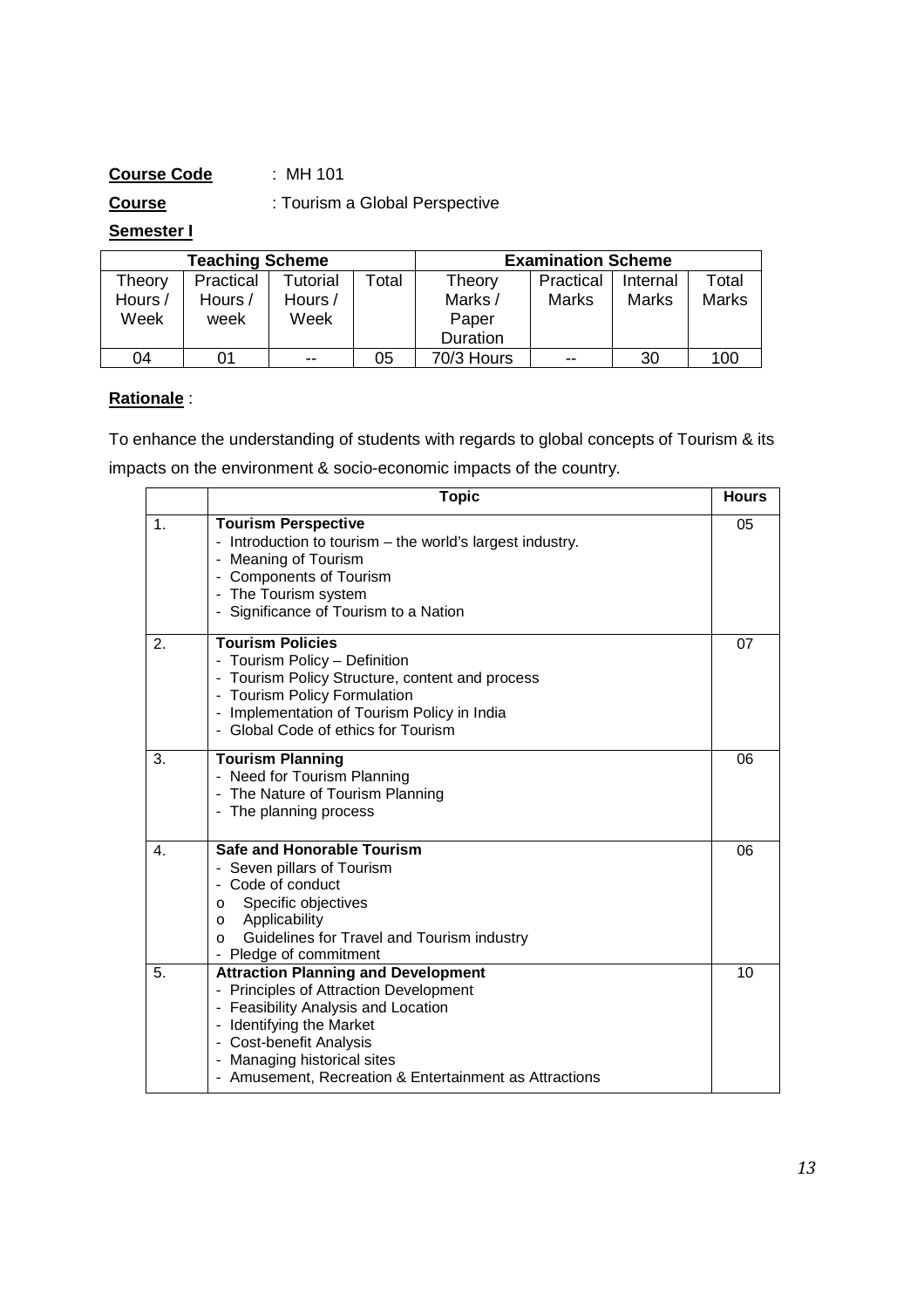| 6. | <b>Managing Destination for Sustainability</b><br>Destination area life cycle<br>- Sustainable Tourism Development<br>- Carrying capacity and its dimensions<br>- Limits of Acceptable Change (LAC)<br>- Eco Tourism and sustainable development<br>- Socio cultural, Economic and Environmental impacts                                                                                                      | 10 |
|----|---------------------------------------------------------------------------------------------------------------------------------------------------------------------------------------------------------------------------------------------------------------------------------------------------------------------------------------------------------------------------------------------------------------|----|
| 7. | <b>Tourism Legislations</b><br>- Wild Life Act<br>- Environment Protection Act<br>- Foreign Exchange Act                                                                                                                                                                                                                                                                                                      | 08 |
| 8. | <b>Emerging Trends in Tourism World wide</b><br>- Changing scenario of the Tourism Industry<br>- SMERF's (Social Military Education Religious & Fraternity)<br>- Tourists with special needs<br>- Emerging types of Tourism<br>- Present Accommodation Scenario<br>- Tourism distribution systems<br>- Travel Industry trends<br>- Trends in the Aviation Industry<br>Environmental concerns and role of WTTC | 12 |
|    | Total                                                                                                                                                                                                                                                                                                                                                                                                         | 64 |

#### **Reference Books**

- 1) Tourism The Business of Travel by Roy A. Cook, Laura J. Yale, Joseph J. Marqua, Pearson education
- 2) Tourism, Principles, Practices and Philosophies by Charles R. Goddner, JR Brent Ritchie, Wiley India edition
- 3) Tourism Economics by Donald E. Lund berg, M. Krishnamoorthy, Mink H. Stavenga, Johwiley & sons. Inc
- 4) Dynamics of modern tourism by Ratandeep singh, Kanishka Publications, New Delhi
- 5) Tourism Operations and Management, S. Roday, A. Biwal, V. Joshi, Oxford University Press, New Delhi
- 6) The Travel Industry by Chuck Y. Gee, Denter JL. Choy, James C. Maheno, AVI Publishing company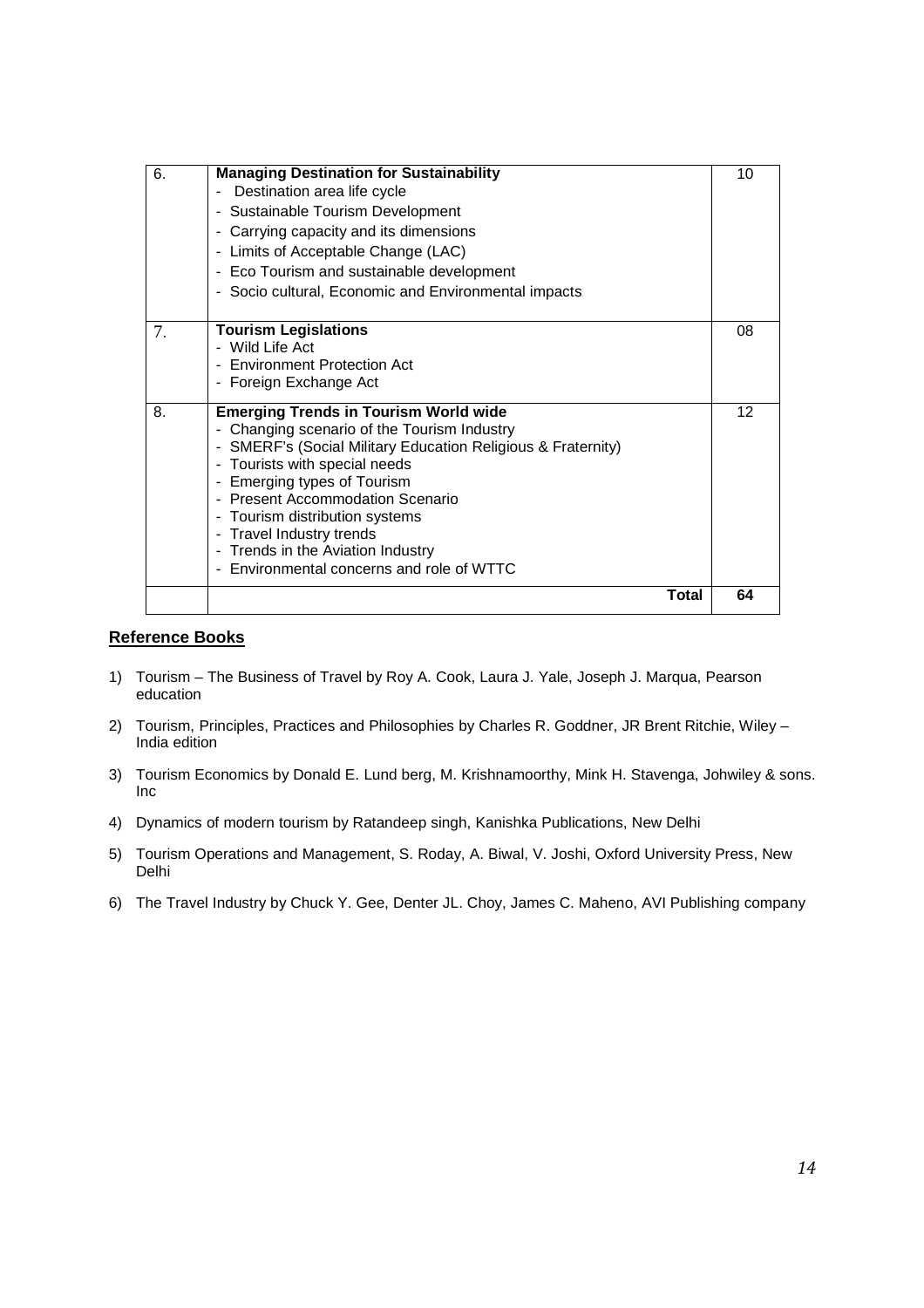#### **Course Code** : MH 102

**Course** : Marketing for Hospitality and Tourism

#### **Semester I**

|         | <b>Teaching Scheme</b> |          |       | <b>Examination Scheme</b> |           |          |              |  |  |  |
|---------|------------------------|----------|-------|---------------------------|-----------|----------|--------------|--|--|--|
| Theory  | Practical              | Tutorial | Total | Theory                    | Practical | Internal | Total        |  |  |  |
| Hours / | Hours /                | Hours /  |       | Marks /                   | Marks     | Marks    | <b>Marks</b> |  |  |  |
| Week    | week                   | Week     |       | Paper                     |           |          |              |  |  |  |
|         |                        |          |       | Duration                  |           |          |              |  |  |  |
| 04      | $- -$                  | 01       | 05    | 70 / 3 Hours              | $- -$     | 30       | 100          |  |  |  |

#### **Rationale:**

This subject emphasizes on development of decision making skill in marketing which are best learnt through practices. It will also focus on actual marketing problems faced and opportunity for the students to apply concepts and tools of marketing.

|               | <b>Topic</b>                                                                                                                                                                                                                                                                                                                                         | <b>Hours</b> |
|---------------|------------------------------------------------------------------------------------------------------------------------------------------------------------------------------------------------------------------------------------------------------------------------------------------------------------------------------------------------------|--------------|
| $\mathbf 1$ . | <b>Marketing for 21st Century</b><br>Core Marketing concept<br>Marketing realities<br>$\qquad \qquad \blacksquare$<br>Relationship Marketing (Holistic Marketing)<br>$\overline{\phantom{a}}$<br>Consumer buying behavior - 5 Stage Model<br>$\overline{\phantom{a}}$<br>Internal marketing concept, scope and objective<br>$\overline{\phantom{a}}$ | 10           |
| 2.            | <b>Marketing Information System &amp; Market Research</b><br>Core Marketing concept<br>Meaning, definition<br>$\qquad \qquad -$<br>Analysis<br>$\qquad \qquad -$<br>Marketing research process for hospitality & Tourism<br>$\overline{\phantom{a}}$<br>Forecasting and Demand Management<br>$\overline{\phantom{a}}$                                | 10           |
| 3.            | <b>Product Strategies for Hospitality and Tourism</b><br>Product life cycle - Marketing strategies<br>$\overline{\phantom{a}}$<br>Branding - creating brand equity<br>$\overline{\phantom{a}}$<br>Role of Brand<br>$\Omega$<br>Scope and definition<br>$\Omega$<br><b>Branding decision</b><br>$\circ$                                               | 10           |
| 4.            | <b>Pricing Strategies for Hospitality and Tourism</b><br>Setting the price<br>Analyzing the cost<br>Determine demand<br>$\overline{\phantom{a}}$<br>Factors affecting pricing                                                                                                                                                                        | 08           |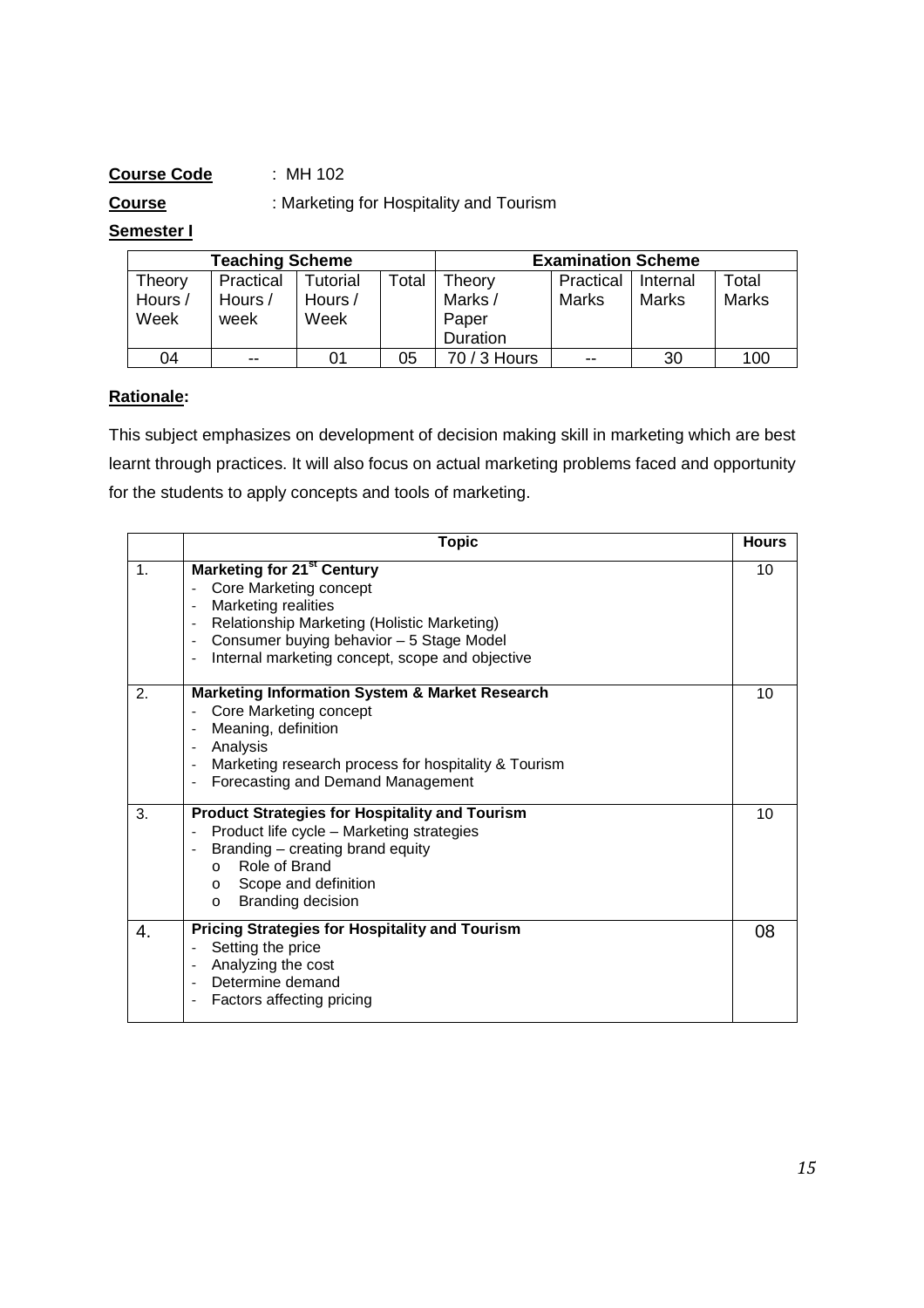| 5. | New Age promotion strategies for Hospitality and Tourism<br>Media<br>$\overline{\phantom{a}}$<br>Advertising<br>$\overline{\phantom{a}}$<br>Sales promotion<br>$\overline{\phantom{a}}$<br>Event<br>$\overline{\phantom{a}}$<br>Electronic<br>$\overline{\phantom{a}}$<br>Internet Marketing<br>$\overline{\phantom{a}}$<br>Data base marketing<br>$\overline{\phantom{a}}$<br>New age tourism marketing – B2B (Business to Business), C2C (Client to<br>$\overline{a}$<br>Client), C2B (Client to Business) | 12 |
|----|--------------------------------------------------------------------------------------------------------------------------------------------------------------------------------------------------------------------------------------------------------------------------------------------------------------------------------------------------------------------------------------------------------------------------------------------------------------------------------------------------------------|----|
| 6. | <b>Case studies</b><br>2 Case studies to be done by the students on the above topics.                                                                                                                                                                                                                                                                                                                                                                                                                        | 14 |
|    | Total                                                                                                                                                                                                                                                                                                                                                                                                                                                                                                        |    |

#### **Reference books**

- 1) Marketing for Hospitality and Tourism Philip Kotler / Bowen / Maken
- 2) Tourism Marketing S. M. Jha
- 3) Marketing Management Philip Kotler / Keller / Koshy / Jha
- 4) Tourism Marketing and Communication Romila Chawla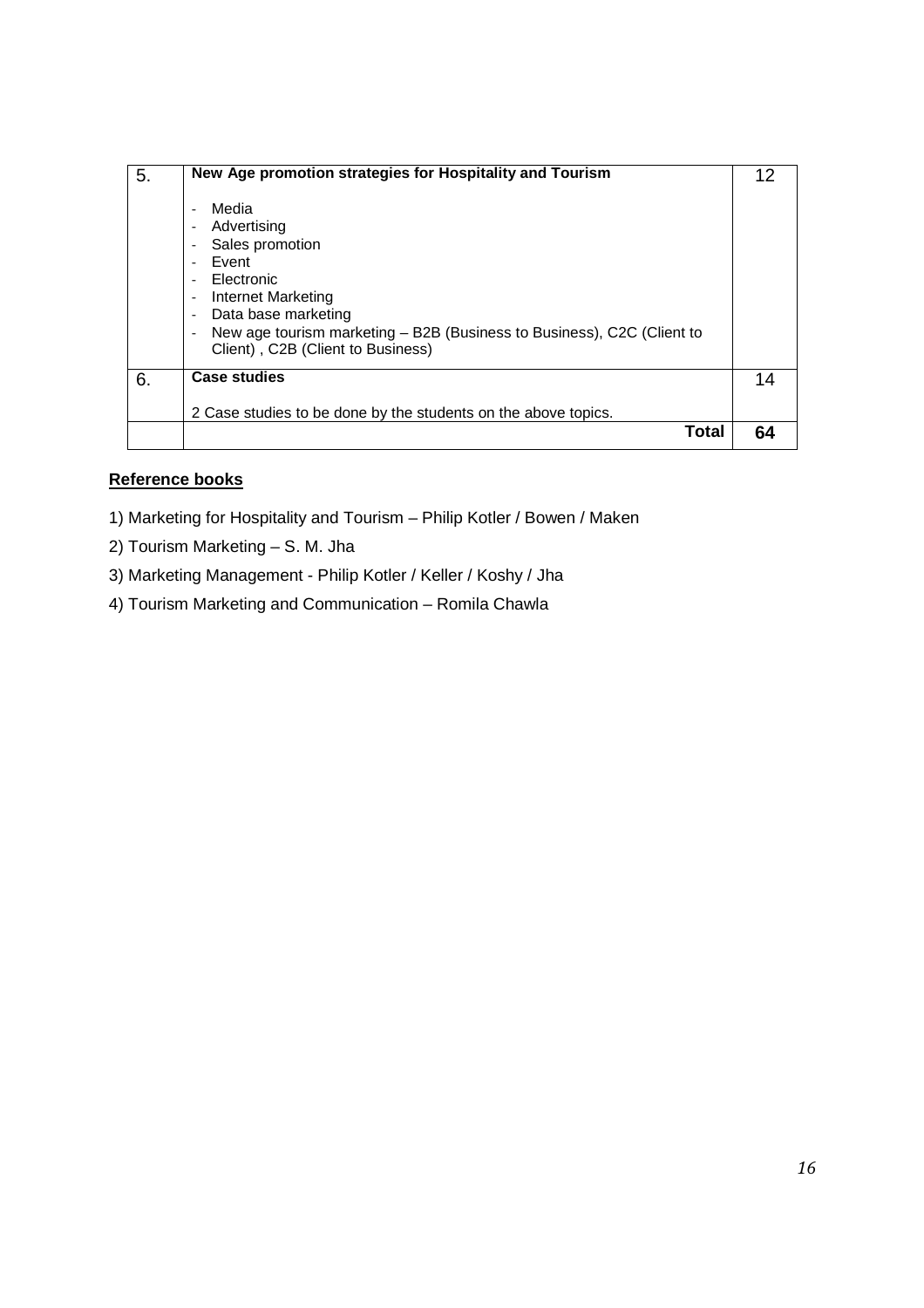#### **Course Code** : MH 103

**Course** : Customer Relationship Management

#### **Semester I**

| <b>Teaching Scheme</b> |                |          |       | <b>Examination Scheme</b> |           |          |              |
|------------------------|----------------|----------|-------|---------------------------|-----------|----------|--------------|
| Theory                 | Practical      | Tutorial | Total | Theory                    | Practical | Internal | Total        |
| Hours                  | <b>Hours</b>   | Hours    |       | <b>Marks</b>              | Marks     | Marks    | <b>Marks</b> |
| Week                   | week           | Week     |       | Paper                     |           |          |              |
|                        |                |          |       | <b>Duration</b>           |           |          |              |
| Δ                      | $\blacksquare$ |          | 5     | 70/3 hrs                  | $- -$     | 30       | 100          |

#### **Rationale**:

This course aims to provide Conceptual background of CRM practice in fast growing service sector, where managing customers across life cycle (acquisition to retention) is increasingly a challenging task.

|    | <b>Topic</b>                                                                                                                                                                                                                                                                                                                                                                                                                                                                                                                                                                                                                                                            | <b>Hours</b> |
|----|-------------------------------------------------------------------------------------------------------------------------------------------------------------------------------------------------------------------------------------------------------------------------------------------------------------------------------------------------------------------------------------------------------------------------------------------------------------------------------------------------------------------------------------------------------------------------------------------------------------------------------------------------------------------------|--------------|
| 1. | <b>CRM: Overview</b><br>- Conceptual Framework of Customer Relationship Management in<br>service sector.<br>- Driving CRM culture in business<br>- Transition from Database Marketing to CRM<br>- Challenges building loyal customer<br>- Advantages accruing to Corporate on account of CRM practice                                                                                                                                                                                                                                                                                                                                                                   | 8            |
| 2. | <b>CRM: An enterprise wide activity</b><br>- CRM Landscape: Evolution , types of CRM<br>- CRM implementation options: stage wise v/ enterprise wide<br>-Strategic CRM: components of strategic CRM, and Developing a<br><b>CRM Strategy</b>                                                                                                                                                                                                                                                                                                                                                                                                                             | 08           |
| 3. | Case Review: Singapore Airlines.                                                                                                                                                                                                                                                                                                                                                                                                                                                                                                                                                                                                                                        | 04           |
| 4. | <b>Relationship Marketing</b><br>- Rogers & Peper's model of relationship<br>- Customer engagement and experience management concept --<br>Levels of relational bond: Financial bond, structural bond, social<br>bond and customized bonding<br>Building Relationship approach: Minimize<br>negative<br>service<br>encounters during pre and post buy interaction<br>- Analyze service gaps using GAP model.<br>- Redefine service blueprint to enhance customer delight.<br>- Create responsibility and accountability matrix for internal customer.<br>- Benchmark competency and create performance reward incentive<br>program to increase customer service levels. | 16           |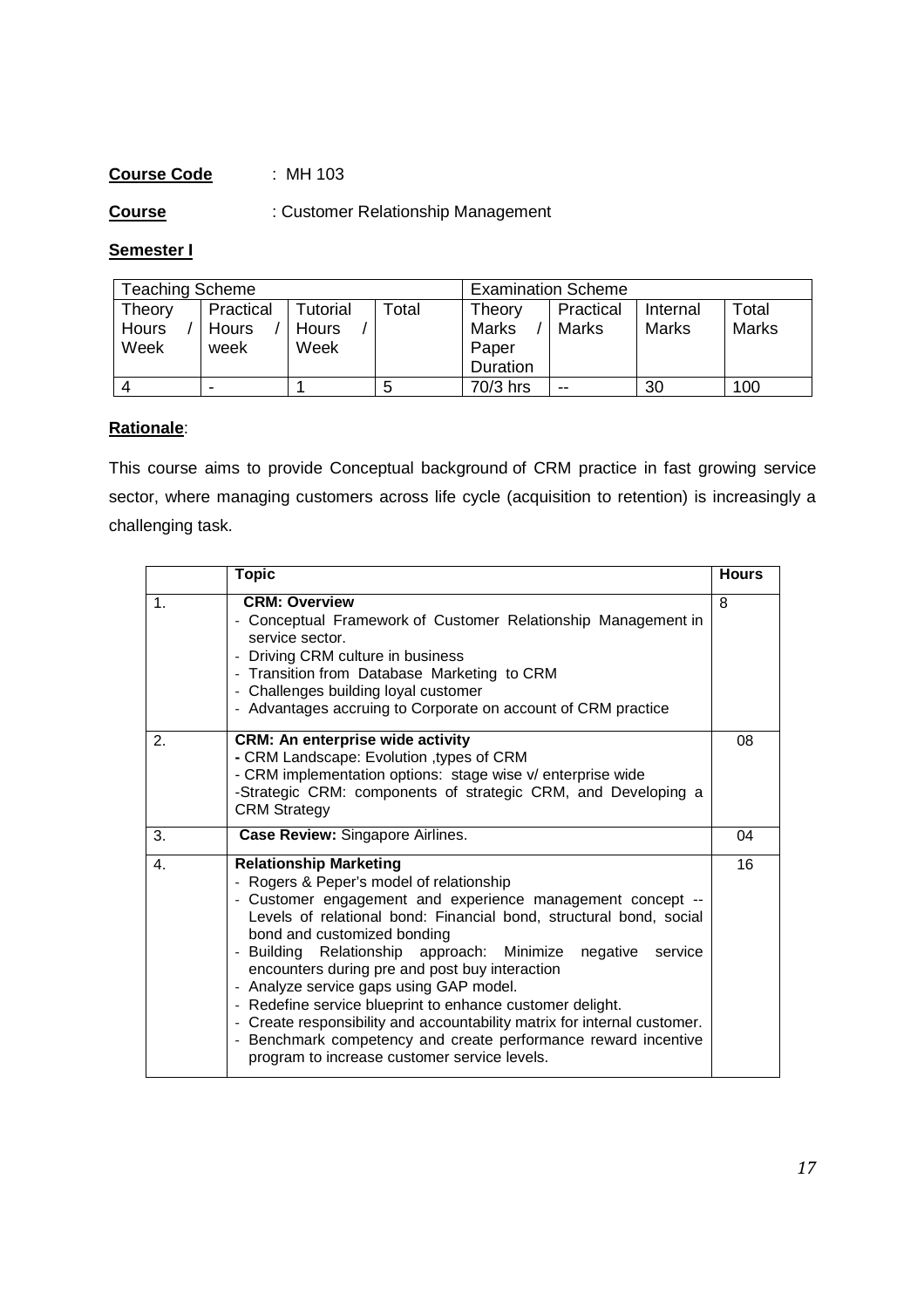| 5 | <b>Building CRM process structure:</b><br>- CRM levels: Collaborative CRM, Analytical CRM, Operational CRM.<br>- Front end and back end business process integration using CRM<br>process<br>- Sales process, Post sale Customer service process<br>- Marketing campaign process<br>- Contact and activity management process<br>- Case study based on the above.                                                                                                                                                                                                                                                                                                     | 04 |
|---|-----------------------------------------------------------------------------------------------------------------------------------------------------------------------------------------------------------------------------------------------------------------------------------------------------------------------------------------------------------------------------------------------------------------------------------------------------------------------------------------------------------------------------------------------------------------------------------------------------------------------------------------------------------------------|----|
| 6 | Role information technology in building CRM<br>- Web based, Email based Mobile technology, Electronic kiosk etc<br>& collaborate with customer<br>to stay connected<br>through<br>personalized services.<br>- Building effective sales process to track lead generation to<br>conversion. Effective Sales pipeline management. Key account<br>Sales process for 360 degree view of the client. Analyzing client<br>profile and transaction for effective up sale and cross sale programs<br>- Overview of CRM application software, RFID, Data mining tools.<br>Drawbacks of technology customer relationship: Permission<br>Marketing<br>- Case Study- CISCO SYSTEMS | 12 |
| 7 | <b>Measuring effectiveness of CRM</b><br>- Loyalty programme, Objectives of loyalty programmes, Design<br>characteristics of loyalty programmes<br>- Measuring effectiveness of Loyalty programs<br>- Drivers of loyalty programme effectiveness<br>- Empirical evidence on loyalty programmes<br>- Seven point check list for successful loyalty programmes<br>- Difference between Behavioral loyalty and attitudinal loyalty<br>- CRM driven ROI Metrics<br>- Strategic Customer Based Value metrics (RFM, LTV, Customer<br>equity) Balanced Scorecard approach.                                                                                                   | 12 |
|   | <b>Total</b>                                                                                                                                                                                                                                                                                                                                                                                                                                                                                                                                                                                                                                                          | 64 |

#### **Case Studies-Text Books:**

- 1. Mohammed, H. Peeru and a Sagadevan (2004). Customer Relationship Management. Vikas Publishing House, Delhi.
- 2. Paul Greenberge (2005). CRM-Essential Customer Strategies for the 21st Century. Tata McGraw Hill.

#### **Reference Books:**

- 1. William, G. Zikmund, Raymund McLeod Jr.; Faye W. Gilbert (2003). Customer Relationships Management. Wiley.
- 2. Alex Berson, Stephen Smith, Kurt Thearling (2004). Building Data Mining Applications for CRM. Tata McGraw Hill.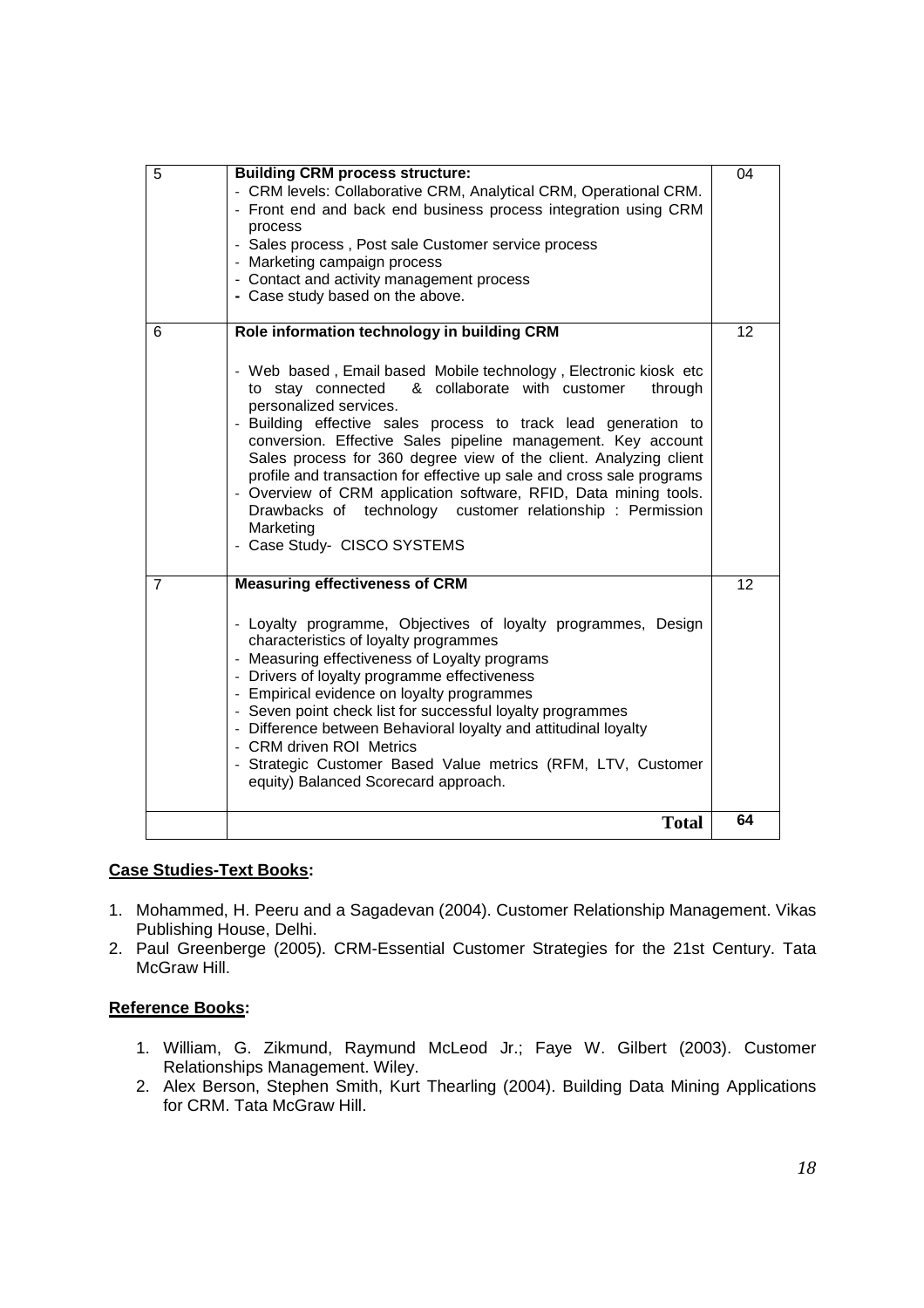#### **Course Code** : MH 104

#### **Course** : Organization Development & Leadership

#### **Semester I**

| Teaching Scheme   |                      |                     |       | <b>Examination Scheme</b> |                    |                   |                       |
|-------------------|----------------------|---------------------|-------|---------------------------|--------------------|-------------------|-----------------------|
| Theory<br>Hours / | Practical<br>Hours / | Tutorial<br>Hours / | Total | Theory<br>Marks /         | Practical<br>Marks | Internal<br>Marks | Total<br><b>Marks</b> |
| Week              | week                 | Week                |       | Paper<br>Duration         |                    |                   |                       |
| 04                | $- -$                | 01                  | 05    | 70 / 3 Hours              | $- -$              | 30                | 100                   |

#### **Objective:**

- 1. To orient the students with the various tools and techniques for Organizational Development
- 2. To help students understand what a leader's role is and develop leadership qualities for smooth functioning of organization.

|                | <b>Topic</b>                                                                                                                                                                                                                                                           | <b>Hours</b> |
|----------------|------------------------------------------------------------------------------------------------------------------------------------------------------------------------------------------------------------------------------------------------------------------------|--------------|
| 1.             | <b>Functions of Management</b><br>- Planning, Organizing, Staffing, Directing, Controlling                                                                                                                                                                             | 08           |
| 2.             | Leadership<br>Concept, Nature, Importance, Attributes of a leader, Qualities of Leader,<br>Styles of leadership, Theories of leadership- (behavioral, situational,<br>transactional, functional), developing leaders across the organization,<br>Leadership Grid       | 10           |
| 3.             | Definition, Values and Assumptions, Importance, Evolution: Kurt Lewin,<br>Robert Tanenbaum, McGregor, Herbert Shepard, Robert Blake                                                                                                                                    | 10           |
| 4.             | <b>Foundations Of OD</b><br>Action Research, Survey Feedback, Systems Theory, Teams And<br>Teamwork, Participation And Empowerment, Applied Behavioral Science,<br><b>Parallel Learning Structures</b>                                                                 | 10           |
| 5.             | Process Of OD - Model Of Change, Six Box Model                                                                                                                                                                                                                         | 08           |
| 6.             | OD Intervention: Meaning, Importance<br>Team Intervention: Role Analysis, Interdependency, Appreciation and<br>Concern<br>Inter group: Walton, Principled Negotiation<br>Structural: Sts, Work Redesign, Self-Managed Teams<br>Individual: T-Group, Behaviour Modeling | 12           |
| 7 <sub>1</sub> | <b>Client And Consultant Relationship</b>                                                                                                                                                                                                                              | 06           |
|                | <b>Total</b>                                                                                                                                                                                                                                                           | 64           |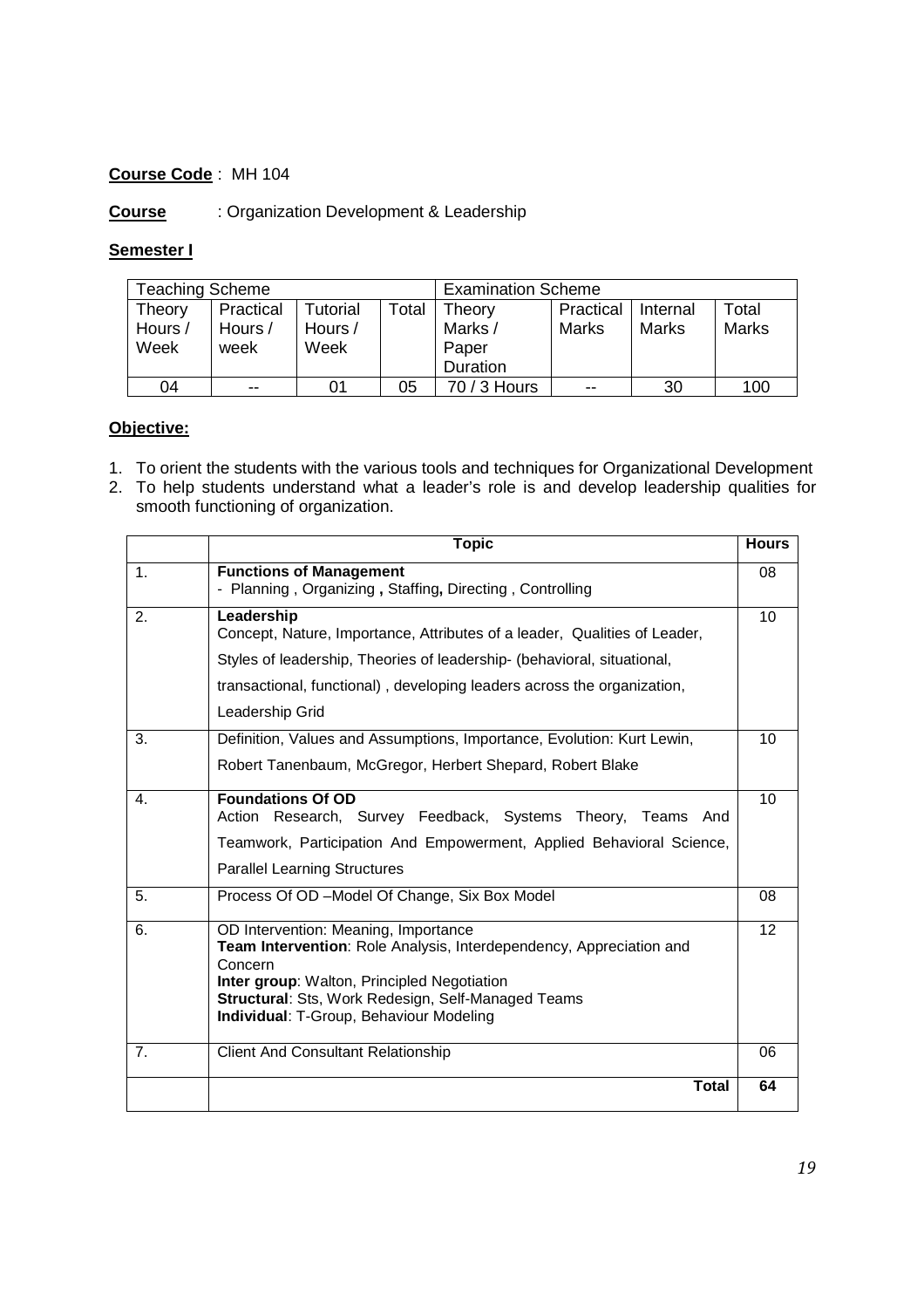#### **Reference Books:-**

- 1) Organizational Development by S Ramnarayan, T V Rao.
- 2) Organizational Development and Change by Cummings And Worley
- (7th Edition)
- 3) Organizational Development by French and Bell (6th Edition)
- 4)21<sup>st</sup> century Leadership By et al Lynne Joy Mc Farland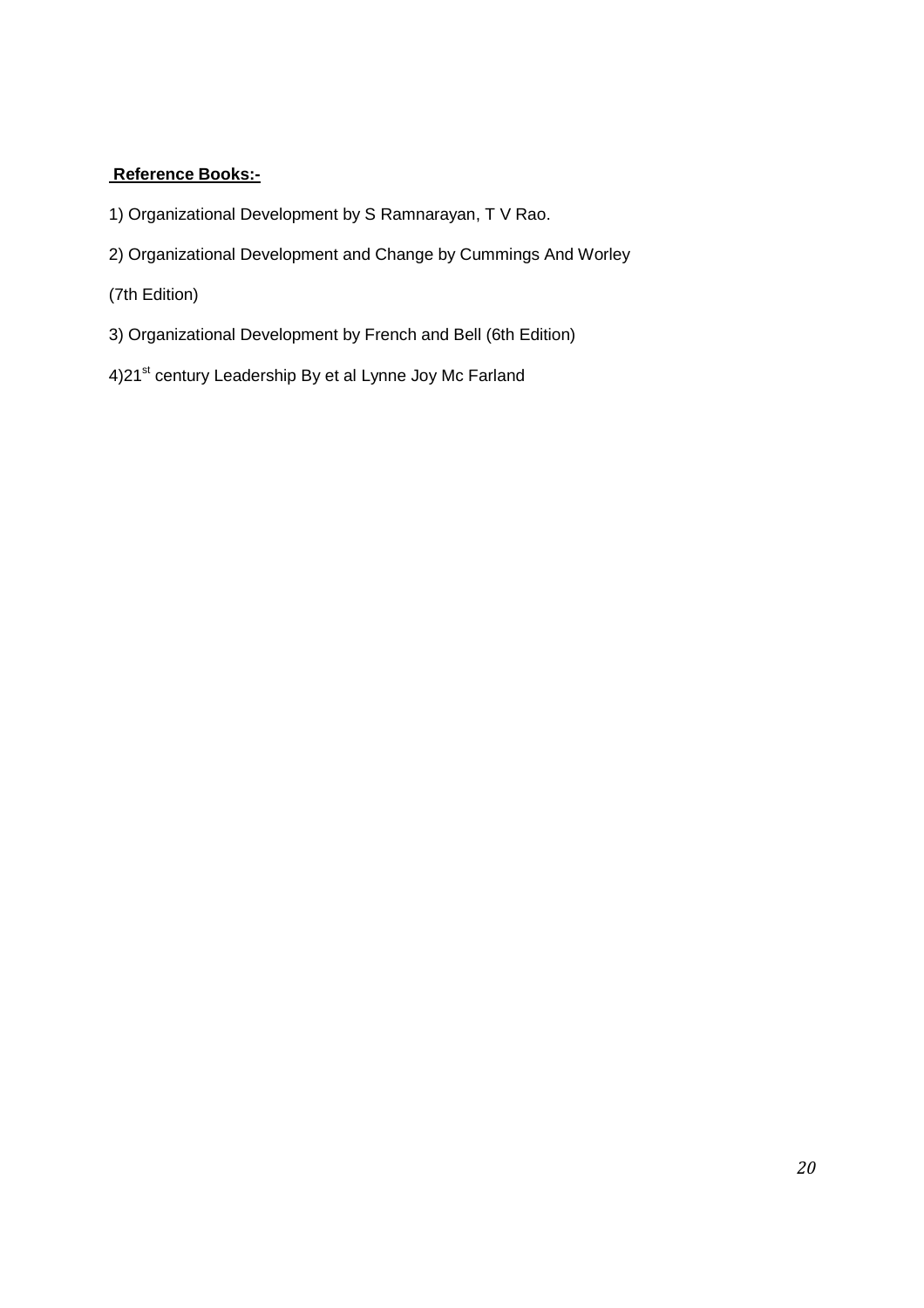#### **Course Code** : MH 105

**Course** : Statistics and Quantitative Techniques

#### **Semester I**

| <b>Teaching Scheme</b> |           |          |       | <b>Examination Scheme</b> |           |          |       |
|------------------------|-----------|----------|-------|---------------------------|-----------|----------|-------|
| Theory                 | Practical | Tutorial | Total | Theory                    | Practical | Internal | Total |
| Hours /                | Hours /   | Hours /  |       | Marks /                   | Marks     | Marks    | Marks |
| Week                   | week      | Week     |       | Paper                     |           |          |       |
|                        |           |          |       | Duration                  |           |          |       |
|                        | -         |          |       | 70/3 hrs                  | $- -$     | 30       | 100   |

Why Statistics?

• The objective of a national statistical system is to provide relevant, comprehensive, accurate and objective statistical information. Generally, statistics are invaluable for monitoring the country's economic and social conditions, the planning and evaluation of government and private sector programmes and investment, policy debates and advocacy, the creation and maintenance of an informed public."

**Statistics** is the science of making effective use of numerical data relating to groups of individuals or experiments. It deals with all aspects of this, including not only the collection, analysis and interpretation of such data, but also the planning of the collection of data, in terms of the design of surveys and experiments.

A statistician is someone who is particularly versed in the ways of thinking necessary for the successful application of statistical analysis. Often such people have gained this experience after starting work in any of a list of fields of application of statistics.

Essential in:

- o Official decision-making, policy formulation
- o Policy Analysis & Research
- o Academic, business, industrial & other research
- o Business planning & CRM
- o Facilitate comparison across countries/regions
- o Benchmarking
- o 'Best Practices'
- o Evaluation of performance

|    | Topic                                                                                                                                                                                       | <b>Hours</b> |
|----|---------------------------------------------------------------------------------------------------------------------------------------------------------------------------------------------|--------------|
|    | Meaning and Classification of Quantitative techniques, Statistics: Meaning,<br>Scope and Limitations, Collection, Classification, Tabulation and Presentation of<br><b>Statistical Data</b> | 05           |
| 2. | Measures of Central Tendency, Partition Values<br><b>Measures of Dispersion</b>                                                                                                             | 06           |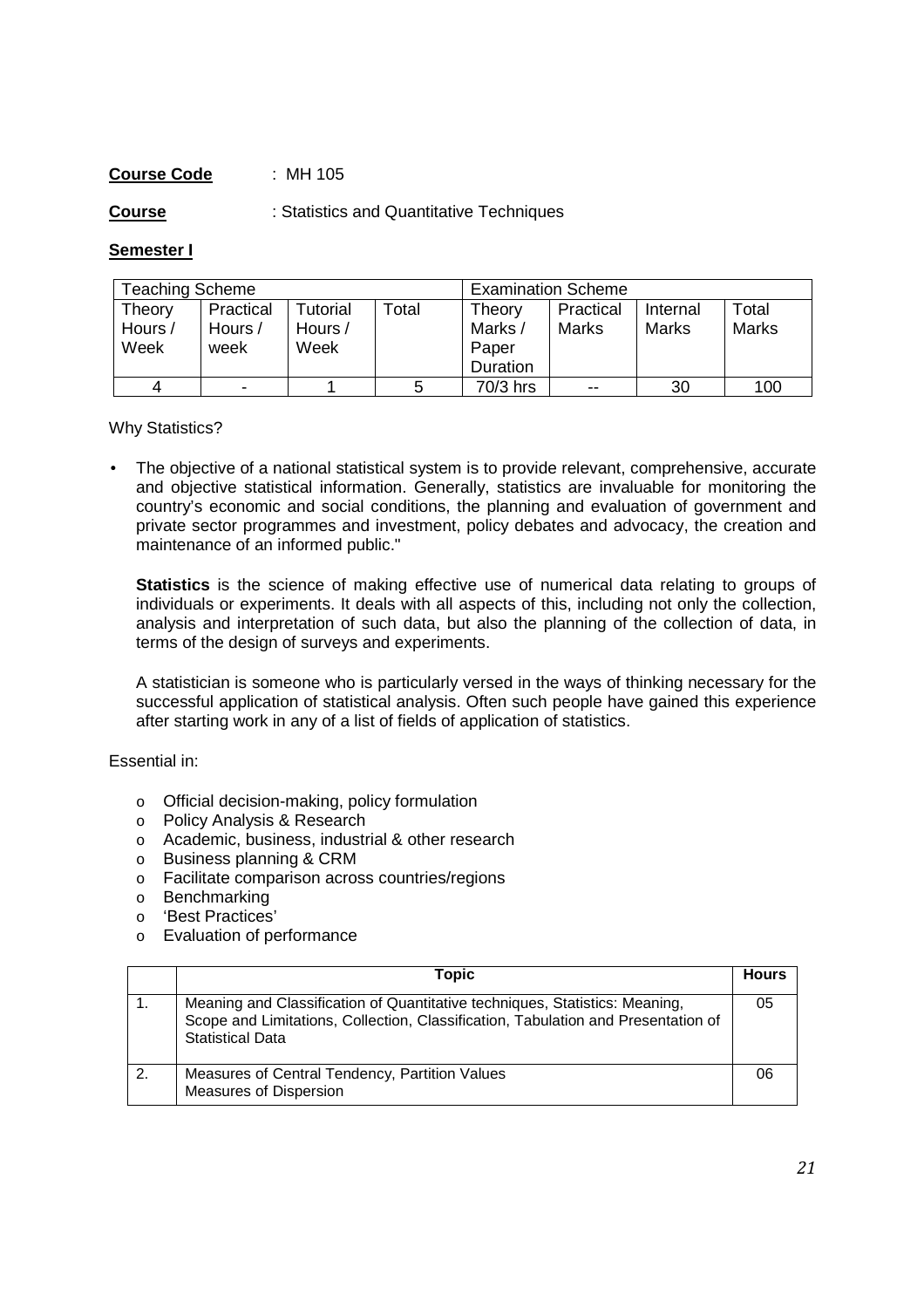| 3.             | <b>Correlation and Regression and its interpretation</b>                                                                                                                                                                                                                                | 06 |
|----------------|-----------------------------------------------------------------------------------------------------------------------------------------------------------------------------------------------------------------------------------------------------------------------------------------|----|
|                | Basic concepts of correlation, correlation coefficient by Product-moment<br>method, Rank correlation Basic concepts of Linear regression, Regression<br>equations and prediction                                                                                                        |    |
| $\mathbf{4}$ . | Probability: Concepts, Sample Space, Rules of Probability, Independent<br>Events, Bayes' Rule                                                                                                                                                                                           | 06 |
| 5.             | <b>Index Numbers</b><br>Constructing an index number problems in construction of index number<br>The Laspeyres price & quantity index<br>The Paasche price & quantity index number index fishers price & quantity index<br>number, Shifting & splicing of index number & its properties | 04 |
| 6.             | Association of attributes                                                                                                                                                                                                                                                               | 04 |
| 7.             | Game theory $2 \wedge 2$ zero sum game with dominance property Pure strategy &<br>mixed strategy games                                                                                                                                                                                  | 03 |
| 8.             | Decision theory - Decision making under risk<br>Decision making under uncertainty -5 criteria's                                                                                                                                                                                         | 03 |
| 9.             | Linear Programming, formulation and Graphical Solution                                                                                                                                                                                                                                  | 06 |
| 10.            | Transportation problems and Solutions by North-West Corner rule, Least Cost<br>method and Vogel's approximation method,<br>Optimum Solution by MODI method                                                                                                                              | 06 |
| 11.            | Assignment Problem and its solution by Hungarian method                                                                                                                                                                                                                                 | 04 |
| 12.            | <b>Network Analysis</b><br><b>Construction of Network Diagrams</b><br>- Critical Path Analysis<br>- PERT: network diagram when three time estimates are given crashing<br>problems                                                                                                      | 07 |
|                | Total                                                                                                                                                                                                                                                                                   | 64 |

#### **Reference Books**

- 1) Gupta & Khanna –Quantitative Techniques for Decision Making (Prentice Hall of India)
- 2) Statistical Methods- S. P. Gupta, (S. Chand & Co.)
- 3) Statistical and Quantitative Methods- Ranjeet Chitale (Nirali Prakashan)
- 4) Quantitative Techniques, C.R. Kothari- (Vikash)
- 5) Statistics for Management- Levin & Rubin (Pearson)
- 6) Comprehensive Statistical Methods- Arora (S Chand)
- 7) Statistical methods- JK Sharma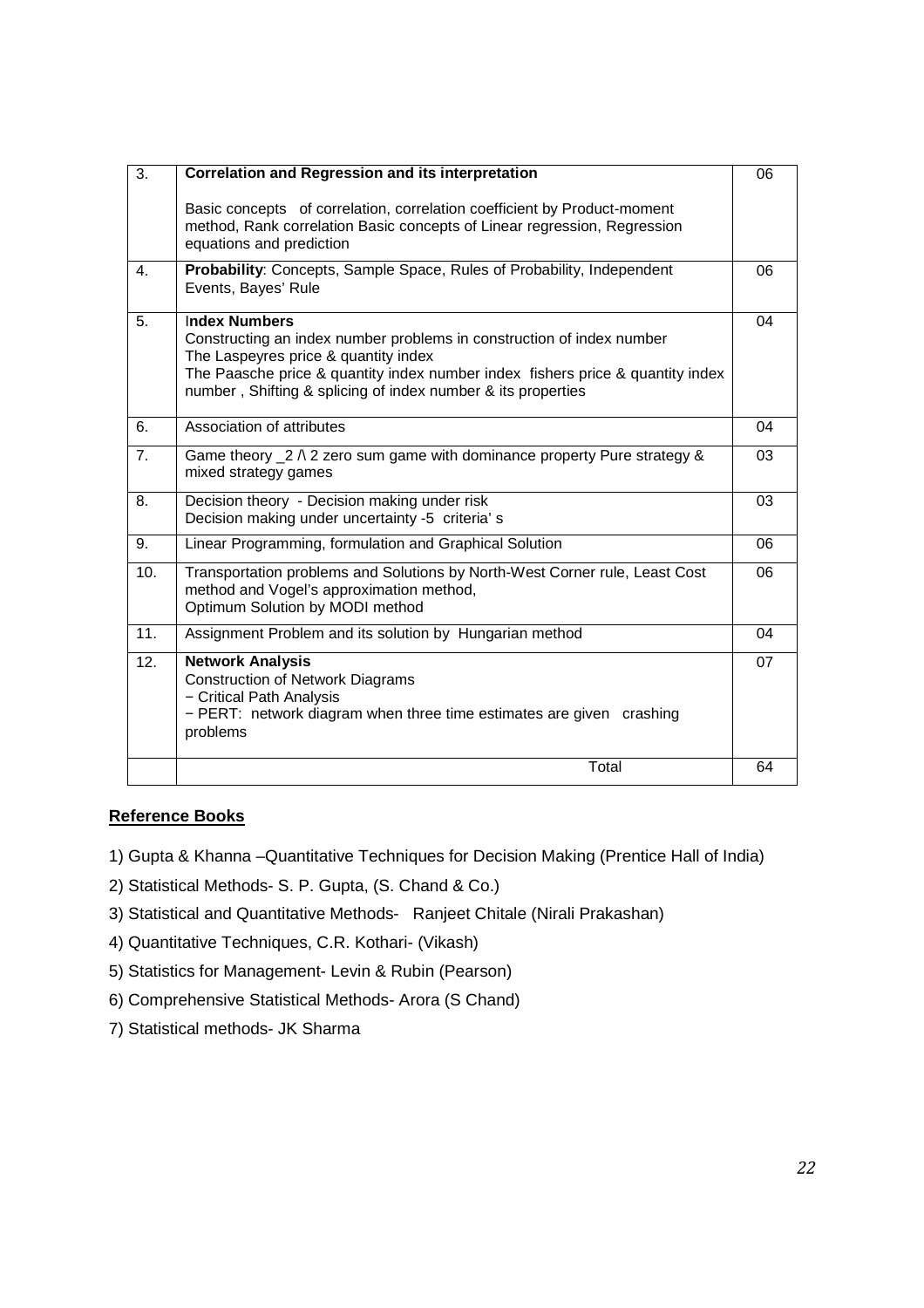#### **Course Code** : MH 106 A -Operational Elective

**Course** : Food Production Management

#### **Semester I**

| <b>Teaching Scheme</b> |           |          |             | <b>Examination Scheme</b> |           |          |       |
|------------------------|-----------|----------|-------------|---------------------------|-----------|----------|-------|
| Theory                 | Practical | Tutorial | $\tau$ otal | <b>Theory Marks</b>       | Practical | Internal | Total |
| Hours /                | Hours /   | Hours /  |             | Paper                     | Marks     | Marks    | Marks |
| Week                   | week      | Week     |             | <b>Duration</b>           |           |          |       |
| 02                     | 03        | $- -$    | 05          | $40/2$ Hours              | 30        | 30       | 100   |

#### **Rationale:**

The course develops the knowledge and management skills of a student required for the food production department in the hospitality industry.

|    | <b>Topic</b>                                                                                                                                                                                                                                                                                                                                                           | <b>Hours</b> |
|----|------------------------------------------------------------------------------------------------------------------------------------------------------------------------------------------------------------------------------------------------------------------------------------------------------------------------------------------------------------------------|--------------|
| 1. | <b>Food Safety Management</b><br>- Introduction to Food Safety Mgmt.<br>- HACCP- Introduction, Principles, Advantages<br>- Food borne disease / Illness - Definition, Reporting illnesses<br>- Sanitation - Importance, Measures<br>- Food irradiation - Meaning, Advantages, Process<br>- ISO.22000 - What is ISO 22000, Advantages, and Standards                    | 06           |
| 2. | <b>Menu Merchandising &amp; Menu Engineering</b><br>Introduction to merchandising<br>Types of merchandising<br>Ways of menu merchandising<br>$\overline{\phantom{a}}$<br>Introduction to Menu Engineering<br>Elements and pre- requisites of menu engineering<br>$\overline{\phantom{a}}$<br>Matrix and spread sheet of menu engineering                               | 05           |
| 3. | <b>Wine and Food Pairing</b><br>- Introduction<br>- Types of foods paired with variety of wines<br>- Principles to be followed - Matching weight, compliment & contrast, physical<br>properties, other pairing principles<br>- New trends                                                                                                                              | 03           |
| 4. | <b>Restaurant Entrepreneurship</b><br>Development of concept<br>Process - Know your skills, Target Market, Forming team, Raising Capital,<br><b>Yield Analysis</b>                                                                                                                                                                                                     | 05           |
| 5. | <b>Kitchen Administration</b><br>HRM - Human Resource planning, Planning process, Training &<br>development, Motivation<br>Quality Assurance - Meaning, Importance, Q A process<br>Ratio Analysis - Meaning, Importance, Objectives<br>$\qquad \qquad \blacksquare$<br>Costing and Controls - Elements of cost, Pricing considerations, Cost control<br>$\blacksquare$ | 08           |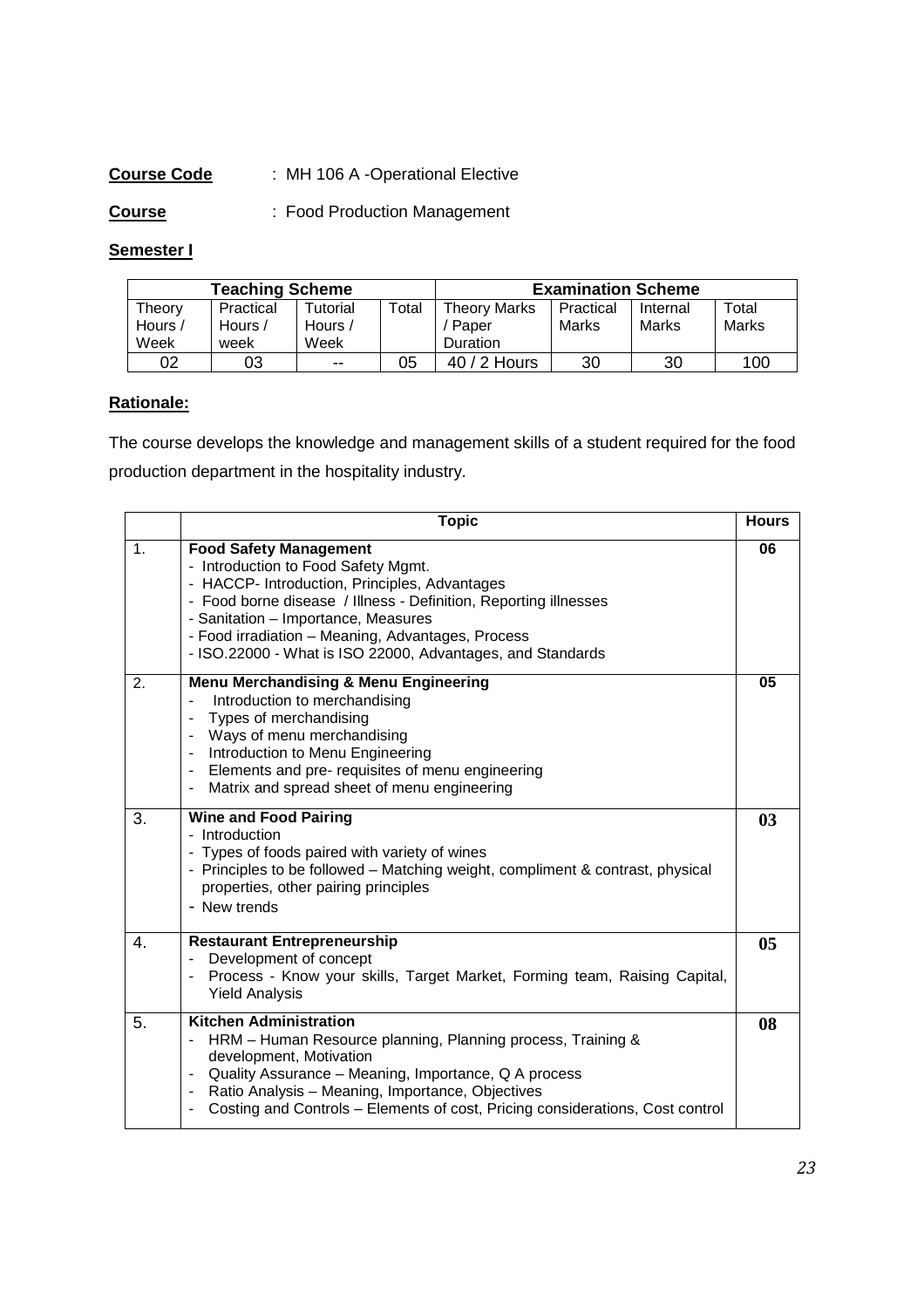| 6. | Food Production - A Modern Perspective                                                                                                                                                                                                                                                                                                                                                                                                  |  |
|----|-----------------------------------------------------------------------------------------------------------------------------------------------------------------------------------------------------------------------------------------------------------------------------------------------------------------------------------------------------------------------------------------------------------------------------------------|--|
|    | Molecular Gastronomy – Concept, Techniques, tools & ingredients used<br>٠<br>Food designing - Concept, Importance & Principles<br>٠<br>- QSR - Concept, Technology, Latest trends<br>- Food tourism - Concept, Marketing, Barriers & Opportunities<br>Organic food V/s Biotechnologically developed food- consumer perception<br>$\blacksquare$<br>Automation in food industry - Objectives, Latest automation trends<br>$\blacksquare$ |  |
|    | Γ∩ta                                                                                                                                                                                                                                                                                                                                                                                                                                    |  |

#### **Note: Glossary of Terms**

Students should be familiar with the glossary of terms pertaining to above-mentioned topics

#### **Practical**

| Sr. | Topic                                                                                                                                                                  |
|-----|------------------------------------------------------------------------------------------------------------------------------------------------------------------------|
| No. |                                                                                                                                                                        |
| 1)  | Students should be familiar with the various software applications in Food Production.<br>(e.g. Purchasing, stores, standardization recipes, Food Cost Reports, etc) - |
| 2)  | Practice of Basket Exercise should be given to students                                                                                                                |
| 3)  | Students should be given practice of "a la carte" menus - Nouvelle Cuisine                                                                                             |
| 4)  | Students are expected to conduct Theme Lunch/ Dinner based on formal and Informal<br>theme.                                                                            |

#### **Practical Examination:-**

A surprise basket of raw ingredients should be provided by the Institute to cover a 5- Course menu of any cuisine based on latest trends in Food Production.

The 5 course would include Appetizer, Soup, Main Course, Salad and Sweet with plate presentation of all.

#### **Reference Books**

- 1. Food Hygiene and Sanitation- -S. Roday-Hill Publication
- 2. Food and Beverage Management --- Bernard Davis, Sally Stone.
- 3. F&B controls- Richard Kotas
- 4. Food safety in the Hospitality Industry -Tim Knowles
- 5. Nutrition for food service and culinary professionals -Karen Eich Drummond and Lisa M Bereferel
- 6. Financial planning and analysis- Jaksa Kivela.
- 7. Career opportunities for Baking and pastry professionals- The culinary Institute of America Baking and pastry
- 8. Book- Modern Trends in Hospitality industry R. K. Singh
- 9. Food Safety Management Systems- Nafari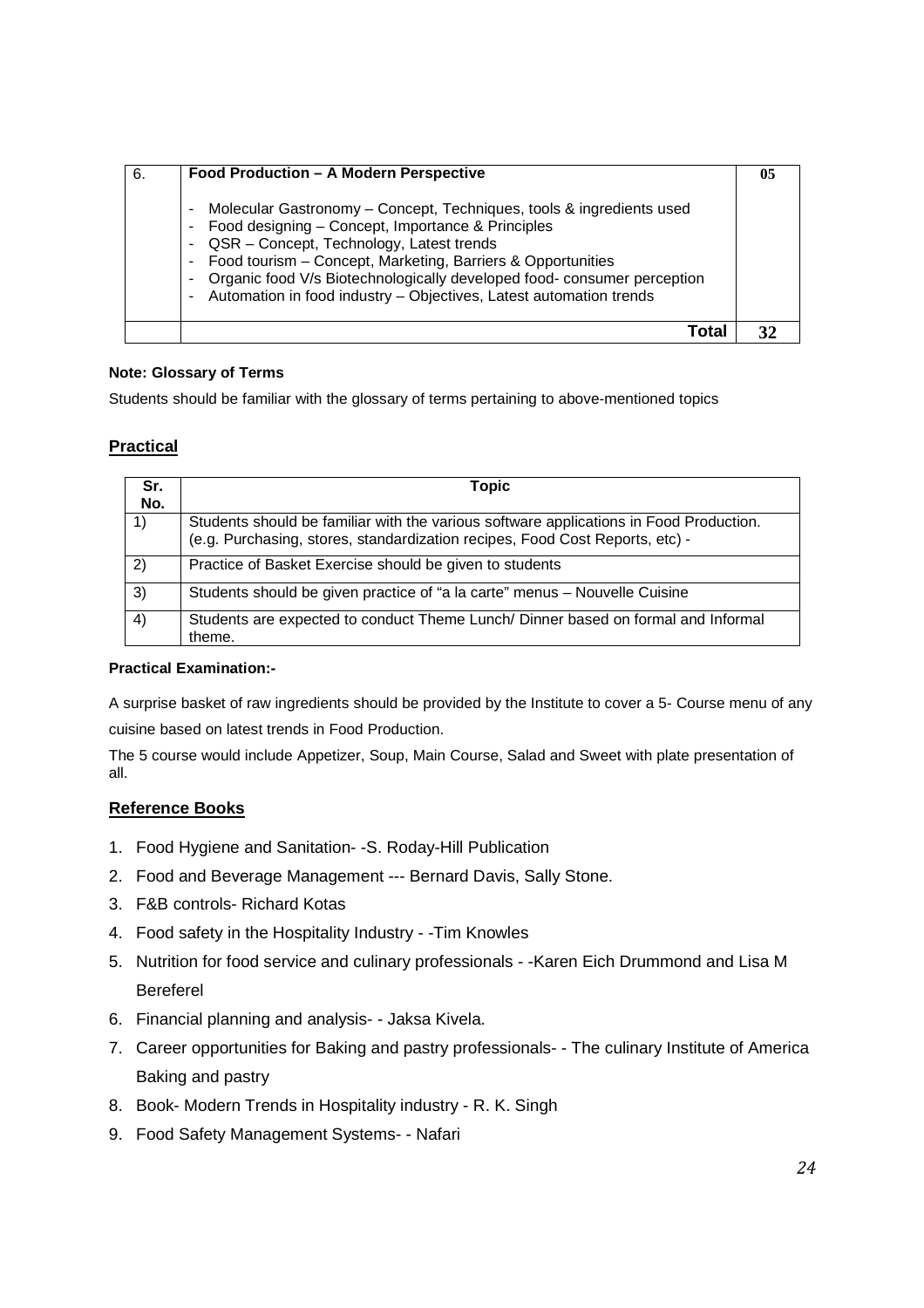#### **Course Code** : MH 106 B -Operational Elective

#### **Course** : Food & Beverage Services Management

#### **Semester I**

| <b>Teaching Scheme</b> |           |               |       | <b>Examination Scheme</b> |           |          |       |
|------------------------|-----------|---------------|-------|---------------------------|-----------|----------|-------|
| Theory                 | Practical | Tutorial      | ™otal | <b>Theory Marks</b>       | Practical | Internal | Total |
| Hours /                | Hours /   | Hours /       |       | ' Paper                   | Marks     | Marks    | Marks |
| Week                   | week      | Week          |       | <b>Duration</b>           |           |          |       |
| 02                     | 03        | $\sim$ $\sim$ | 05    | 40/2 Hours                | 30        | 30       | 100   |

#### **Rationale:**

The Syllabus of Food & Beverage Services & Management aims to enhance the Management skills of Food & Beverage Personnel so as to make the students more competent to face the global environment of Food Service Catering Organizations.

|    | <b>Topic</b>                                                                                                                                                                                                                                                                                                                                                                                                                                                                   | <b>Hours</b> |
|----|--------------------------------------------------------------------------------------------------------------------------------------------------------------------------------------------------------------------------------------------------------------------------------------------------------------------------------------------------------------------------------------------------------------------------------------------------------------------------------|--------------|
| 1. | A day in the life of a Food & Beverage Manager                                                                                                                                                                                                                                                                                                                                                                                                                                 | 02           |
| 2. | The Food & Beverage Entrepreneur<br>- Basic Restaurant Concepts e.g. Hibachi Concept<br>- New Restaurant Concepts in trend<br>- Conceptualizing & developing a Restaurant Concept with<br>regards to:<br>o Policy Design.<br>o Site Selection.<br>o Finances Required<br>o Market Feasibility Study.<br>o Restaurant Planning & Design<br>o Designing a Menu.<br>o Designing type of Food Preparation Method, Style of<br>Service.<br>o Planning equipment for concept chosen. | 08           |
| 3. | <b>Menu Engineering</b><br>- Definition, Scope & Importance<br>- Menu Engineering Matrix                                                                                                                                                                                                                                                                                                                                                                                       | 02           |
| 4. | <b>Managing Quality in food &amp; Beverage operations</b><br>- What is Quality?<br>- Why is Quality important?<br>- Managing quality in Food & Beverage operations.<br>- Approaches to Quality management.<br>- Examples of quality management in food & beverage<br>Operations.<br>- Designing a Quality system for Concept chosen with regards<br>to logistics & operations                                                                                                  | 03           |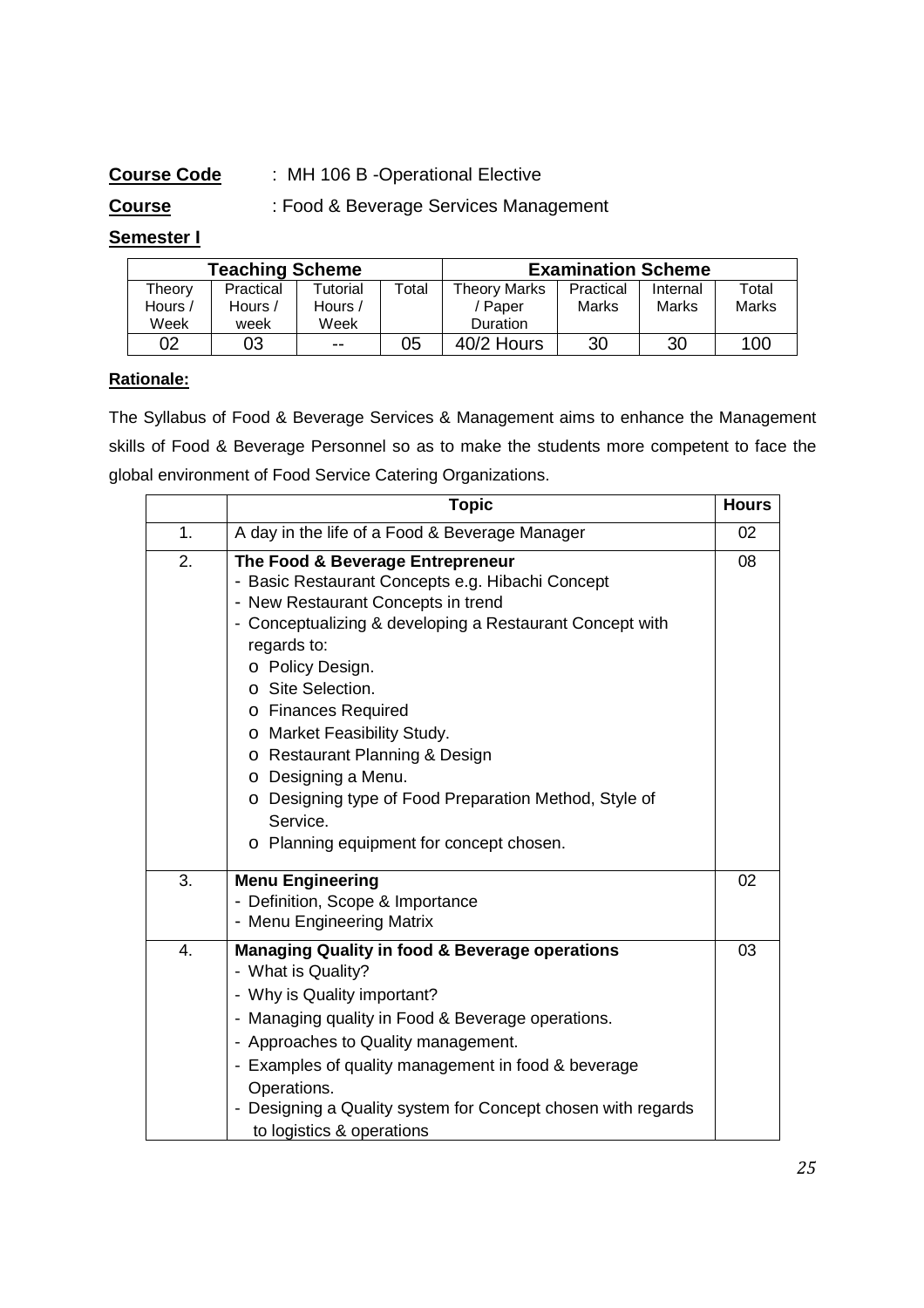| 5. | <b>Financial considerations in Food &amp; Beverage Management</b>      | 05 |
|----|------------------------------------------------------------------------|----|
|    | - Revenue control systems                                              |    |
|    | - Designing Budgets for various catering operations                    |    |
|    | - Budget & Trading results comparison & evaluation.                    |    |
|    | - Variance Analysis.                                                   |    |
|    | - Operational Calculations                                             |    |
|    | - Operational & Financial Ratios                                       |    |
|    |                                                                        |    |
| 6. | Legal Licenses required to run Bars & Restaurants                      | 03 |
| 7. | <b>Effective Management of Food &amp; Beverage Operations</b>          | 03 |
|    | - Guidelines for Food & Beverage Services Management                   |    |
|    | - Managers & Moments of Truth                                          |    |
|    | - Managers Vs Leaders                                                  |    |
|    | - Basic Supervisory skills applied                                     |    |
|    | o Planning                                                             |    |
|    | o Organizing                                                           |    |
|    | o Directing                                                            |    |
|    | o Leading                                                              |    |
|    | Controlling<br>$\circ$                                                 |    |
| 8. | <b>Planning, Organizing &amp; Executing Food &amp; Beverage Events</b> | 03 |
|    | - Types of events                                                      |    |
|    | - Role of the Event Planner                                            |    |
|    | - Relationship with vendors / Suppliers                                |    |
|    | - The Planning & Organizing Process                                    |    |
|    | - Executing the event                                                  |    |
|    |                                                                        |    |
|    | - Checklists for planning & Organizing Events                          |    |
| 9. | <b>Recent Trends in Food &amp; Beverage Operations</b>                 | 03 |
|    | - Equipments                                                           |    |
|    | - Software                                                             |    |
|    | - Procedures                                                           |    |
|    | - Best Followed Practices                                              |    |
|    | - Consumer Trends                                                      |    |
|    | <b>Environmental Issues</b>                                            |    |
|    |                                                                        |    |
|    | - Financing the operation                                              |    |
|    | <b>Ethical Issues</b>                                                  |    |
|    | - High Tech Food                                                       |    |
|    |                                                                        |    |
|    | <b>Total</b>                                                           | 32 |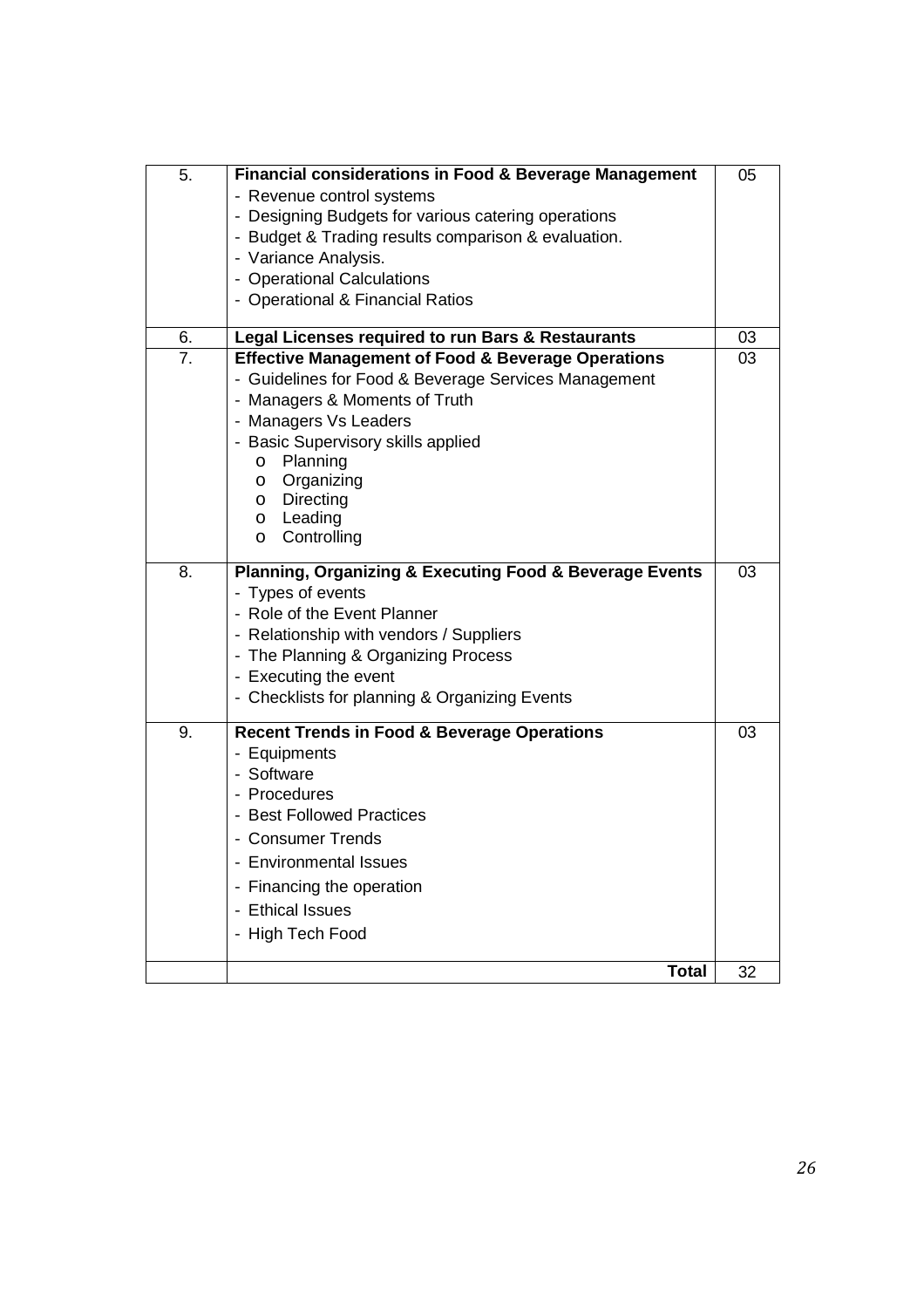#### **Practical :**

| Sr.<br>No. | Topic                                                                                                                                                                                             |
|------------|---------------------------------------------------------------------------------------------------------------------------------------------------------------------------------------------------|
| 1)         | Students should be familiar with the various software applications in Food &<br>Beverage Service.                                                                                                 |
| 2)         | Preparation of checklist for verification of fraud by guests & employees.                                                                                                                         |
| 3)         | <b>Suggestive Selling Techniques</b>                                                                                                                                                              |
| 4)         | <b>Techniques for Quality Service</b>                                                                                                                                                             |
| 5)         | Handling guest complaints.                                                                                                                                                                        |
| 6)         | Students should conduct a Theme Lunch/ Dinner based on a particular theme,<br>where they are expected to conceptualize & execute the event, keeping costs in<br>mind & within a specified budget. |

#### **Reference Books**

- 1) Introduction to Management in the Hospitality Industry, Tom Powers & Clayton W. Barrows, John Wiley & Sons, Inc.
- 2) Food and beverage Management  $(4<sup>th</sup> Edition)$ , Bernard Davis, Andre Lockwood, Peter Alcott, Loannis. S. Pantelidis, Butter Worth-Heinemann
- 3) Food and Beverage Management, John Cousins, David Foskett, Gillespie, Pearson.
- 4) Profitable Restaurant Management (2<sup>nd</sup> Edition), Kenneth L Solomon, Norman Katz, Prentice Hall, Inc. Englewood Cliff, New Jersey 07632, Spectrum Book
- 5) Professional Food Service Management Harris Thayse, Prentice Hall, Inc.
- 6) Menu Design-Merchandising & Marketing (3rd Edition) Albin G Seaberg, A CBI Book Published by van Nostrand Reinhold Company
- 7) Restaurant Operations & Controls A Practical guide Marcel Robert ESCOFFIER, Shirley Dennis ESCOFFIER, Prentice-Hall, Inc.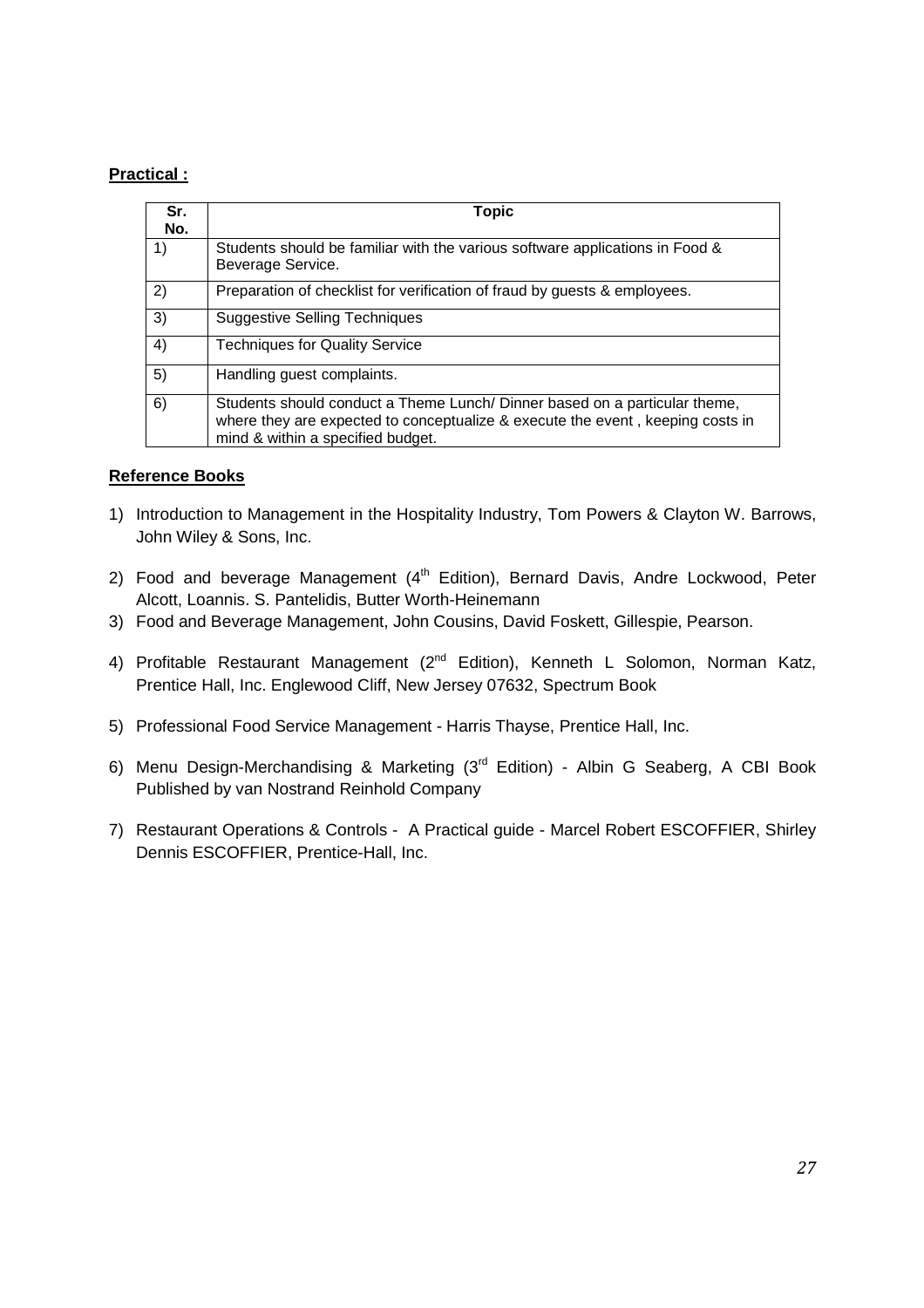#### **Course Code** : MH 106 C- Operational Elective

**Course** : Accommodation Management

#### **Semester I**

| Teaching Scheme           |                              |                                    |       | <b>Examination Scheme</b>                     |                    |                   |                |
|---------------------------|------------------------------|------------------------------------|-------|-----------------------------------------------|--------------------|-------------------|----------------|
| Theory<br>Hours /<br>Week | Practical<br>Hours /<br>week | <b>Tutorial</b><br>Hours /<br>Week | Total | Theory<br>Marks /<br>Paper<br><b>Duration</b> | Practical<br>Marks | Internal<br>Marks | Total<br>Marks |
|                           | っ                            |                                    |       | 40                                            | 30                 | 30                | 100            |

#### **Rationale:**

The syllabus of Accommodation Management seeks to enhance the skills of students in the Rooms Division Management of hotels.

|    | <b>Topic</b>                                                                                                                                                                                                                                                                                                                      | <b>Hours</b> |
|----|-----------------------------------------------------------------------------------------------------------------------------------------------------------------------------------------------------------------------------------------------------------------------------------------------------------------------------------|--------------|
| 1. | <b>Introduction To Facility Management</b>                                                                                                                                                                                                                                                                                        | 5            |
|    | - Scope and meaning of facilities management<br>- Importance of Facility management in Hotels<br>- Growth of Facilitate management                                                                                                                                                                                                |              |
| 2. | <b>New Property Operations</b>                                                                                                                                                                                                                                                                                                    | 5            |
|    | - Objectives/Role<br>- Planning<br>- Operating procedures<br>- Count down                                                                                                                                                                                                                                                         |              |
| 3. | <b>Changing Face Of HK Department</b>                                                                                                                                                                                                                                                                                             | 6            |
|    | - Technological changes- Using Software, Robots in service<br>delivery etc<br>- Facility changes- introduction and importance of SPA,<br>Changing Interior design of the rooms<br>- Green housekeeping- practices<br>- Changing profile of HK personnel- changing job<br>specifications, employee's role in customer satisfaction |              |
| 4. | <b>Revenue Management</b>                                                                                                                                                                                                                                                                                                         | 6            |
|    | - Concept<br>- Tools of Revenue management<br>- Essentials of Revenue Managing<br>- Managing occupancy<br>- Effectiveness of Revenue Managing (ARR, Rev PAR, GO<br>PPAR index)                                                                                                                                                    |              |
| 5. | Application of Scientific Techniques in Rooms Division                                                                                                                                                                                                                                                                            | 5            |
|    | - Application of work study                                                                                                                                                                                                                                                                                                       |              |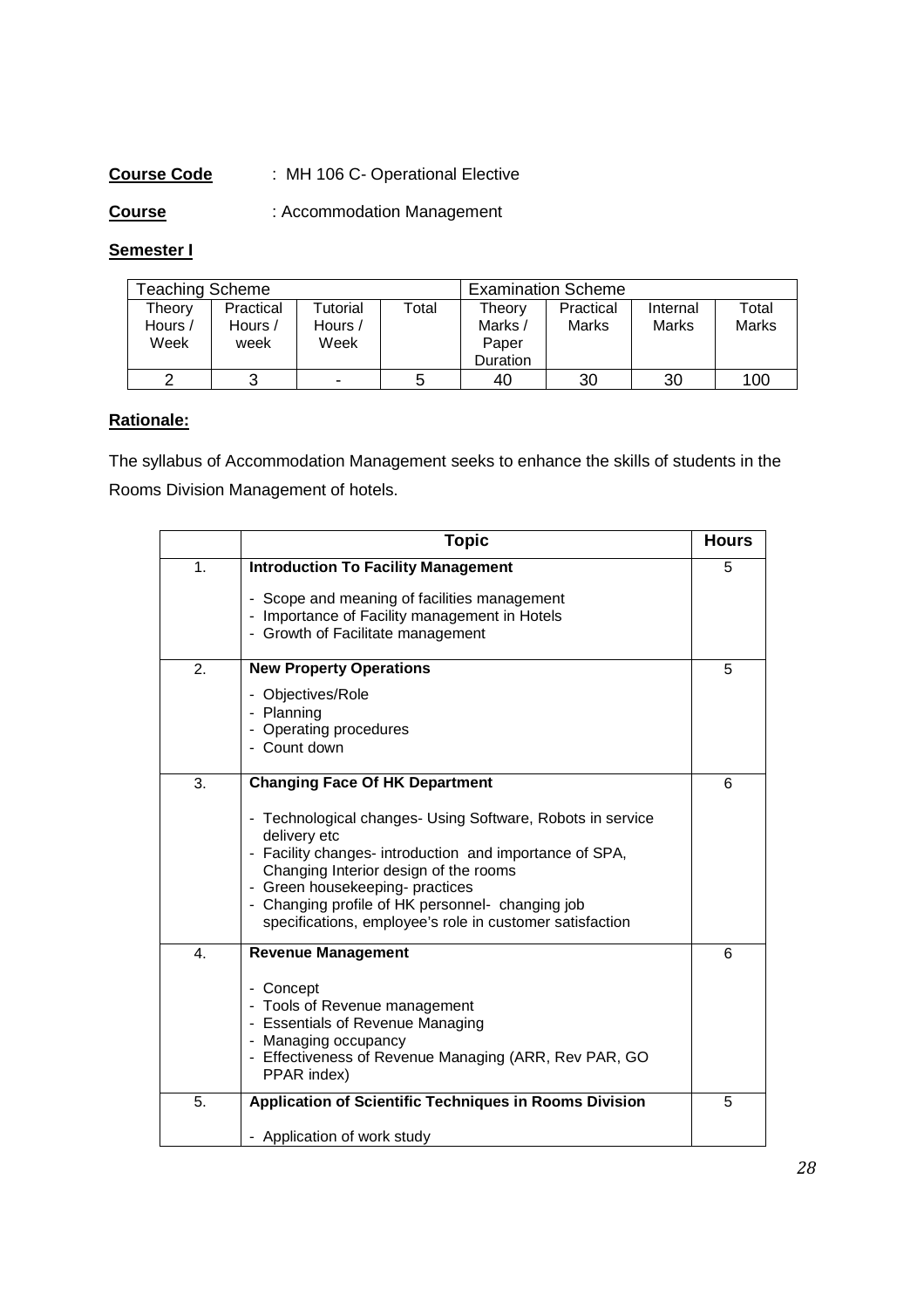|    | - Work measurement<br>- Time and motion study<br>- Ergonomics                                                                                                                         |    |
|----|---------------------------------------------------------------------------------------------------------------------------------------------------------------------------------------|----|
| 6. | <b>Legal Concerns for Front Office Operations</b><br>- Guest Safety<br>- Guest Privacy<br>- Guest Removal<br>- Guest property<br>- Guest Nonpayment<br>- Illness and death of a guest | 5  |
|    | Total                                                                                                                                                                                 | 32 |

#### **Practical:**

| Sr.<br>No. | Topic                                                           |
|------------|-----------------------------------------------------------------|
| 1)         | Preparing training modules For entry level (GRA) employees.     |
| 2)         | Designing a customer feedback form.                             |
| 3)         | Implementation of time and motion study (study of a given area) |
| 4)         | Conducting a market research for identifying customer needs.    |
| 5)         | Any five Case Studies pertaining to the above topics.           |

#### **Reference Books**

- 1) Managing facility by Christine Jones Hotel facility Planning by Tarun Bansal
- 2) Hotel housekeeping Operations and Management by G Raghubalan
- 3) Hotel housekeeping Operations and Management by G Raghubalan The Professional Housekeeper by Georgina Tucker
- 4) Managing the Lodging Operations by Robert Christie Mil
- 5) Commercial Housekeeping
- 6) Professional Front Office management by Robert H. Woods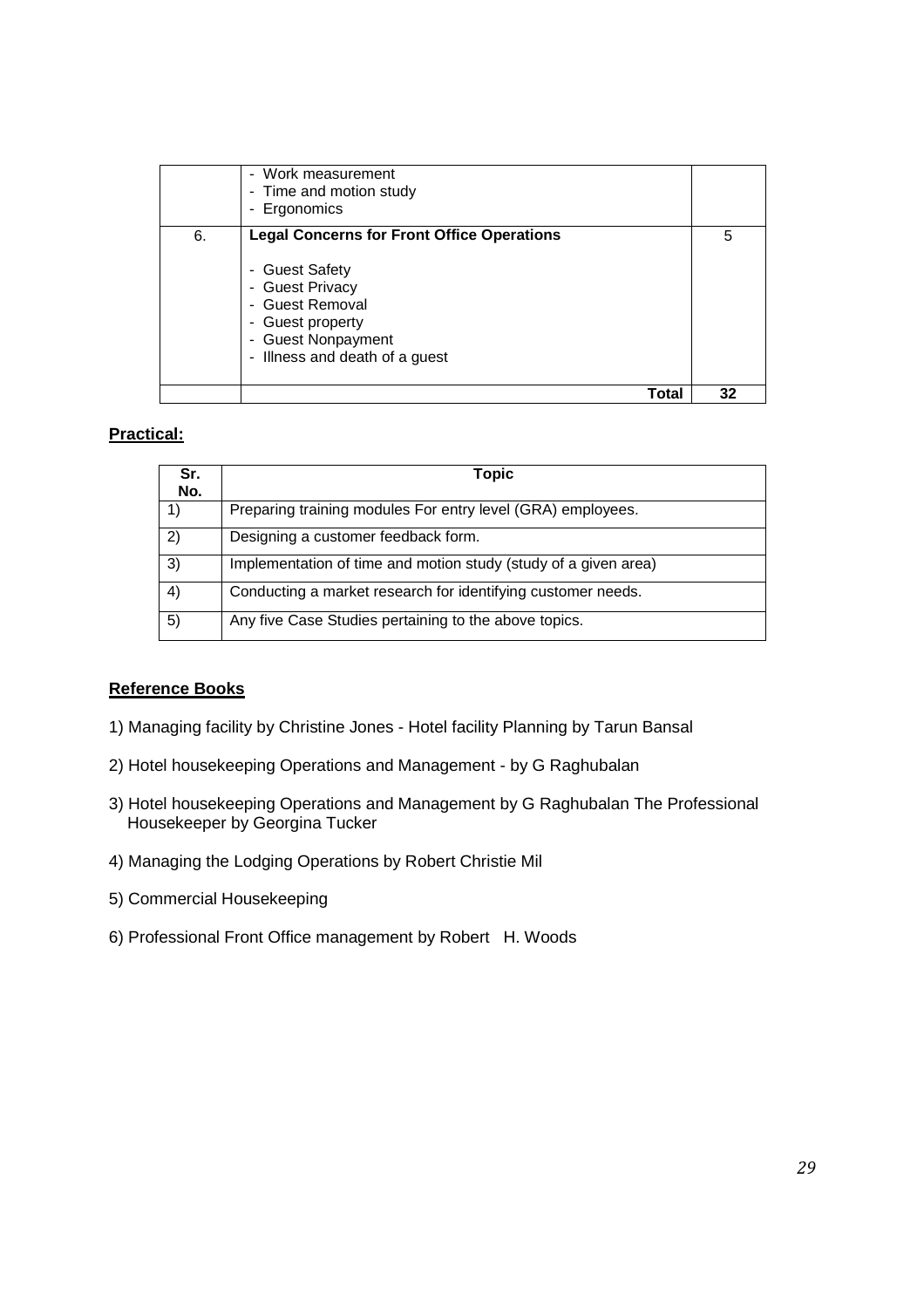#### **Course Code** : MH 107 **Course** : Professional Development – Communication Skills, Grooming, Presentation Skills. (Internal)

#### **Semester I**

| <b>Teaching Scheme</b> |           |                |       | <b>Examination Scheme</b> |           |              |              |
|------------------------|-----------|----------------|-------|---------------------------|-----------|--------------|--------------|
| <b>Theory</b>          | Practical | Tutorial       | Total | Theory                    | Practical | Internal     | Total        |
| Hours /                | Hours /   | Hours /        |       | Marks /                   | Marks     | <b>Marks</b> | <b>Marks</b> |
| Week                   | week      | Week           |       | Paper                     |           |              |              |
|                        |           |                |       | Duration                  |           |              |              |
|                        | 3         | $\blacksquare$ | 03    | -                         | -         | 50           | 50           |

#### **Rationale:**

The Syllabus of Professional Development aims at developing the students in terms of soft skills, enhancing their communication as well as making effective presentations.

#### **Section – I (25 Marks)**

|   | <b>Topic</b>                                                                                                                                                                                                                                                                                                                                                                                                                                                                                                  | <b>Hours</b> |
|---|---------------------------------------------------------------------------------------------------------------------------------------------------------------------------------------------------------------------------------------------------------------------------------------------------------------------------------------------------------------------------------------------------------------------------------------------------------------------------------------------------------------|--------------|
| 1 | Introduction to the Industry<br>- What is doing Business - Then and Now<br>- Industry Expectations from the students<br>- Purpose of Professional Development<br>- Objective of Professional Development<br>(Relevant examples to be included)                                                                                                                                                                                                                                                                | 03           |
| 2 | The Environment - The World is Flat<br>- Norms and Competition<br>- The Market Place<br>- The need to be GLOCAL (assignment on the vision, culture and values of<br>2-3 hotel groups & how the students can apply the same to themselves)<br>- You are and can be an industry and an institution<br>- You are a Brand<br>Importance of Brands (specifically those existing in the hospitality<br>$\circ$<br>industry today)<br>Building your own Brand in the two years of the Master's Programme.<br>$\circ$ | 06           |
| 3 | <b>Impression Management</b><br>Meaning of Social image<br>$\blacksquare$<br>Importance of looking presentable & attractive<br>Right dressing & make-up<br>$\blacksquare$<br>Hair care & inner-glow<br>$\blacksquare$<br>Poise & Posture<br>Eye-Contact & body language<br>$\blacksquare$<br><b>Physical fitness</b>                                                                                                                                                                                          | 03           |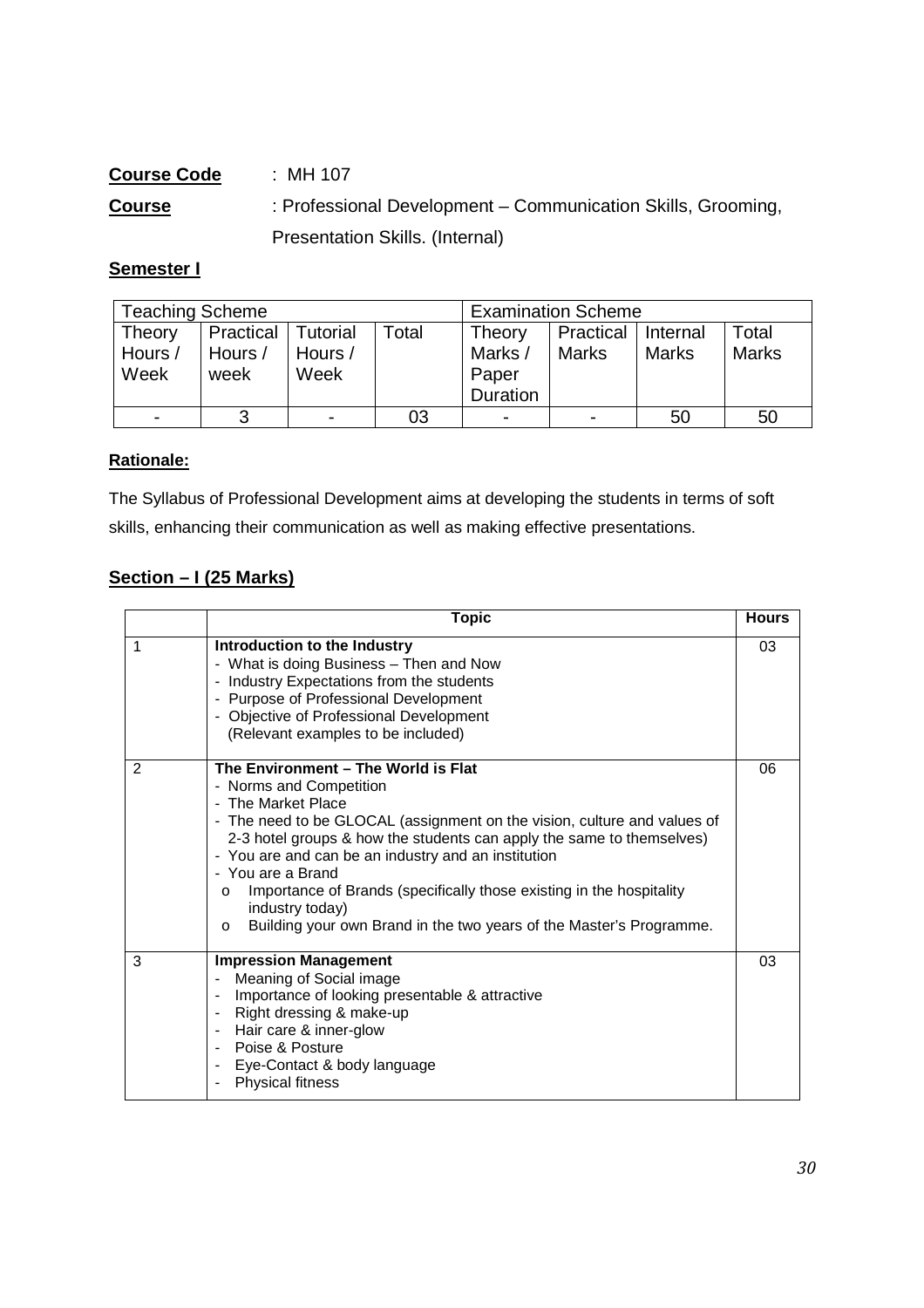| 4. | <b>Communication and Presentation Skills</b><br>Verbal & Non-Verbal Communication<br>$\blacksquare$<br>Appearance<br>Speech-vocabulary, pronunciation, diction, voice tone, clarity<br>Body language-verbal, non-verbal, postures, eye-contact etc<br>Confidence building<br>$\overline{\phantom{a}}$<br>Speaking extempore<br>Resume building<br>$\overline{\phantom{0}}$ | 06 |
|----|----------------------------------------------------------------------------------------------------------------------------------------------------------------------------------------------------------------------------------------------------------------------------------------------------------------------------------------------------------------------------|----|
| 5. | <b>Feedback</b><br>- Video recording of students & feedback of the same, so that they become<br>aware of the importance of<br>Body language<br>$\circ$<br>Voice modulation<br>$\Omega$<br>The overall effect i.e. aura<br>$\Omega$                                                                                                                                         | 06 |
|    | Total                                                                                                                                                                                                                                                                                                                                                                      | 24 |

#### **Reference Books:-**

- 1) You Can Win By Shiv Khera
- 2) Social Intelligence Daniel Goleman
- 3) Emotional Intelligence Daniel Goleman
- 4) Harvard Business Review on Innovation by Harvard Business School Press
- 5) Cross Train Your Brain Stephen D Eiffert
- 6) The World is flat Thomas Friedman.
- 7) The Perfect Presentation Andrew Leigh and Michael Maynard. Rupa and co.
- 8) How to develop self-confidence and influence people by public speaking Dale Carnegie. (Cedar self help.)

#### **Reference Websites:-**

- 1) www.citehr.com
- 2) www.selfgrowth.com

#### **Section – II (25 Marks)**

#### **Note**:

Section – II will carry a weightage of 25 marks which will be based on the Operational Elective (A, B, C)

MH 107 A (Section II) will be based on Food Production Management.

MH 107 B (Section II) will be based on Food & Beverage Service Management.

MH 107 C (Section II) will be based on Accommodation Management.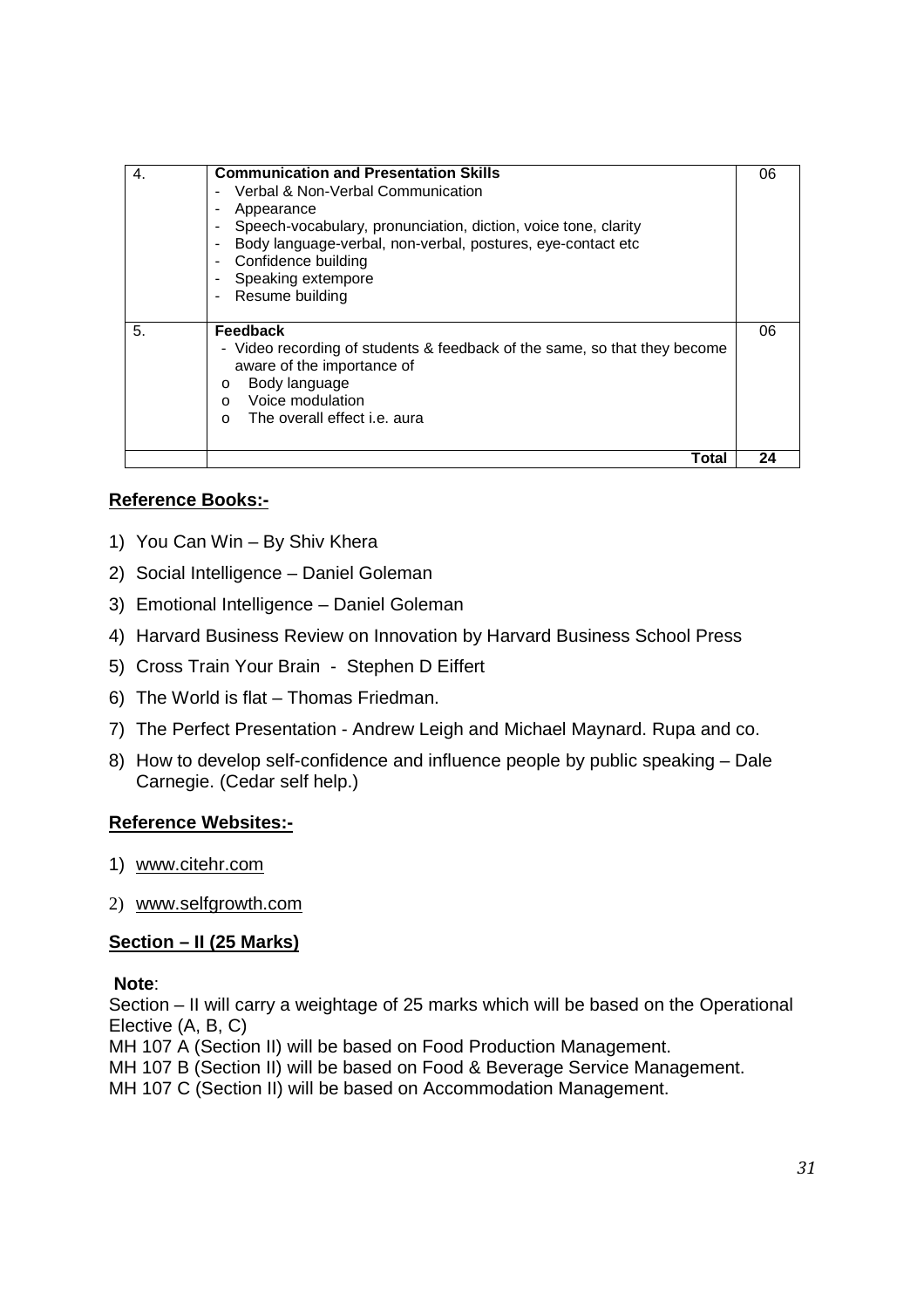| <b>Course Code</b> | : MH 107 A (Section II)                                   |
|--------------------|-----------------------------------------------------------|
| <b>Course</b>      | : Professional Development (Section II) - Food Production |
|                    | Management                                                |

#### **Semester I**

| <b>Teaching Scheme</b> |           |          |       | <b>Examination Scheme</b> |                          |          |              |
|------------------------|-----------|----------|-------|---------------------------|--------------------------|----------|--------------|
| Theory                 | Practical | Tutorial | Total | Theory                    | Practical                | Internal | Total        |
| Hours/                 | Hours/    | Hours/   |       | Marks/                    | <b>Marks</b>             | Marks    | <b>Marks</b> |
| Week                   | week      | Week     |       | Paper                     |                          |          |              |
|                        |           |          |       | Duration                  |                          |          |              |
|                        | 03        |          | 03    | -                         | $\overline{\phantom{0}}$ | 50       | 50           |

#### **Rationale:**

The course aims at developing the specialized technical and operational skills of a student required in the industry.

(This syllabus has been designed for 25 marks based on the subject of specialization i.e. Food Production Management)

|               | Topic                                                        | <b>Hours</b> |
|---------------|--------------------------------------------------------------|--------------|
|               | <b>ENHANCING FOOD PRESENTATION - Serving Line aesthetics</b> | 06           |
|               | and other presentation aspects                               |              |
| $\mathcal{P}$ | MODERNISM- In Plate presentation                             | 06           |
|               | Fusion Food, Molecular Gastronomy, Food Photography          |              |
| 3.            | FINE DINE MENU ENGINEERING - Menu mix and menu               | 06           |
|               | designing.                                                   |              |
| 4.            | TOTAL TABLE BALANCE -                                        | 06           |
|               | Colour of the Food, Crockery, Cutlery & other tableware.     |              |
|               | Total                                                        | 24           |

#### **Practical Examination**

The college should evaluate the students' performance based on the acquirement of the above mentioned skills on the basis of continual assessment.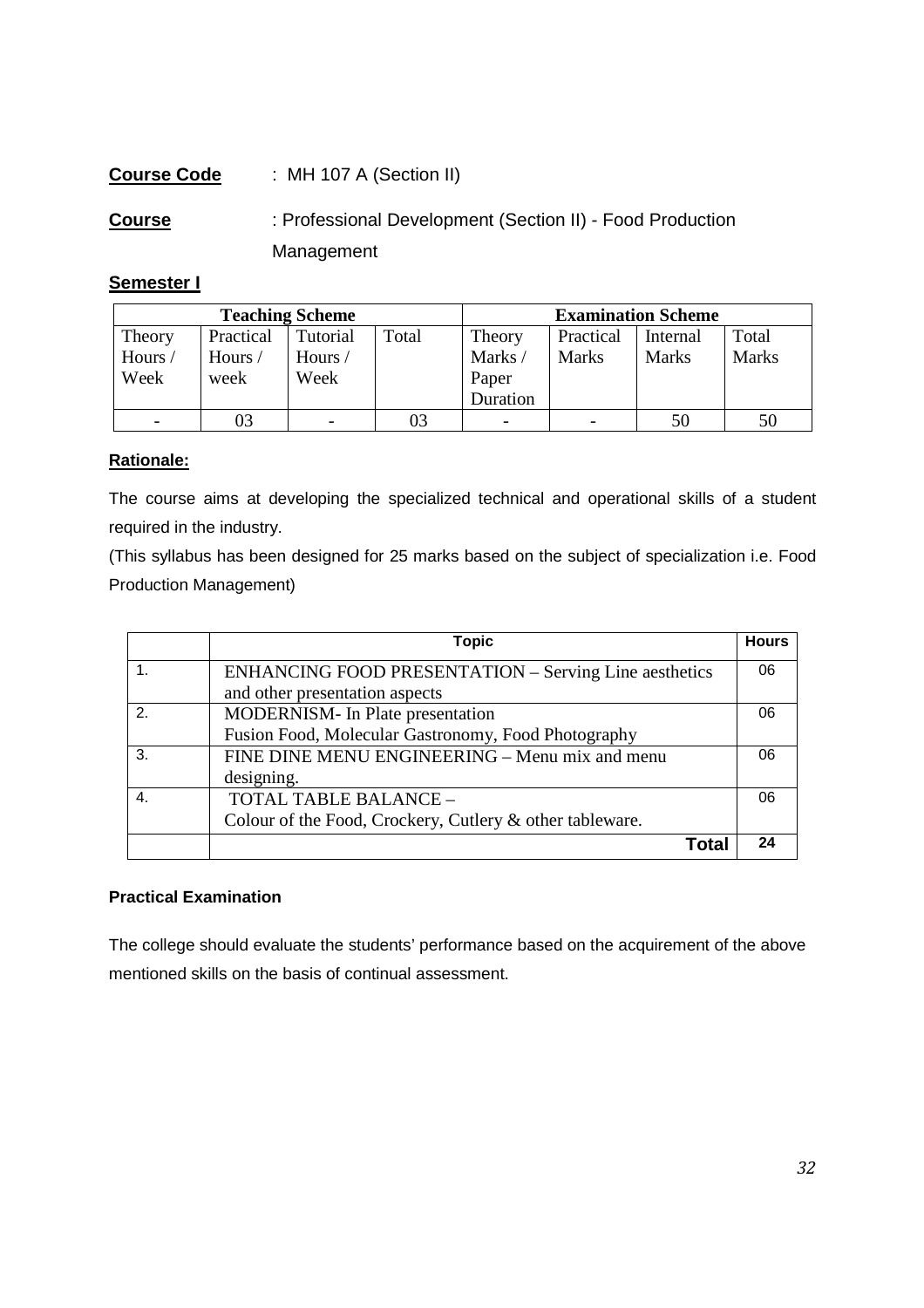| <b>Course Code</b> | : MH 107 B (Section II)                                                         |
|--------------------|---------------------------------------------------------------------------------|
| <b>Course</b>      | : Professional Development (Section II) - Food & Beverage Service<br>Management |

#### **Semester I**

| <b>Teaching Scheme</b> |           |                          |       | <b>Examination Scheme</b> |              |              |              |
|------------------------|-----------|--------------------------|-------|---------------------------|--------------|--------------|--------------|
| Theory                 | Practical | Tutorial                 | Total | Theory                    | Practical    | Internal     | Total        |
| Hours /                | Hours /   | Hours/                   |       | Marks/                    | <b>Marks</b> | <b>Marks</b> | <b>Marks</b> |
| Week                   | week      | Week                     |       | Paper                     |              |              |              |
|                        |           |                          |       | Duration                  |              |              |              |
|                        | 03        | $\overline{\phantom{0}}$ | 03    |                           | -            | 50           | 50           |

#### **Rationale:**

The Syllabus of Professional Development aims at developing the students in terms of professional development, enhancing their conceptual & cognitive skills in Food & Beverage Management.

(This syllabus has been designed for 25 marks based on the subject of specialization i.e. Food & Beverage Service)

|    | Topic                                                                                                                                                                            | <b>Hours</b> |
|----|----------------------------------------------------------------------------------------------------------------------------------------------------------------------------------|--------------|
| 1. | Study of food & beverage service operations of the following-<br>-Stand-alone restaurants (fine dining)<br>- OSR's<br>-Industrial canteen<br>-In-situ services (air, rail & sea) | 12           |
| 2. | Menu design & Engineering<br>-Creating of a menu card (theme based)                                                                                                              |              |
| 3. | -Assignments on recent trends in eating habits in stand-alone<br>restaurants & hotels, both in India & globally<br>- Use of role plays & videos for demonstration                | Զ            |
|    | Total                                                                                                                                                                            | 24           |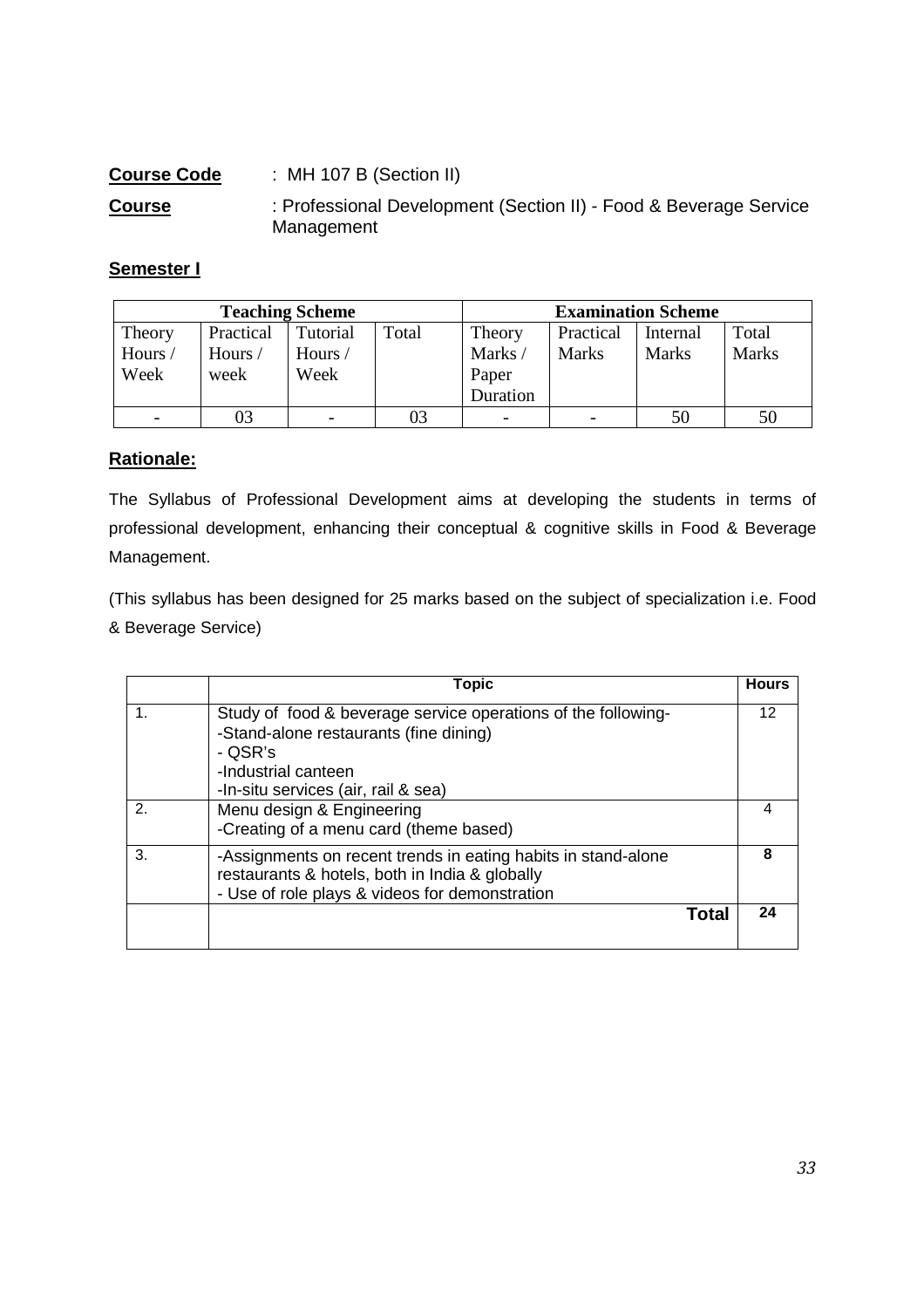#### **Course Code** : MH 107 C (Section II)

**Course** : Professional Development (Section II) - Accommodation Management

#### **Semester I**

| <b>Teaching Scheme</b> |           |          |       | <b>Examination Scheme</b> |                          |              |              |
|------------------------|-----------|----------|-------|---------------------------|--------------------------|--------------|--------------|
| Theory                 | Practical | Tutorial | Total | Theory                    | Practical                | Internal     | Total        |
| Hours/                 | Hours/    | Hours /  |       | Marks/                    | <b>Marks</b>             | <b>Marks</b> | <b>Marks</b> |
| Week                   | week      | Week     |       | Paper                     |                          |              |              |
|                        |           |          |       | Duration                  |                          |              |              |
|                        | 03        |          |       | $\overline{\phantom{0}}$  | $\overline{\phantom{0}}$ | 50           | 50           |

#### **Rationale:**

This course aims to develop skills in handling guests as well as to encourage students who have chosen Accommodation Management as their Professional Elective, to get acquainted with the recent trends in the Industry.

(This syllabus has been designed for 25 marks based on the subject of specialization i.e. Accommodation Management)

|                | Topic                                                                                                                                                                                                                                                                                                 | <b>Hrs</b> |
|----------------|-------------------------------------------------------------------------------------------------------------------------------------------------------------------------------------------------------------------------------------------------------------------------------------------------------|------------|
| $\mathbf{1}$ . | -Case studies on specific situations while dealing with guests in the Front<br>Office & Housekeeping departments of a hotel.                                                                                                                                                                          | 06         |
| 2.             | -Assignments on recent trends in communication in hotels both between<br>staff members as well as with guests including the various styles of greeting-<br>with reference to different categories of hotels as well as their targeted<br>clientele.<br>- Use of role plays & videos for demonstration | 06         |
| 3.             | -Practical assignment on recent trends in uniform & grooming standards<br>followed in different categories of hotels with reference to the Front Office &<br>Housekeeping departments.<br>-Making presentations on them.                                                                              | 06         |
| $\overline{4}$ | - Assignment on classification norms of different categories of hotels in India<br>Comparison with International hotel classification norms.<br>۰                                                                                                                                                     | 06         |
|                | Total                                                                                                                                                                                                                                                                                                 | 24         |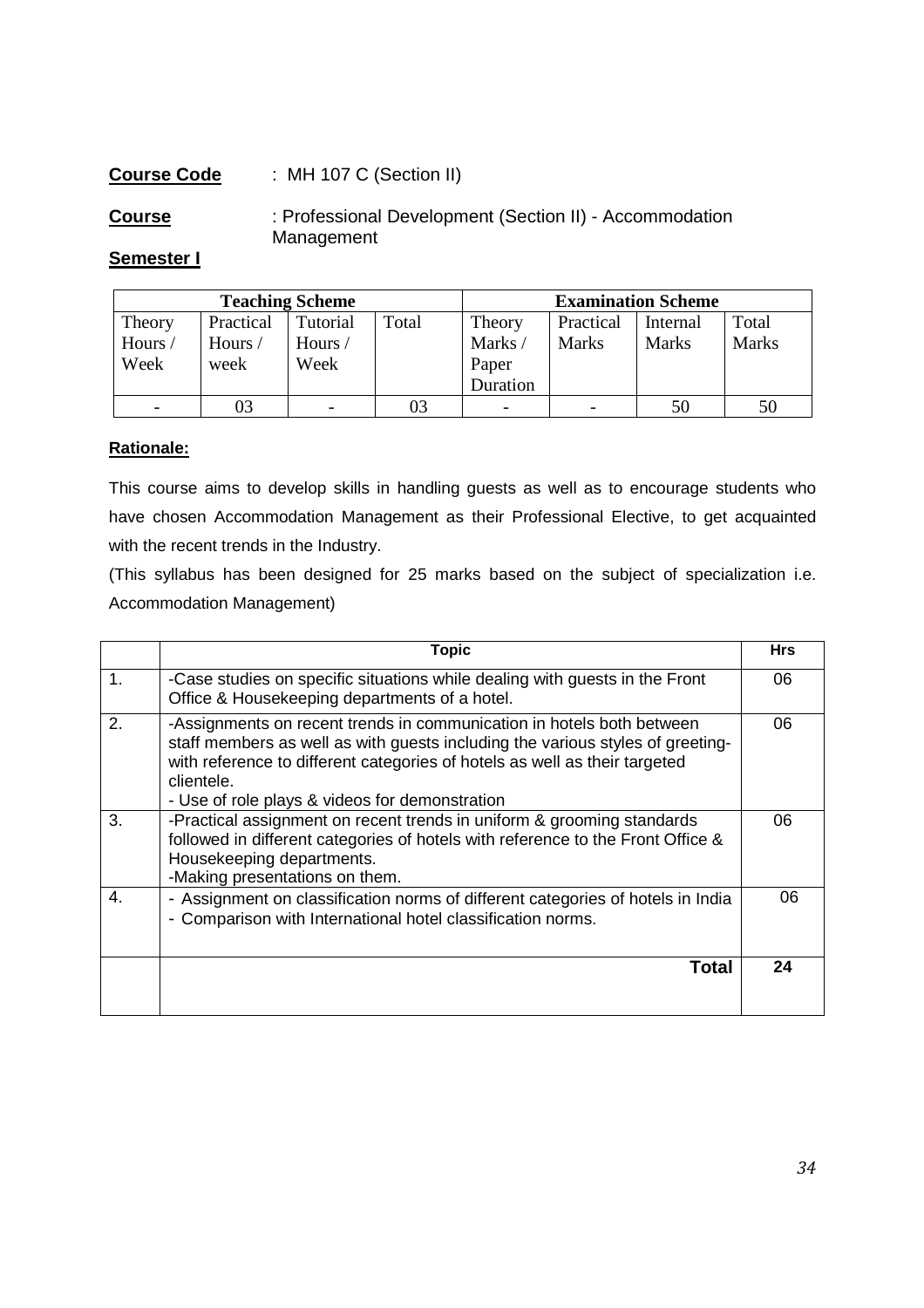### **Course Code** : MH 108

#### **Course** : Field Work related to Operational Elective (Internal)

#### **Semester I**

| <b>Teaching Scheme</b> |           |               |       |                 | <b>Examination Scheme</b> |          |       |
|------------------------|-----------|---------------|-------|-----------------|---------------------------|----------|-------|
| Theory                 | Practical | Tutorial      | Total | Theory Marks    | Practical                 | Internal | Total |
| Hours /                | Hours /   | Hours /       |       | ' Paper         | Marks                     | Marks    | Marks |
| Week                   | week      | Week          |       | <b>Duration</b> |                           |          |       |
| $\sim$ $\sim$          | 02        | $\sim$ $\sim$ | 02    |                 | $- -$                     | 50       | 50    |

#### **Rationale:**

The Syllabus of Field work aims to enhance the soft skills of the student so as to make him more competent to face the global environment of Food Service Catering Organizations.

#### **Field Work Report:**

- 1) Field Visits Field visits to be organized for the students in
	- Three Star Properties.
	- Five Star Properties.
	- Luxury Hotels.
	- Restaurants, Bars & Pubs.
	- Hotel Laundry.
- 2) One Seminar to be organized for students in the semester. Distinguished personnel in the field of hospitality to talk in the seminar.
- 3) Guest Lectures to be organized by Faculty members per month. Students to participate & make a report on these guest lectures.
- 4) Students to gather information about distinguished personalities in the hospitality industry & make presentations
- 5) Students to make presentations on various hotel chains.
- 6) One topic relevant to the hospitality industry to be discussed in each practical.
- 7) Students to be trained in writing of the log book for training.
- 8) Student to be given guidelines on what needs to be observed & learnt during training. (Training Objectives).
- 9) At least one Case study to be analyzed on various relevant hospitality issues.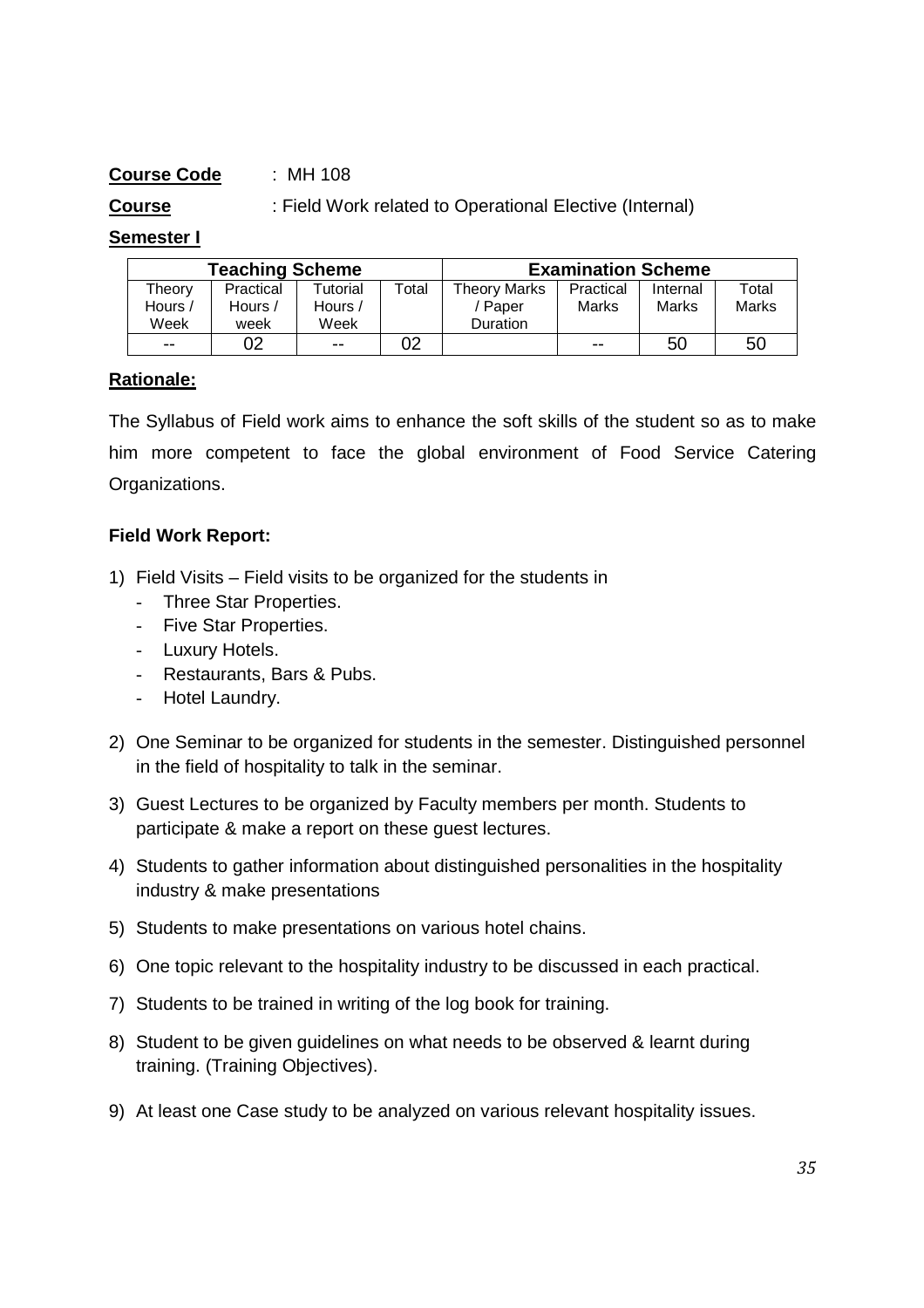# **SEMESTER TWO**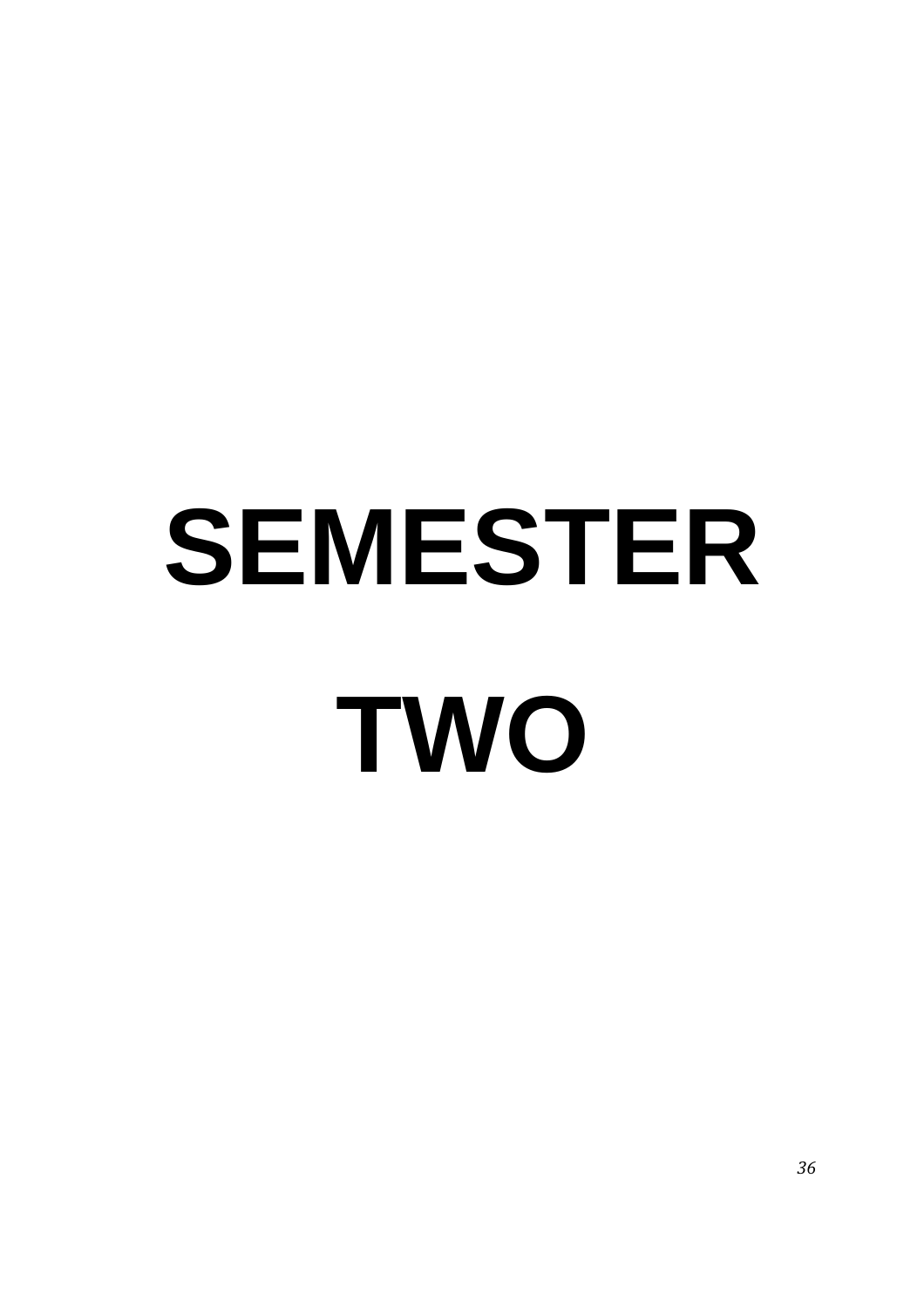**Course** : Management Information Systems in Hospitality

#### **Semester II**

| <b>Teaching Scheme</b> |           |          |       | <b>Examination Scheme</b> |                |          |       |
|------------------------|-----------|----------|-------|---------------------------|----------------|----------|-------|
| Theory                 | Practical | Tutorial | Total | <b>Theory Marks</b>       | Practical      | Internal | Total |
| Hours /                | Hours /   | Hours /  |       | Paper                     | Marks          | Marks    | Marks |
| Week                   | week      | Week     |       | Duration                  |                |          |       |
| Δ                      | --        |          |       | $70/3$ hours              | $\blacksquare$ | 30       | 100   |

# **Rationale:**

This Course aims to familiarize students with the concept of Management Information Systems & their use in modern day hospitality.

|               | <b>Topic</b>                                                                                                                                                                                                                                                                                                                                                                                                                                                                                                                                                                                                                                                                                                                                                                       | <b>Hours</b>    |
|---------------|------------------------------------------------------------------------------------------------------------------------------------------------------------------------------------------------------------------------------------------------------------------------------------------------------------------------------------------------------------------------------------------------------------------------------------------------------------------------------------------------------------------------------------------------------------------------------------------------------------------------------------------------------------------------------------------------------------------------------------------------------------------------------------|-----------------|
| $\mathbf 1$ . | Introduction to MIS<br>- Introduction, Definition, Concept<br>- Understanding Information systems<br>- Infrastructural Resources required for MIS<br>Hardware<br>$\Omega$<br>Software<br>O<br>Data<br>$\circ$<br>Network resources<br>$\Omega$<br>Types of networks<br>O<br>- Impact of internet revolution on Hospitality Business                                                                                                                                                                                                                                                                                                                                                                                                                                                | 12 <sup>2</sup> |
| 2.            | <b>Information Systems for Rooms Division Management</b><br>- Property Management System-Various Modules related to Reservations,<br>Registration, Cashiering, Telephones, Guest History, Housekeeping<br>- Various reports generated in the Front Office and their purpose<br>Room Occupancy report.<br>$\circ$<br>Front Office Cashier Report<br>$\circ$<br>o Guest In-House Report<br>o Expected Arrival Report<br><b>Expected Departure Report</b><br>$\Omega$<br><b>Occupancy Forecasting Reports</b><br>$\Omega$<br>- Computerized reservation system, Introduction to GDS & Hotel<br>Distribution on GDS<br>- MIS for key Decisions<br>- Guests data base - Keeping track of guests profile, needs, expectations,<br>etc<br>- Projection and Monitoring of Occupancy levels | 16              |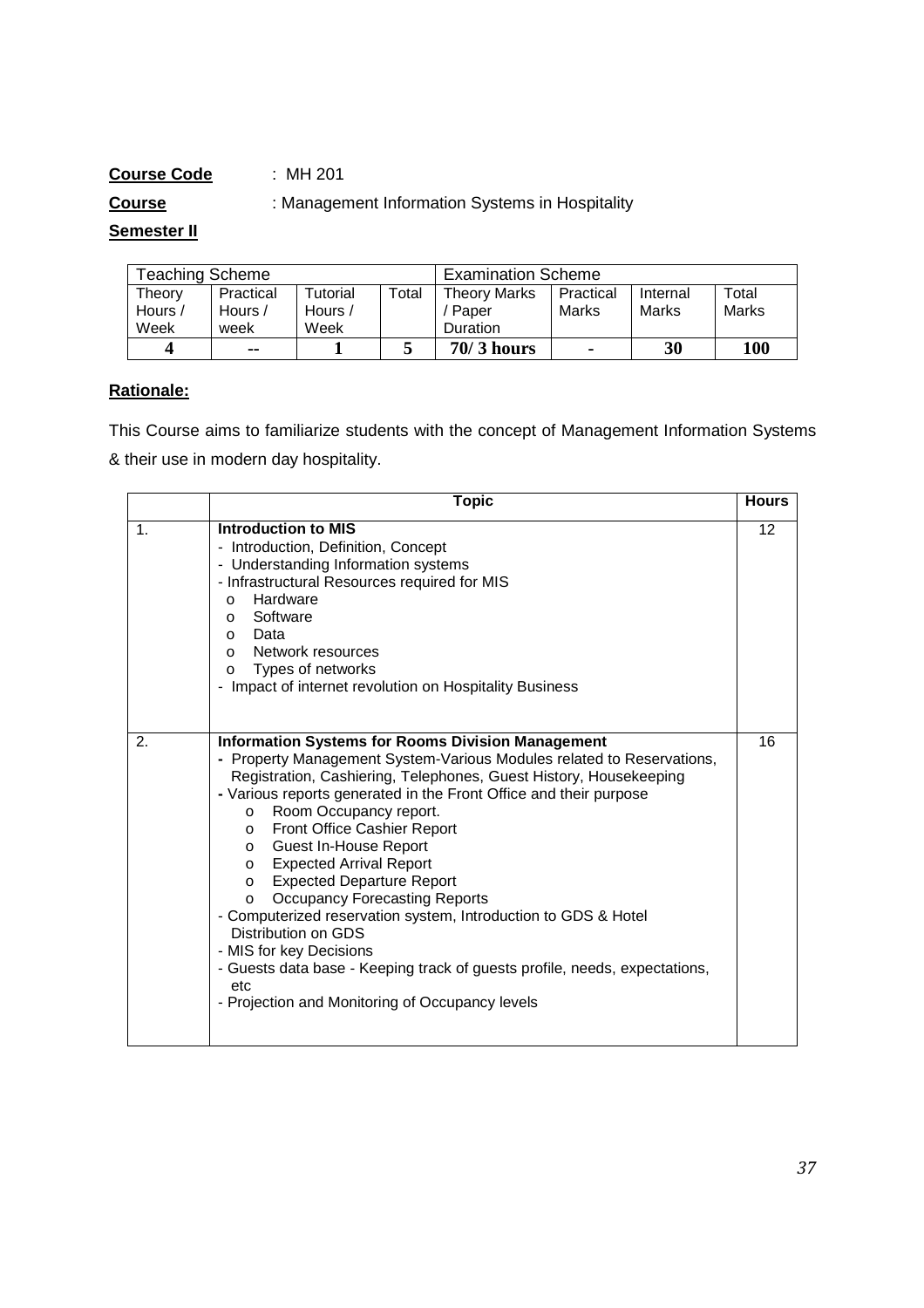| 3. | <b>Information System for Accounting</b><br>- Night Audit<br>- Reports generation and analysis<br><b>Night Auditors Report</b><br>$\circ$<br><b>Credit Limit Report</b><br>$\circ$<br><b>High Balance Report</b><br>O<br>Tariff posted for the Day Report<br>$\circ$<br>Rate Variance/Rate Check Report<br>$\circ$<br><b>Today's Arrivals Report</b><br>$\circ$<br><b>Settlement Summary</b><br>$\circ$ | 06 |
|----|---------------------------------------------------------------------------------------------------------------------------------------------------------------------------------------------------------------------------------------------------------------------------------------------------------------------------------------------------------------------------------------------------------|----|
| 4. | <b>Information System for Sales and Marketing</b><br>- Marketing Functions<br>- Marketing Cycle and components of Marketing Information System<br>- Sales support Systems<br>Market Segment Report<br>$\circ$<br><b>Business Source Report</b><br>$\circ$<br>Sales Account Manager<br>$\circ$<br>Company Profile and Company Masters (corporate tie-up details)<br>$\circ$<br>- Channel Systems         | 08 |
| 5. | <b>Catering Computing Systems</b><br>- Recipe Costing<br>- Stock Control System<br>- E- Procurement Systems<br>- Electronic POS System<br>- Table Management Systems<br>- Conference and Banqueting Systems<br>- Specialist Catering Computer Systems<br>Mini Bar<br>$\circ$<br><b>Beverage Control Systems</b><br>$\circ$<br>Club Management<br>$\circ$                                                | 12 |
| 6  | <b>Back Office Systems</b><br>- Pay Roll Systems<br>- Personnel Management Systems<br>- Maintenance Management Systems<br>- Performance Management Systems<br>- At Your Service (AYS System)                                                                                                                                                                                                            | 10 |
|    | <b>Total</b>                                                                                                                                                                                                                                                                                                                                                                                            | 64 |

- 1. Management Information Systems- Mahadeo Jaiswal & Monika Mittal Oxford Publication
- 2. Using Computers in Hospitality Peter O'Connor -- Third edition by Thomson Learning
- 3. Information Management Systems and Tourism MTM 4 Reference Book of IGNOU
- 4. Management Information Systems-W.S.Jawadekar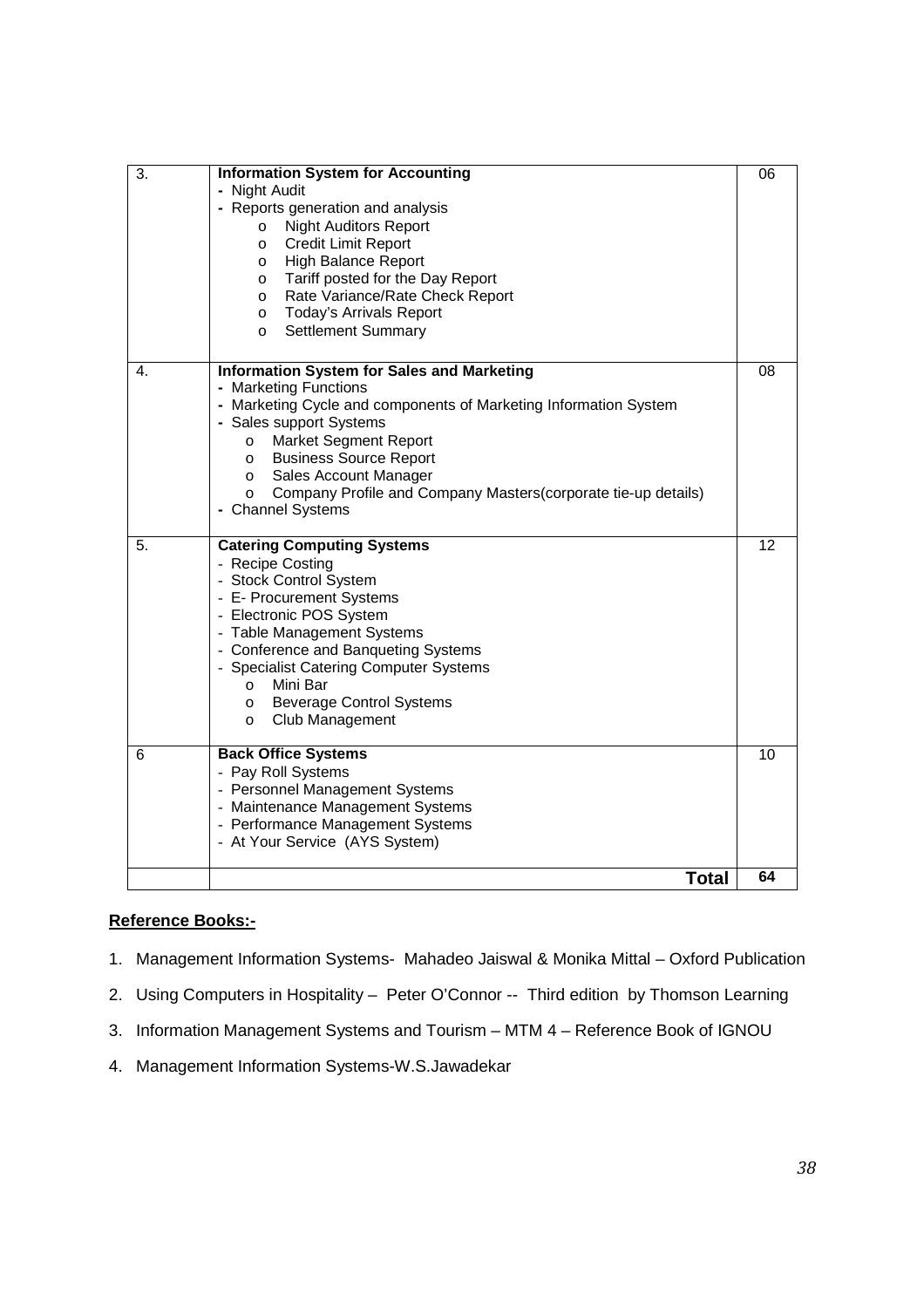**Course** : Facility Planning and Designing

# **Semester II**

| <b>Feaching Scheme</b> |           |                      |       | <b>Examination Scheme</b> |                |          |       |
|------------------------|-----------|----------------------|-------|---------------------------|----------------|----------|-------|
| Theorv                 | Practical | <sup>-</sup> utorial | Total | <b>Theory Marks</b>       | Practical      | Internal | Total |
| Hours /                | Hours /   | Hours $\overline{a}$ |       | Paper                     | Marks          | Marks    | Marks |
| Week                   | week      | Week                 |       | Duration                  |                |          |       |
|                        | --        |                      |       | $70/3$ hours              | $\blacksquare$ | 30       | 100   |

# **Rationale:**

To provide an insight into significance & various aspects of Facility Planning and Designing.

|    | <b>Topic</b>                                                                                                                                                                                                                                                                                                                                                                                                                                                                                                                                                                                                                                                                                      | <b>Hours</b> |
|----|---------------------------------------------------------------------------------------------------------------------------------------------------------------------------------------------------------------------------------------------------------------------------------------------------------------------------------------------------------------------------------------------------------------------------------------------------------------------------------------------------------------------------------------------------------------------------------------------------------------------------------------------------------------------------------------------------|--------------|
| 1. | <b>Hotel Classification Norms</b><br>-Star Category hotels including heritage hotels.                                                                                                                                                                                                                                                                                                                                                                                                                                                                                                                                                                                                             | 02           |
| 2. | <b>Hotel Design</b><br>- What is Architecture?<br>- Design considerations for a hotel project<br>Good location and site<br>$\circ$<br>Architectural features and plans – defining flow areas i.e. how<br>$\circ$<br>efficiently the spaces would be defined so that the movement of<br>the guests from one area of the hotel to another<br>Efficient planned schedule<br>$\circ$<br>Analysis of raw material available at cheapest rate and of good<br>$\circ$<br>quality<br>Structural regulations laid down by Town and Country Planning<br>$\Omega$<br>department<br>- Systematic layout planning<br>- Thumb rules for allocation of space in a hotel.<br>- Feasibility report<br>- Blue print | 08           |
| 3. | <b>Restaurant Design including Banqueting Facility</b><br>- Types of restaurants and their themes<br>- Designing and Planning of restaurant<br>Equipments and space needs<br>$\circ$<br>Space allowance for seating - and space for circulation<br>$\circ$<br>Ambience and décor - Lighting and colour scheme, floor finish, wall<br>$\circ$<br>covering<br>Checklist for effective design.<br>$\circ$<br>Signages<br>$\circ$<br>Security systems - CC TVs, cameras, smoke detectors, and water<br>$\circ$<br>sprinklers should also be considered.<br>Other services - like speakers, location of LCD's<br>$\circ$                                                                               | 06           |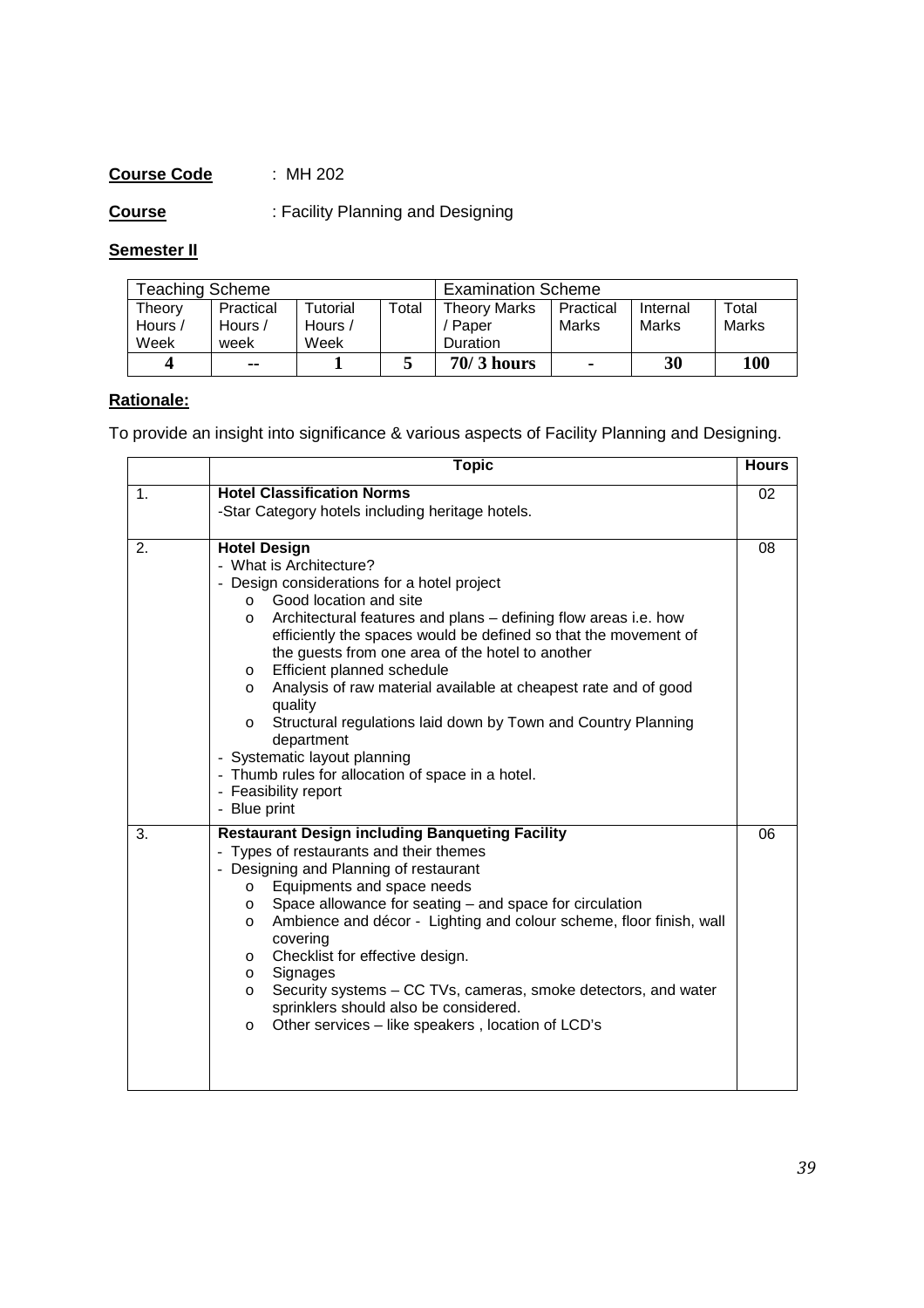| 4. | <b>Bar Designing</b>                                                                         | 06 |
|----|----------------------------------------------------------------------------------------------|----|
|    | Points to be considered while planning a bar-                                                |    |
|    | Equipments and space need - Furniture items / bar counters<br>$\circ$                        |    |
|    | Space allowance for various bar styles<br>$\circ$                                            |    |
|    | Ambience and décor - include wine cellars, display racks etc.<br>$\circ$                     |    |
|    | Lighting and colour scheme, floor finish, wall covering -                                    |    |
|    | Special spaces if needed for smoking zones, for DJ booth etc.<br>O                           |    |
| 5. | <b>Kitchen Design</b>                                                                        | 06 |
|    | - Physical layout - commercial kitchen layout                                                |    |
|    | - Area requirement for various types of kitchen for various types of business                |    |
|    | - Work and method study, work flow                                                           |    |
|    | - Newer technological changes in kitchen and their effect on kitchen design                  |    |
|    | - Steps for designing a kitchen                                                              |    |
|    | - Commercial kitchen configurations and shapes                                               |    |
|    | - Consideration for kitchen planning with respect to -<br>Performance and kitchen safety     |    |
|    | $\circ$<br>Environmental conditions - Temperature, humidity and ventilation<br>$\circ$       |    |
|    | Lighting and colour scheme, floor finish, wall covering, sound odour,                        |    |
|    | drainage system, work area, height                                                           |    |
|    | Equipments, electricity, gas and water supply<br>$\circ$                                     |    |
|    |                                                                                              |    |
| 6. | Designing of Receiving and Storage Area                                                      | 06 |
|    | - Types of Stores                                                                            |    |
|    | - Work flow at storage facility                                                              |    |
|    | - Receiving area                                                                             |    |
|    | Equipments<br>O                                                                              |    |
|    | Space requirements<br>O                                                                      |    |
|    | Time tabling of receiving<br>$\circ$                                                         |    |
|    | - Storage area                                                                               |    |
|    | Layout - size and location<br>$\circ$                                                        |    |
|    | Space requirements<br>$\circ$                                                                |    |
|    | <b>Structural features</b><br>O                                                              |    |
|    | Cold storage<br>O<br>Equipments and utensils<br>O                                            |    |
|    | Beverage store facilities (cellar)<br>$\circ$                                                |    |
|    |                                                                                              |    |
| 7. | Designing of Front office- Lobby- Back office                                                | 06 |
|    | Various types of lobbies, Front desk arrangements, according to types                        |    |
|    | of hotels and floor plan                                                                     |    |
|    | Equipments requirement<br>$\overline{\phantom{a}}$                                           |    |
|    | Ambience and décor - Lighting and colour scheme, floor finish, wall<br>covering              |    |
|    | Porch, Travel Desk, other areas at the Front of the house. - bell boy                        |    |
|    | location / luggage rooms / safe deposit rooms / security check points                        |    |
|    | etc.                                                                                         |    |
| 8. | Designing of House Keeping, Laundry and Guest Rooms                                          | 08 |
|    | Room types<br>$\overline{\phantom{a}}$                                                       |    |
|    | Factors to be considered for ambience and décor (Fixtures and fittings,<br>$\qquad \qquad -$ |    |
|    | Furniture and furnishings, Lighting and colour scheme, Floor finishes,                       |    |
|    | wall covering)                                                                               |    |
|    | Space management in laundry                                                                  |    |
|    | Wall Equipments required<br>$\circ$                                                          |    |
|    | Linen Chute, Storage area<br>$\circ$                                                         |    |
|    |                                                                                              |    |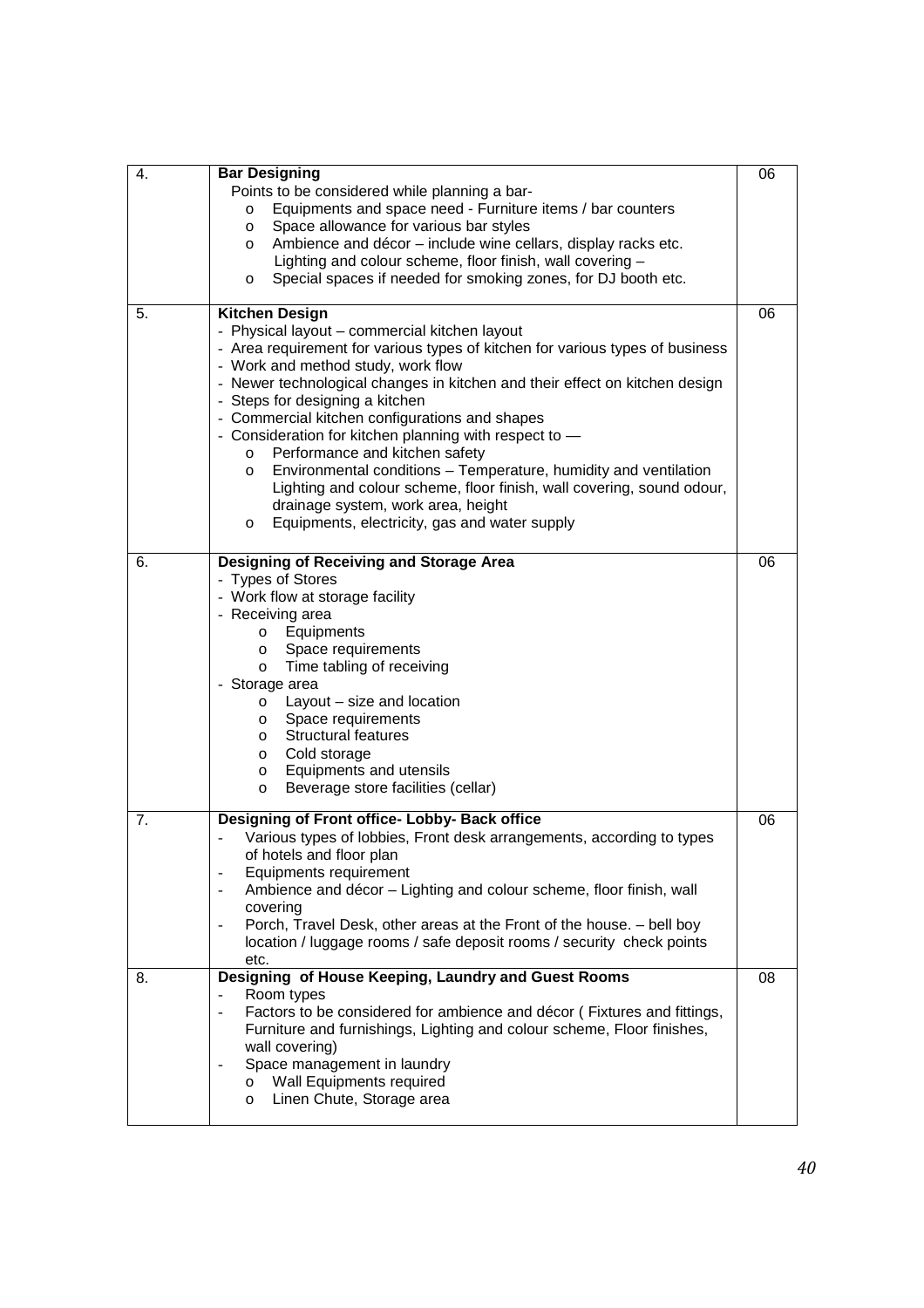| 9.  | Designing of Administration, Maintenance and Other Back Areas<br>Estimating the requirement of different areas<br>$\overline{\phantom{a}}$<br>- Factors to be considered for ambience and décor - (Furniture and<br>furnishings, Fixtures and fittings, Wall Coverings and floor finish, lockers<br>and storage area.) | 08 |
|-----|------------------------------------------------------------------------------------------------------------------------------------------------------------------------------------------------------------------------------------------------------------------------------------------------------------------------|----|
| 10. | Ancillary Areas -<br>Location of types of ancillary areas to be considered<br>Shopping Arcade, Business Centre, Gym and Spa, wellness, Swimming<br>Pool, Landscaping                                                                                                                                                   | 08 |
|     | Total                                                                                                                                                                                                                                                                                                                  | 64 |

- 1. Hotel Facility Planning Tarun Bansal
- 2. The Professional Housekeeper Margaret Schneider and Georgina Tucker
- 3. Catering Management Mohini Sethi
- 4. The Bar and Beverage Book Mary Porter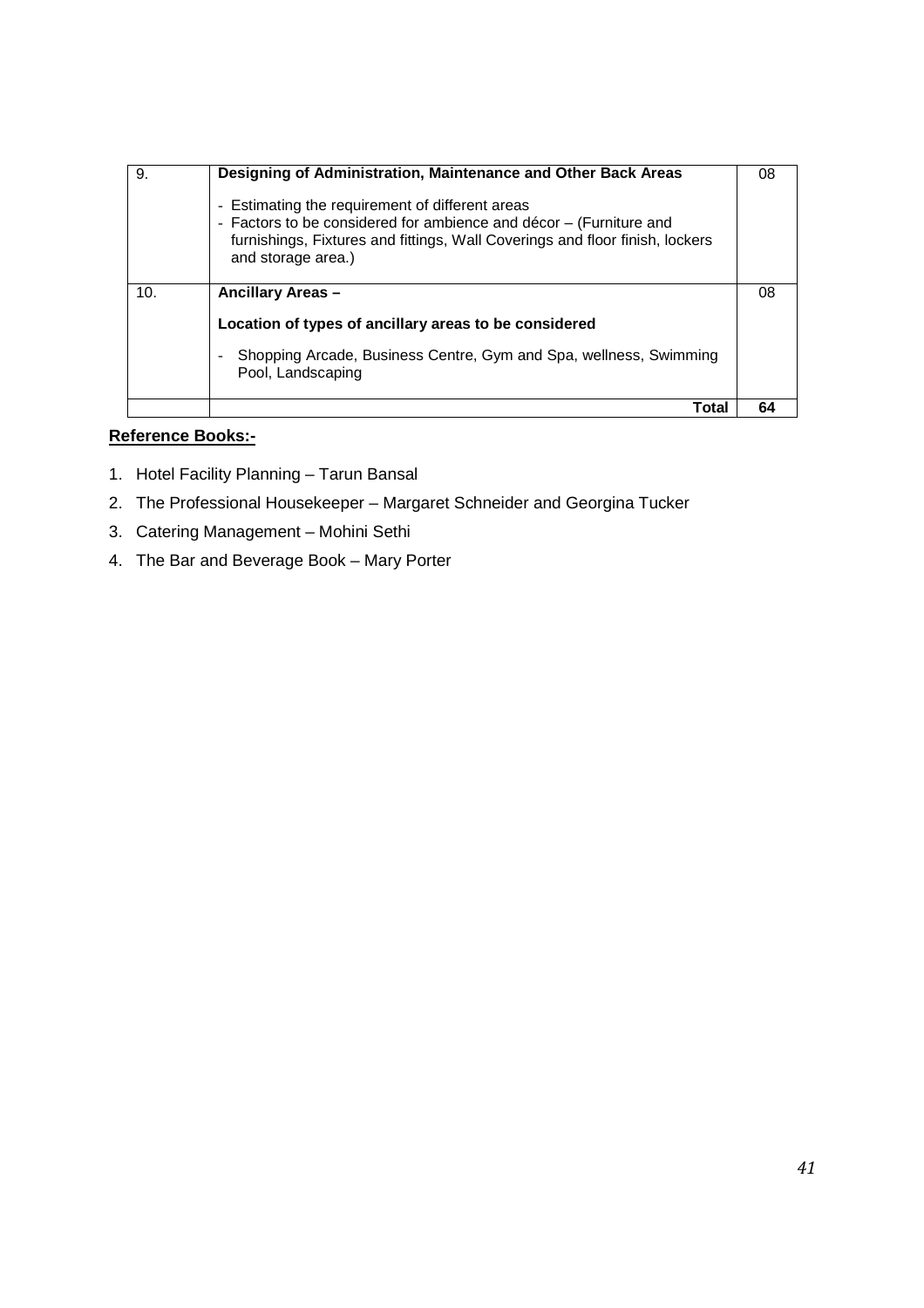**Course** : Research Methodology

#### **Semester II**

| <b>Feaching Scheme</b>    |                              |                                                      |       | <b>Examination Scheme</b>                |                    |                   |                |
|---------------------------|------------------------------|------------------------------------------------------|-------|------------------------------------------|--------------------|-------------------|----------------|
| Theory<br>Hours /<br>Week | Practical<br>Hours /<br>week | <sup>-</sup> utorial<br>Hours $\overline{a}$<br>Week | Total | <b>Theory Marks</b><br>Paper<br>Duration | Practical<br>Marks | Internal<br>Marks | Total<br>Marks |
| 04                        | $- -$                        | 01                                                   | 05    | 70 / 3 Hours                             | $- -$              | 30                | 100            |

#### **Objective:**

The objective of this paper is to develop research minds and inculcate the systematic approach amongst students for decision making and solving the organizational problems. This paper will equip the students with the fundamental knowledge of research methodology so as to make them well verse with the process, tools, techniques and methods for conducting research in scientific manner.

|               | <b>Topic</b>                                                                                                                                                                                                                                                                                        | <b>Hours</b> |
|---------------|-----------------------------------------------------------------------------------------------------------------------------------------------------------------------------------------------------------------------------------------------------------------------------------------------------|--------------|
| $\mathbf 1$ . | <b>Fundamentals of Research</b><br>Meaning, Objectives, Motivation, Utility, Barriers in accepting research,<br>Research Process.                                                                                                                                                                   | 04           |
| 2.            | <b>Problem Definition and Hypothesis</b><br>Problem Identification and Definition -Management Question, Research<br>Question, Investigation Question, Hypothesis - Meaning, Qualities of a good<br>Hypothesis, Null Hypothesis & Alternative Hypothesis. Hypothesis Testing -<br>Logic & Importance | 04           |
| 3.            | <b>Research Design</b><br>Concept and Importance in Research, Features of a good research design,<br>Types of research designs - Exploratory, Descriptive and Experimental,<br>Approaches in research - Qualitative and Quantitative, Contents of research<br>design                                | 04           |
| 4.            | <b>Types and Sources of Data</b><br>Secondary Data - Definition, Sources, Characteristics. Primary Data -<br>Definition, Sources, Characteristics, Comparison of primary and secondary<br>data.                                                                                                     | 02           |
| 5.            | <b>Data Collection Methods</b><br>Observation method, Experimental method, Focus Group, Case Study,<br>Survey - Questionnaire method, Interviews, Schedule                                                                                                                                          | 10           |
| 6.            | <b>Research Instrument</b><br>Questionnaire and Schedule, Questionnaire designing, electromechanical<br>instruments                                                                                                                                                                                 | 05           |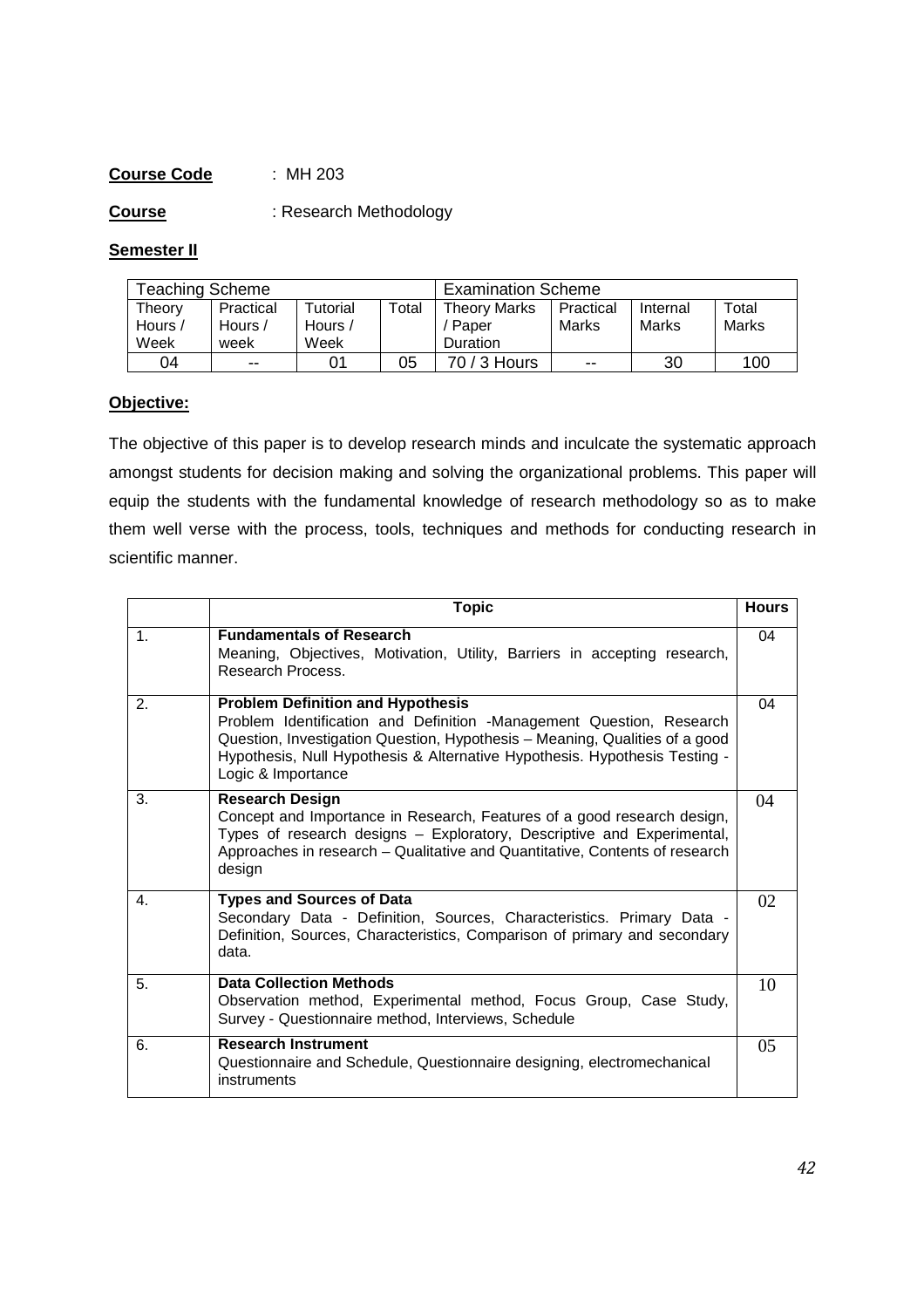| 7.  | <b>Measurement</b><br>Meaning, Levels of Measurement - Nominal, Ordinal, Interval, Ratio.<br>Sources of errors in measurement, test of sound measurement                                                                                                                                                                                                                                                                                                                     | 05 |
|-----|------------------------------------------------------------------------------------------------------------------------------------------------------------------------------------------------------------------------------------------------------------------------------------------------------------------------------------------------------------------------------------------------------------------------------------------------------------------------------|----|
| 8.  | <b>Attitude Scaling Techniques</b><br>Concept of Scale, Commonly used scales in management research -<br>Single item scale and multiple item scale, Rating Scales, Likert Scales,<br>Semantic Differential Scales, Constant Sum Scales, Graphic Rating Scales<br>- Ranking Scales - Paired Comparison & Forced Ranking                                                                                                                                                       | 05 |
| 9.  | <b>Sampling</b><br>Concepts of Sample, Population, Sampling Unit, Sampling Frame, Sampling<br>Error, Advantages of sampling, Sample Size determination, Sampling<br>methods - Probability sampling methods (Simple Random Sample,<br>Systematic Sample, Stratified Random Sample, Cluster sampling, Area<br>sampling & Multi-stage sampling) and Non probability sampling methods<br>(Judgment, Convenience, Quota & Snowball sampling), Characteristics of a<br>good sample | 12 |
| 10. | Data Analysis and Interpretation<br>Data Processing, Data Analysis - Meaning and overview of Univariate,<br>Bivariate and multivariate analysis tools, Data presentation, Inferential<br>analysis – Parameter estimation, hypothesis testing (z, t, chi square tests)                                                                                                                                                                                                        | 10 |
| 11. | <b>Report Writing</b><br>Importance of report, characteristics of good report, types of reports, Layout<br>of a Research report                                                                                                                                                                                                                                                                                                                                              | 03 |
|     | <b>Total</b>                                                                                                                                                                                                                                                                                                                                                                                                                                                                 | 64 |

- 1. Research Methodology C. R. Kothari
- 2. Business Research Methods Donald Cooper & Pamela Schindler, TMGH, 9<sup>th</sup> edition.
- 3. Business Research Methods Alan Bryman & Emma Bell, Oxford University Press.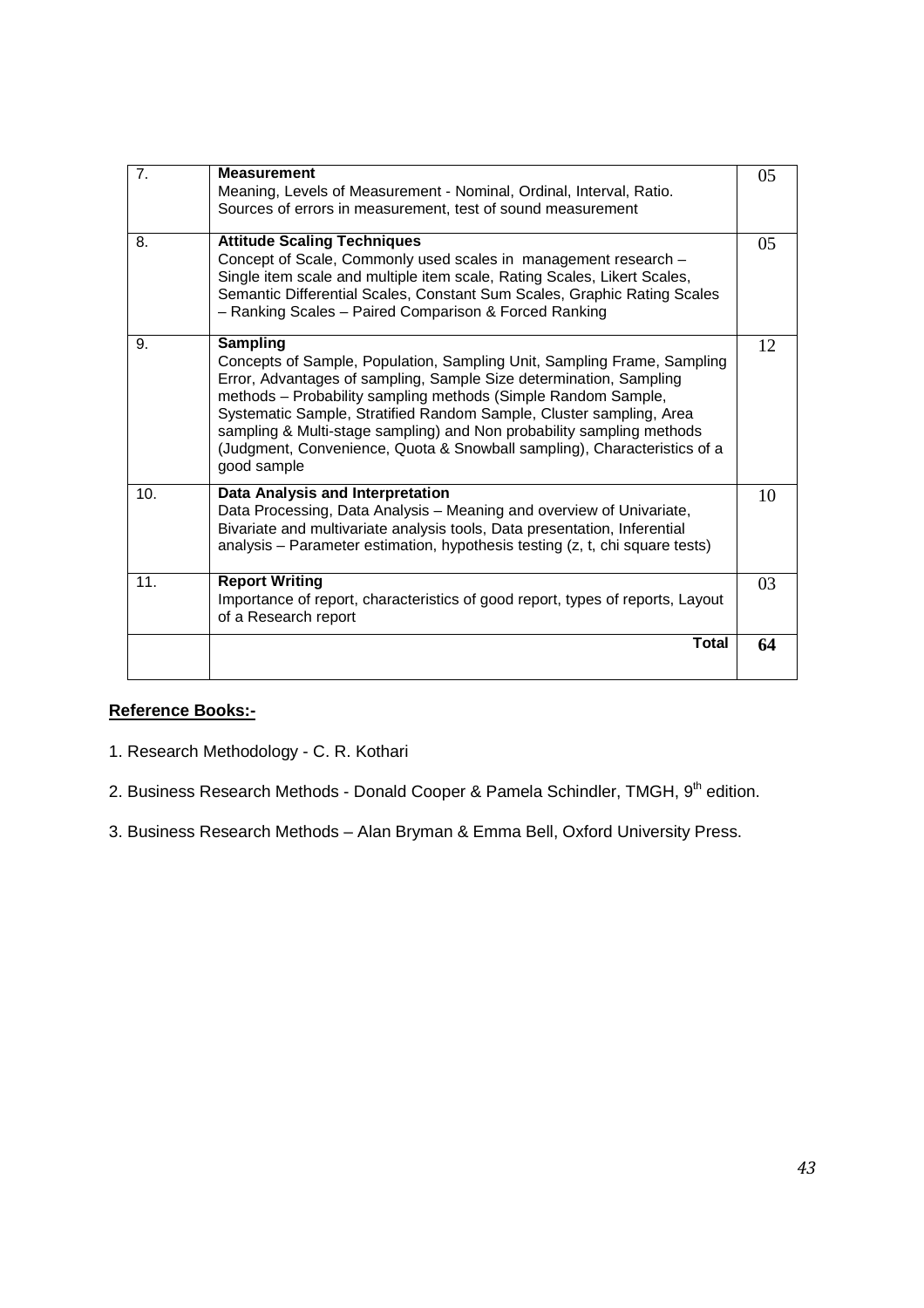**Course** : Quality Management and Assurance

**Semester II**

| Theory         | Practical | Tutorial | ™otal | Theorv Marks    | Practical | Internal | Total |
|----------------|-----------|----------|-------|-----------------|-----------|----------|-------|
| <i>,</i> Hours | Hours /   | Hours /  |       | Paper           | Marks     | Marks    | Marks |
| Week           | week      | Week     |       | <b>Duration</b> |           |          |       |
| 04             | $- -$     |          | 05    | 70/3 Hours      | $- -$     | 30       | 100   |

#### **Rationale:**

To introduce to the students the concept of management of quality in the hospitality industry and the various method used to assess the same.

|    | <b>Topic</b>                                                                                                                                                                                                                                                                                                                                                                                                                                                                 | <b>Hours</b> |
|----|------------------------------------------------------------------------------------------------------------------------------------------------------------------------------------------------------------------------------------------------------------------------------------------------------------------------------------------------------------------------------------------------------------------------------------------------------------------------------|--------------|
| 1. | <b>Introduction to Quality</b><br>- What is Quality (Definition of quality)?<br>- Understanding TQM<br>- Six basic concept of TQM<br>- Quality Planning<br>- Quality Costs<br>- Collection and reporting of quality costs information<br>- Analysis of quality costs<br>- Establishment of quality cost goals and optimizing quality costs<br>- Strategies for importing quality. Application of quality costs<br>- Scope of total quality control<br>- Beneficiaries of TQM | 14           |
| 2. | <b>Employee Involvement</b><br>- Motivation<br>- Strategies for achieving a motivated workforce<br>- Employee empowerment<br>- Teams<br>- Recognition and rewards for employees.<br>- Gain Sharing<br>- Performance appraisals<br>- Unions and employees involvement<br>- Benefits of employee involvement                                                                                                                                                                   | 08           |
| 3. | <b>Customer Satisfaction</b><br>- Understanding the customer<br>- Customer perception of quality<br>- Customer complaints<br>- Customer feedback<br>- Using customer complaints as feed back<br>- Service quality<br>- Customer retention                                                                                                                                                                                                                                    | 06           |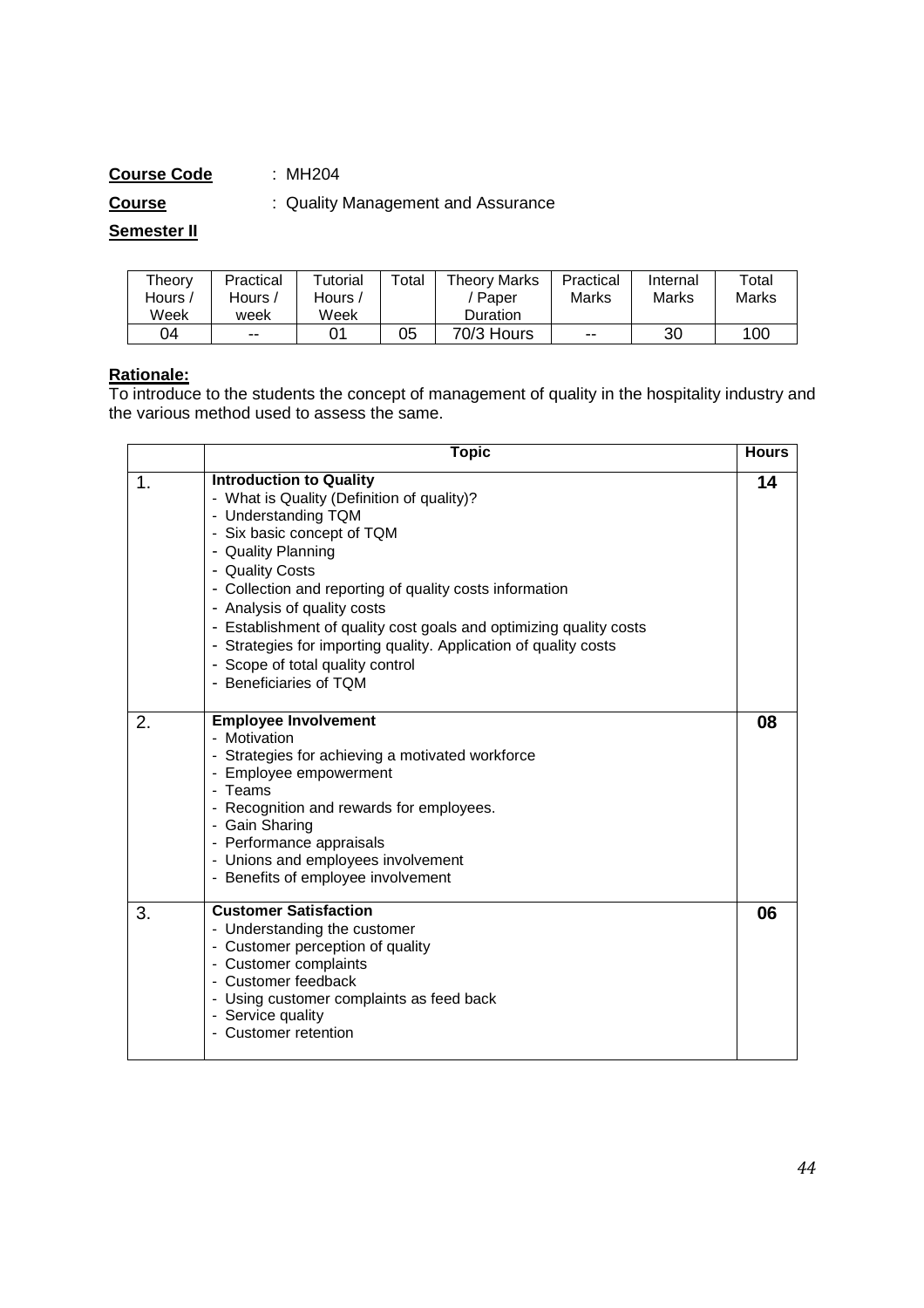| $\overline{4}$ . | <b>Continuous Process Improvement</b>                | 12 |
|------------------|------------------------------------------------------|----|
|                  | - Continuous process improvement procedures          |    |
|                  | - ADDIE or System approach to CPI                    |    |
|                  | - The Juran Trilogy                                  |    |
|                  | - Types of quality problems                          |    |
|                  | - Quality improvement strategies                     |    |
|                  | - The PDSA cycle                                     |    |
|                  | - The problem solving method for process improvement |    |
|                  | - Kaizen                                             |    |
|                  | - Re-engineering or Business Process re-engineering  |    |
|                  | - 5 S principles                                     |    |
|                  | - Introduction to six sigma                          |    |
| 5.               | The Seven Tools of Quality                           | 08 |
|                  | - Statistical process control                        |    |
|                  | - Check sheet                                        |    |
|                  | - Flow chart                                         |    |
|                  | - Graphs                                             |    |
|                  | - Histogram                                          |    |
|                  | - Pareto chart                                       |    |
|                  | - Cause effect diagram                               |    |
|                  | - Scattered diagram                                  |    |
|                  | - Control chart                                      |    |
|                  |                                                      |    |
| 6.               | <b>Other Quality Improvement Tools</b>               | 08 |
|                  | - Vision and Mission statement                       |    |
|                  | - Acceptance sampling                                |    |
|                  | - Zero Defect Programme (PORA - YORE)                |    |
|                  | - Brain storming                                     |    |
| 7.               | <b>Quality Management Systems</b>                    | 08 |
|                  |                                                      |    |
|                  | - ISO 9001 : 2008 System                             |    |
|                  | Benefits of ISO<br>$\circ$                           |    |
|                  | Requirements<br>$\circ$                              |    |
|                  | Implementation<br>$\circ$                            |    |
|                  | Documentation<br>$\circ$                             |    |
|                  | - Concepts of ISO14001 (Environment Management       |    |
|                  | - Requisition of ISO 14001                           |    |
|                  | - Benefits of ISO 14001                              |    |
|                  | <b>Total</b>                                         | 64 |
|                  |                                                      |    |

- 1) TQM IInd Edition by B. Senthil Anasu and J. Praveen Paul
- 2) Total Quality Management by Poornima M. Charantimath

#### **Assignment**

Study project of any topic from existing service industry.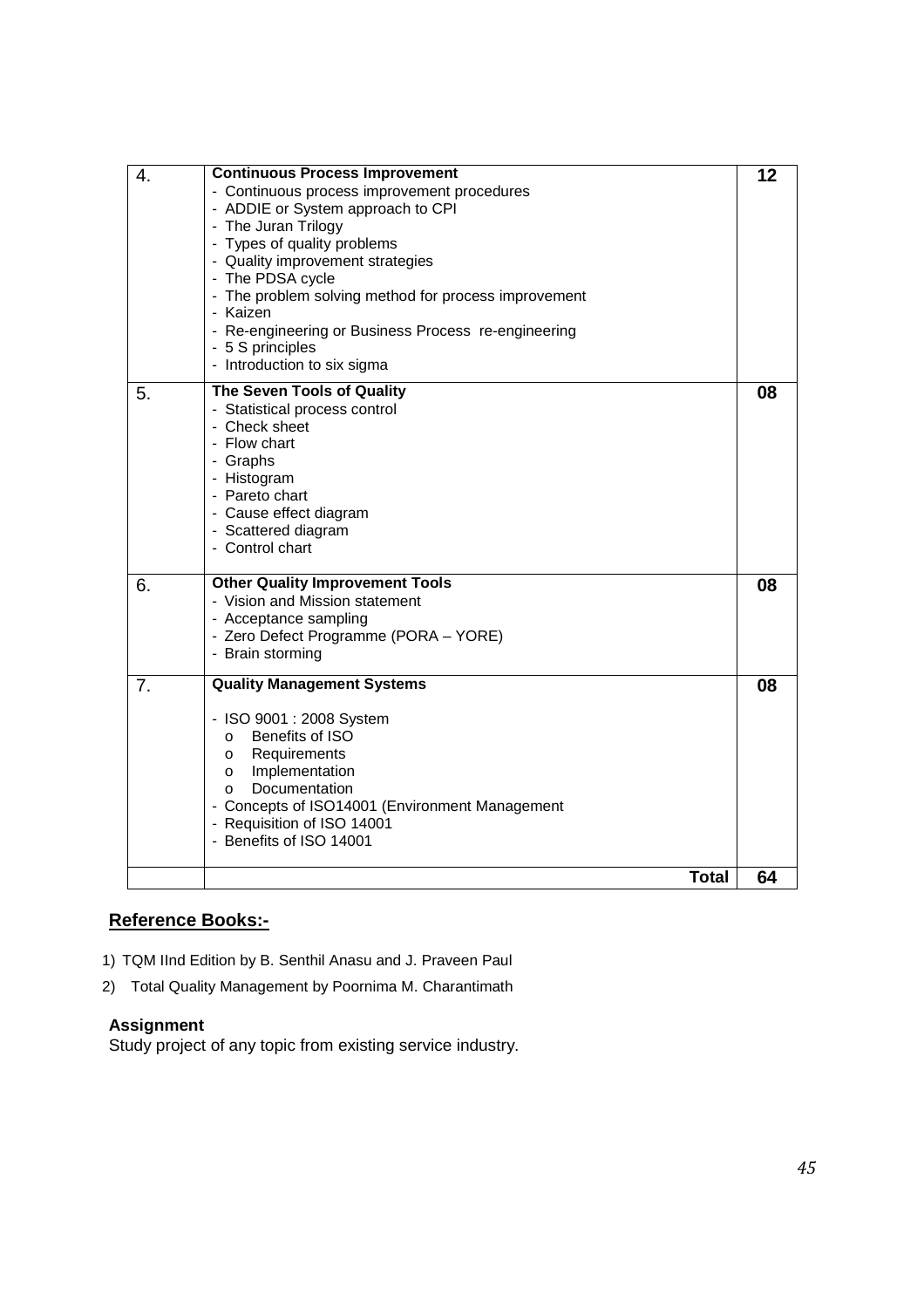**Course** : Managerial Communication

# **Semester II**

| Teaching Scheme           |                              |                             |       | <b>Examination Scheme</b>                       |                    |                   |                |
|---------------------------|------------------------------|-----------------------------|-------|-------------------------------------------------|--------------------|-------------------|----------------|
| Theory<br>Hours /<br>Week | Practical<br>Hours /<br>week | Tutorial<br>Hours /<br>Week | Total | <b>Theory Marks</b><br>Paper<br><b>Duration</b> | Practical<br>Marks | Internal<br>Marks | Total<br>Marks |
| 03                        | 02                           | 01                          | 06    | $40/2$ hours                                    | 30                 | 30                | 100            |

# **Rationale:**

To help students to understand and develop effective communication skills specifically for the hospitality industry.

|               | <b>Topic</b>                                                                                                                                                                                                                                                                                                                                                                                                                                 | <b>Hours</b> |
|---------------|----------------------------------------------------------------------------------------------------------------------------------------------------------------------------------------------------------------------------------------------------------------------------------------------------------------------------------------------------------------------------------------------------------------------------------------------|--------------|
| $\mathbf 1$ . | <b>Introduction to Managerial Communication</b><br>Meaning, Importance and objectives- Principles of communication, Forms<br>of communication, communication process, Barriers of effective<br>communication, Techniques of effective communication                                                                                                                                                                                          | 04           |
| 2.            | <b>Nonverbal Communication</b><br>Body Language, Gestures, Postures, Facial Expressions, Dress codes, The<br>Cross Cultural Dimensions of Business Communication, Listening and<br>Speaking techniques of electing response, probing questions, observations,<br><b>Business and Social etiquettes</b>                                                                                                                                       | 08           |
| 3.            | <b>Managerial Speeches</b><br>Principles of Effective speech and Presentations, Technical & Non technical<br>presentations, Speech of Introduction - Speech of thanks-occasional<br>speech-theme speech, Use of audio visuals aid.                                                                                                                                                                                                           | 08           |
| 4.            | <b>Interview Techniques</b><br>Mastering the art of conducting and giving interview, Placement interview,<br>discipline interviews, appraisal interviews, exit interviews                                                                                                                                                                                                                                                                    | 04           |
| 5.            | <b>Group Communication</b><br>Importance, Meetings - group discussions. Video conferencing                                                                                                                                                                                                                                                                                                                                                   | 02           |
| 6.            | <b>Introduction to Managerial Writings, Business letters</b><br>Inquiries, Circulars, Quotations, Order, Acknowledgements Executions,<br>Complaints, claims and adjustments, collection letter, Banking<br>correspondence, Agency correspondence, Bad news and persuading<br>letters, Sales letters, Job applications letters Bio data, Covering letter,<br>Interview Letters, Letter of Reference, Memos, Minutes, circulars and<br>notices | 16           |
| 7.            | <b>Reports</b><br>Types of Business Reports – Formats, choice of vocabulary, coherence and<br>cohesion, paragraph writings, organizations reports by individual, Report<br>by committee                                                                                                                                                                                                                                                      | 06           |
|               | <b>Total</b>                                                                                                                                                                                                                                                                                                                                                                                                                                 | 48           |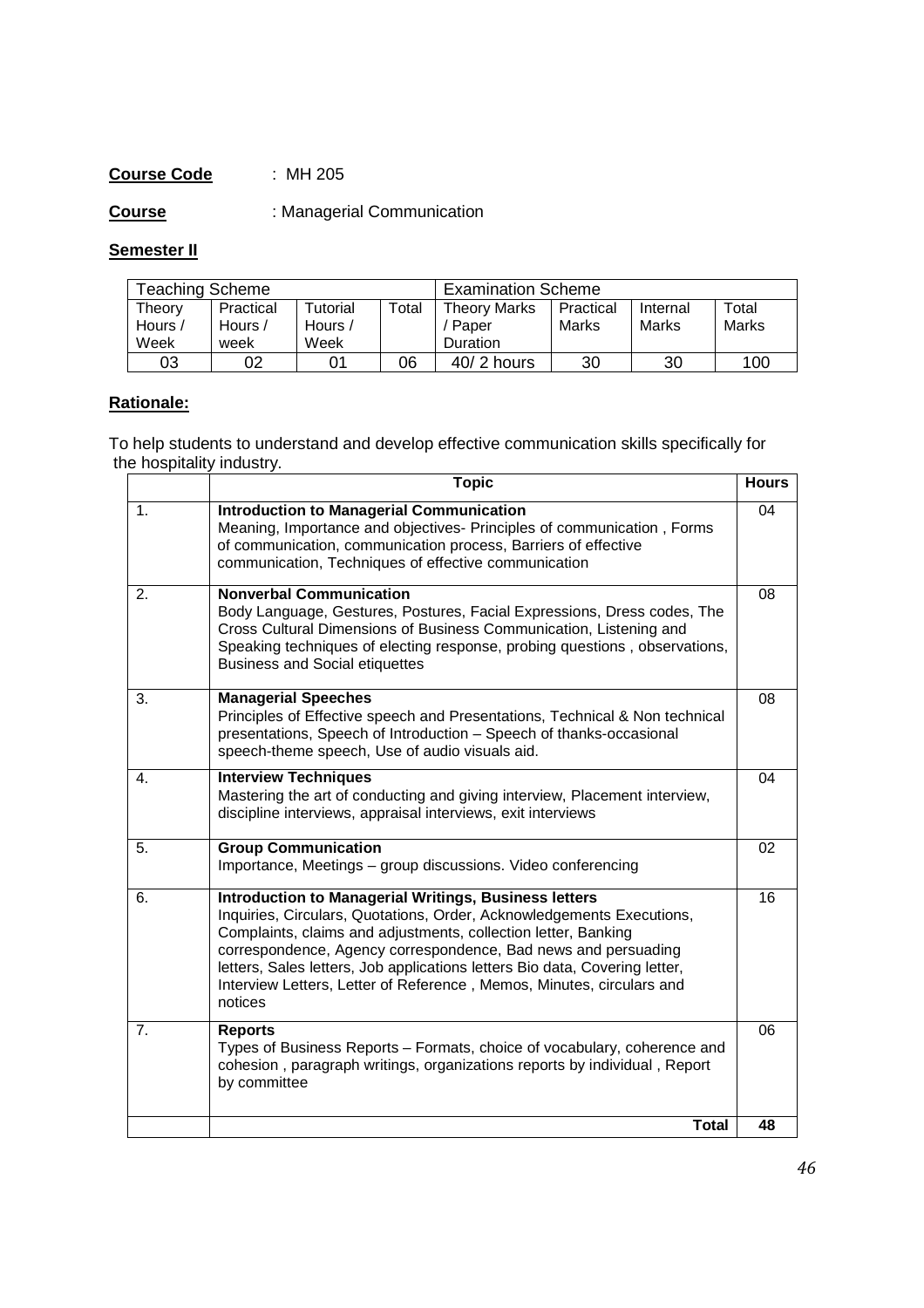#### **Practicals:**

Practicals to be conducted on the above mentioned topics

- 1. Lesikar, R.V. & Flatley, M.E. (2005): Basic Business Communication Skills for Empowering the Internet Generation. Tata McGraw hills Publishing Company Lts. New Delhi.
- 2. Ludlow,R. & Panton, F. (1998) The Essence of Effective Communications Prentice Hall of India Pvt. Ltd.
- 3. Adair J. (2003) Effective Communication Pan McMillan
- 4. Thill J.V. & Bovee G.L. (1993) Excellence in Business Communication McGraw Hill, New York.
- 5. Bowman, J.P. & Branchaw, P.P. (1987) Business Communications: From Process to Product. Dryen Press, Chicago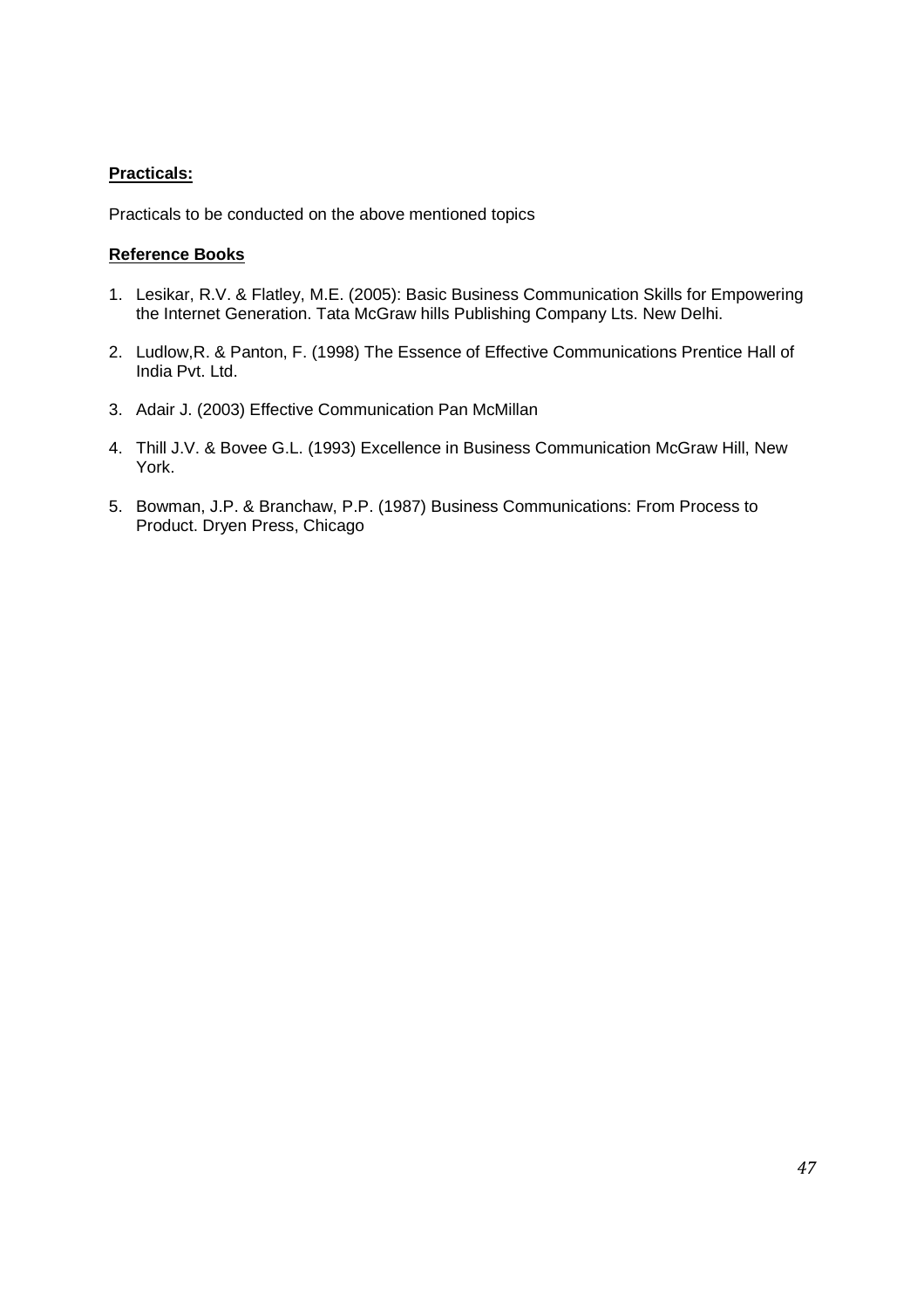# **Course Code** : MH 206 (A) Allied Elective

**Course** : Retail Management

# **Semester II**

| <b>Teaching Scheme</b> |           |          |       |                | <b>Examination Scheme</b> |          |       |
|------------------------|-----------|----------|-------|----------------|---------------------------|----------|-------|
| Theorv                 | Practical | Tutorial | Total | Theory Marks / | Practical                 | Internal | Total |
| Hours /                | Hours /   | Hours /  |       | Paper Duration | Marks                     | Marks    | Marks |
| Week                   | week      | Week     |       |                |                           |          |       |
| 04                     | $- -$     |          | 05    | 70 / 3 Hours   | $- -$                     | 30       | 100   |

# **Rationale:**

This subject aims to familiarize students with the field of retail, which has become a dynamic and fast growing industry today.

|                | <b>Topic</b>                                                                                                                                                                                                                                                                                                                                                                                            | <b>Hours</b> |
|----------------|---------------------------------------------------------------------------------------------------------------------------------------------------------------------------------------------------------------------------------------------------------------------------------------------------------------------------------------------------------------------------------------------------------|--------------|
| $\mathbf{1}$ . | <b>Introduction to Retail</b><br>- Concept of Retailing<br>- Functions of a Retailer<br>- Relation between Marketing and Retail<br>- The growth of the Retailer<br>- The Global Retail Market<br>- Challenges faced by Global Retailers<br>- Retail as a Career- Organization Structure for Small Stores, Single<br>Stores and Independent Retailers, Retail Store Chain and Department<br><b>Store</b> | 6            |
| $\overline{2}$ | <b>Retail in India</b><br>Evolution of Retail in India<br>Changes in the Retail sector in India<br>Size of Retail in India<br>Challenges to Retail Development in India                                                                                                                                                                                                                                 | 4            |
| 3.             | <b>Retail Models and Theories of Retail Development</b><br>- Evolution of Retail Formats<br>- Theories of Retail Development<br>- Concept of Life Cycle in Retail<br>- Business Models in Retail<br>- Airport Retailing<br>- Services Retailing                                                                                                                                                         | 4            |
| 4.             | <b>Understanding the Retail Consumer</b><br>- Need for Studying Consumer Behavior<br>- Factors influencing the Retail Shopper<br>- The Customer Decision-Making process<br>- Market-Research- A Tool for Understanding Retail Markets & Consumers                                                                                                                                                       | 4            |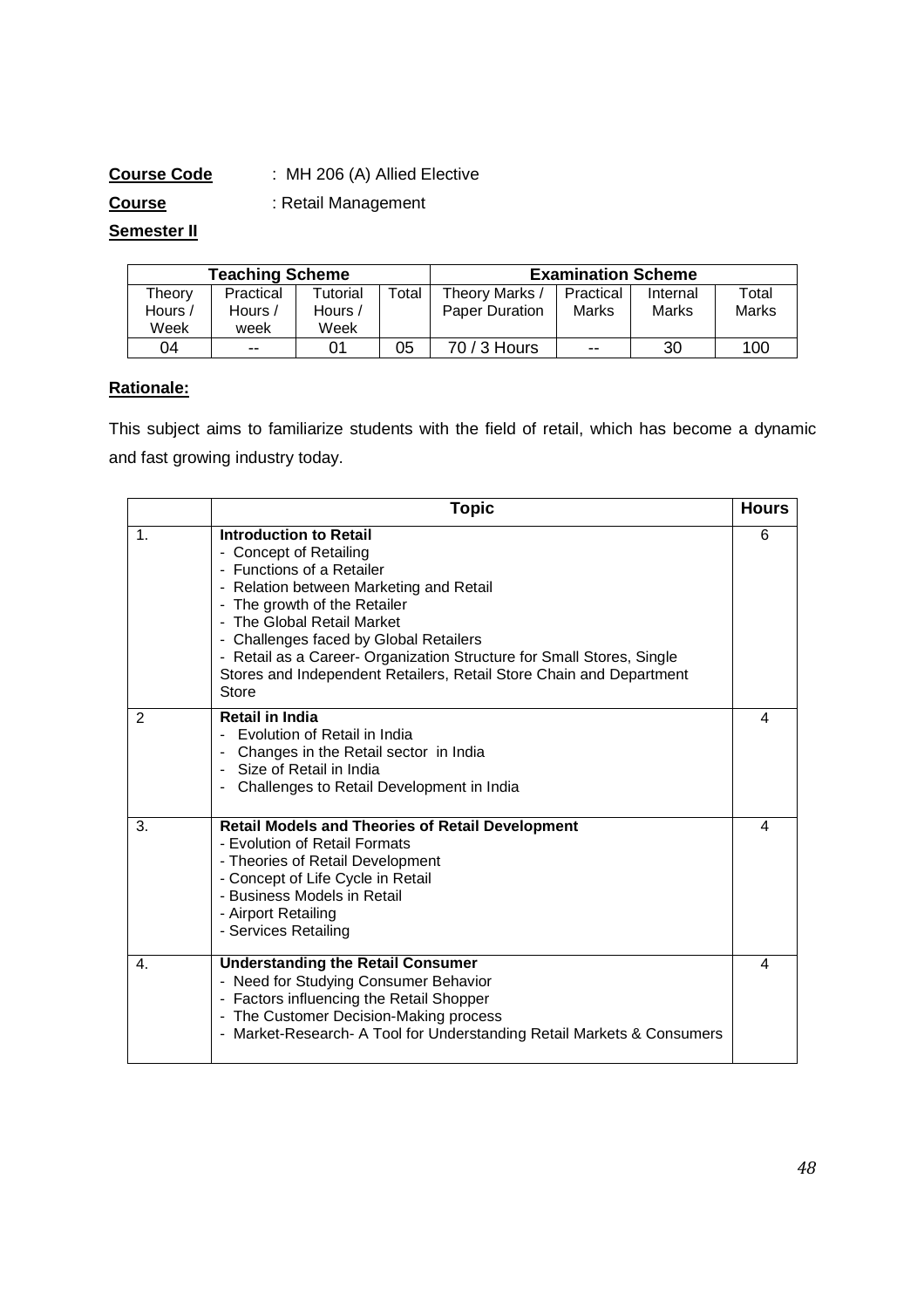| 5.  | <b>Retail Strategy</b>                                                          | 4 |
|-----|---------------------------------------------------------------------------------|---|
|     | - Meaning of Strategy                                                           |   |
|     | - The Concept of Branding                                                       |   |
|     | - The Concept of a Retail Brand                                                 |   |
|     | - The Retail Value Chain                                                        |   |
| 6.  | <b>Retail Franchising</b>                                                       | 4 |
|     | - The Concept of Franchising                                                    |   |
|     | - Evolution of Franchising                                                      |   |
|     | - Types & Advantages                                                            |   |
|     |                                                                                 |   |
| 7.  | <b>Retail Store Location</b>                                                    | 2 |
|     | - Types of Retail Locations                                                     |   |
|     | - Steps involved in Choosing a Retail Location                                  |   |
|     | - Trends in Retail Property Development in India                                |   |
| 8.  | <b>Basics of Retail Merchandising</b>                                           | 4 |
|     | - Meaning & Evolution of Merchandising                                          |   |
|     | - Factors affecting Merchandising                                               |   |
|     | - Role & Responsibilities of the Merchandiser                                   |   |
|     | - Role & Responsibilities of the Buyer                                          |   |
|     | - The Concept of Lifestyle Merchandising                                        |   |
| 9.  | <b>Merchandising Planning</b>                                                   | 2 |
|     | - The Concept of Merchandising Planning                                         |   |
|     |                                                                                 |   |
| 10. | The Methods of Merchandise Procurement                                          | 4 |
|     | - Merchandise sourcing                                                          |   |
|     | - Method of Procuring Merchandise                                               |   |
|     | - Concept of Private Label, its Evolution & Advantages<br>- Category Management |   |
|     |                                                                                 |   |
| 11. | <b>Retail Pricing &amp; Evaluating Merchandise Performance</b>                  | 4 |
|     | - The Concept of Retail Price                                                   |   |
|     | - Elements of Retail Price                                                      |   |
|     | - Determining the Price                                                         |   |
|     | - Merchandise Allocation                                                        |   |
|     | - Evaluating Merchandise Performance                                            |   |
| 12. | Human Resource Management in Retail                                             | 4 |
|     | - Creating Organization Structures                                              |   |
|     | - Importance of Human Resource Management in Retail                             |   |
| 13. | <b>Retail Store Operations</b>                                                  | 2 |
|     | Key Roles in a Store Environment                                                |   |
|     | Managing the Store                                                              |   |
|     | - Store layout,                                                                 |   |
|     | Store design - importance                                                       |   |
|     | Visual Merchandizing                                                            |   |
| 14. | <b>Financial Aspects of Retail</b>                                              | 2 |
|     | <b>Retail Economics</b>                                                         |   |
|     |                                                                                 |   |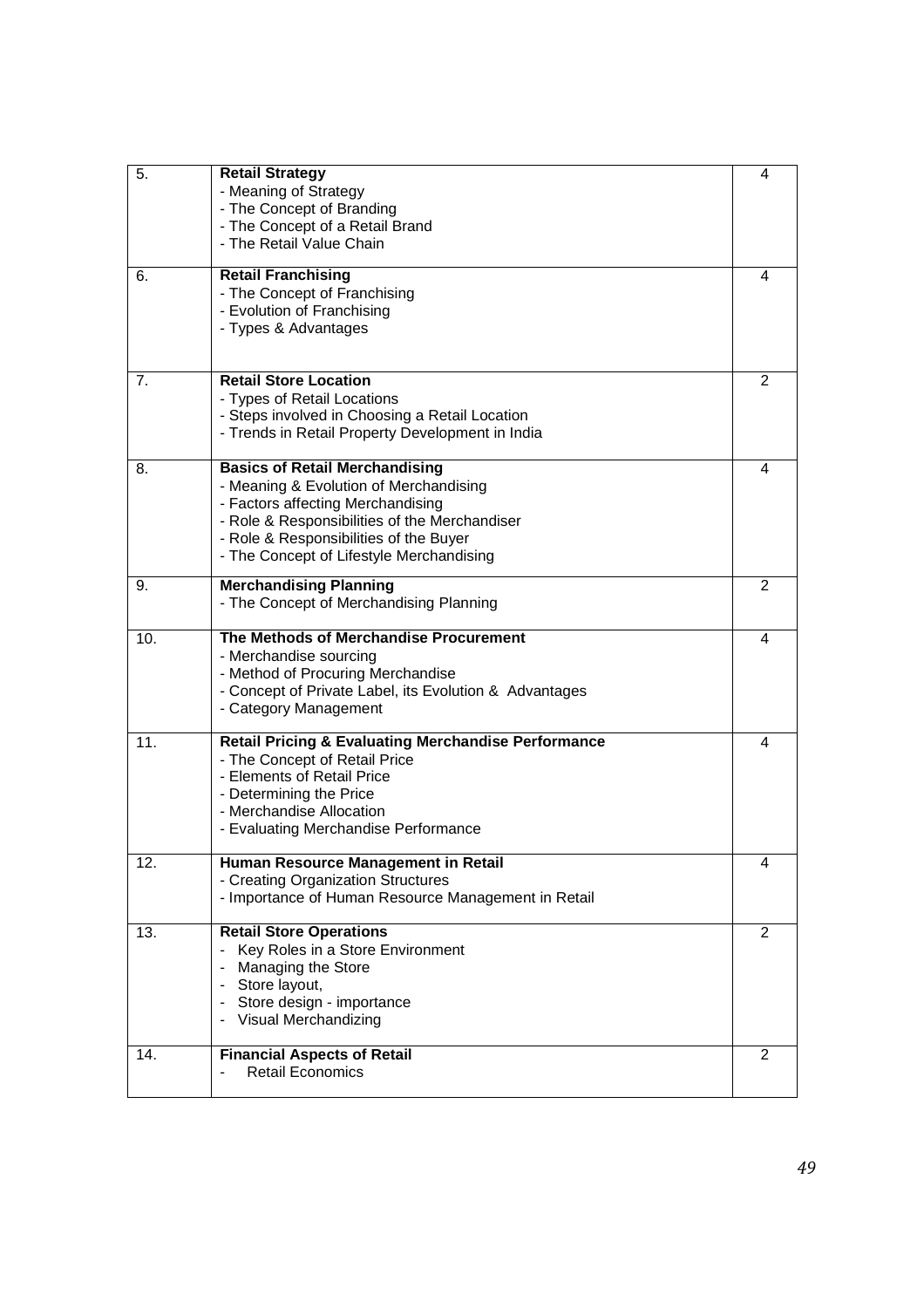| 15. | <b>Retail Marketing &amp; Communication</b><br>- Role of Marketing in Retail<br>- Retail Marketing Mix<br>- STP Approach<br>- Retail Communication Mix                                                                      | 4  |
|-----|-----------------------------------------------------------------------------------------------------------------------------------------------------------------------------------------------------------------------------|----|
| 16. | <b>Servicing the Retail Customer</b><br>- Concept of Customer Service<br>- Importance of Service in Retail<br>- Measuring the Gaps in Service<br>- C R M in Retail                                                          | 4  |
| 17. | <b>Management Information Systems in Retail</b><br>- Unique needs of Technology in Retail<br>- The Importance of Information Technology in Retail<br>- Factors affecting the Use of Technology<br>- E-Commerce or E-tailing | 4  |
|     | Total                                                                                                                                                                                                                       | 64 |

- 1. Retailing Management-Text & Cases- Swapna Pradhan
- 2. Retailing Management- Micheal Levy
- 3. A Recipe for Retail Operations-a three ingredient approach Cody Philips & Andre Ross
- 4. Why we buy :The Science of Shopping- Paco Underhill
- 5. The Art of Retailing-A. J. Lamba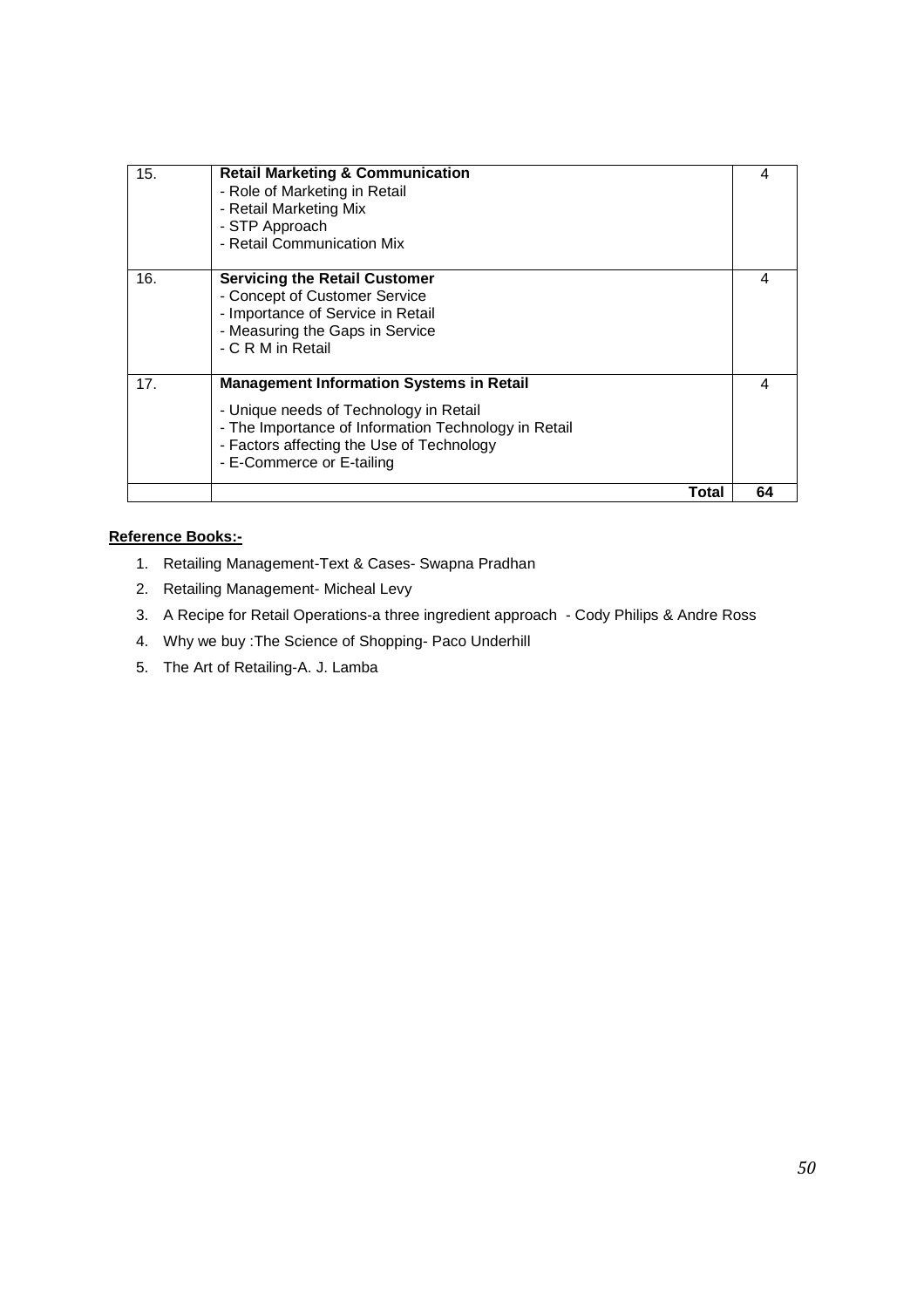# **Course Code** : MH 206 (B) (Allied Elective)

**Course** : Event Management

# **Semester II**

| <b>Feaching Scheme</b>    |                              |                                                      |       | <b>Examination Scheme</b>                |                    |                   |                |
|---------------------------|------------------------------|------------------------------------------------------|-------|------------------------------------------|--------------------|-------------------|----------------|
| Theory<br>Hours /<br>Week | Practical<br>Hours /<br>week | <sup>-</sup> utorial<br>Hours $\overline{a}$<br>Week | Total | <b>Theory Marks</b><br>Paper<br>Duration | Practical<br>Marks | Internal<br>Marks | Total<br>Marks |
| 04                        | $- -$                        | 01                                                   | 05    | 70/3hours                                | $- -$              | 30                | 100            |

# **Rationale:**

Students will understand the managerial and operational aspects pertaining to event and conferences and Convention Management.

|                | <b>Topic</b>                                                                                                                                                                                                                                                                                                                                             | <b>Hours</b> |
|----------------|----------------------------------------------------------------------------------------------------------------------------------------------------------------------------------------------------------------------------------------------------------------------------------------------------------------------------------------------------------|--------------|
| $\mathbf{1}$ . | <b>Event Management</b><br>Role of events for promotion of tourism, Types of Events-Cultural, festivals,<br>religious, business etc. Need of event management, key factors for best<br>event management. Case study of some cultural events (Ganga Mahotsava,<br>Lucknow Mahotsava and Taj Mahotsava)                                                    | 12           |
| 2.             | <b>Concept of MICE</b><br>Introduction of<br>meetings,<br>incentives, conference/conventions,<br>and<br>exhibitions. Definition of conference and the components of the conference<br>market. The nature of conference markets and demand for conference<br>facilities. The impact of conventions on local and national communities.                     | 10           |
| 3.             | <b>Event Planning</b><br>Events at Site, Trade shows and exhibitions, principal purpose, types of<br>shows, benefits, major participants, organization and membership,<br>evaluation of attendees. Events/Convention/exhibition facilities; Benefits of<br>conventions facilities, Inter-related venues, Project<br>planning<br>and<br>development.      | 10           |
| $\mathbf{4}$ . | <b>Budgeting for Events and Conferences</b><br>Use of Budget preparation, Estimating, fixed and variable costs, cash flow,<br>sponsorship and subsidies. Registration, Seating Arrangements,<br>Documentation, interpreting press relation, Computer Graphics,<br>Teleconferencing, Recording and Publishing Proceedings; Interpretation<br>and language | 08           |
| 5.             | <b>Event Logistics</b><br>Catering for events, event law (Statutory permissions from various<br>government agencies as per law), research, production                                                                                                                                                                                                    | 08           |
| 6.             | <b>Event Marketing</b><br>Promotion, Advertising, Public relation, sponsorship, Sales Presentation,<br>Electronic event marketing strategies                                                                                                                                                                                                             | 08           |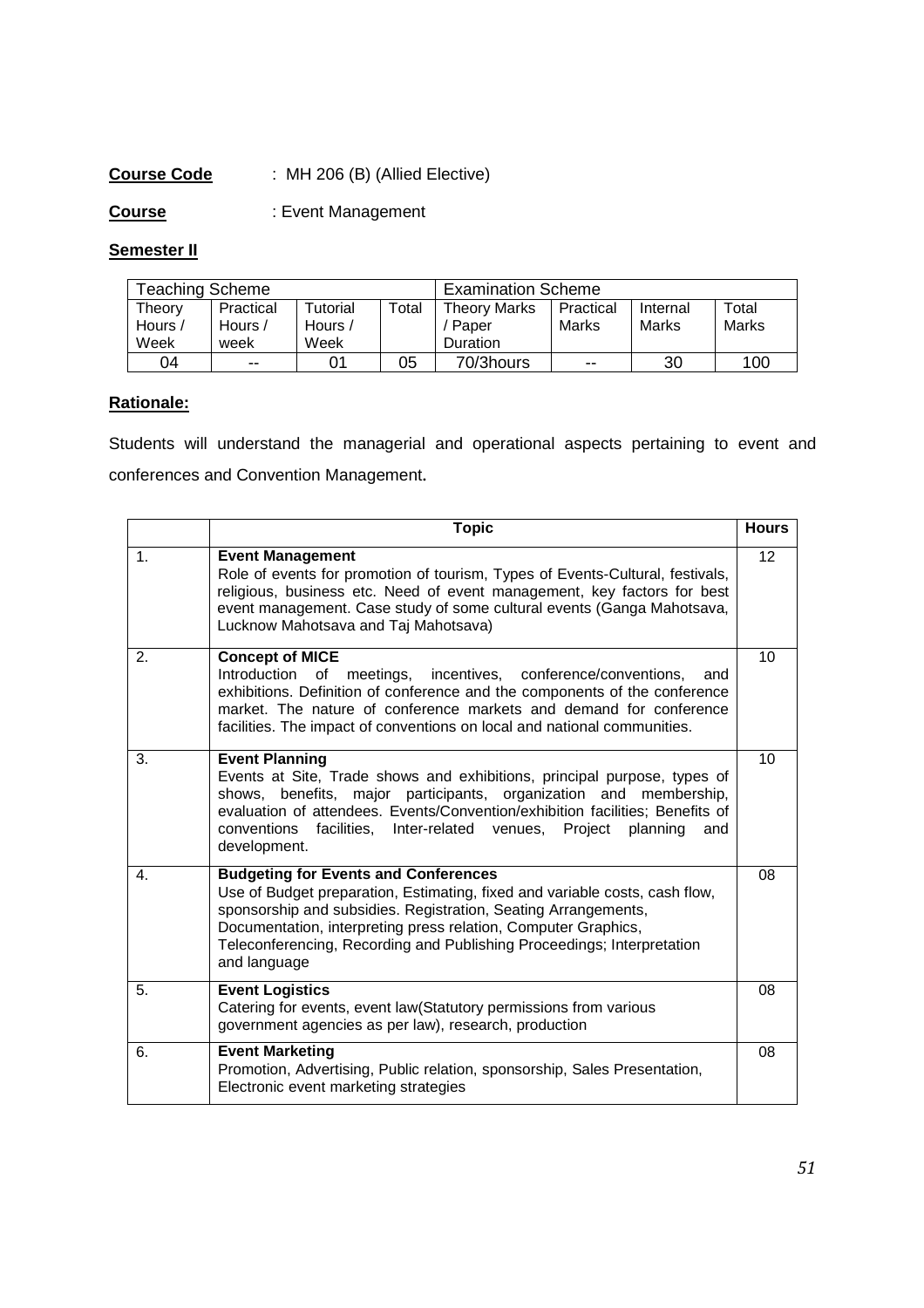| <b>Other aspects of Event Management</b><br>Stage Planning and Cost effective production execution, MC anchoring,<br>Interviewing and handling celebrities, Venue lighting and sound specifics,<br>fire and safety regulations, security perception planning and execution<br>(crowd handling, etc) | 08 |
|-----------------------------------------------------------------------------------------------------------------------------------------------------------------------------------------------------------------------------------------------------------------------------------------------------|----|
| Total                                                                                                                                                                                                                                                                                               | 64 |

- 1. Coleman, Lee & Frankle (1991), Powerhouse Conferences. Educational Institute of AH & MA.
- **2.** Hoyle, Dorf & Jones (1995), Meaning conventions & Group business. Educational institute of AH&MA.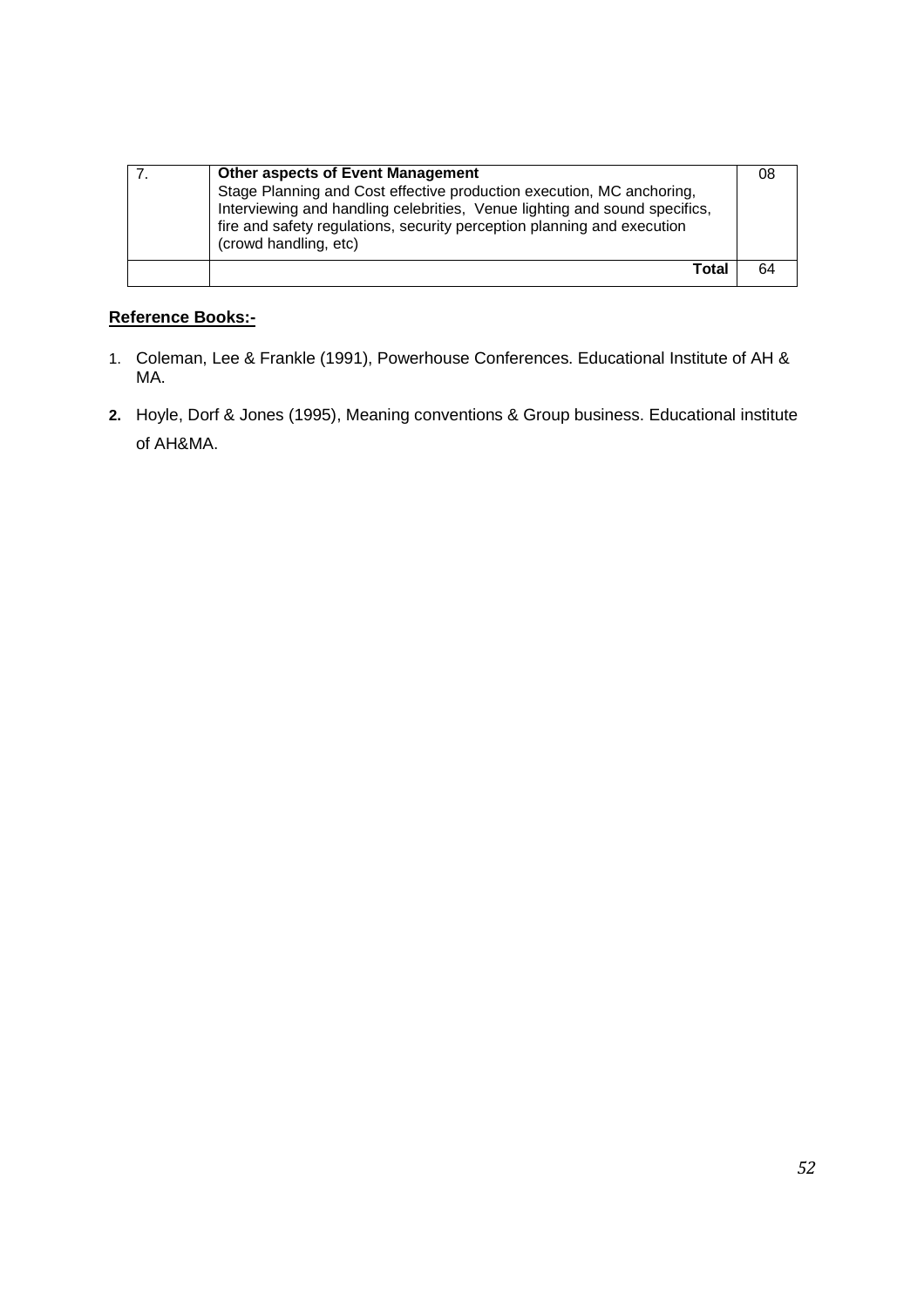# **Course Code** : MH 206 C (Allied Elective)

**Course** : Business Enabled Services

# **Semester II**

| Teaching Scheme |           |                 | <b>Examination Scheme</b> |                     |               |          |              |
|-----------------|-----------|-----------------|---------------------------|---------------------|---------------|----------|--------------|
| Theorv          | Practical | <b>Tutorial</b> | Total                     | <b>Theory Marks</b> | Practical     | Internal | Total        |
| Hours /         | Hours /   | Hours /         |                           | Paper               | Marks         | Marks    | <b>Marks</b> |
| Week            | week      | Week            |                           | Duration            |               |          |              |
|                 | --        | 01              | 05                        | $70/3$ hours        | $\sim$ $\sim$ | 30       | 100          |

#### **Rationale:**

The Syllabus of Business Enabled Services aims at developing the students in enhancing the skills of the student in Facility Management so as to provide him with an opportunity to work in IT companies as a Facilities Executive.

|                | <b>Topic</b>                                                                                                                                                                                                                                                                                                                                                                                                                                     | <b>Hours</b> |
|----------------|--------------------------------------------------------------------------------------------------------------------------------------------------------------------------------------------------------------------------------------------------------------------------------------------------------------------------------------------------------------------------------------------------------------------------------------------------|--------------|
| $\mathbf 1$ .  | <b>Facility Management - An Overview</b><br>Facility Management - an overview<br>Definition.<br>Ē,<br>Scope.<br>÷                                                                                                                                                                                                                                                                                                                                | 06           |
| $\mathbf{2}$ . | Developing a Strategy for Facilities Management<br>Introduction.<br>Developing a Facilities Management Strategy.<br>$\overline{a}$<br>Strategic Analysis of facilities requirement.<br>$\overline{a}$<br>Developing Solutions.<br>$\overline{a}$<br>Strategy Implementation.<br>$\overline{\phantom{a}}$<br>Relationship between client organizations &<br>$\overline{a}$<br>Service Providers.<br>Case Study - Developing a Strategy            | 07           |
| 3.             | Retaining Services in - House Vs. Outsourcing<br>Introduction.<br>Attributes of Service.<br>Customer Service.<br>Uniqueness of Service.<br>Priority, flexibility & speed of response.<br>Management implications and indirect cost.<br>$\overline{\phantom{a}}$<br>Direct cost.<br>Control.<br>Overview of options and implications.<br>$\overline{\phantom{a}}$<br>Market Testing.<br>$\overline{\phantom{a}}$<br>Other Sources of outsourcing. | 07           |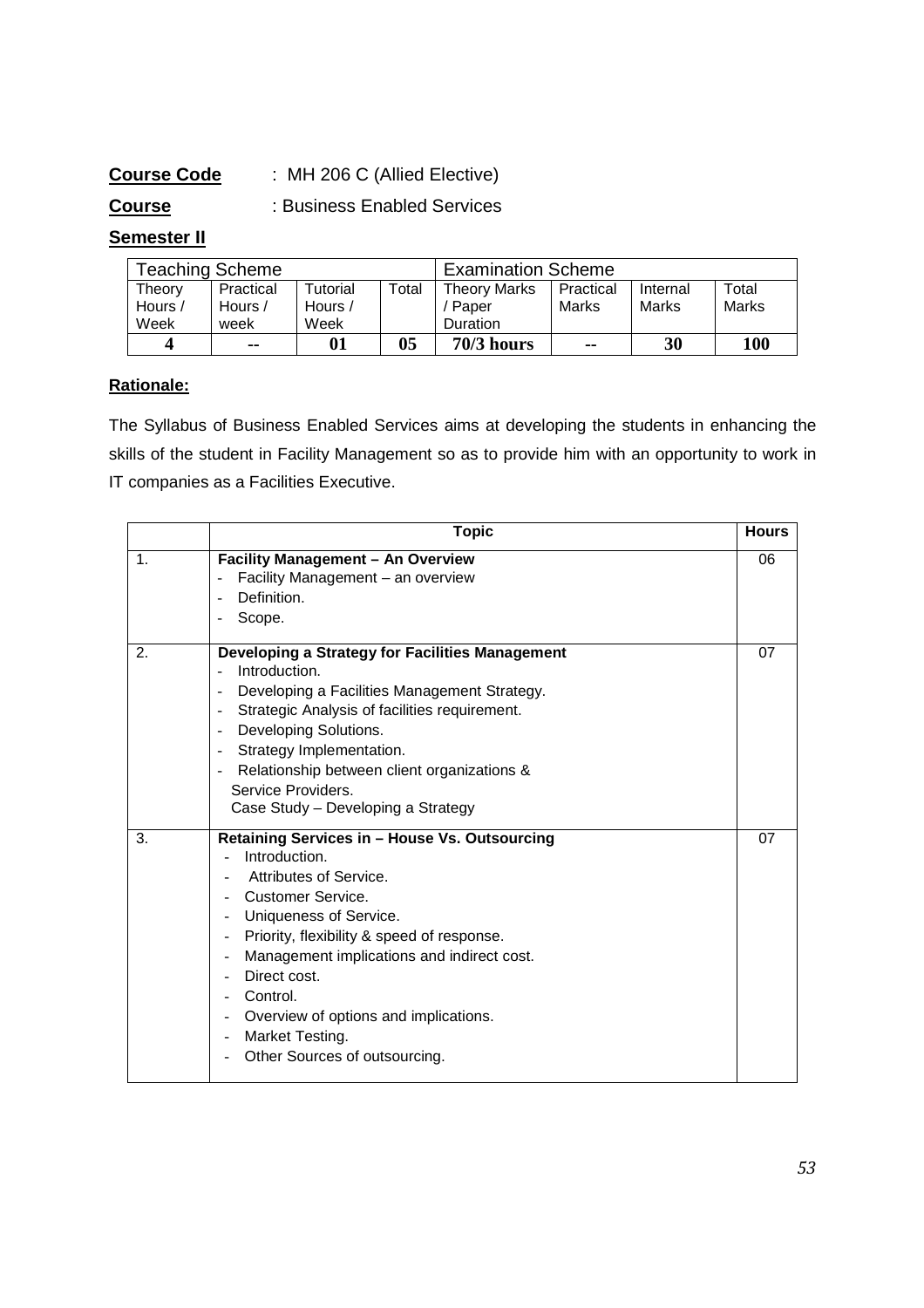| 04 | <b>Human Resources Management Implications</b><br>Introduction.<br>Dealing with shifting demands for resources.<br>Appropriate management structure.<br>$\overline{\phantom{a}}$<br><b>Employment Obligations.</b><br>$\overline{\phantom{a}}$<br>Functions, Job Descriptions & Skills.<br>Performance Appraisal.                                                                                                                                                        | 06 |
|----|--------------------------------------------------------------------------------------------------------------------------------------------------------------------------------------------------------------------------------------------------------------------------------------------------------------------------------------------------------------------------------------------------------------------------------------------------------------------------|----|
| 05 | <b>Policy &amp; Procedures for Outsourcing</b><br>Introduction.<br>Essential Approach.<br>Strategy.<br>$\blacksquare$<br><b>Tender Documents.</b><br>$\blacksquare$<br>Tendering process.<br>$\equiv$<br>Ongoing relationships                                                                                                                                                                                                                                           | 06 |
| 06 | Service Specifications, Service level Agreements and Performance.<br>Introduction.<br>$\overline{a}$<br><b>Stakeholders Interests</b><br>Rationale for service specifications & SLAs<br>- What is a service specification?<br>- What is a Service Level Agreement (SLA)?<br>Example of a Service Level Agreement (SLA)<br>$\blacksquare$<br>Critical success factors & key performance indicators<br>$\overline{\phantom{a}}$<br><b>Quality System</b><br>$\blacksquare$ | 06 |
| 7. | Employment, health & safety considerations<br>Introduction.<br><b>General Policy</b><br>Organization & Administration<br>$\frac{1}{2}$ .<br><b>Disability Discrimination</b><br>$\overline{\phantom{a}}$<br>Safety Rules & Practice<br>$\sim 100$<br>Stress, employees and the organization                                                                                                                                                                              | 06 |
| 8. | <b>Facilities Management service Providers</b><br>Introduction.<br>$\overline{a}$<br>Types of Service Providers.<br>Managing Agent.<br>Managing Contractor.<br>Managing Budget.<br>$\overline{a}$<br><b>Total Facilities Management.</b><br>$\overline{a}$<br>Totally serviced workplace<br>$\overline{\phantom{a}}$                                                                                                                                                     | 05 |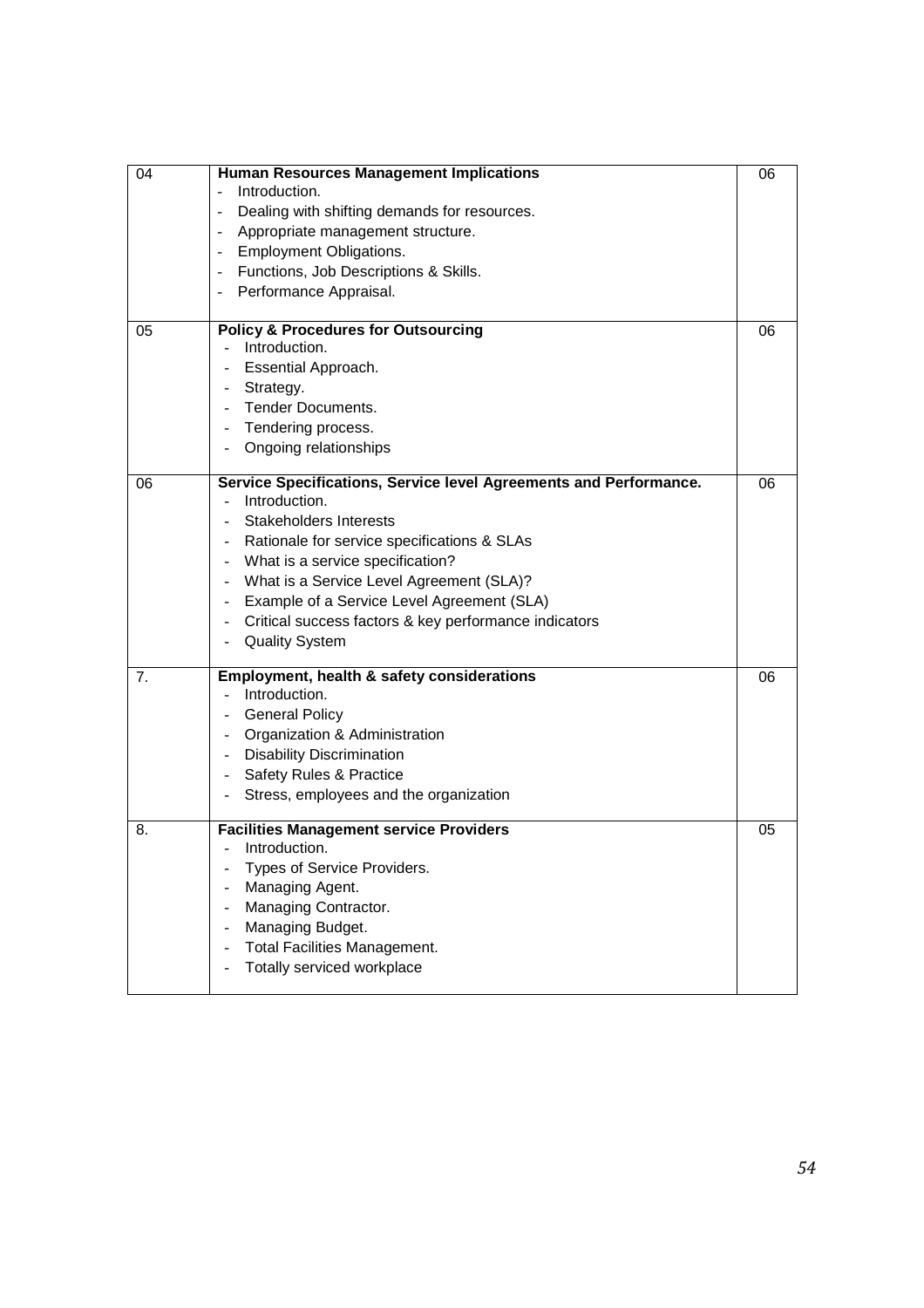| 9.<br>10. | Managing service provider and supplier Relationship<br>Service Providers and suppliers<br>Types of relationship<br>Contractual arrangements & partnering<br>$\overline{\phantom{a}}$<br>Gain - Sharing<br>$\overline{\phantom{m}}$<br>Continual Improvement<br>$\overline{\phantom{a}}$<br><b>Contract Management &amp; financial control</b><br>Contractual approach & terms.<br>Payments.<br>۰<br>Cost Monitoring.<br>$\overline{\phantom{a}}$<br>Performance Monitoring.<br>$\overline{\phantom{a}}$<br>Change Control.<br>$\overline{\phantom{a}}$<br>Contract Administration.<br>Contract Review. | 05<br>05 |
|-----------|--------------------------------------------------------------------------------------------------------------------------------------------------------------------------------------------------------------------------------------------------------------------------------------------------------------------------------------------------------------------------------------------------------------------------------------------------------------------------------------------------------------------------------------------------------------------------------------------------------|----------|
| 11        | <b>Benchmarking best practice</b><br>Pursuing continual Improvement.<br>$\overline{\phantom{a}}$<br>Benchmarking Practices.<br>$\overline{\phantom{a}}$<br>Benchmarking facilities management.<br>$\overline{\phantom{a}}$<br>Other types of benchmarking.<br>$\overline{\phantom{a}}$<br>Case Study - Diageo PLC.                                                                                                                                                                                                                                                                                     | 05       |
|           | Total                                                                                                                                                                                                                                                                                                                                                                                                                                                                                                                                                                                                  | 64       |

1. Total Facility Management (2<sup>nd</sup> Edition) - Brian Atkin & Adrian Brooks., Blackwell Publishing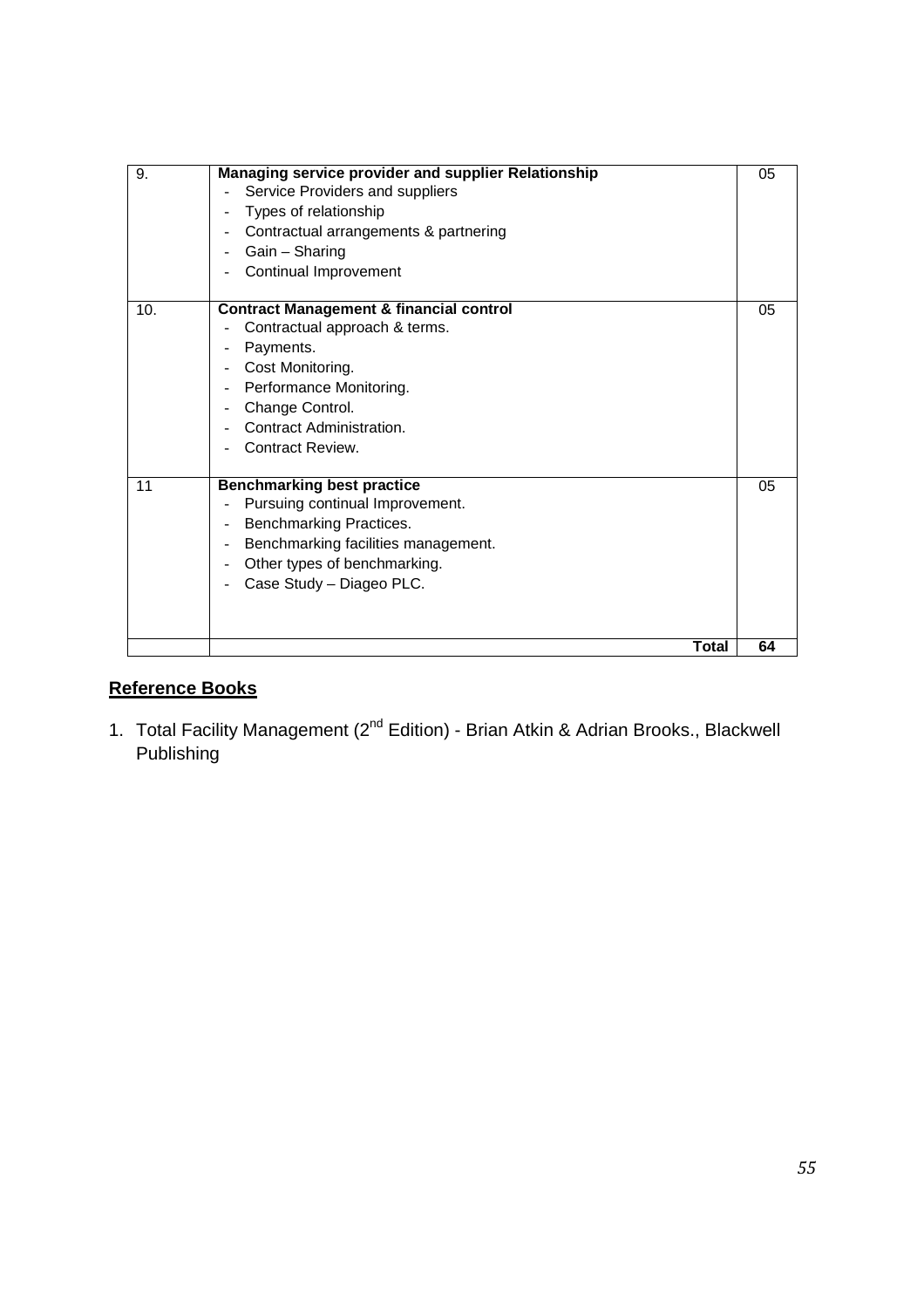# **Course Code** : MH 207 **Course** : Professional Development – Career Enhancement Skills & Foreign Language (Any One – Spanish, French, German, Japanese.) (Internal)

#### **Semester II**

| <b>Teaching Scheme</b>    |                              |                             |       | <b>Examination Scheme</b>                |                    |                   |                |
|---------------------------|------------------------------|-----------------------------|-------|------------------------------------------|--------------------|-------------------|----------------|
| Theory<br>Hours /<br>Week | Practical<br>Hours /<br>week | Tutorial<br>Hours /<br>Week | Total | <b>Theory Marks</b><br>Paper<br>Duration | Practical<br>Marks | Internal<br>Marks | Total<br>Marks |
| $- -$                     | 03                           | $- -$                       | 03    | $- -$                                    | $- -$              | 50                | 50             |

#### **Rationale:**

The syllabus of Professional Development aims to impart career enhancement skills as well as make them proficient in the basic conversational skills of a foreign language of their choice from amongst the following-Spanish/French/German etc

#### **Section – I (25 Marks)**

|                | <b>Topic</b>                                                                                                                                                                                                                                                                                                                                       | <b>Hours</b> |
|----------------|----------------------------------------------------------------------------------------------------------------------------------------------------------------------------------------------------------------------------------------------------------------------------------------------------------------------------------------------------|--------------|
| $\mathbf 1$ .  | <b>Inter Personal Skills</b><br>Importance of Theory of Perception<br>Ĭ.<br><b>Emotional intelligence</b><br>Social Intelligence<br>$\overline{\phantom{0}}$<br>Networking<br>$\overline{a}$                                                                                                                                                       | 06           |
| $\mathbf{2}$ . | <b>Creativity and innovation</b><br>Left brain, Right brain<br>-<br>Creation of Ideas & the correct behavior to accept ideas.<br>$\overline{\phantom{0}}$<br>Developing skills of working with people i.e. process of managing ideas<br>$\overline{\phantom{0}}$<br>Idea Generation, Holding ideas, Implementing ideas<br>$\overline{\phantom{a}}$ | 06           |
| 3.             | <b>Thinking Skills</b><br>The Thinking Process<br>-<br>Concentration of the mind<br>$\blacksquare$<br>Memory increase<br>$\overline{\phantom{0}}$<br>Games to enhance memory                                                                                                                                                                       | 06           |
| 4.             | <b>SWOT Analysis</b><br>Meaning of SWOT Analysis<br>$\overline{a}$<br>SWOT analysis of yourself<br>$\blacksquare$<br>Johri Window<br>Making of an action plan<br>$\overline{\phantom{0}}$                                                                                                                                                          | 06           |
|                | <b>Total</b>                                                                                                                                                                                                                                                                                                                                       | 24           |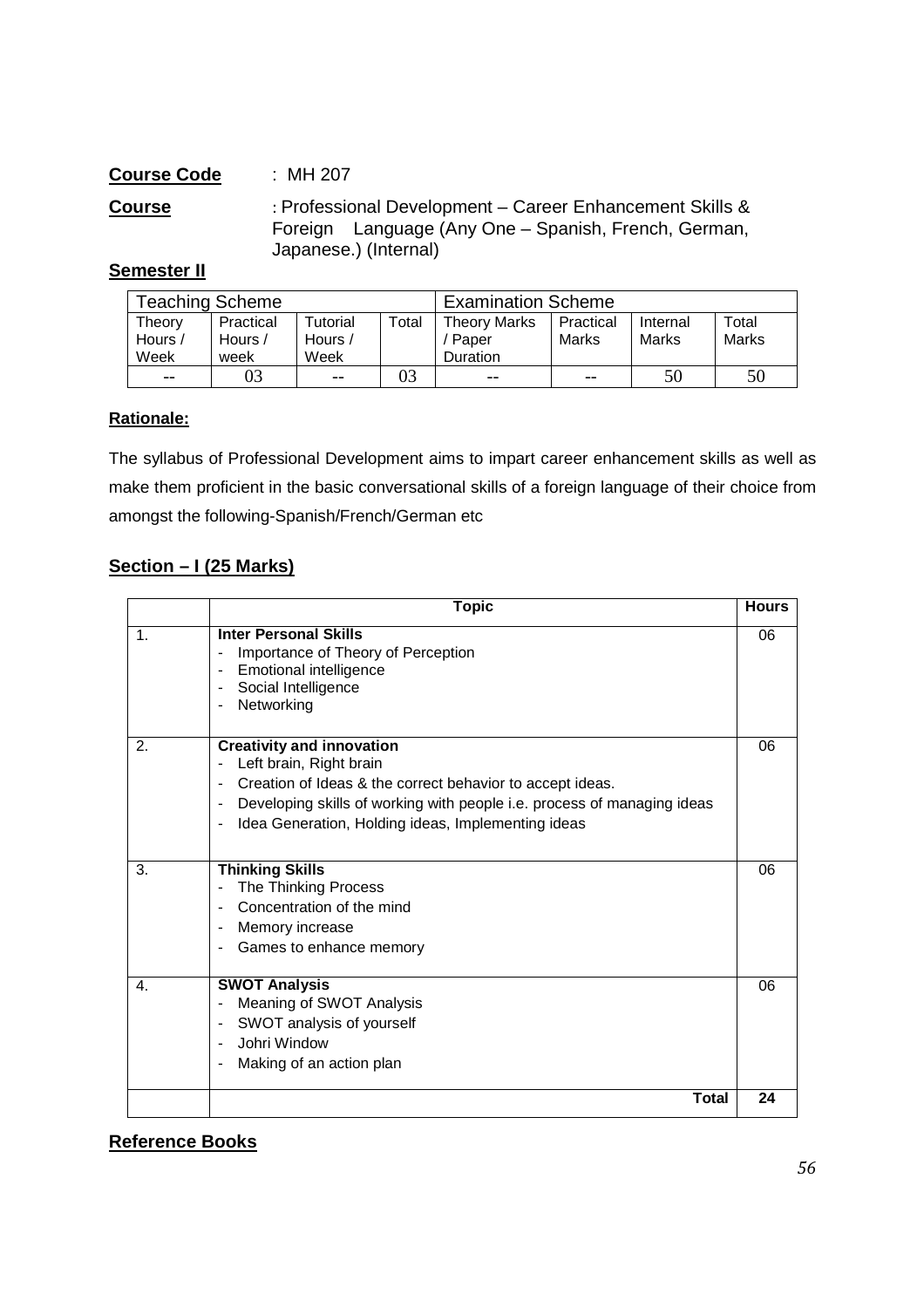- 1) You Can Win By Shiv Khera
- 2) Social Intelligence Daniel Goleman
- 3) Emotional Intelligence Daniel Goleman
- 4) Harvard Business Review on Innovation by Harvard Business School Press
- 5) Cross Train Your Brain Stephen D Eiffert
- 6) The World is flat Thomas Friedman.
- 7) The Perfect Presentation Andrew Leigh and Michael Maynard. Rupa and co.
- 8) How to develop self-confidence and influence people by public speaking Dale Carnegie. Cedar self help.

#### **Reference Websites**

- 1) www.citehr.com
- 2) www.selfgrowth.com

# **Section – II (25 Marks)**

#### **Foreign language (Course duration -24 hours)**

Students are to undergo a certificate course of the foreign language of their choice from amongst- Spanish/French/German/Japanese & submit the certificate to the Institute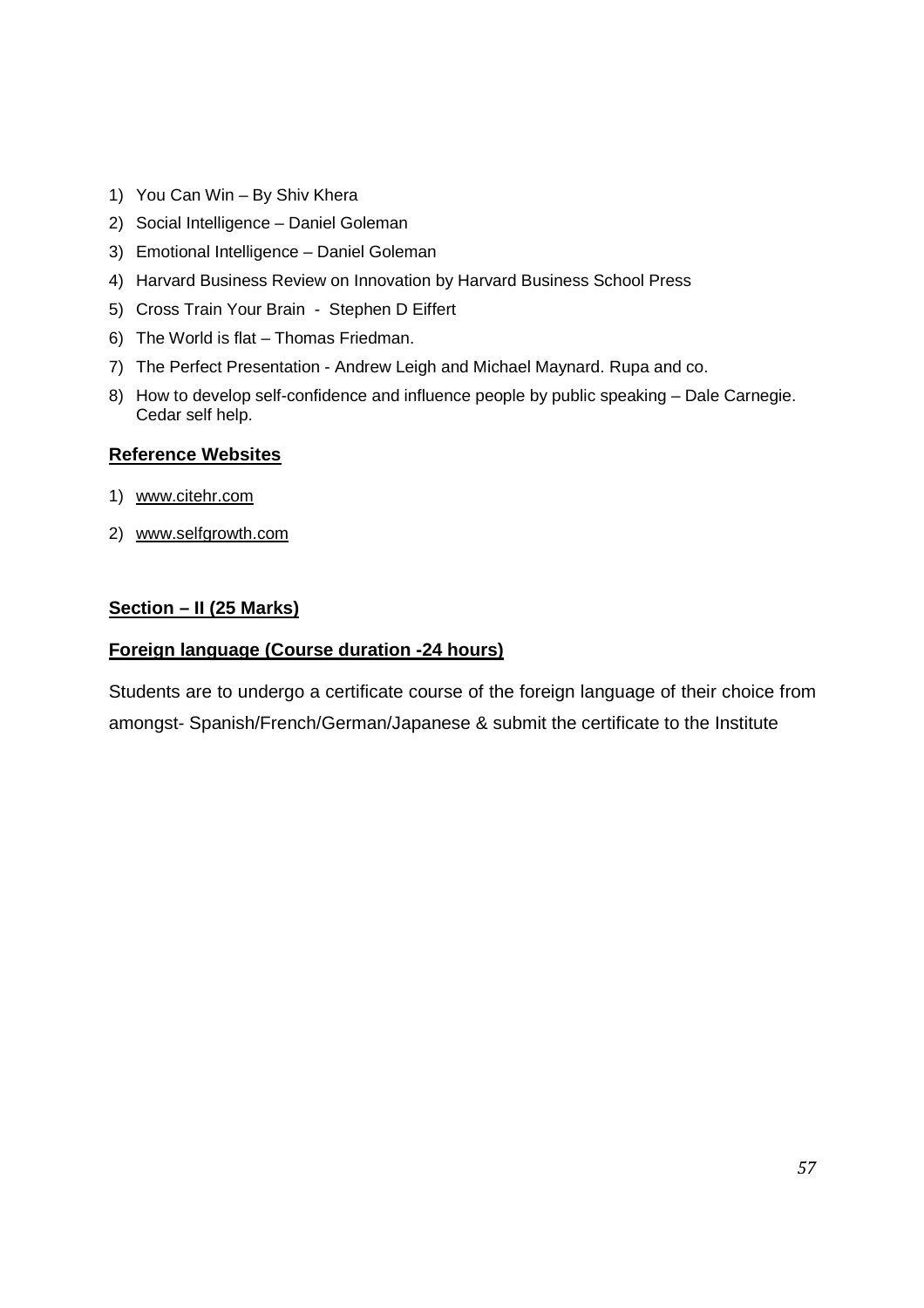# **Course** : Meeting Incentive Conferences & Exhibitions (MICE) (Internal)

# **Semester II**

| <b>Teaching Scheme</b>    |                              |                             |       | <b>Examination Scheme</b>                |                    |                   |                |
|---------------------------|------------------------------|-----------------------------|-------|------------------------------------------|--------------------|-------------------|----------------|
| Theory<br>Hours /<br>Week | Practical<br>Hours /<br>week | Tutorial<br>Hours /<br>Week | Total | <b>Theory Marks</b><br>Paper<br>Duration | Practical<br>Marks | Internal<br>Marks | Total<br>Marks |
| ◠                         | --                           | --                          | 02    | --                                       | --                 | 50                | 50             |

#### **Rationale:**

To introduce to the students the MICE industry & its implications to the hospitality industry.

|               | <b>Topic</b>                                                                             | <b>Hours</b> |
|---------------|------------------------------------------------------------------------------------------|--------------|
| $\mathbf 1$ . | <b>Introduction to MICE</b>                                                              | 07           |
|               | Definition, Evolution, Importance                                                        |              |
|               | Infrastructure for MICE<br>٠                                                             |              |
|               | MICE as a supplement to tourism<br>$\blacksquare$                                        |              |
|               | Present scenario of MICE in India                                                        |              |
| 2.            | <b>Planning of Meetings</b>                                                              | 06           |
|               | <b>Types of Meetings</b>                                                                 |              |
|               | Planning of conventions, conferences                                                     |              |
|               | Planning of exhibitions and expositions<br>۰                                             |              |
| 3.            | <b>Special Events Management</b>                                                         | 08           |
|               | Definition                                                                               |              |
|               | Planning for special events                                                              |              |
|               |                                                                                          |              |
|               | Understanding the target market<br>۰<br>Management and implementation for special events |              |
|               | $\blacksquare$                                                                           |              |
|               | Preparing for special events                                                             |              |
|               | Budget for special events<br>٠                                                           |              |
|               | Post event task / formalities                                                            |              |
| 4.            | <b>Organizations promoting MICE</b>                                                      | 04           |
|               | IACC (International association of Conference Centers) and ICPB (India                   |              |
|               | <b>Convention Promotional Burro)</b>                                                     |              |
|               | ICCA (International Congress & Convention Association)<br>$\blacksquare$                 |              |
|               | ITPO (Indian Trade Promotion Organization)<br>$\blacksquare$                             |              |
|               | Role of Ministry of Tourism in MICE                                                      |              |
|               | Role of suppliers in MICE                                                                |              |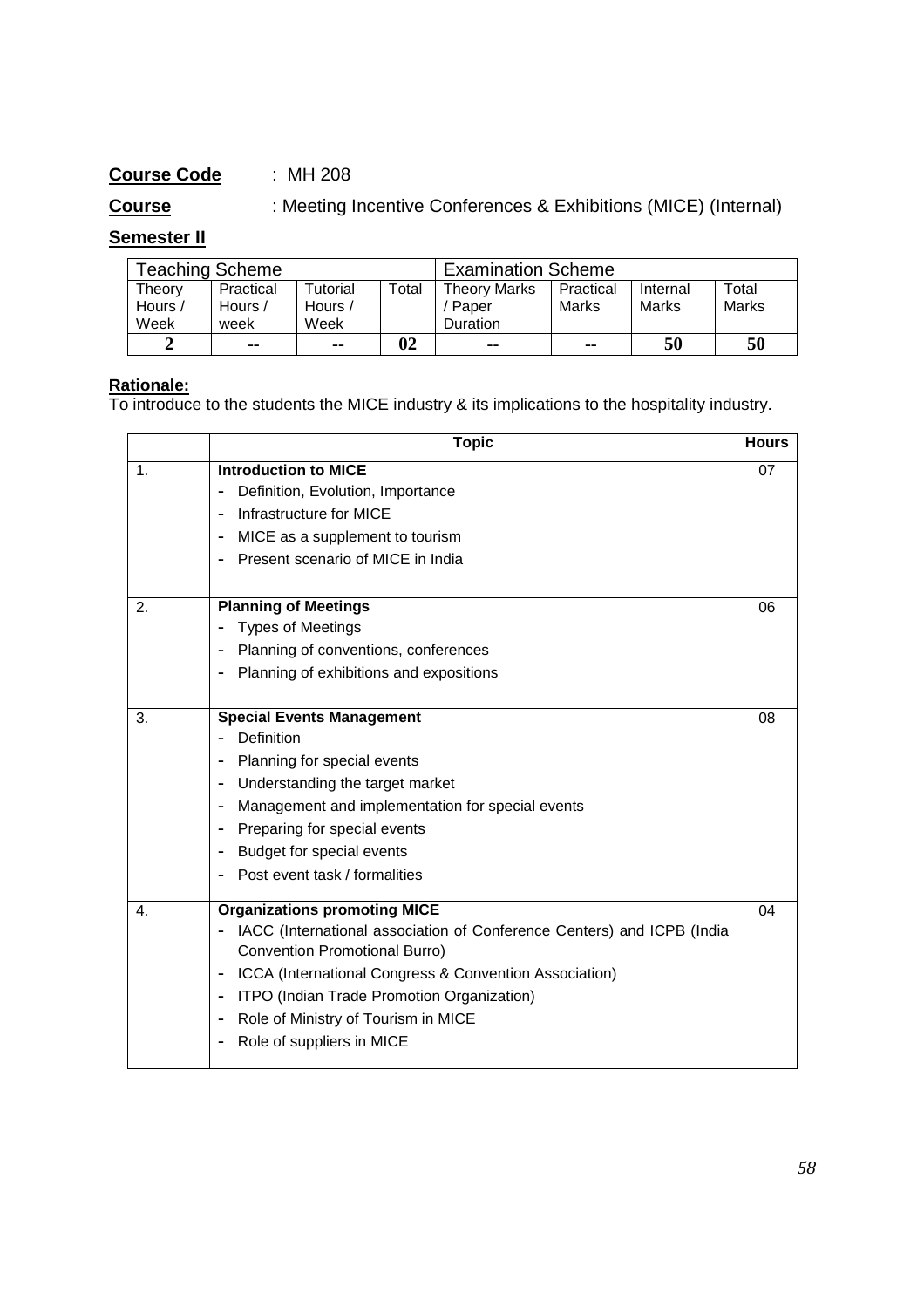| 5. | <b>Legal aspect of MICE</b>                        |    |
|----|----------------------------------------------------|----|
|    | Negotiation<br>$\blacksquare$                      |    |
|    | Contract and risks<br>$\blacksquare$               |    |
|    | Labour issues and ethics in MICE<br>$\blacksquare$ |    |
|    |                                                    |    |
| 6. | Use of technology in MICE                          | 03 |
|    | Internet<br>$\blacksquare$                         |    |
|    |                                                    |    |
|    | Total                                              | 32 |

Assignment to be based on all above chapters in the form of power point, case studies,

planning special events, incentive travel itineraries (with reports).

Marks to be allocated on the above basis.

- 1. Meetings, Expositions, Events and Conventions an Introduction to the Industry-George G. Fenich, Pearson Education
- 2. Study material of IGNOU on MICE
- 3. International Tourism by A. K. Bhatia,
- 4. Introduction to Travel & Tourism by Dennis L. Foster
- 5. Corporate & Business Travel by Thompson Smith, Jeanie M.
- 6. How to plan & book Meetings & Seminars, by Williams Jud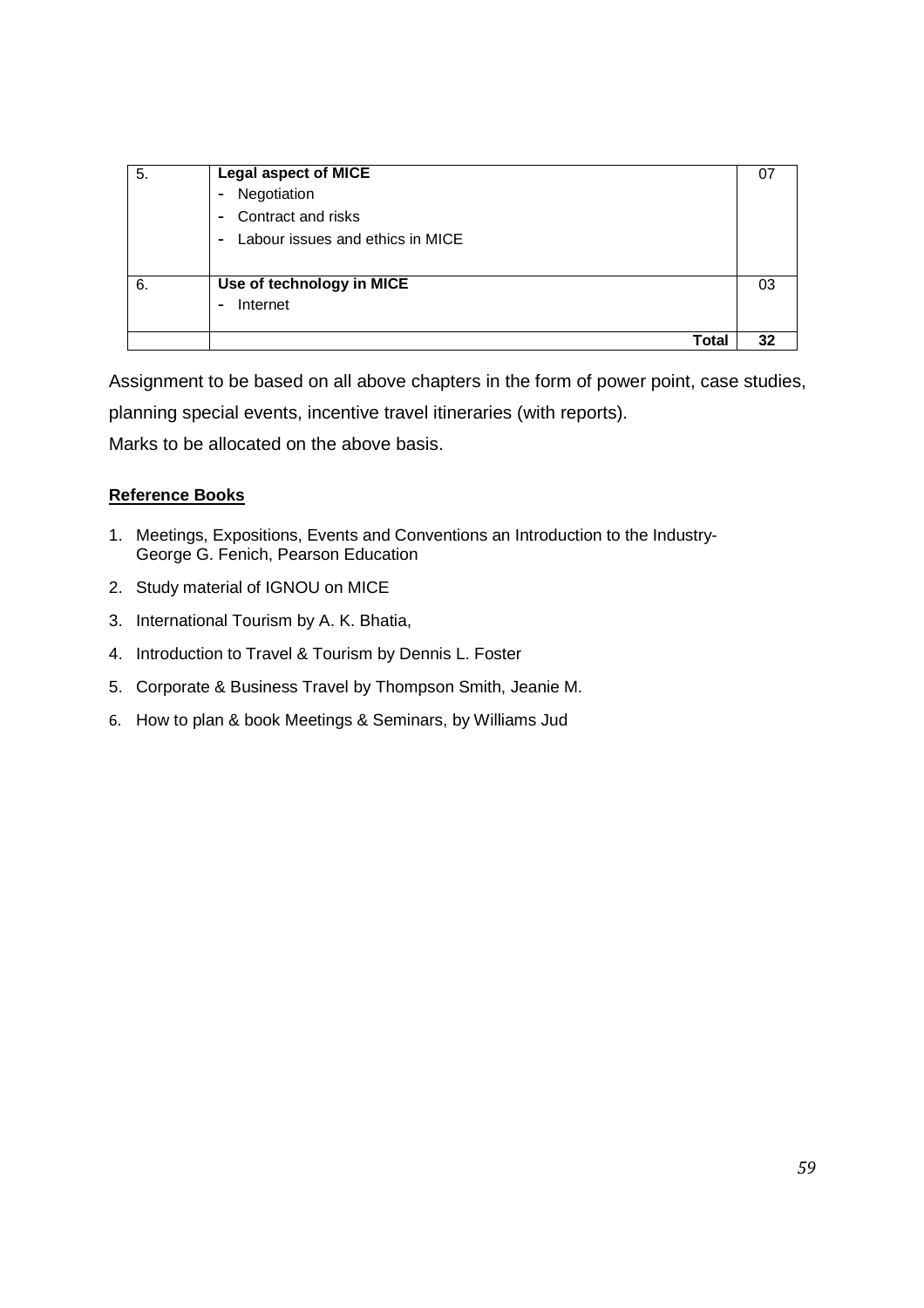# **SEMESTER THREE**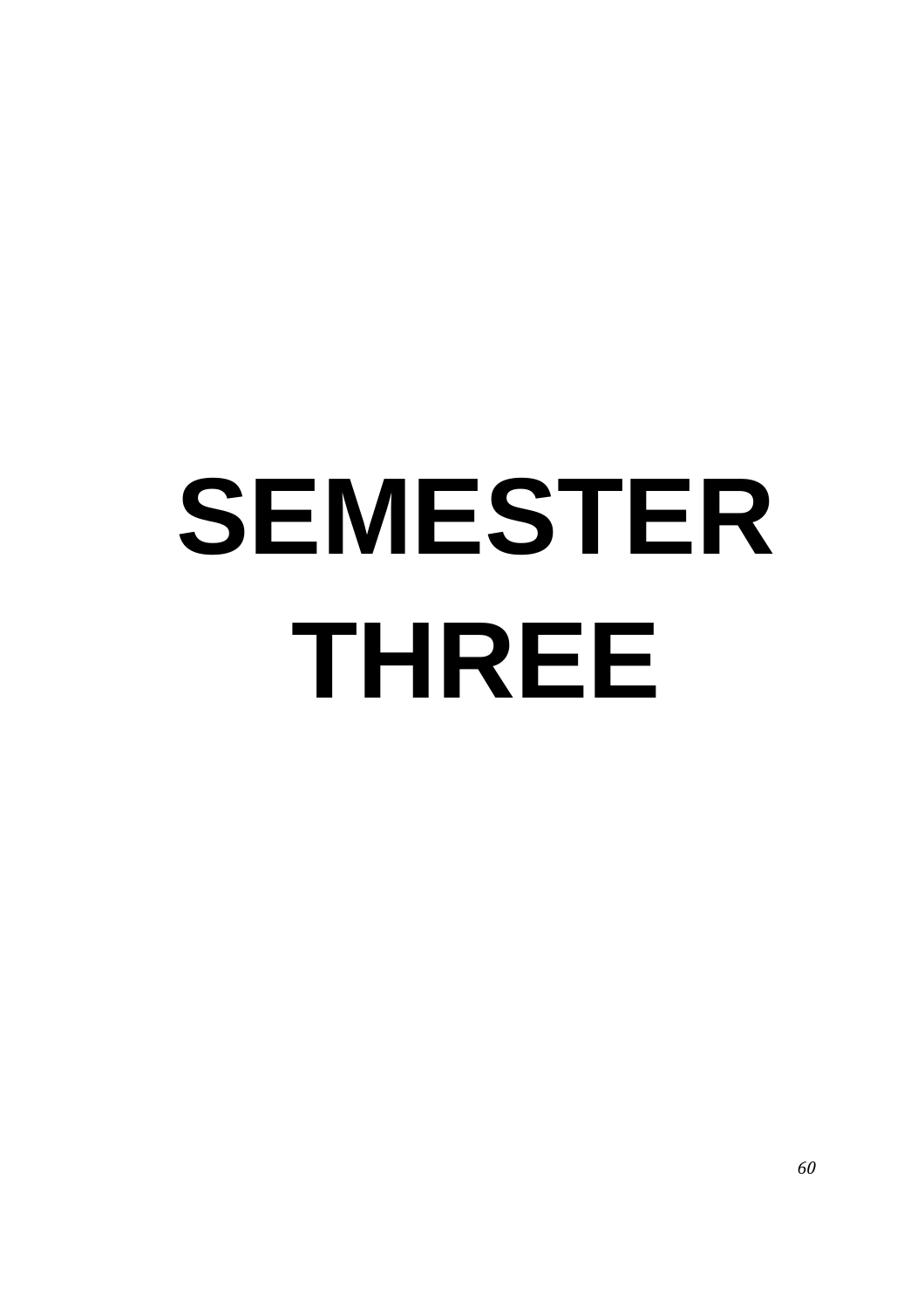**Course** : Entrepreneurship Development

#### **Semester III**

| <b>Teaching Scheme</b>    |                              |                            |       | <b>Examination Scheme</b>                |                    |                   |                |
|---------------------------|------------------------------|----------------------------|-------|------------------------------------------|--------------------|-------------------|----------------|
| Theorv<br>Hours /<br>Week | Practical<br>Hours /<br>week | ™utorial<br>Hours,<br>Week | Total | <b>Theory Marks</b><br>Paper<br>Duration | Practical<br>Marks | Internal<br>Marks | Total<br>Marks |
| 04                        | $- -$                        |                            | 05    | 70/3 Hours                               | $- -$              | 30                | 100            |

#### **Objectives:**

- 1. To provide theoretical foundations of entrepreneurship development.
- 2. To give an overview of who the entrepreneurs are and what competences are needed to become an Entrepreneur.
- 3. To acquaint students with the special challenges of starting new ventures and introducing new product and service ideas.
- 4. To create an awareness of the need for systematic management of projects.
- 5. To provide the skill in executing various projects, starting from project identification till project termination.

|               | <b>Topic</b>                                                                                                                                                                                                                                                                                                                                                                                 | <b>Hours</b> |
|---------------|----------------------------------------------------------------------------------------------------------------------------------------------------------------------------------------------------------------------------------------------------------------------------------------------------------------------------------------------------------------------------------------------|--------------|
| $\mathbf 1$ . | <b>Foundations of Entrepreneurship Development</b><br>Concept and Need of Entrepreneurship Development Definition of<br>Entrepreneur, Entrepreneurship, Innovation, Invention, Creativity, Business<br>Idea, Opportunities through change. Concepts of Entrepreneur, Manager,<br>Intrapreneur / Corporate Entrepreneur -comparative study - Roles,<br>Responsibilities, Career opportunities | 10           |
|               | Entrepreneurship as a career, Entrepreneurship as a style of management,<br>The changing role of the entrepreneur: mid career dilemmas - Closing the<br>window: Sustaining Competitiveness - Maintaining competitive advantage                                                                                                                                                               |              |
| 2.            | <b>Theories of Entrepreneurship</b>                                                                                                                                                                                                                                                                                                                                                          | 10           |
|               | Innovation Theory by Schumpeter & Imitating Theory of High<br>Achievement by McClelland                                                                                                                                                                                                                                                                                                      |              |
|               | X-Efficiency Theory by Leibenstein<br>$\blacksquare$                                                                                                                                                                                                                                                                                                                                         |              |
|               | Theory of Profit by Knight<br>$\blacksquare$                                                                                                                                                                                                                                                                                                                                                 |              |
|               | Theory of Social change by Everett Hagen                                                                                                                                                                                                                                                                                                                                                     |              |
| 3.            | <b>Influences on Entrepreneurship Development</b>                                                                                                                                                                                                                                                                                                                                            | 10           |
|               | <b>Entrepreneurial Traits</b>                                                                                                                                                                                                                                                                                                                                                                |              |
|               | External Influences on Entrepreneurship Development: Socio-Cultural,<br>Political, Economical, Personal. Entrepreneurial culture with special<br>reference to Intrapreneurship / Corporate Entrepreneurship.                                                                                                                                                                                 |              |
|               | Entrepreneurial Success and Failure: Reasons and Remedies.<br>$\blacksquare$                                                                                                                                                                                                                                                                                                                 |              |
| 4.            | <b>Women Entrepreneurs</b>                                                                                                                                                                                                                                                                                                                                                                   | 04           |
|               | Challenges to Woman Entrepreneurs, Achievements of Woman<br>$\blacksquare$                                                                                                                                                                                                                                                                                                                   |              |
|               | Entrepreneurs, Role Models of Woman Entrepreneurs                                                                                                                                                                                                                                                                                                                                            |              |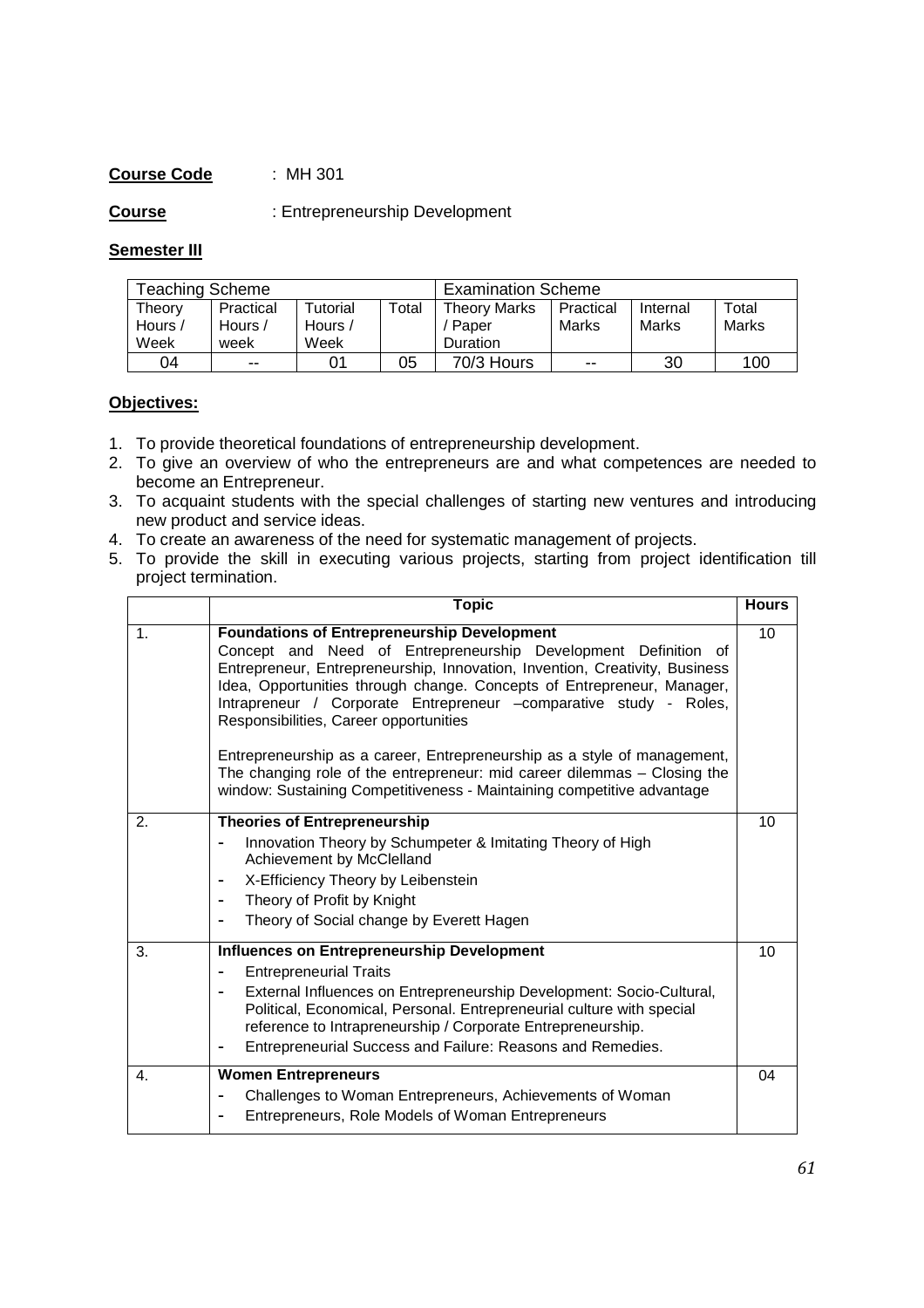| 5.             | <b>Creating Entrepreneurial Venture</b>                                                                                                                                                                                                                                                                                                                                                                                                                                                                                                                                                                                                                                    | 02 |
|----------------|----------------------------------------------------------------------------------------------------------------------------------------------------------------------------------------------------------------------------------------------------------------------------------------------------------------------------------------------------------------------------------------------------------------------------------------------------------------------------------------------------------------------------------------------------------------------------------------------------------------------------------------------------------------------------|----|
|                | Entrepreneurship Development Cycle                                                                                                                                                                                                                                                                                                                                                                                                                                                                                                                                                                                                                                         |    |
| 6.             | <b>Business Planning Process</b><br>The business plan as an entrepreneurial tool<br>Elements of Business Plan, Objectives, Market Analysis, Development<br>$\blacksquare$<br>of product / idea, Marketing, Finance, Organization & Management,<br>Ownership,<br>Critical risk contingencies of the proposal, Scheduling and milestones                                                                                                                                                                                                                                                                                                                                     | 06 |
| 7 <sub>1</sub> | <b>Project Management</b><br>Technical, Financial, Marketing Personnel and Management feasibility<br>Reports<br>Financial schemes offered by various financial institutions like<br>$\blacksquare$<br>Commercial Banks, IDBI, ICICI, SIDBI, SFCs,<br>$\blacksquare$<br>Venture Capital Funding, Angle Capitalist                                                                                                                                                                                                                                                                                                                                                           | 10 |
| 8.             | <b>Entrepreneurship Development and Government</b><br>Role of Central Government and State Government in promoting<br>Entrepreneurship with various incentives, subsidies, grants etc. - with<br>special reference to 'Export oriented units'<br>Role of the following agencies in the Entrepreneurship Development<br>DIC - District Industrial Center<br>$\Omega$<br>SISI - Small Industries Services Institute<br>$\circ$<br>EDII - Entrepreneurship Development Institute of India<br>$\circ$<br>NIESBUD - National Institute of Entrepreneurship and Small<br>$\circ$<br><b>Business Development</b><br>NEDB - National Entrepreneurship Development Board<br>$\circ$ | 12 |
|                | <b>Total</b>                                                                                                                                                                                                                                                                                                                                                                                                                                                                                                                                                                                                                                                               | 64 |

- 1. Dynamics of Entrepreneurship Development Vasant Desai.
- 2. Entrepreneurship: New Venture Creation David H. Holt
- 3. Entrepreneurship Development New Venture Creation Satish Taneja, S.L.Gupta
- 4. Project management K. Nagarajan.
- 5. Entrepreneurship: Strategies and Resources Marc J. Dollinger
- 6. The Culture of Entrepreneurship Brigitte Berger.
- 7. Innovation and Entrepreneurship Peter F. Drucker
- 8. Entrepreneurship Robert D. Hisrich, Michael P. Peters, Dean A. Shepherd
- 9. Entrepreneurship As Strategy G. Dale Meyer, Kurt A. Heppard
- 10. New Vistas of Entrepreneurship: Challenges & Opportunities A. Sahay, M.S.Chhikara
- 11. Entrepreneurship and Small Business Management Siropolis
- 12. The Entrepreneurial Connection Gurmeet Naroola
- 13. Thought Leaders Steven Brandt.
- 14. Corporate Entrepreneurship Vijay
- 15. Corporate Entrepreneurship: Entrepreneurial Development Inside Organizations Michael H.Morris, Donald F.Kuratko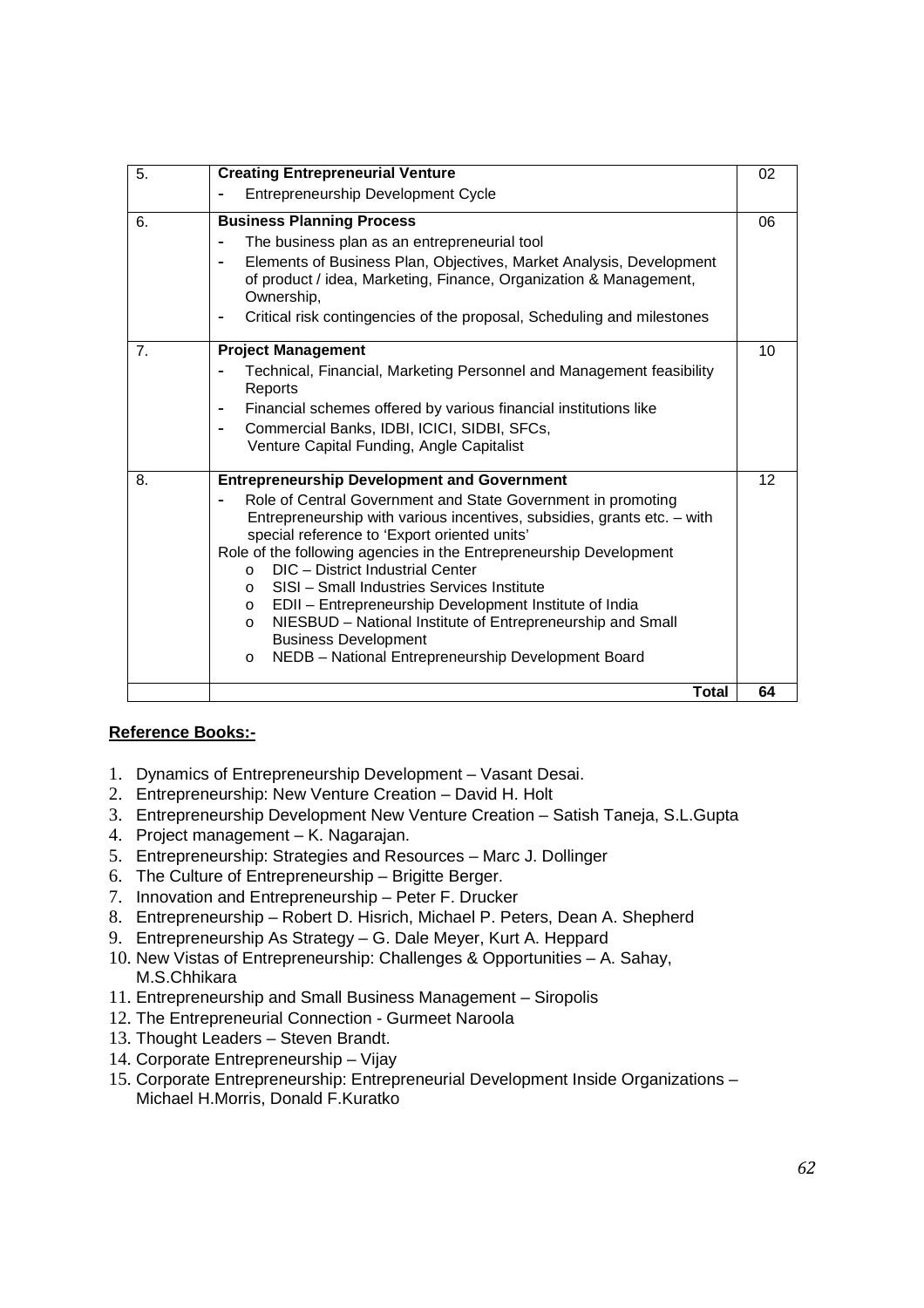**Course** : Financial Management

#### **Semester III**

| <b>Teaching Scheme</b>    |                              |                             |       | <b>Examination Scheme</b>                |                    |                   |                |
|---------------------------|------------------------------|-----------------------------|-------|------------------------------------------|--------------------|-------------------|----------------|
| Theorv<br>Hours /<br>Week | Practical<br>Hours /<br>week | Tutorial<br>Hours /<br>Week | Total | <b>Theory Marks</b><br>Paper<br>Duration | Practical<br>Marks | Internal<br>Marks | Total<br>Marks |
| 04                        | $- -$                        | 01                          | 05    | 70 / 3 Hours                             | $- -$              | 30                | 100            |

#### **Objective:**

This paper aims to provide students with an understanding of the finance function and use of it in the Hospitality Industry, and the ways these can aid effective managerial decision-making. It gives detailed additional coverage on Cash Budgeting, Marginal Costing and Final Accounts for internal use. It gives students the ability to interpret financial statements and also introduction to primary Indirect Taxes related to Hotel Industry.

|               | Topic                                                                                                                                                                                                                                                                                                     | <b>Hours</b> |
|---------------|-----------------------------------------------------------------------------------------------------------------------------------------------------------------------------------------------------------------------------------------------------------------------------------------------------------|--------------|
| $\mathbf 1$ . | <b>Cost Accounting</b><br>- Meaning -<br>- Distinction between Financial Accounting and Cost Accounting<br>- Cost Terminology: Cost, Cost Centre, Cost Unit<br>- Classification of Cost<br>- Type of Cost-Elements of Cost-Cost Ascertainment<br>- Cost Sheet<br>- Introduction to Activity Based Costing | 07           |
| 2.            | <b>Budget and Budgeting Control</b><br>- Types of Budgets<br>- Preparation of Flexible and Cash Budget<br>- Zero Base Budgeting                                                                                                                                                                           | 08           |
| 3.            | <b>Cost Volume Profit Analysis</b><br>- Beak Even Analysis<br>- Decision making under marginal costing system related to Hotel<br>Industry.                                                                                                                                                               | 07           |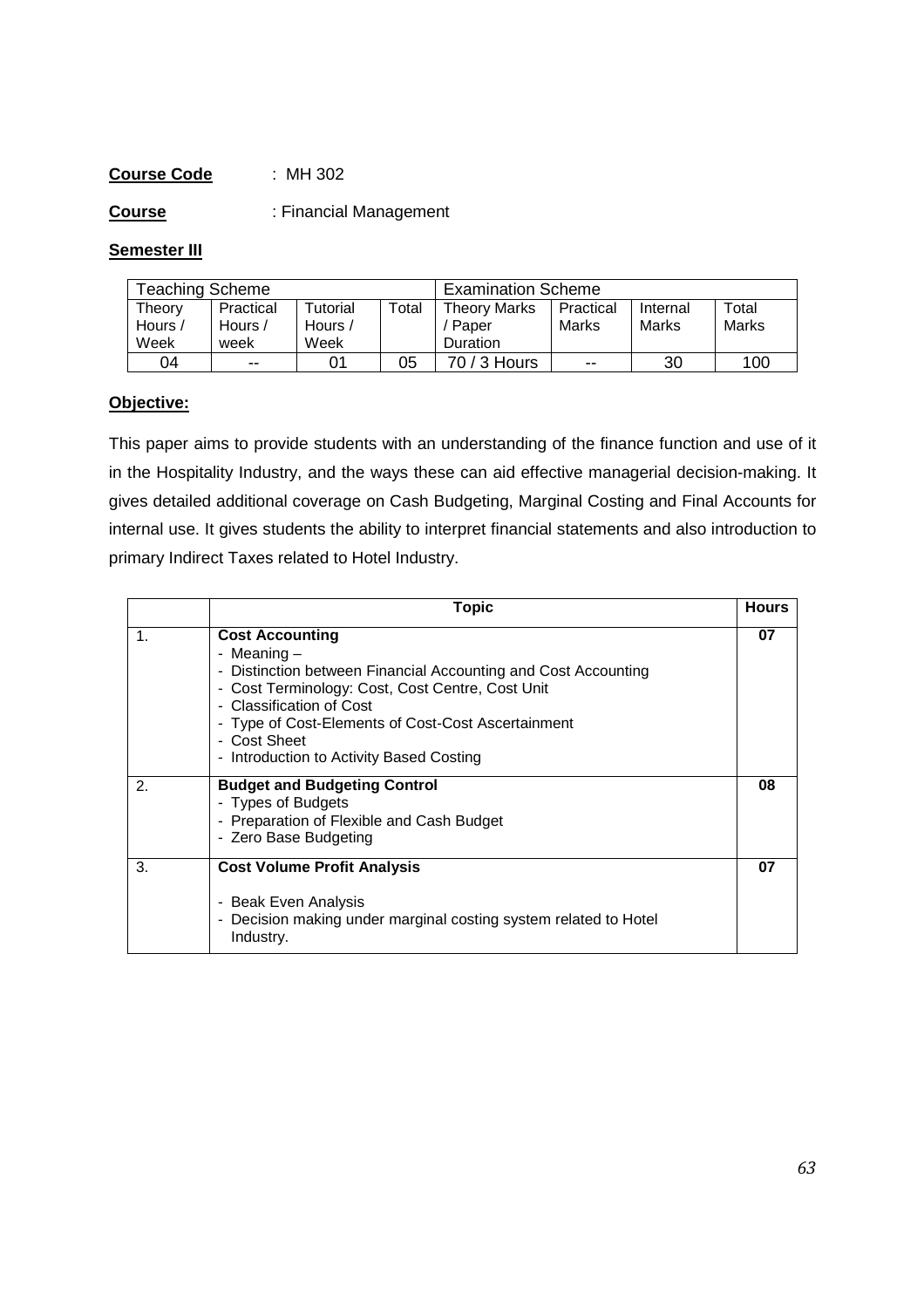| 4. | <b>Introduction to Financial Statements</b><br>- Understanding of Financial Statements                                                                                                                                                                                                                               | 08 |
|----|----------------------------------------------------------------------------------------------------------------------------------------------------------------------------------------------------------------------------------------------------------------------------------------------------------------------|----|
|    | - Interpretation of Financial Statements with help of basic Accounting Ratios                                                                                                                                                                                                                                        |    |
| 5. | <b>Objectives of Financial Management</b><br>- Role of Financial Management in the organization<br>- Function of Finance Manager<br>- Risk-Return relationship<br>- Indian Financial system<br>- Sources of Long term finance<br>- Scope and Functions of Financial Management,<br>- Financial Planning Forecasting. | 06 |
| 6. | <b>Cost of Capital</b><br>- Computation for each source of finance and weighted average cost of<br>Capital<br>- EBIT - EPS Analysis (Capital Structure Designing)<br>- Over and Under Capitalization\<br>- Operating Leverage<br>- Financial Leverage.                                                               | 08 |
| 7. | <b>Capital Budgeting</b><br>- Nature and Significance,<br>- Time value of money<br>- Discounting of Cash Flows<br>- Methods of evaluating Capital Expenditure proposals(except IRR)                                                                                                                                  | 08 |
| 8. | <b>Working Capital Management</b><br>- Nature of Working Capital Management<br>- Need for working capital<br>- Operating cycle, estimation of working capital requirement(specially in<br>Hotel Industries)<br>- Management of Inventory                                                                             | 08 |
| 9. | Introduction to Indirect Taxes like VAT, Service Tax, Luxury Tax (Provisions<br>related to Hotel and Catering Industry only)                                                                                                                                                                                         | 04 |
|    | <b>Total</b>                                                                                                                                                                                                                                                                                                         | 64 |

- 1. Cost and Management Accounting S. M. Inamdar
- 2. Management Accounting Dr. Mahesh Kulkarni
- 3. Principles and Practice of Cost Accounting Ashish K. Bhattacharya
- 4. Theory & Problems in Management & Cost Accounting Khan & Jain
- 5. Cost Accounting Jawaharlal
- 6. Financial Management I. M. Pandey
- 7. Financial Management Khan & Jain
- 8. Financial Management S. M. Inamdar
- 9. Financial Management N. M. Wechlekar
- 10. Financial Management Prasanna Chandra
- 11. Indirect Tax Laws V.S. Datey
- 12. Luxury Tax Act Agra Publications, Lawman Publications

**Course Code** : MH 303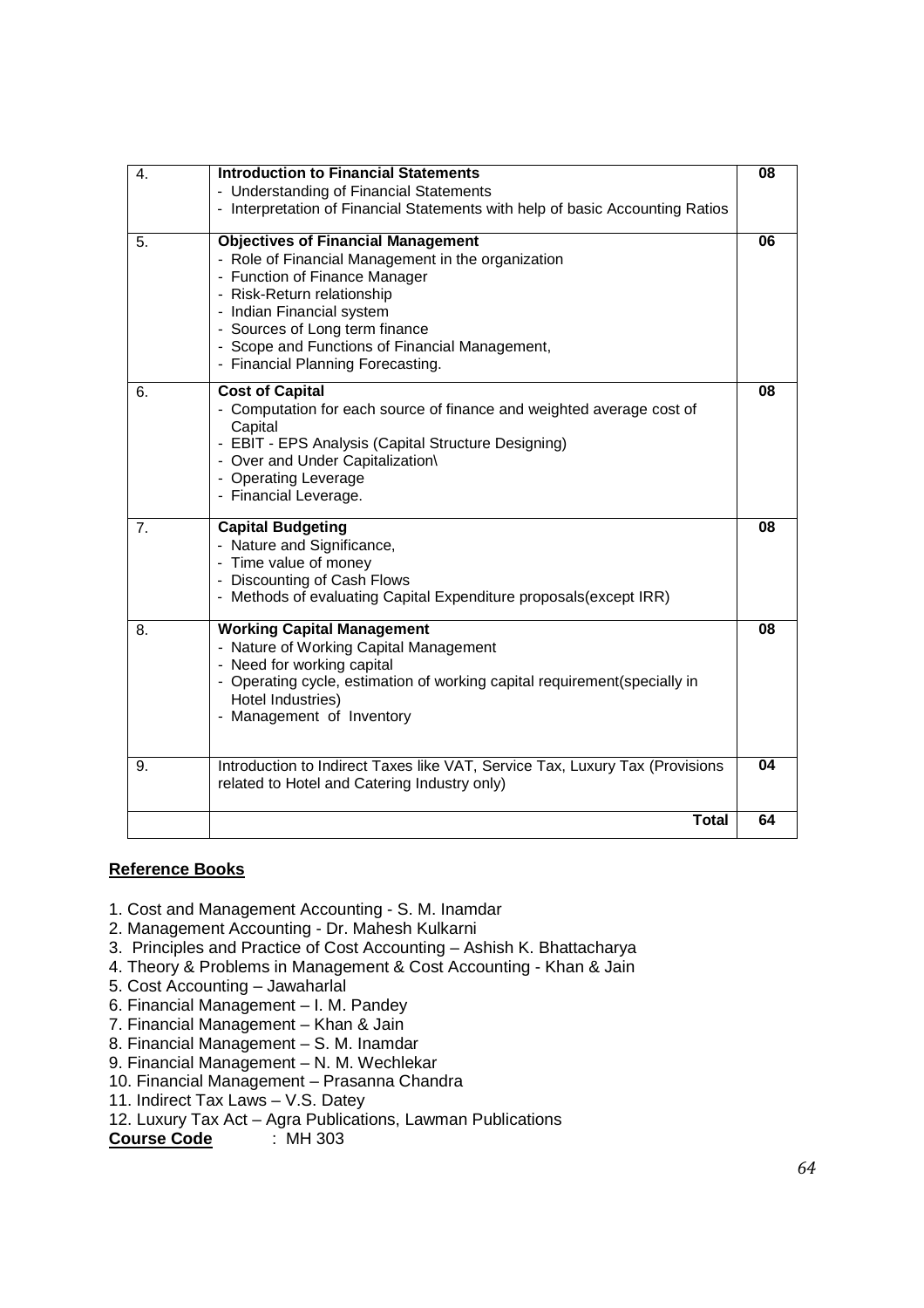# **Course** : Materials Management

#### **Semester III**

| <b>Teaching Scheme</b>    |                              |                             | <b>Examination Scheme</b> |                                                 |                    |                   |                |
|---------------------------|------------------------------|-----------------------------|---------------------------|-------------------------------------------------|--------------------|-------------------|----------------|
| Theory<br>Hours /<br>Week | Practical<br>Hours /<br>week | Tutorial<br>Hours /<br>Week | $\tau$ otal               | <b>Theory Marks</b><br>Paper<br><b>Duration</b> | Practical<br>Marks | Internal<br>Marks | Total<br>Marks |
| 04                        | $- -$                        |                             | 05                        | 70/3 Hours                                      | $- -$              | 30                | 100            |

#### **Rationale:**

This subject attempts to familiarize the students with the concepts of purchasing, storing, inventory that are vital components of material management

|                | <b>Topic</b>                                                                                                                                                                                                                                                            | <b>Hours</b>    |
|----------------|-------------------------------------------------------------------------------------------------------------------------------------------------------------------------------------------------------------------------------------------------------------------------|-----------------|
| $\mathbf{1}$ . | <b>Introduction Materials Management</b><br>- Evolution, Importance, Scope and objectives, Interface with other<br>functions, evolution to 3 pl Trade off Customer service & cost                                                                                       | 06              |
| 2.             | Inventory<br>- Need of inventory<br>- Cost associated with inventory<br>- Types of inventory, basic EOQ model<br>- EOQ with discounts- ABC analysis classifications of materials, VED, HML,<br>FSN, GOLF, SOS, (Numerical expected on basis EOQ, EOQ with<br>discounts) | 12              |
| 3.             | Materials Requirement Planning Advantage over conventional Planning<br>Input and output of MRP system Forecasting - overview of qualitative and<br>quantitative methods of forecasting bill of materials explosion- Materials flow<br>in MRP, Concepts of ERP           | 12              |
| 4.             | <b>Purchasing Management:</b><br>-Responsibility of Purchase Department, Purchase Cycle, Negotiation &<br>Bargaining, Vendor Relation & Development, Purchasing methods, Global<br>Sourcing                                                                             | 10              |
| 5.             | Store - Function, Importance, Organization of stores Layout, stores<br>procedure and documentation                                                                                                                                                                      | 06              |
| 6.             | Inventory control & cost reduction Techniques, inventory turn over ratio<br>codification concept and benefits                                                                                                                                                           | 08              |
| 7 <sub>1</sub> | <b>Materials Handling</b><br>- Principles of Materials Handling systems<br>- Materials handling equipments<br>- Safety issues                                                                                                                                           | $\overline{05}$ |
| 8.             | <b>Logistics</b><br>Objectives, components, significance<br>Supply chain Management- objective, components , significance<br>Materials - Preservation, packing and packaging                                                                                            | 05              |
|                | <b>Total</b>                                                                                                                                                                                                                                                            | 64              |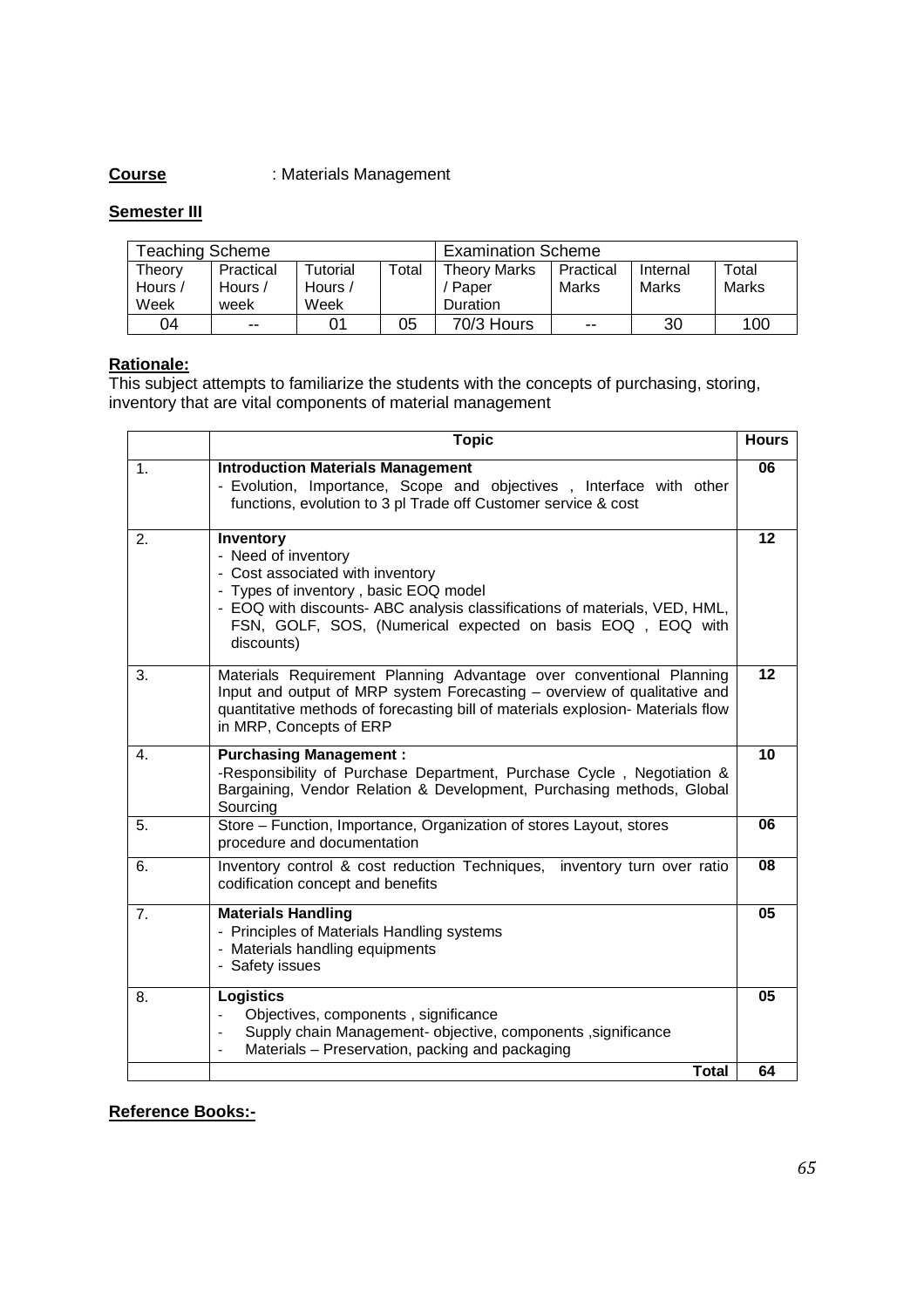- 1. Materials Management Dutta
- 2. Handbook of Materials Management Gopalkrishnan
- 3. Materials & Logistics Management L. C. Jhamb
- 4. Introduction to Materials Management Arnold
- 5. Logistics & Supply Chain Management Martin Christopher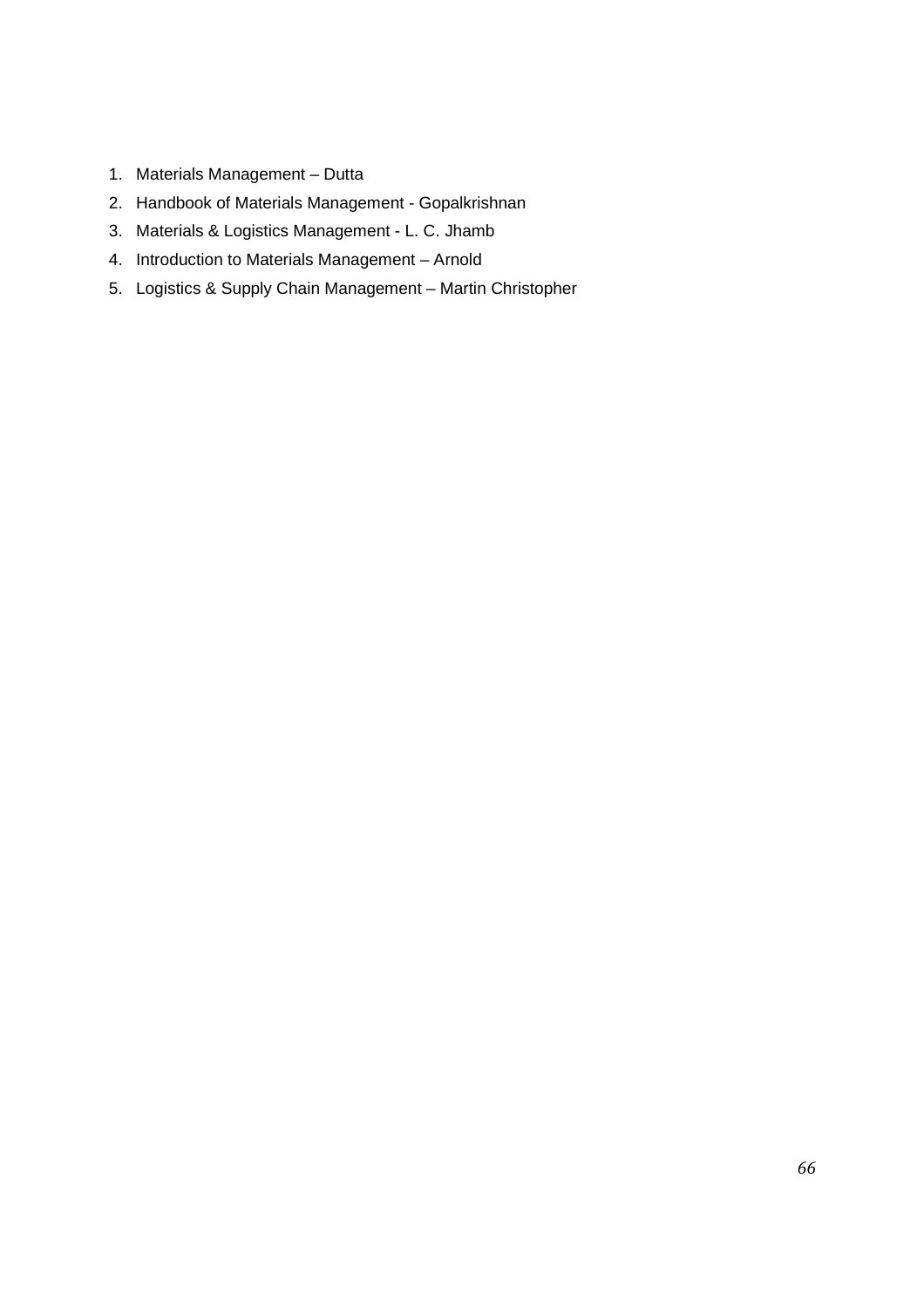**Course** : Hospitality Laws

# **Semester III**

| <b>Teaching Scheme</b>    |                              |                                          | <b>Examination Scheme</b> |                                          |                    |                   |                |
|---------------------------|------------------------------|------------------------------------------|---------------------------|------------------------------------------|--------------------|-------------------|----------------|
| Theorv<br>Hours /<br>Week | Practical<br>Hours /<br>week | Tutorial<br>Hours $\overline{a}$<br>Week | Total                     | <b>Theory Marks</b><br>Paper<br>Duration | Practical<br>Marks | Internal<br>Marks | Total<br>Marks |
|                           |                              |                                          |                           |                                          |                    |                   |                |
| 04                        | $- -$                        | 01                                       | 05                        | 70/3 Hours                               | $- -$              | 30                | 100            |

# **Rationale:**

To impart knowledge to the students about legislative provisions pertaining to hospitality industry, hence empowering them to manage & work with a large number of industry personnel.

|    | <b>Topic</b>                                                                                                                                                                                                                                                                                                                                                                                                                                                                                                                                                                                                                                                                                                                                        | <b>Hours</b> |
|----|-----------------------------------------------------------------------------------------------------------------------------------------------------------------------------------------------------------------------------------------------------------------------------------------------------------------------------------------------------------------------------------------------------------------------------------------------------------------------------------------------------------------------------------------------------------------------------------------------------------------------------------------------------------------------------------------------------------------------------------------------------|--------------|
| 1. | <b>Business and Commercial Law</b><br>Indian Contract Act<br>Types of contract<br>$\bullet$<br>Special contracts- Franchising<br>Partnership Act 1932<br>$\overline{\phantom{a}}$<br>• Meaning and definition of partnership<br>• General duties of partner<br>• Determination of rights and duties of partners by contract between<br>partners<br>Negotiable Instruments Act<br>Bombay Shops and Establishments Act<br>Procedure relating to registration of hotel, lodges, eating houses,<br>restaurants, and other related provisions.<br>Minimum salary and Payment of salary act pertaining to Hospitality<br>Industry<br>Working hours and other provisions for Hospitality Industry<br>Agencies Act- applicability to Hospitability industry | 12           |
| 2. | <b>Welfare and Safety Statutory Laws *</b><br>- The EPF and Miscellaneous Provision Act 1952<br>- ESI Act<br>- Payment of Gratuity Act 1972 -- applicability to Hospitality industry.<br>- Payment of Bonus Act 1966 -- applicability to Hospitality industry.<br>- Workmen's Compensation Act 1923 - Compensation liable under this act<br>for a worker in the Hospitality industry<br>- Apprentices Act 1961 - Essentials pertaining to Hospitality industry<br>- Maternity Benefit Act 1961 -- applicability to Hospitality industry and<br>* (Objectives of all the above-mentioned Acts)                                                                                                                                                       | 08           |
| 3. | <b>Sale of Goods Act</b><br>- Essentials of valid Sale<br>- Conditions and Warranties-- applicable to Hospitality industry<br>- Unpaid seller and his rights - applicable to Hospitality industry<br>- Rights and duties of seller and buyer - Guests and Hotel Owner                                                                                                                                                                                                                                                                                                                                                                                                                                                                               | 08           |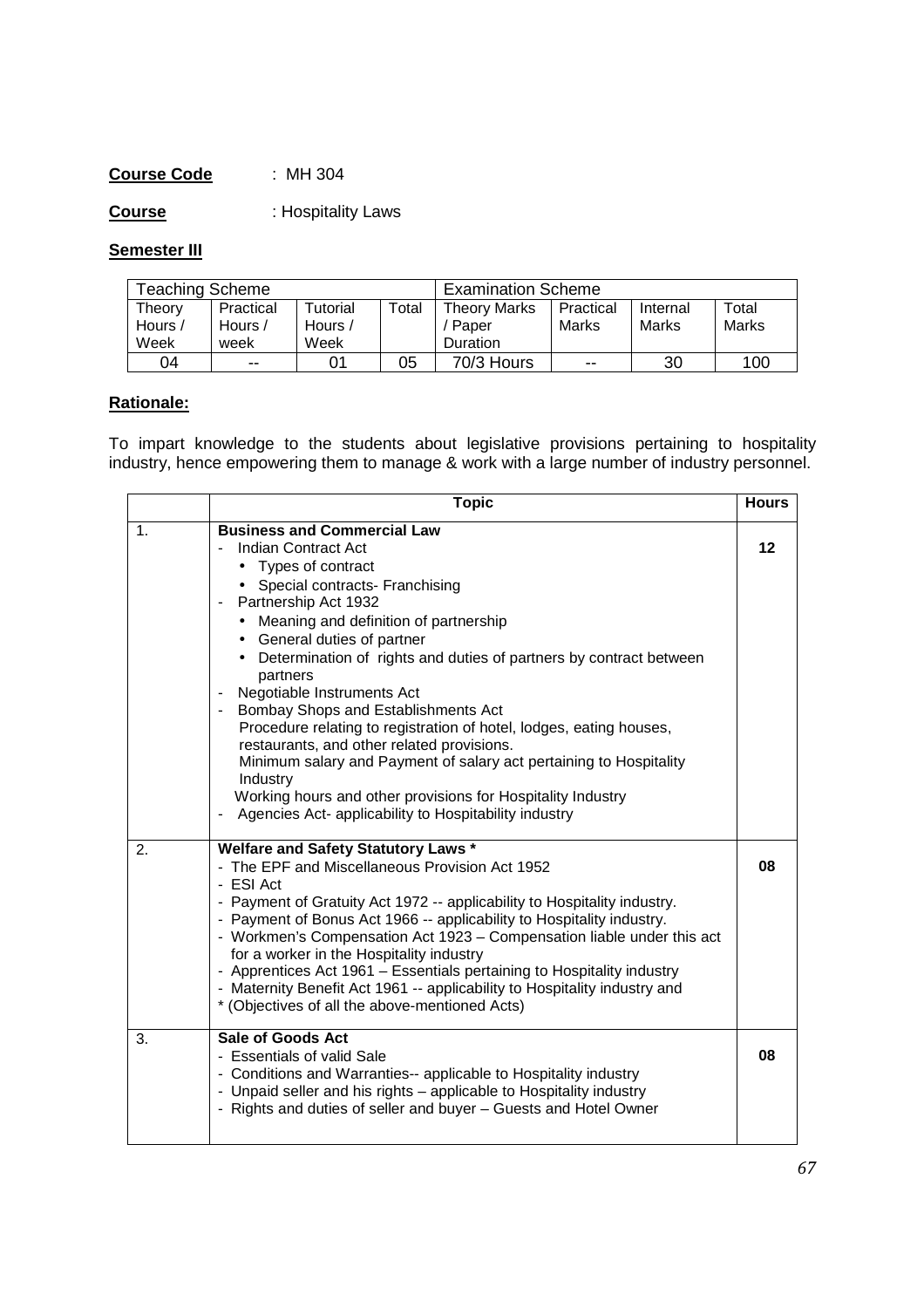| $\overline{4}$ . | <b>Prevention of Food Adulteration Act 1954</b><br>- Principles of food laws regarding prevention of food adulteration,<br>definition, authorities under the act, procedure of taking a sample<br>purchase right, warranties, guest control order or food services order in<br>force from time to time. Essential commodities etc. and AGMARK<br>- Food Packaging and Misbranding Laws<br>- Food standards code in India               | 08 |
|------------------|----------------------------------------------------------------------------------------------------------------------------------------------------------------------------------------------------------------------------------------------------------------------------------------------------------------------------------------------------------------------------------------------------------------------------------------|----|
| 5.               | Licenses and permits required by Hotels<br>- Bar License<br>- Restaurant and various types of outlets and Licenses required<br>- Swimming pool License<br>- Spa and Health Club License<br>- Public Amusement License<br>- Renewal Suspension and termination of licenses<br>- Procedure for granting Star gradation in India, various approvals,<br>permissions required to set up a hotel<br>Other Licenses required                 | 08 |
| 6.               | Environmental Protection Act - Important provisions under<br>- The Water (Prevention and Control of Pollution) Act -<br>Implementations of Provisions Under the act for Hospitality industry<br>- The Air (Prevention and Control of Pollution) Act -<br>Implementations of Provisions Under the act for Hospitality industry<br>- Maharashtra Pollution Act -<br>Implementations of Provisions Under the act for Hospitality industry | 06 |
| 7 <sub>1</sub>   | <b>Central and State Taxes</b><br>- VAT-- applicability to Hospitality industry.<br>- Service tax -- applicability to Hospitality industry.<br>- Luxury tax -- applicability to Hospitality industry.<br>- Any other applicable taxes                                                                                                                                                                                                  | 06 |
| 8.               | Other Laws relating to Hospitality industry<br>- Cyber law – important provisions applicable to Hospitality industry.<br>- Micro, small and Medium Enterprises Development Act -<br>important provisions applicable to Hospitality industry.<br>- Passport Act -- Applicable to Hospitality industry with concern with the<br>Foreign Tourist<br>- Foreigners registration Act<br>- Foreign exchange Management Act. (FEMA)            | 08 |
|                  | Total                                                                                                                                                                                                                                                                                                                                                                                                                                  | 64 |

Note- 1) For all Acts the scope, objectives & definitions to be covered. 2) Only the provisions related to the hospitality industry to be taught.

# **Reference Books:**

The students should refer to the respective Acts. Legal Aspect for Hospitality and Tourism Industry—By Atul Bansal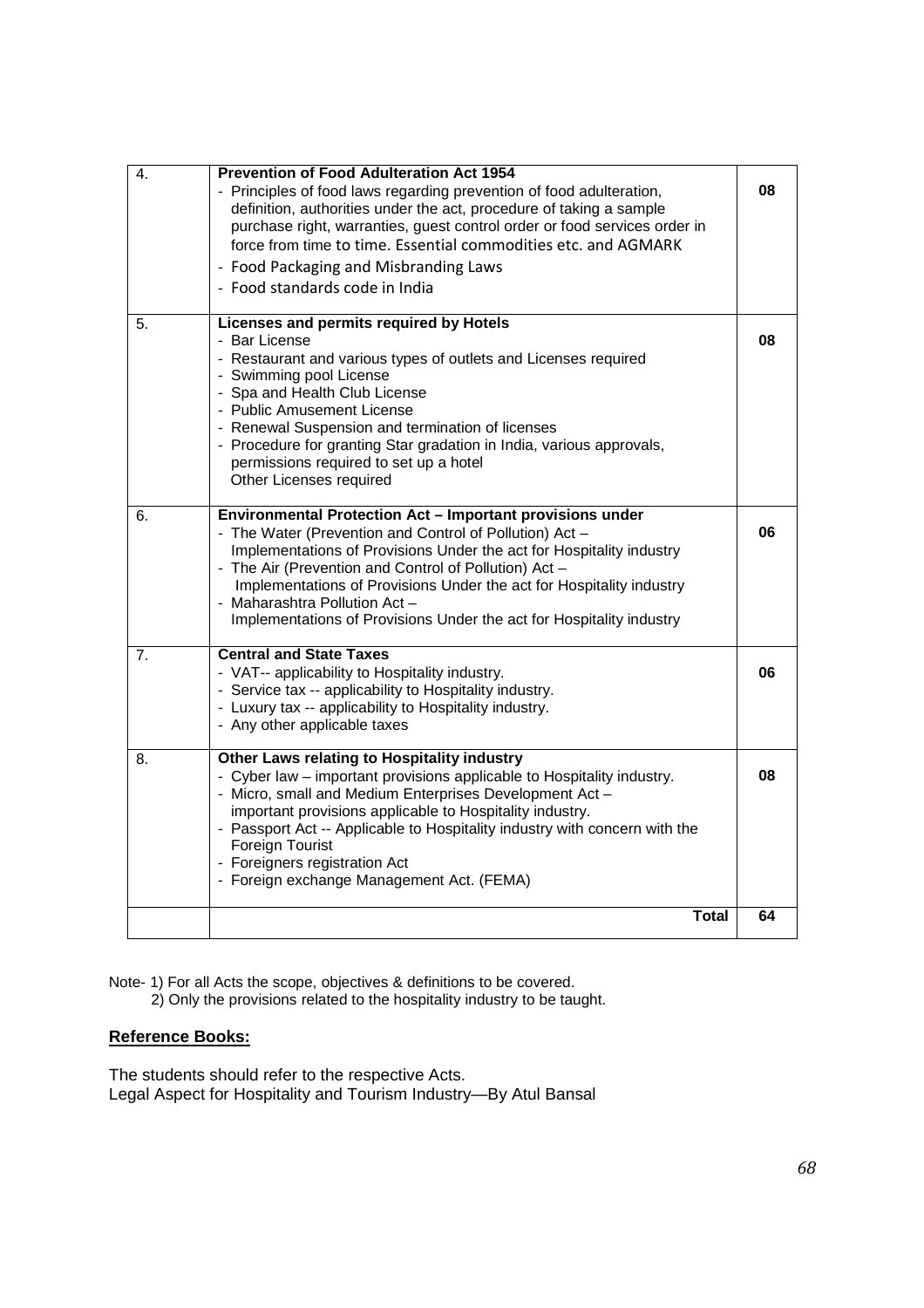**Course** : Managerial Economics

#### **Semester III**

| Teaching Scheme |           |          | <b>Examination Scheme</b> |            |           |          |              |
|-----------------|-----------|----------|---------------------------|------------|-----------|----------|--------------|
| Theory          | Practical | Tutorial | Total                     | Theory     | Practical | Internal | Total        |
| Hours /         | Hours /   | Hours /  |                           | Marks /    | Marks     | Marks    | <b>Marks</b> |
| Week            | week      | Week     |                           | Paper      |           |          |              |
|                 |           |          |                           | Duration   |           |          |              |
| 04              | $- -$     | 01       | 05                        | 70/3 Hours | $- -$     | 30       | 100          |

#### **Rationale:**

The course in Managerial Economics attempts to build a strong theoretical foundation for Management students. The course is mainly analytical in nature and focuses on clarifying fundamental concepts from microeconomic viewpoint. The students are expected to study and analyses the dynamics of managerial decision making through this course.

|               | <b>Topic</b>                                                                                                                                                                                                                                                                                                                                                                                                       | <b>Hours</b> |
|---------------|--------------------------------------------------------------------------------------------------------------------------------------------------------------------------------------------------------------------------------------------------------------------------------------------------------------------------------------------------------------------------------------------------------------------|--------------|
| $\mathbf 1$ . | Definition, Nature and Scope of Managerial Economics, Managerial<br>Economics<br>Microeconomic and<br>Macroeconomics.<br>and<br>Managerial<br>Economics and decision-making.<br>Definitions of basic concepts:<br>Positive and normative approach<br>a)<br>Optimization<br>b)<br>Marginal analysis<br>C)<br><b>Opportunity Cost.</b><br>d)<br>e) Economic Model.<br>Static and Dynamics<br>f)                      | 08           |
| 2.            | <b>Forms of Business Ownership</b><br>- Sole Proprietorships,<br>- Partnerships,<br>- Joint stock company,<br>- Public Limited Company,<br>- Private Limited Company,<br>- Cooperative Business ownership                                                                                                                                                                                                          | 08           |
| 3.            | Meaning and Determinants of demand.<br>- Demand Function.<br>- Law of Demand Market Demand<br>- Elasticity of demand.<br>Types of elasticity.<br>$\circ$<br>Measurement of elasticity.<br>O<br>Significance and uses of the elasticity.<br>$\circ$<br>Methods of Demand estimation. Demand forecasting.<br>$\overline{\phantom{0}}$<br>- Forecasting of an established product.<br>- Forecasting of a new product. | 10           |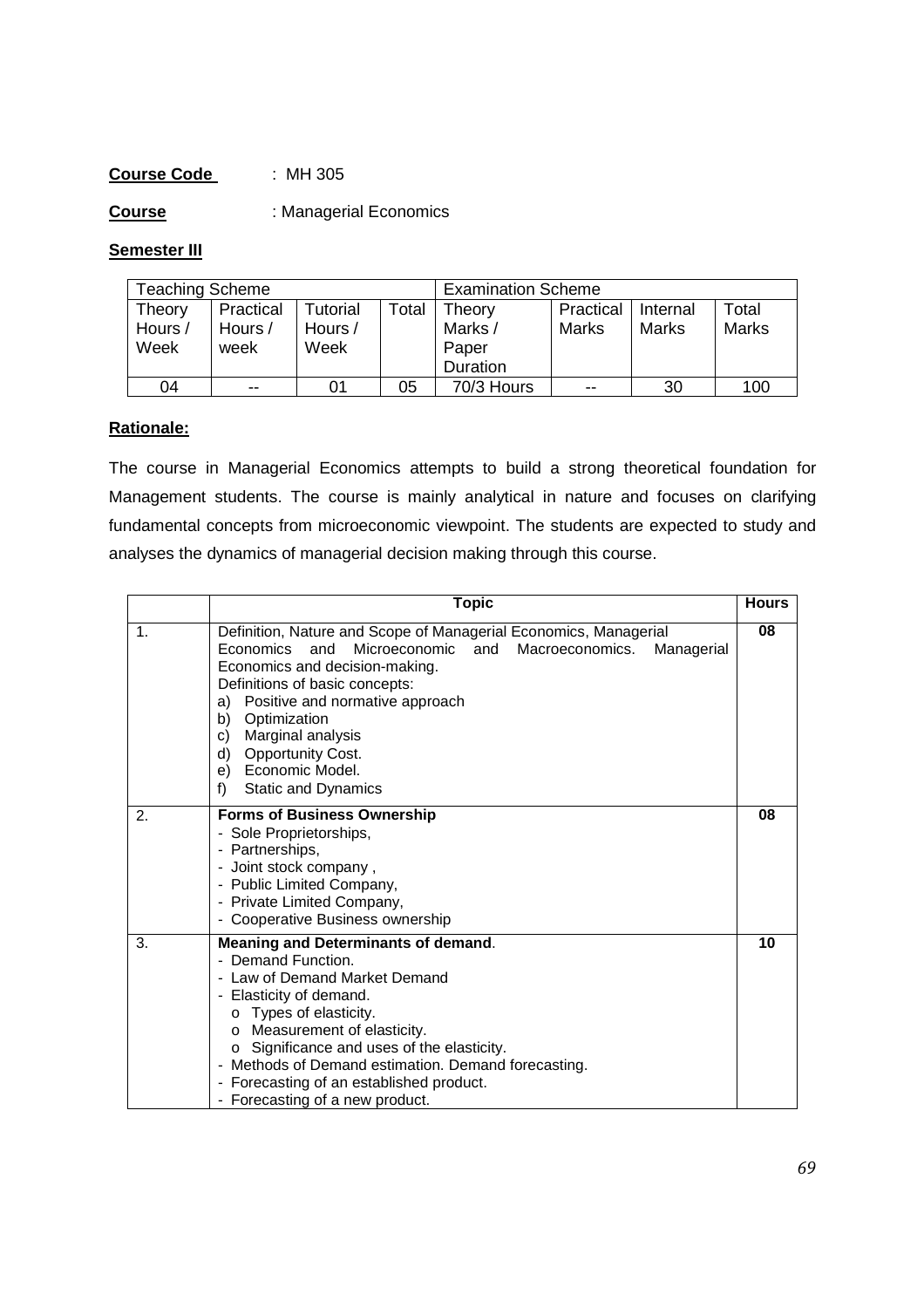| 4. | - Production Function<br>- Law of Variable Proportions.<br>- Law of supply.<br>- Elasticity of supply.<br>- Measurement of elasticity.<br>- Significance and uses of the concept of elasticity                                                                                   | 08 |
|----|----------------------------------------------------------------------------------------------------------------------------------------------------------------------------------------------------------------------------------------------------------------------------------|----|
| 5. | <b>Costs of Production</b><br>- Private costs and Social Costs<br>- Accounting Costs and Economic costs<br>- Short run and Long Run costs<br>- Economies of scale<br>- Cost estimation<br>- Methods of cost estimation and cost forecasting<br>- Cost reduction and cost control | 06 |
| 6. | Pricing under various markets including<br>- Perfect Competition<br>- Monopoly<br>- Monopolistic competition<br>- Oligopoly<br>- Cartels<br>- Price discrimination<br>- Measurement of Monopoly Power                                                                            | 08 |
| 7. | Pricing Strategies and Methods<br>- Cost plus pricing<br>- Marginal cost pricing<br>- Cyclical pricing<br>- Penetration Pricing<br>- Price Leadership<br>- Price Skimming<br>- Transfer pricing                                                                                  | 08 |
| 8. | Profit Policy: Break Even analysis. Profit Forecasting                                                                                                                                                                                                                           | 04 |
| 9. | Need for Government Intervention in Markets. Price Controls. Support Price.<br>Preventions and Control of Monopolies. System of Dual Price                                                                                                                                       | 04 |
|    | <b>Total</b>                                                                                                                                                                                                                                                                     | 64 |

- 1. Managerial Economics Analysis**,** Problems and Cases, P.L. Mehta, Sultan Chand Sons, New Delhi.
- 2. Managerial Economics Varshney and Maheshwari, Sultan Chand andSons, New Delhi.
- 3. Managerial Economics D. Salvatore, McGraw Hill, New Delhi.
- 4. Managerial Economics Pearson and Lewis, Prentice Hall, New Delhi
- 5. Managerial Economics G.S. Gupta, T M H, New Delhi.
- 6. Managerial Economics Mote, Paul and Gupta, T M H, New Delhi.
- 7. Managerial Economics –Joel Dean, Prentice Hall, USA.
- 8. Managerial Economics –H L Ahuja, S Chand & Co. New Delhi.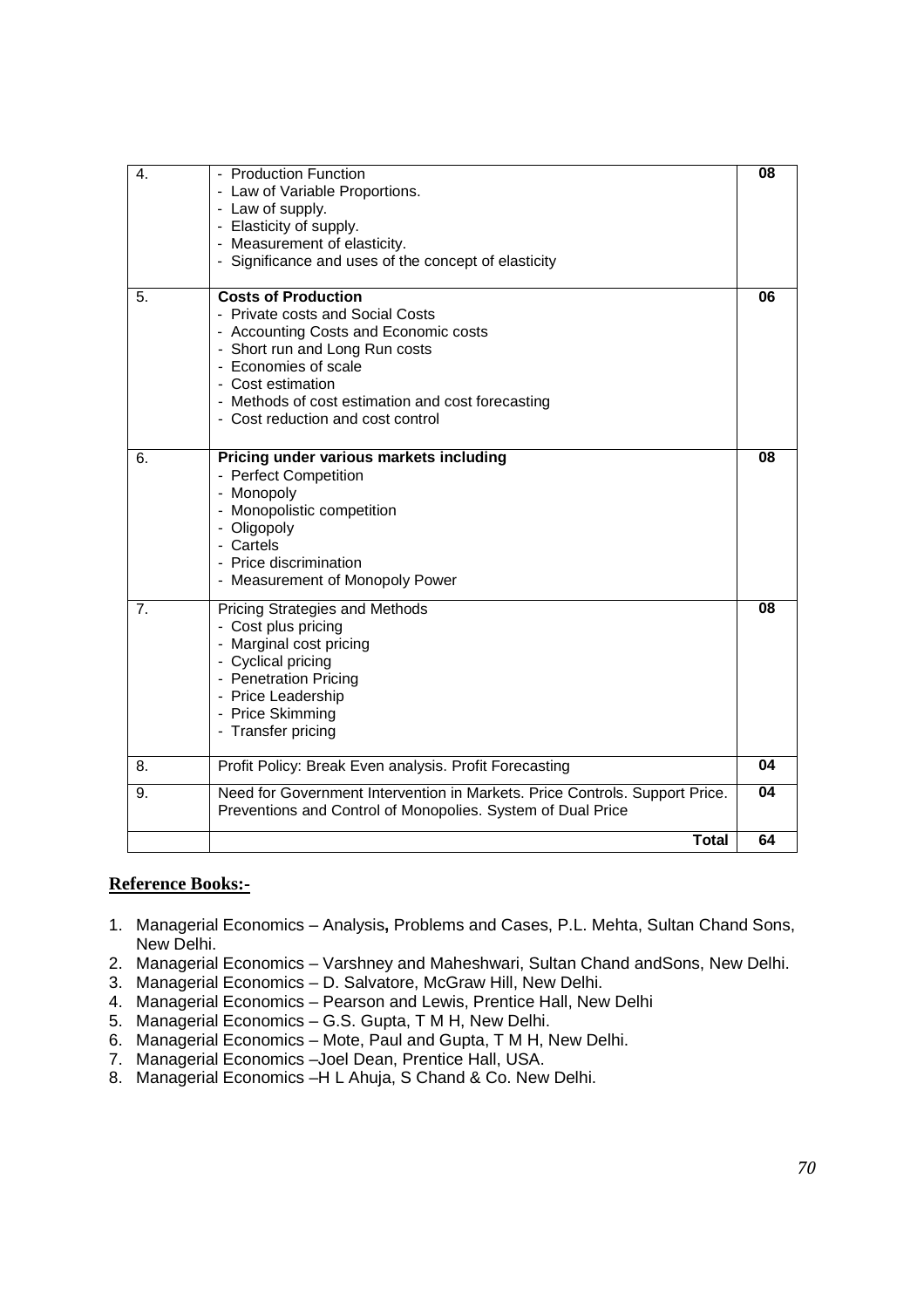**Course** : Dissertation and Viva Voce

#### **Semester III**

| Course | <b>Subject</b>             | <b>Examination Scheme</b> |          |       |  |  |
|--------|----------------------------|---------------------------|----------|-------|--|--|
| No.    |                            | Panel                     | Internal | Total |  |  |
| HM 306 | Dissertation and Viva Voce | 70                        | 30       | 100   |  |  |
|        | Total                      | 70                        | 30       | 100   |  |  |

#### **Rationale:**

The dissertation enables students to relate the knowledge and skill acquired in the classroom with systems, standards and practices prevalent in the industry.

#### **Dissertation and Viva Voce**

The viva voce will be based on the industrial training carried out after completion of semester two and the dissertation. The viva voce will be assessed by a panel of examiners comprising of one External Examiner, (the external would include a person from the Hotel Industry with a minimum of 10 years supervisory experience: or Professor and above from the academics) and one Internal Examiner.

Each student shall have to undergo industrial training related to the chosen Operational Elective for a period of not less than 50 days during the vacation at the end of First Year. Based on the actual training during the vacation, the student shall write a Project report on the topic selected under the guidance of the concerned faculty and submit two copies of the same to the institute.

Marks would be awarded as follows by a panel of examiners (one External and one Internal)

| <b>Total</b>          | 30 | 70 |
|-----------------------|----|----|
| Viva - Voce           |    | 40 |
| <b>Project Report</b> | -- | 30 |
| Logbook               | 15 | -- |
| Performance Appraisal | 15 | -- |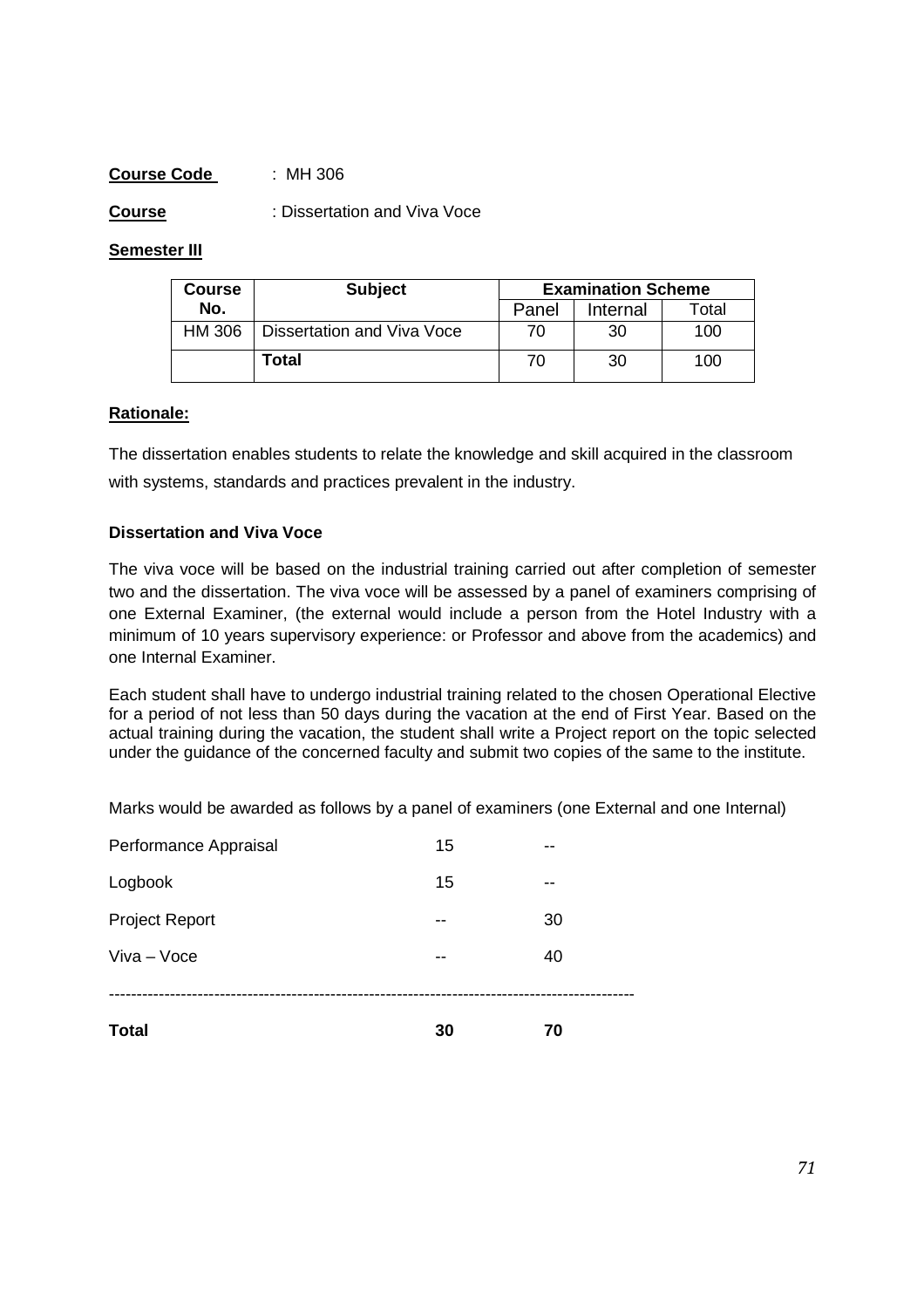**Course :** Professional Development – Life Skills, Interview Techniques, Work / Life Balance (Internal)

#### **Semester III**

| Teaching Scheme |           |                |       | <b>Examination Scheme</b> |           |          |       |
|-----------------|-----------|----------------|-------|---------------------------|-----------|----------|-------|
| Theory          | Practical | Tutorial       | Total | <b>Theory Marks</b>       | Practical | Internal | Total |
| Hours /         | Hours /   | Hours $\prime$ |       | Paper                     | Marks     | Marks    | Marks |
| Week            | week      | Week           |       | <b>Duration</b>           |           |          |       |
| $- -$           | 03        | $- -$          | 03    | $- -$                     | $- -$     | 50       | 50    |

# **Rationale:**

The Syllabus of Professional Development aims to impart life skills to the students. This include striking a balance between work & life'. It also intends to train them to face interviews efficiently.

#### **Section – I (25 Marks)**

|                | <b>Topic</b>                                                                                                                                                                                                                                                                                                           | <b>Hours</b> |
|----------------|------------------------------------------------------------------------------------------------------------------------------------------------------------------------------------------------------------------------------------------------------------------------------------------------------------------------|--------------|
| 1.             | <b>Life Skills-I</b><br>- Building confidence, self-esteem, positive attitude<br>- Communication & the art of conversation<br>- Effective Public speaking `                                                                                                                                                            | 06           |
| $\mathbf{2}$ . | Life Skills-II<br>- Relationship Management<br>- Conflict Resolution<br>- Group dynamics<br>- Leadership skills-building your attitude, factors like-tenacity, perseverance<br>- Effective decision-making<br>Role model leaders and leaders versus managers<br>$\overline{\phantom{0}}$<br>- Team building & Teamwork | 06           |
| 3.             | <b>Interview Techniques</b><br>- Mock interviews<br>- Group Discussions<br>- Role plays<br><b>Management Games</b><br>-<br>- Questionnaire<br>Case studies                                                                                                                                                             | 06           |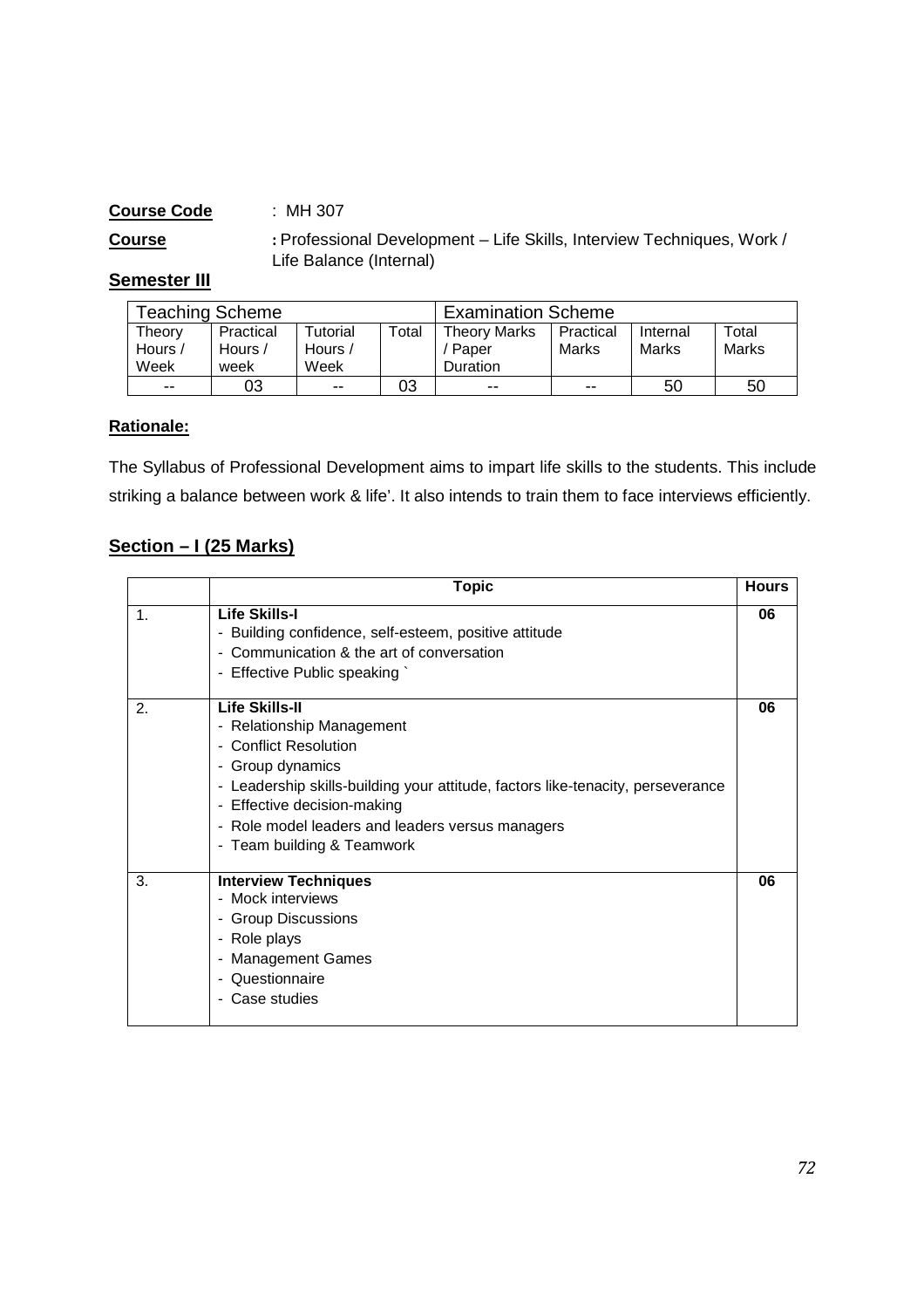| 4. | <b>Work &amp; Life Balance</b>                                                                  | 06 |
|----|-------------------------------------------------------------------------------------------------|----|
|    | - Managing Stress                                                                               |    |
|    | - Time Management                                                                               |    |
|    | - Relaxation techniques-meditation, breathing exercises, importance of<br>yoga and its benefits |    |
|    | Ethics at work<br>$\blacksquare$                                                                |    |
|    | Living with Values<br>$\circ$                                                                   |    |
|    | Being a change agent and standing up for your value system.<br>$\circ$                          |    |
|    | Avoidance of mal-practices<br>$\Omega$                                                          |    |
|    | Case studies<br>۰.                                                                              |    |
|    | Гоtаl                                                                                           |    |

- 1) You Can Win By Shiv Khera
- 2) Social Intelligence Daniel Goleman
- 3) Emotional Intelligence Daniel Goleman
- 4) Harvard Business Review on Innovation by Harvard Business School Press
- 5) Cross Train Your Brain Stephen D Eiffert
- 6) The World is flat Thomas Friedman.
- 7) The Perfect Presentation Andrew Leigh and Michael Maynard. Rupa and co.
- 8) How to develop self-confidence and influence people by public speaking Dale Carnegie. Cedar self help.

#### **Reference Websites**

- 1) www.citehr.com
- 2) www.selfgrowth.com

#### **Section – II (25 Marks)**

#### **Note**:

Section – II will carry a weightage of 25 marks which will be based on the Operational Elective (A, B, C)

MH 307 A (Section II) will be based on Food Production Management.

MH 307 B (Section II) will be based on Food & Beverage Service Management.

MH 307 C (Section II) will be based on Accommodation Management.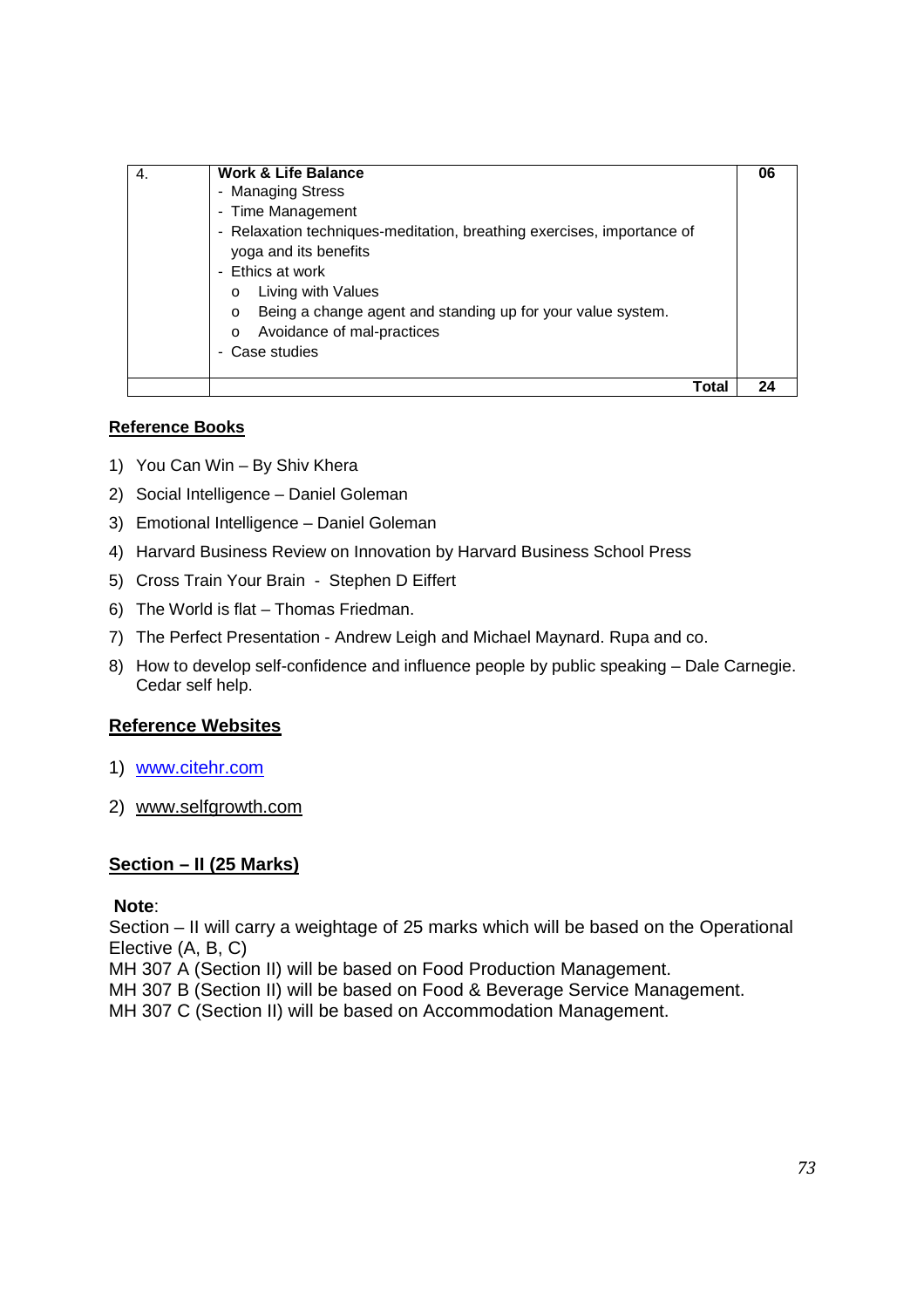# **Course Code** : MH 307 A (Section II)

**Course** : Professional Development Life Skills, Interview Techniques, Work / Life Balance

# **Semester III**

| Teaching Scheme   |                      |                                         |       | <b>Examination Scheme</b>    |                    |                   |                |
|-------------------|----------------------|-----------------------------------------|-------|------------------------------|--------------------|-------------------|----------------|
| Theorv<br>Hours / | Practical<br>Hours / | <b>Tutorial</b><br>Hours $\overline{a}$ | Total | <b>Theory Marks</b><br>Paper | Practical<br>Marks | Internal<br>Marks | Total<br>Marks |
| Week              | week                 | Week                                    |       | Duration                     |                    |                   |                |
| $\sim$ $\sim$     | 03                   | $- -$                                   | 03    | $- -$                        | $- -$              | 50                | 50             |

#### **Rationale**

The course aims at developing the specialized technical and operational skills of a student

required in the industry.

(This syllabus has been designed for 25 marks based on the subject of specialization- Food Production Management)

|               | <b>Topic</b>                                                                                                                    | <b>Hours</b> |
|---------------|---------------------------------------------------------------------------------------------------------------------------------|--------------|
|               | KITCHEN DESIGN – Considerations in designing the Kitchen, Space<br>management and different ways to reduce work force and time. | 06           |
| $\mathcal{P}$ | STYLE OF FOOD SERVICE – considerations to be given to style of<br>food service.                                                 | 06           |
| 3.            | COST MANAGEMENT – food cost and other related costs of the<br>commercial kitchen and various control points to be established.  | 06           |
| 4.            | HYGIENE LINE BALANCE – HACCP procedure study by<br>observation.                                                                 | 06           |
|               | Total                                                                                                                           | 24           |

#### **Practical Examination**

The college should evaluate the students' performance based on the acquirement of the above mentioned skills on the basis of continual assessment.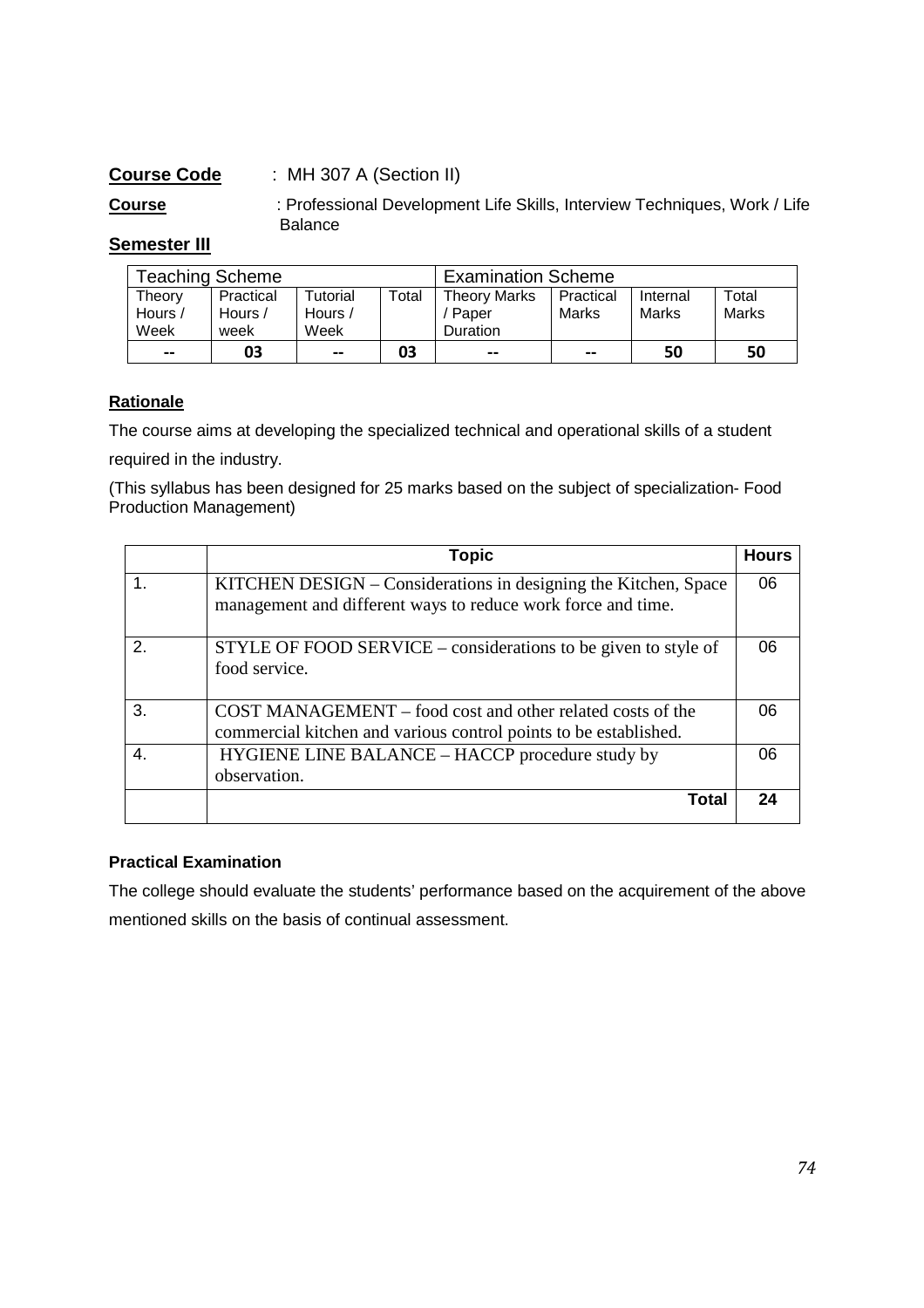#### **Course Code** : MH 307B (Section II)

**Course** : Professional Development Life Skills, Interview Techniques, Work / Life Balance

#### **Semester III**

| <b>Teaching Scheme</b>    |                              |                             |       | <b>Examination Scheme</b>                  |                    |                   |                |
|---------------------------|------------------------------|-----------------------------|-------|--------------------------------------------|--------------------|-------------------|----------------|
| Theory<br>Hours /<br>Week | Practical<br>Hours /<br>week | Tutorial<br>Hours /<br>Week | Total | <b>Theory Marks</b><br>' Paper<br>Duration | Practical<br>Marks | Internal<br>Marks | Total<br>Marks |
| $-$                       | 03                           | $- -$                       | 03    | $- -$                                      | $- -$              | 50                | 50             |

#### **Rationale:-**

The Syllabus of Professional Development aims at developing the students in terms of professional development, enhancing their conceptual & cognitive skills in Food & Beverage Management.

(This syllabus has been designed for 25 marks based on the subject of specialization i.e. Food & Beverage Service Management)

|    | <b>Topic</b>                                                                                                                                                                                                                                                                                                                                                          | <b>Hours</b> |
|----|-----------------------------------------------------------------------------------------------------------------------------------------------------------------------------------------------------------------------------------------------------------------------------------------------------------------------------------------------------------------------|--------------|
| 1. | Development of Standard Operating Procedures for-<br>For restaurants in 3 star hotels & similar categories of stand-alone<br>$\circ$<br>restaurants.                                                                                                                                                                                                                  | 06           |
| 2. | <b>Financial Considerations-</b><br>o Making Budgets<br>o Analyzing variances between budgeted figures & actual figures<br>Reading & Analyzing a P & L account<br>$\circ$<br>Reading & analyzing a Balance sheet<br>$\circ$<br>Using Performance Measures and taking decisions on what needs to be<br>$\overline{\phantom{0}}$<br>done in case of negative variances. | 06           |
| 3. | Planning & organizing events<br>Conducting an entrepreneurial activity for 3 days (canteen, restaurant<br>$\circ$<br>etc)                                                                                                                                                                                                                                             | 12           |
|    | <b>Total</b>                                                                                                                                                                                                                                                                                                                                                          | 24           |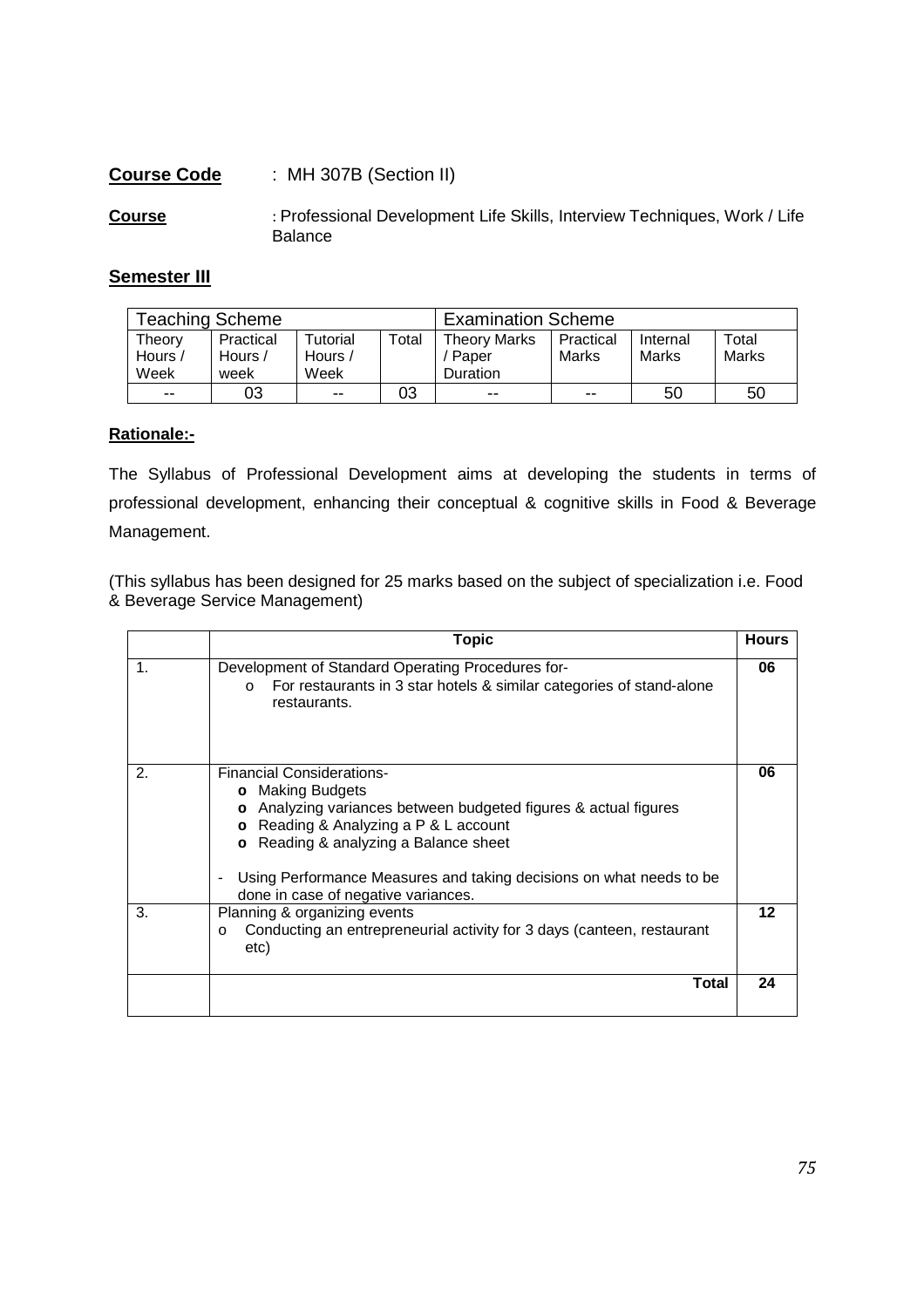| <b>Course Code</b> | : MH 307 C (Section II)                                                   |
|--------------------|---------------------------------------------------------------------------|
| <b>Course</b>      | : Professional Development Life Skills, Interview Techniques, Work / Life |
|                    | <b>Balance</b>                                                            |

# **Semester III**

| <b>Teaching Scheme</b> |           |          |       |          |                          | <b>Examination Scheme</b> |              |
|------------------------|-----------|----------|-------|----------|--------------------------|---------------------------|--------------|
| Theory                 | Practical | Tutorial | Total | Theory   | Practical                | Internal                  | Total        |
| Hours/                 | Hours /   | Hours/   |       | Marks/   | <b>Marks</b>             | <b>Marks</b>              | <b>Marks</b> |
| Week                   | week      | Week     |       | Paper    |                          |                           |              |
|                        |           |          |       | Duration |                          |                           |              |
|                        | 03        | -        | 03    | -        | $\overline{\phantom{0}}$ | 50                        | 50           |

# **Rationale:**

This course aims to equip students with skills required at the managerial level while working in

the Accommodations Department of hotels.

(This syllabus has been designed for 25 marks based on the subject of specialization i.e. & Accommodation Management)

|    | Topic                                                                                                                                                                                                                                          | <b>Hours</b> |
|----|------------------------------------------------------------------------------------------------------------------------------------------------------------------------------------------------------------------------------------------------|--------------|
|    | -Operating of Property Management Software.<br>-Practicing on the various modules related to Rooms Division Management<br>such as Reservations, Telephones, Registration, Cashiering, Housekeeping<br>etc.                                     | 16           |
| 2. | -Achievement of targeted revenue using various sales techniques.<br>-A study of the liaison between the Sales & Marketing Department, the Front<br>Office Department & the Banquet Sales Department with practical problems<br>& case studies. |              |
| 3. | -Assessing Guest satisfaction, using various indices to measure the same.<br>For e.g. Internal Scoreboard, comment cards, guest feedback & using the<br>same to take corrective action where required.                                         |              |
|    | Tota                                                                                                                                                                                                                                           |              |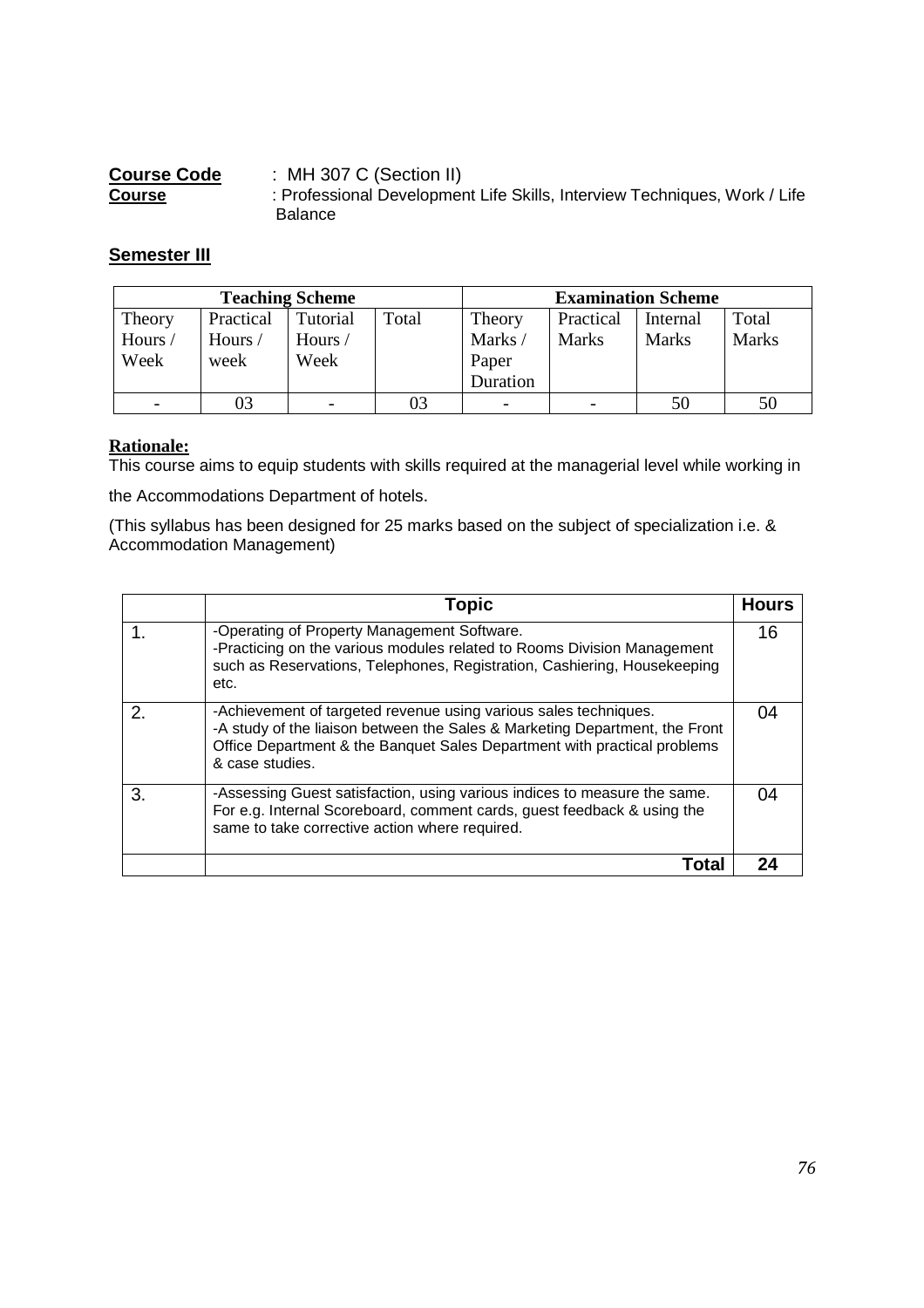# **Course Code** : MH 308

**Course** : Tourism – Destination India (Internal)

# **Semester III**

| <b>Teaching Scheme</b> |           |          |       | <b>Examination Scheme</b> |           |          |       |
|------------------------|-----------|----------|-------|---------------------------|-----------|----------|-------|
| Theorv                 | Practical | Tutorial | Total | <b>Theory Marks</b>       | Practical | Internal | Total |
| Hours /                | Hours /   | Hours /  |       | Paper                     | Marks     | Marks    | Marks |
| Week                   | week      | Week     |       | Duration                  |           |          |       |
| 02                     | $- -$     | $- -$    | 02    | $- -$                     | $- -$     | 50       | 50    |

# **Rationale:**

The study aims at familiarizing the students with the tourism destinations and tourism promotion of India.

|                | <b>Topic</b>                                                                                                                                                                                                                                          | <b>Hours</b> |
|----------------|-------------------------------------------------------------------------------------------------------------------------------------------------------------------------------------------------------------------------------------------------------|--------------|
| $\mathbf 1$ .  | <b>History of Indian Tourism</b><br>Ancient period<br>Pre Independence<br>$\overline{\phantom{a}}$<br>Present status of Tourism in India                                                                                                              | 03           |
| 2.             | <b>Role of Government in Tourism Promotion</b><br>Incredible India<br>Role and Functions of India Tourism and STDC<br>$\overline{a}$<br>Travel statics.<br>$\overline{a}$                                                                             | 05           |
| 3.             | <b>Tourism Products</b><br>Natural - Beaches, Hills, Islands<br>Human Made - Fairs, Festivals, Architecture, Monuments, Shopping<br>$\blacksquare$<br>Symbiotic - Marine Parks, Wildlife, Sanctuaries, Adventure, Sports                              | 07           |
| $\mathbf{4}$ . | <b>Tourist products of India (New Trends)</b><br>Spiritual Tourism<br>$\blacksquare$<br>Religious Tourism<br>$\blacksquare$<br><b>Wedding Tourism</b><br>$\overline{\phantom{a}}$<br>Yoga<br><b>Medical Tourism</b><br>Agro Tourism<br>$\blacksquare$ | 07           |
| 5.             | <b>Major Tourist Attractions</b><br>Famous Places of Tourist interest in India                                                                                                                                                                        | 10           |
|                | <b>Total</b>                                                                                                                                                                                                                                          | 50           |

Assignment to be based on development of major State Tourism Development Corporations of India. E.g. Kerala, Maharashtra, Madhya Pradesh, Himachal Pradesh, Goa etc.

Marks to be allocated on above basis.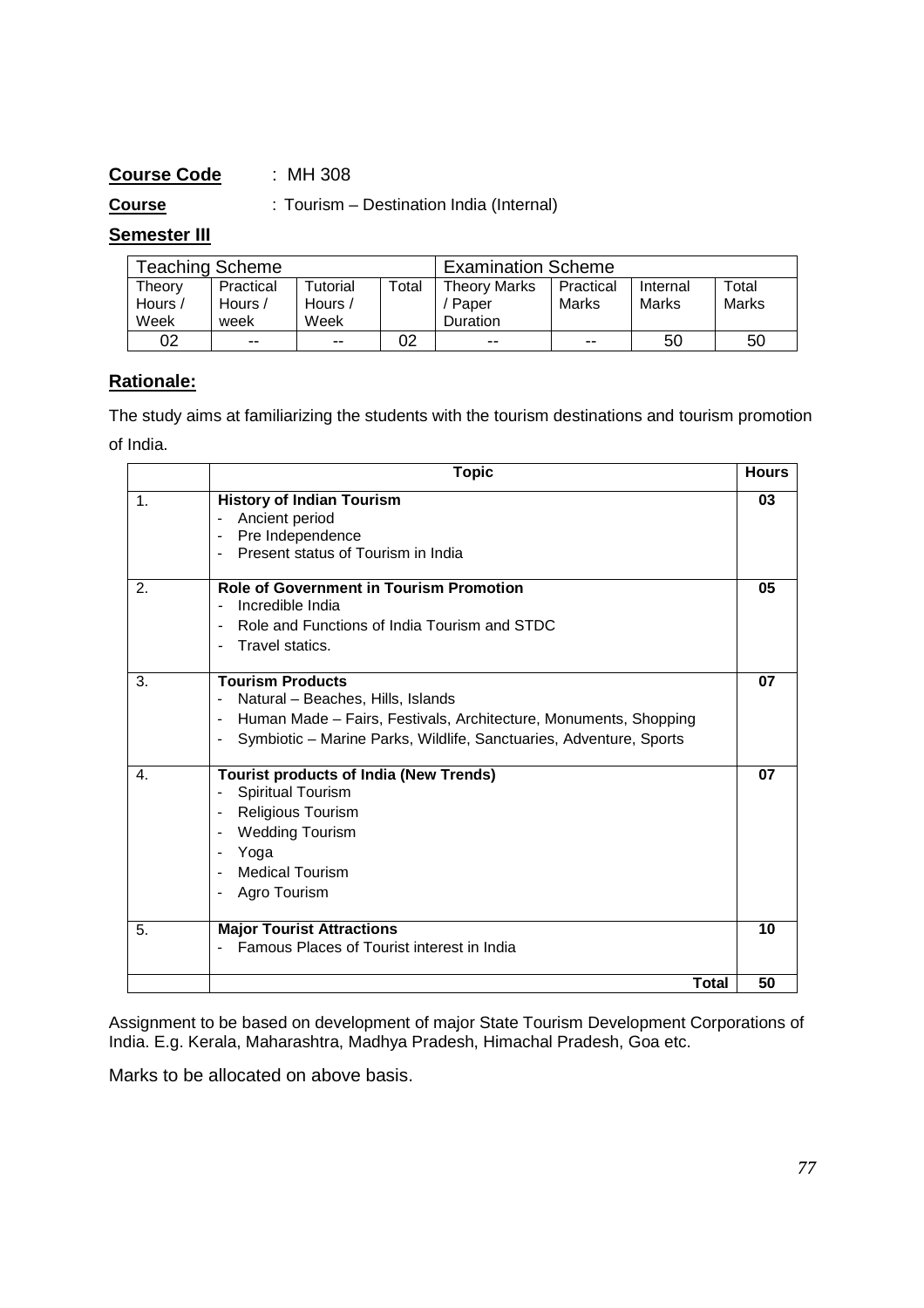- 1) India by Aruna Deshpande
- 2) Tourism by Romila Chawla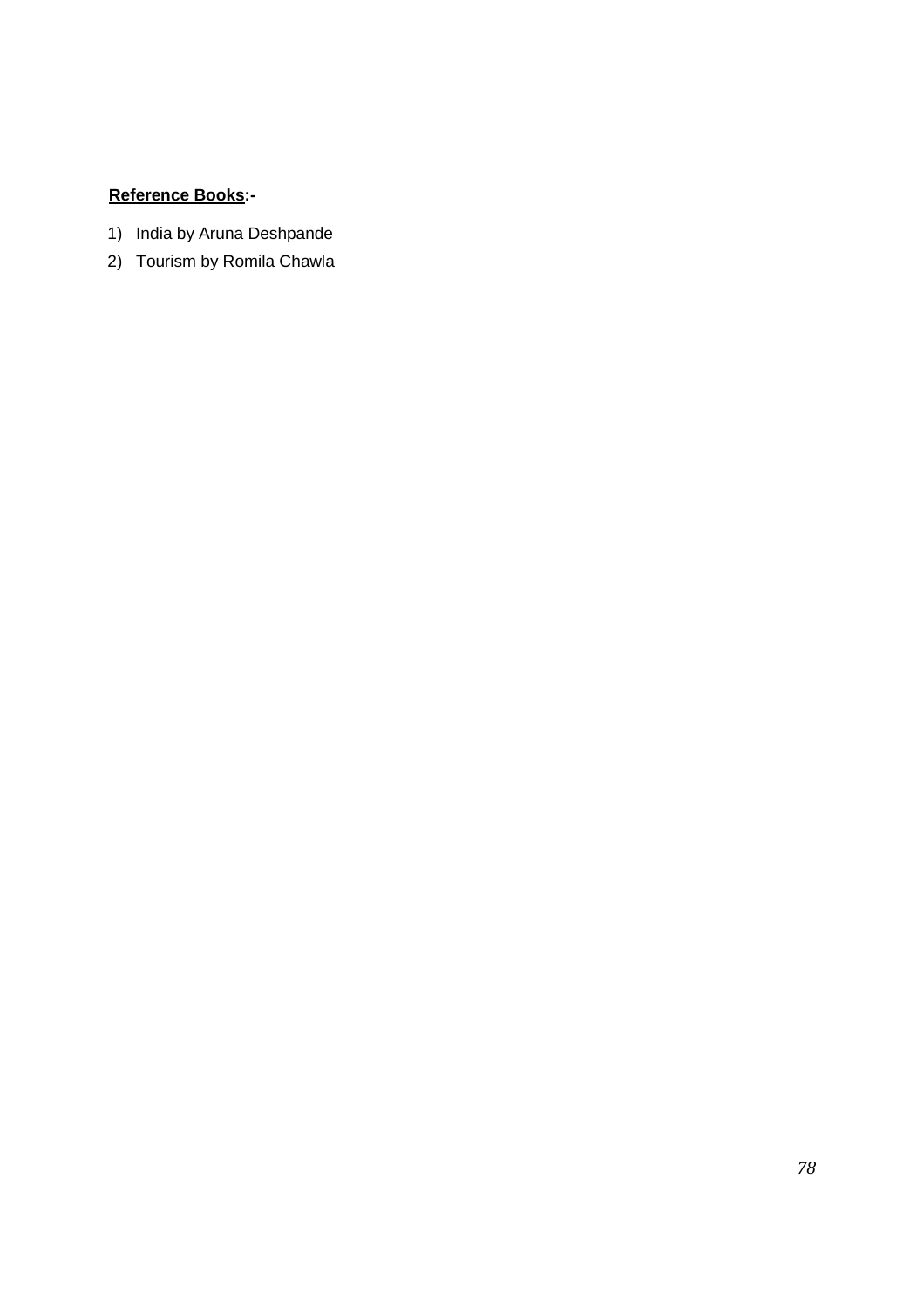# **SEMESTER FOUR**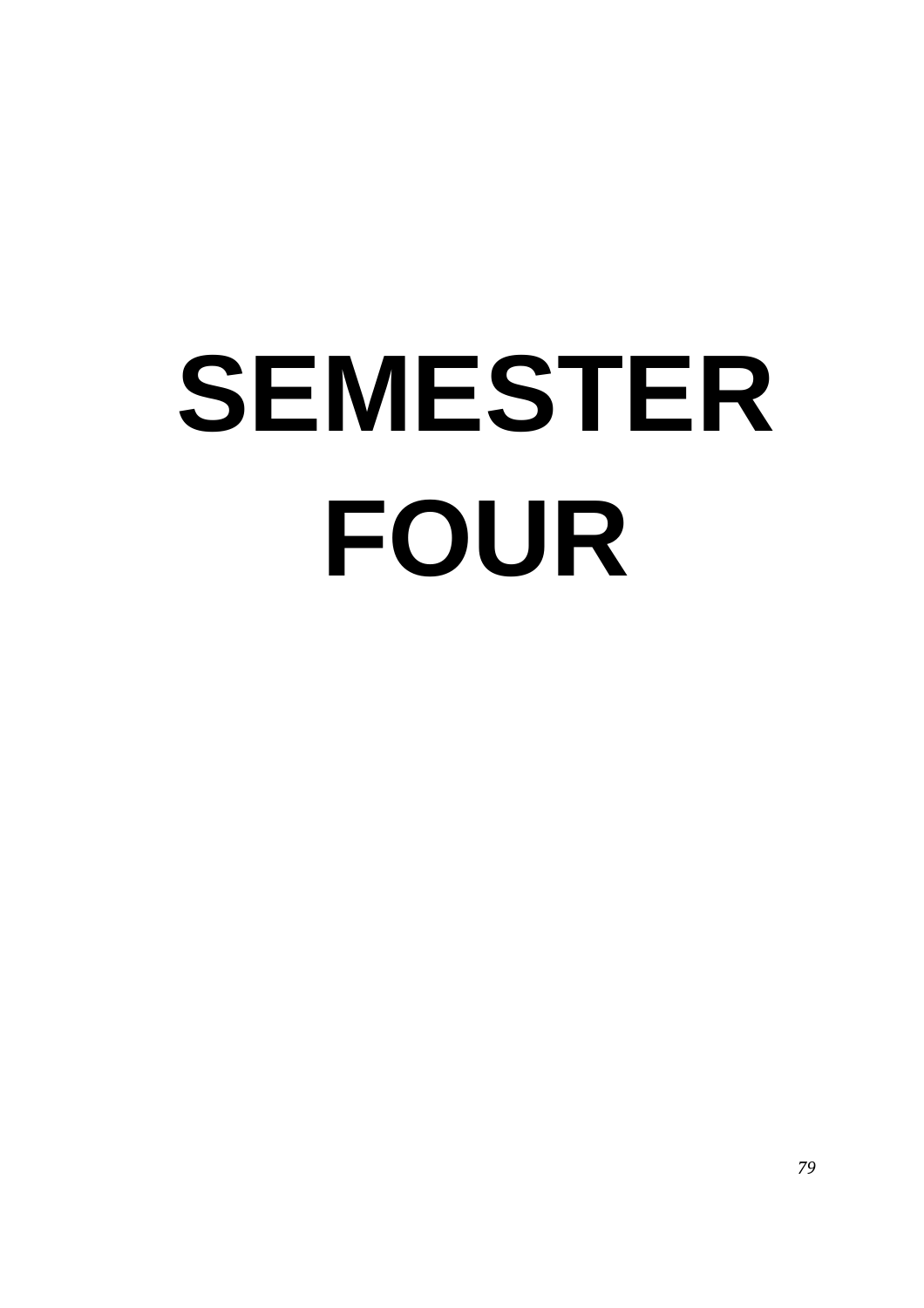# **Course Code** : MH 401 **Course** : Yield Management

# **Semester IV**

| Theory | Practical | Tutorial | $\tau$ otal | Theory<br>Marks | Practical | Internal | $\tau$ otal |
|--------|-----------|----------|-------------|-----------------|-----------|----------|-------------|
| Hours  | Hours     | Hours    |             | Paper           | Marks     | Marks    | Marks       |
| Week   | week      | Week     |             | <b>Duration</b> |           |          |             |
| 04     | $- -$     |          | 05          | 70              | $- -$     | 30       | 100         |

# **Rationale:**

The Syllabus of Yield Management aims at understanding the concept of yield management and applying the knowledge of the same in Hotel operations

|    | <b>Topic</b>                                                                                                                                                                                                                                                                                                                                                                                 | <b>Hours</b> |
|----|----------------------------------------------------------------------------------------------------------------------------------------------------------------------------------------------------------------------------------------------------------------------------------------------------------------------------------------------------------------------------------------------|--------------|
| 1. | <b>Introduction to Yield Management</b><br>Definition<br>$\blacksquare$<br>Concept and Importance<br>Application of Yield management in Hospitality Industry<br>Strategic approach to yield management                                                                                                                                                                                       | 06           |
| 2. | <b>Managing Demand and Capacity</b><br><b>Estimating Demand</b><br><b>Forecasting Demand</b><br>Allocation of Inventory and Managing Demand<br>$\qquad \qquad \blacksquare$<br>Managing Capacity (Overbooking/ Curtailment/ Cancellations/Walk outs<br>$\blacksquare$<br>$etc.$ )<br><b>Capacity Allocation</b>                                                                              | 10           |
| 3. | <b>Pricing Strategies and Yield management</b><br>Setting price-factors<br>Demand base pricing<br>$\blacksquare$<br>Competition base pricing<br>Sorting mechanism and rate fences                                                                                                                                                                                                            | 10           |
| 4. | <b>Yield Management Statistics</b><br>Computation of Yield In Front Office<br>o Potential Average Single Rate<br>o Potential Average Double Rate<br>o Multiple Occupancy Percentage<br>o Rate Spread<br>o Potential Average Rates.<br>o Room Rate Achievement factor<br>o Yield Statistic<br>o Equivalent Occupancy<br>o Required Non-Room Revenue per guest<br>Elements of Yield management | 10           |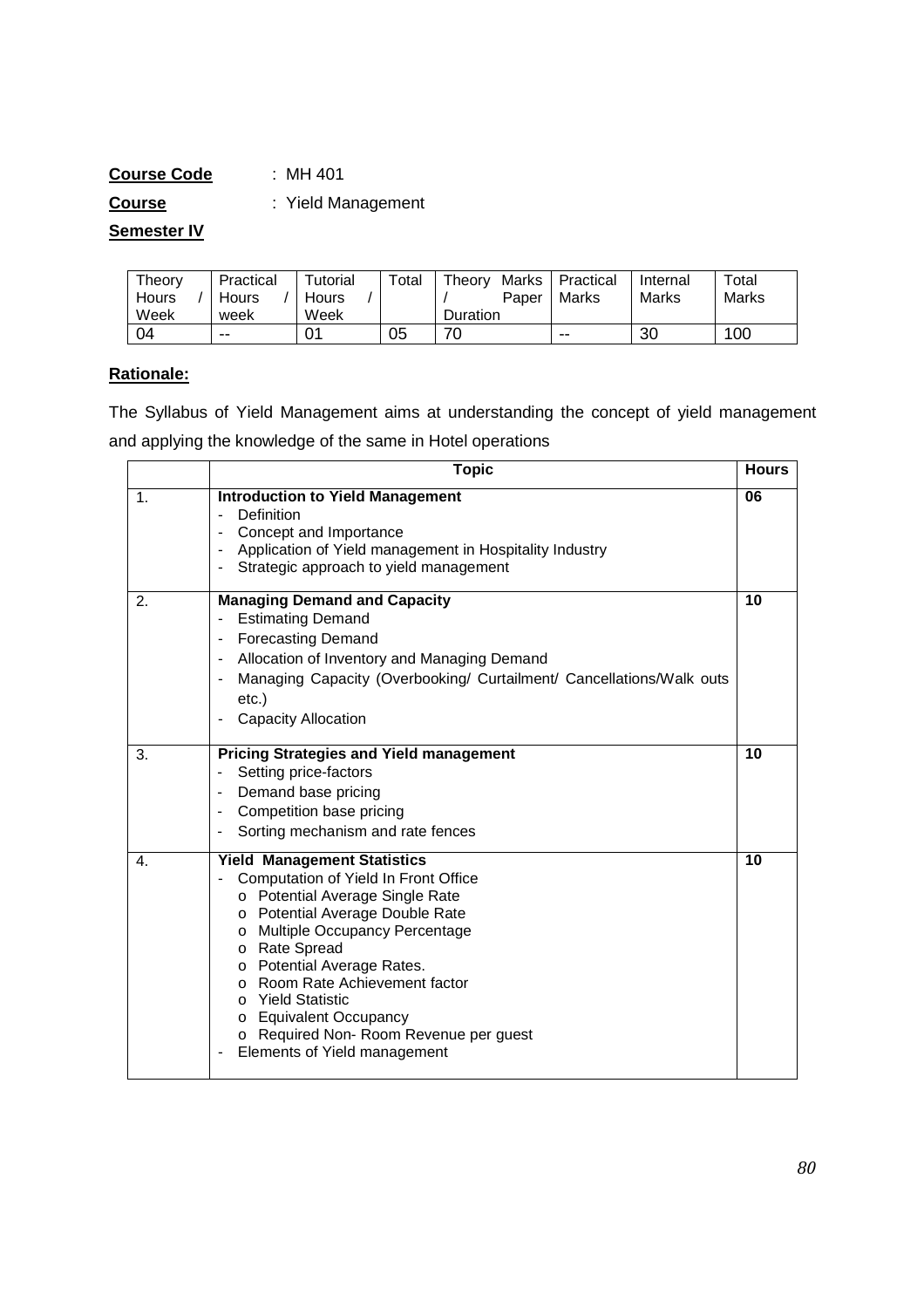| 5.             | <b>Controlling the Yield Management Process</b><br>- Framework to control Hotel Yield Management<br>- Demand Forecasting<br>- Room Inventory control<br>- The control Process-tracking- Checking, signaling, controlling and update | 10 |
|----------------|-------------------------------------------------------------------------------------------------------------------------------------------------------------------------------------------------------------------------------------|----|
| 6.             | <b>Yield Management in Food and Beverage Service</b><br>- Yield management tactics employed in F&B Operations<br>- Demand and Supply Managements<br>- Calculating Rev PASH for restaurant                                           | 10 |
| 7 <sub>1</sub> | <b>Yield Management in Food Production</b><br>- Standard Purchasing and Standard Yield<br>- Calculation of Standard yield<br>- Menu pricing as per the yield                                                                        | 08 |
|                | Total                                                                                                                                                                                                                               | 64 |

- 1. Hotel Front Office Management by James A. Bardi
- 2. Marketing for Hospitality & Tourism by Philip Kotler
- 3. Hotel Front Office Management by James A. Bardi
- 4. Revenue Management for Service Organization by Paul Rouse
- 5. Managing Front Office Operations by Michael L. Kasavana & Richard M. Brooks
- 6. Hotel Front Office Management by James A. Bardi
- 7. Front Office Management by S. K Bhatnagar
- 8. The Spread of Yield Management Practices by Fabiol S. Fodera
- 9. F & B Controls by Richard Kotas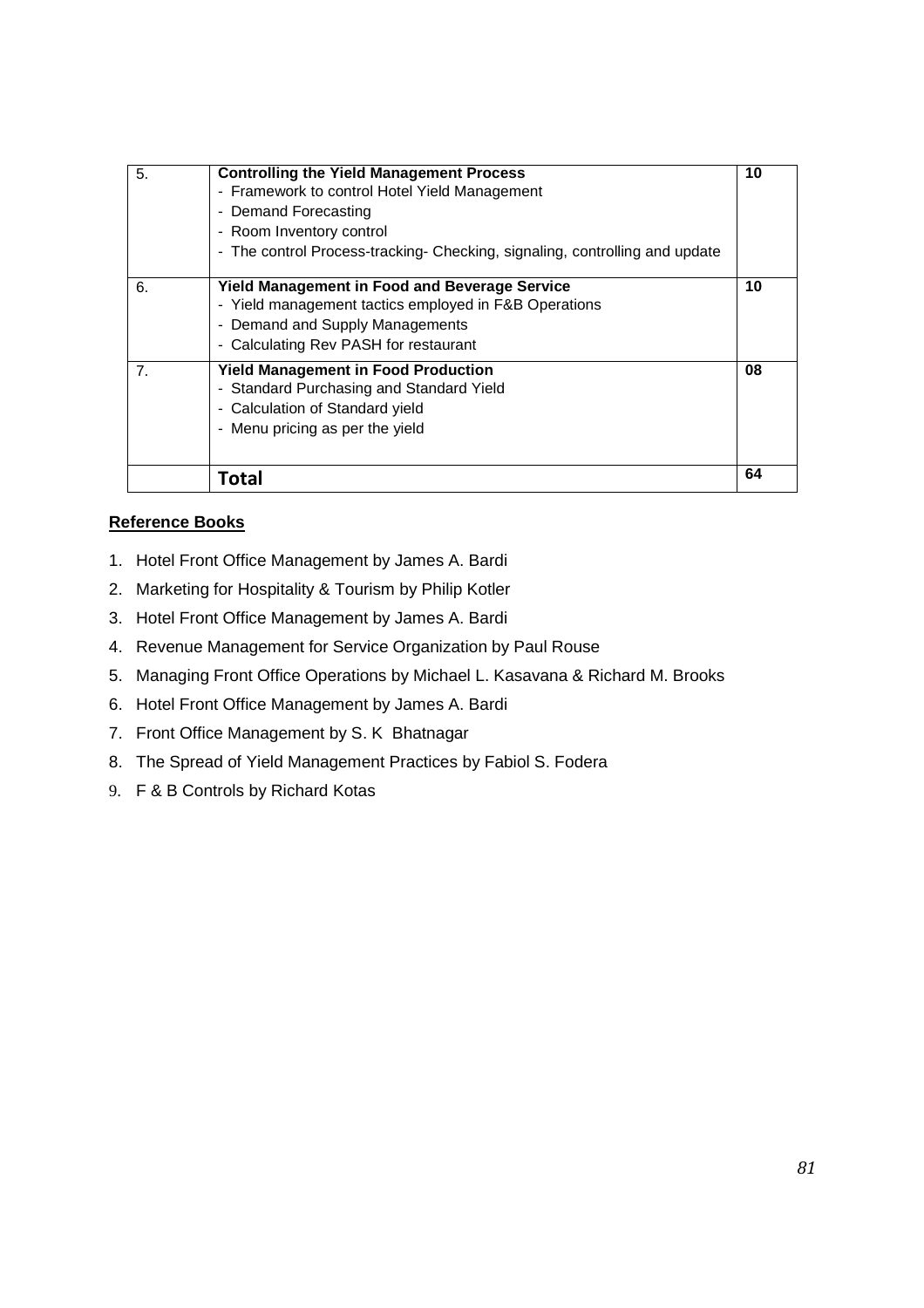# **Course Code** : MH 402

**Course** : Business Policies and Strategies

#### **Semester IV**

| Theory | Practical | $\tau$ utorial | Total | Marks<br>Theory | Practical | Internal | $\tau$ otal |
|--------|-----------|----------------|-------|-----------------|-----------|----------|-------------|
| Hours  | Hours     | <b>Hours</b>   |       | Paper           | Marks     | Marks    | Marks       |
| Week   | week      | Week           |       | <b>Duration</b> |           |          |             |
| 04     | $- -$     |                | 05    |                 | $- -$     | 30       | 100         |

# **Rationale:**

The Syllabus of Business Policies and Strategies aims at understanding the concept of managing business and the policies involved.

|    | <b>Topic</b>                                                                                                                                                                                                                                                      | <b>Hours</b> |
|----|-------------------------------------------------------------------------------------------------------------------------------------------------------------------------------------------------------------------------------------------------------------------|--------------|
| 1. | <b>Business Environment</b><br><b>Environment Appraisal</b><br>Organizational Appraisal                                                                                                                                                                           | 12           |
| 2. | <b>Business Competition</b><br>Understanding my customer and his Behaviour<br>$\overline{\phantom{a}}$<br>Demography, habits, culture<br><b>Business sustainability</b><br>$\overline{\phantom{a}}$                                                               | 12           |
| 3. | <b>Strategic Planning Process</b><br>Strategy formulation<br>$\overline{\phantom{a}}$<br>Corporate level strategies<br><b>Business level strategies</b>                                                                                                           | 12           |
| 4. | <b>Strategy Process in detail</b><br>Strategic Intent<br>Defining vision<br>Understanding mission<br>$\blacksquare$<br><b>Business model</b><br>$\blacksquare$<br>Goals and objectives<br>Strengths, Weakness, Opportunities, Threats<br>$\overline{\phantom{a}}$ | 16           |
| 5. | <b>Strategy Implementation</b><br>- Organization structures<br>- Structures for strategy<br>- Systems & Process for implementation<br>- Strategic Review                                                                                                          | 12           |
|    | <b>Total</b>                                                                                                                                                                                                                                                      | 64           |

- 1) Strategic Management and Business Policy by Azhar Kazmi
- 2) Globality by Arindham Bhattacharya
- 3) Strategy-Seeking & Securing Competitive Advantage by Micheal Porter
- 4) Competitive Strategy: Techniques for Analyzing Industries and Competitors by Micheal Porter **Course Code**  $\cdot$  MH 403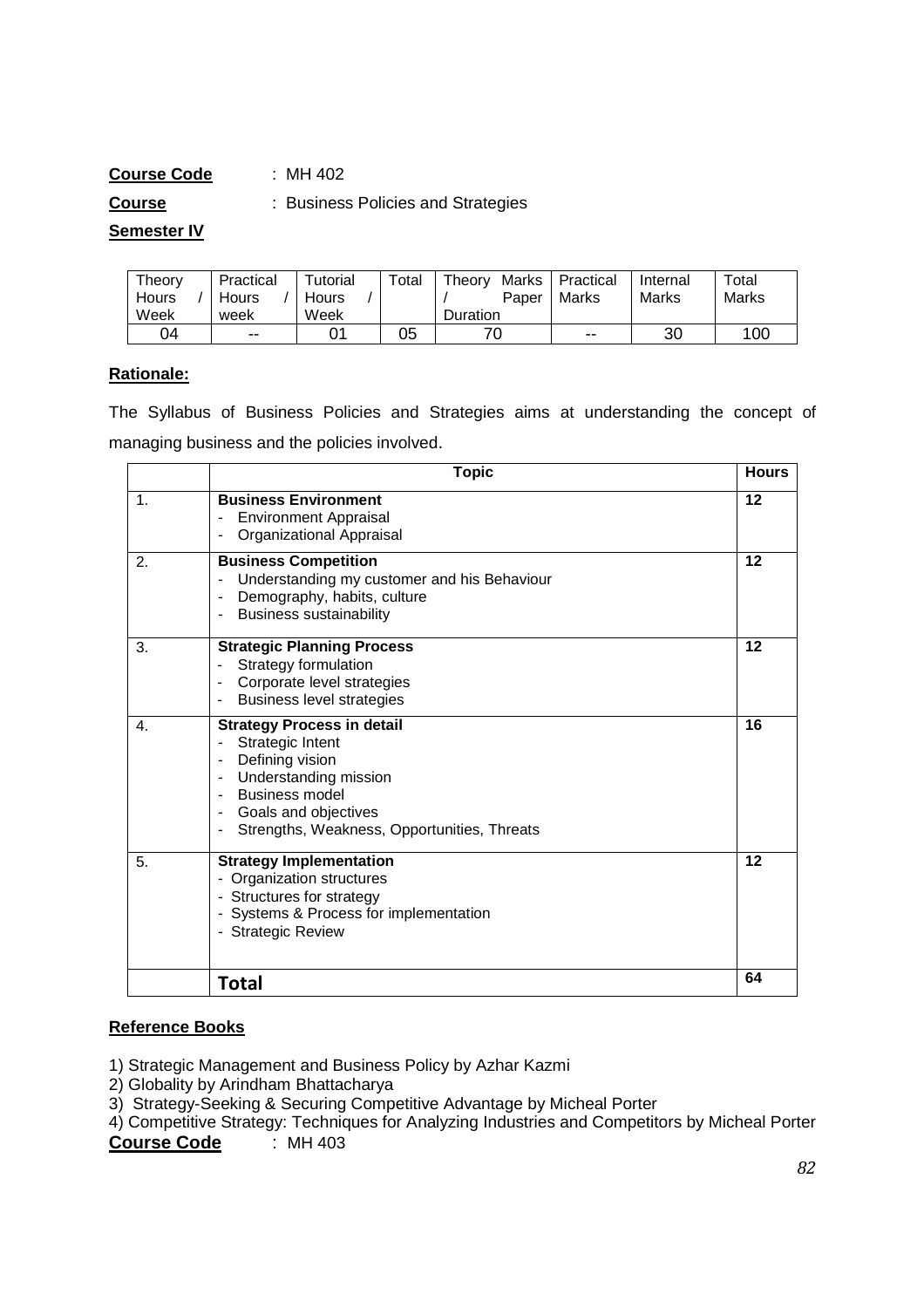# **Course** : Disaster Management

# **Semester IV**

| <b>Teaching Scheme</b> |              |          |       | <b>Examination Scheme</b> |                   |          |       |
|------------------------|--------------|----------|-------|---------------------------|-------------------|----------|-------|
| Theory                 | Practical    | Tutorial | Total | Theory                    | Marks   Practical | Internal | Total |
| Hours                  | <b>Hours</b> | Hours    |       | Paper                     | Marks             | Marks    | Marks |
| Week                   | week         | Week     |       | <b>Duration</b>           |                   |          |       |
| 04                     | $- -$        |          | 05    |                           | $- -$             | 30       | 100   |

#### **Rationale:**

This paper attempts to impart knowledge to the students about the concept of disaster management& its importance in the corporate world.

|    | <b>Topic</b>                                                                                                                                                                                                                                                                                                                                  | <b>Hours</b> |
|----|-----------------------------------------------------------------------------------------------------------------------------------------------------------------------------------------------------------------------------------------------------------------------------------------------------------------------------------------------|--------------|
| 1. | <b>Disaster Management</b><br>Meaning, Scope & Impact.<br>$\overline{\phantom{0}}$<br>Introduction, meaning<br>$\overline{\phantom{0}}$<br>Distinction between Hazard and disaster,<br>$\overline{\phantom{0}}$<br>terminology used in Disaster management,<br>Types of Disasters,<br>$\blacksquare$<br>Impact of Disasters<br>$\blacksquare$ | 10           |
| 2. | <b>Organization for Disaster Management</b><br>Organization at International Level, Yokohama strategy and plan of action for a<br>safer world, organization for Disaster management at Union Level, State level,<br>District Level, and Local Authorities                                                                                     | 12           |
| 3. | <b>National Disaster Management</b><br>Institutional Structure, Disaster Prevention/mitigation, Early Warning system,<br>Disaster preparedness, mitigation & Response, Human Resource Management                                                                                                                                              | 10           |
| 4. | <b>Man Made Disasters and Management:</b><br>Gas Leaks, Nuclear Radiation leaks, Terrorist attacks, Health Hazards, Accidents                                                                                                                                                                                                                 | 07           |
| 5. | <b>Coping with Man Made Disasters:</b><br>Human Errors, Pollutions, Air Pollution, Green House Gases, Social Problems,<br>Terrorism                                                                                                                                                                                                           | 06           |
| 6. | <b>Awareness and Motivation:</b><br>Vigilance, Motivation                                                                                                                                                                                                                                                                                     | 03           |
| 7. | <b>Training in Disaster Management</b><br>Objectives, Communication improves motivation, Target - Ministry/Department/<br>Cadre, Disaster Awareness in school, curriculum, Information, Education &<br><b>Communication Teamwork</b>                                                                                                          | 08           |
| 8. | Disaster prevention through Sustainable Development : Targets for Sustainable<br>Development                                                                                                                                                                                                                                                  | 04           |
| 9. | Legislations: National Calamity Management Act, Model State Disaster Management<br>Act                                                                                                                                                                                                                                                        | 04           |
|    | <b>Total</b>                                                                                                                                                                                                                                                                                                                                  | 64           |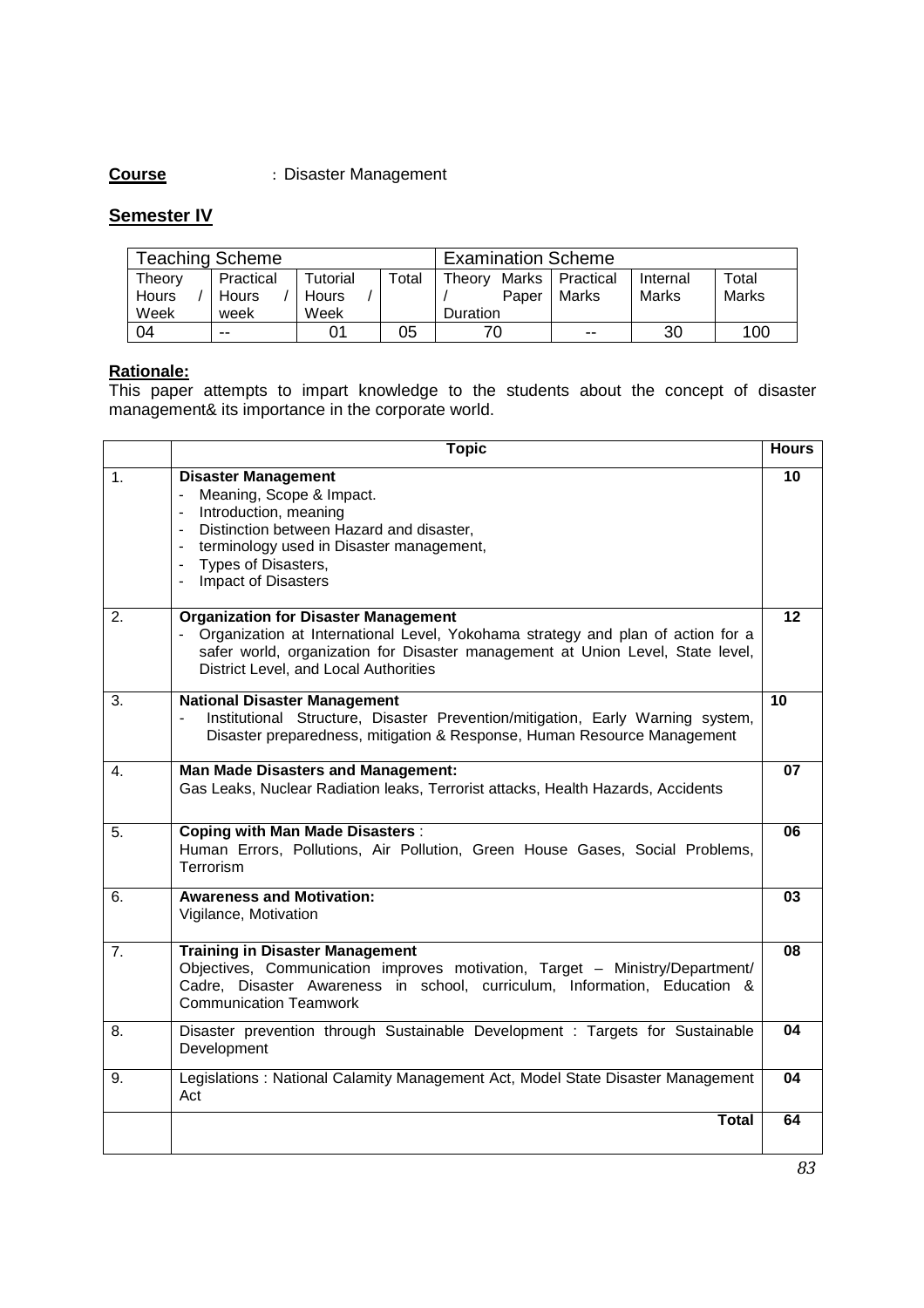- 1) Disaster Management by D.B.N. Murthy
- 2) Disaster Administration & Management by S.L. Goel
- 3) Disaster Management Act and Management by Dr. V.V. Ghanekar
- 4) Disaster Management by Ayaz Ahmed
- 5) Disaster Management by S.L. Goel and Ramkumar
- 6) Operational module; District Disaster Management plan (YASHDA, Pune)
- 7) Encyclopedia of Disaster Management, Vol 3 by S.L. Goel
- 8) Disaster Management by B. Narayan
- 9) Disaster Management by R.B. Singh
- 10) Environmental Geography by Savinder Singh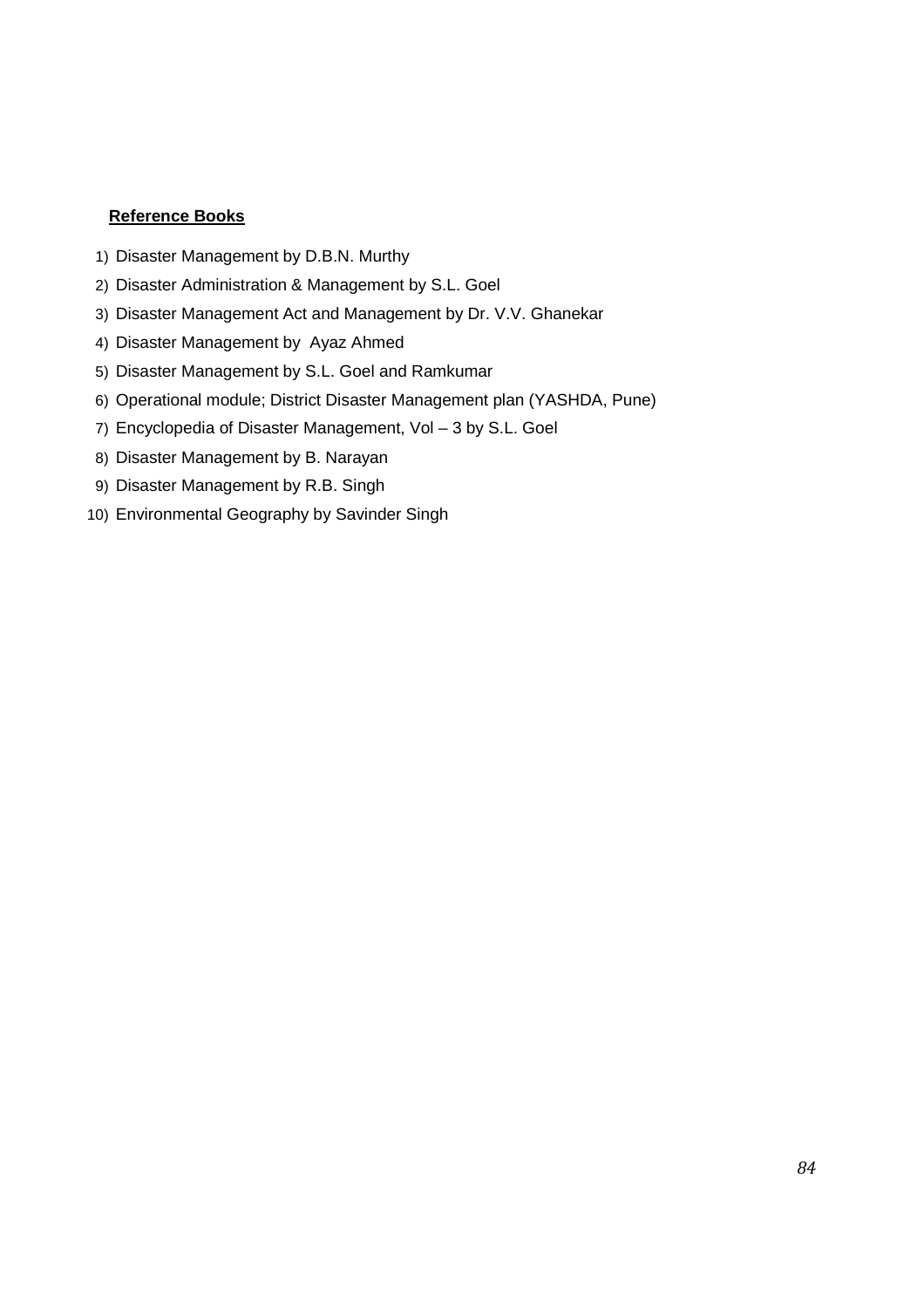# **Course Code** : MH 404

**Course** : Human Resources Management

# **Semester IV**

| Theory<br>Hours $\overline{a}$<br>Week | Practical<br>Hours /<br>week | Tutorial<br>Hours<br>Week | $\tau$ otal | <b>Theory Marks</b><br>Paper<br>Duration | Practical<br>Marks | Internal<br>Marks | Total<br>Marks |
|----------------------------------------|------------------------------|---------------------------|-------------|------------------------------------------|--------------------|-------------------|----------------|
| 04                                     | $\sim$ $\sim$                |                           | 05          | 70/3 Hours                               |                    | 30                | 100            |

#### **Rationale:**

This study of this subject will enable the students to understand the concepts of Human Resource Management as well as it applicability while interacting with the diverse workforce.

|    | <b>Topic</b>                                                                                                                                                                                                                                                                                                                                                                                                             | <b>Hours</b> |
|----|--------------------------------------------------------------------------------------------------------------------------------------------------------------------------------------------------------------------------------------------------------------------------------------------------------------------------------------------------------------------------------------------------------------------------|--------------|
| 1. | <b>Human Resources Management</b><br>Introduction and Importance-<br>Evolution<br>Difference between Personnel Management and HRM<br>Strategic HRM<br>Role of a HR Manager                                                                                                                                                                                                                                               | 08           |
| 2. | Human Resources Planning with reference to Star Hotels.<br>Objectives<br>$\blacksquare$<br>Importance-<br>$\overline{\phantom{a}}$<br><b>RP Process</b><br>Manpower<br>$\blacksquare$<br>Estimation<br>Job analysis<br>Job Description<br>$\blacksquare$<br>Job Specification. Recruitment<br>$\blacksquare$<br>Sources of Recruitment<br><b>Selection Process</b><br>Placement and Induction<br>Retention of Employees. | 10           |
| 3. | <b>Training and Development in Star Hotels</b><br>Objectives and Needs<br>$\blacksquare$<br><b>Training Process</b><br><b>Methods of Training</b><br><b>Tools and Aids</b><br>Evaluation of Training Programs.                                                                                                                                                                                                           | 08           |
| 4. | Career Planning- Succession Planning                                                                                                                                                                                                                                                                                                                                                                                     | 02           |
| 5. | <b>Performance Management System</b><br>Definition, Concepts and Ethics<br>$\overline{\phantom{a}}$<br>Different methods of Performance Appraisal followed in hotels.<br><b>Rating Errors</b><br>$\blacksquare$<br>Competency management                                                                                                                                                                                 | 08           |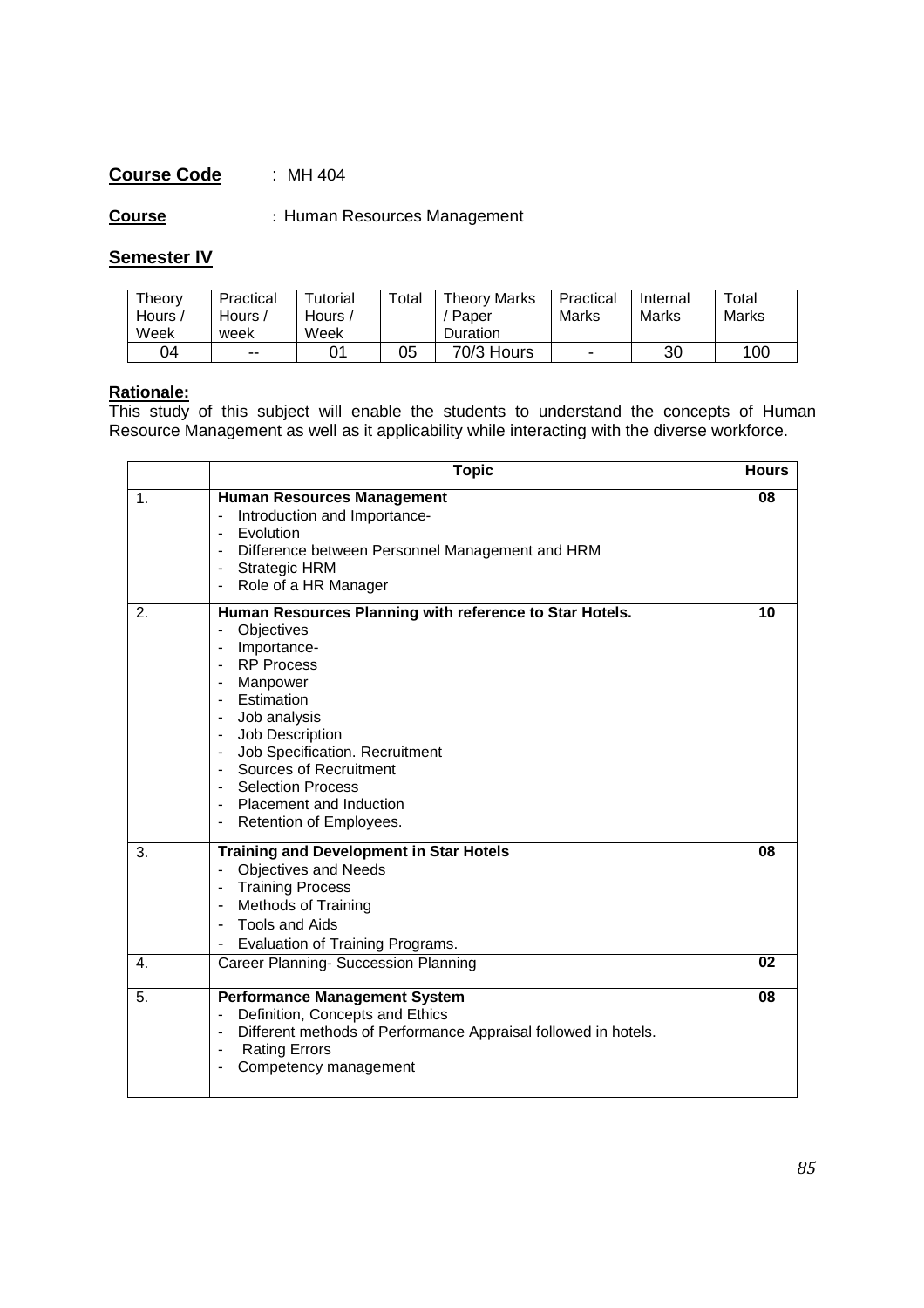| 6.             | <b>Compensation Management</b><br><b>Concepts and Components</b><br>Job Evaluation<br>$\overline{\phantom{a}}$<br>Incentives and Benefits.                                                                                                                                 | 08 |
|----------------|----------------------------------------------------------------------------------------------------------------------------------------------------------------------------------------------------------------------------------------------------------------------------|----|
| 7 <sub>1</sub> | <b>Productivity Management</b><br>Concepts<br>$\overline{\phantom{0}}$<br><b>TQM</b><br>$\overline{\phantom{a}}$<br>Kaizen<br><b>Quality Circles</b><br>$\overline{\phantom{0}}$                                                                                           | 06 |
| 8.             | <b>Industrial Relations</b><br>Grievance Procedure<br><b>Collective Bargaining</b><br>$\overline{\phantom{0}}$<br>Settlement of Disputes<br>$\blacksquare$                                                                                                                 | 06 |
| 9.             | <b>Retirement/Separation</b><br>Superannuation<br>$\overline{\phantom{a}}$<br><b>Voluntary Retirement Schemes</b><br>$\overline{\phantom{a}}$<br>Resignation<br>$\overline{\phantom{a}}$<br>Discharge<br>$\overline{\phantom{a}}$<br><b>Dismissal</b><br>Suspension-Layoff | 08 |
|                | <b>Total</b>                                                                                                                                                                                                                                                               | 64 |

- 1. Human Resources Management- Gary Dessler
- 2. Personnel Management C. B Mamoria
- 3. Managing Human Resources R.S. Dwiwedi
- 4. Human Resources Management-V.P.Michael
- 5. Human Resources Management Dr. P. C.Pardeshi
- 6. Human Resources Management Mirza & Zaiyadin
- 7. Human Resources Management L. M. Prasad
- 8. Human Resources Management Ashwathappa
- 9. Managing Human Resources Arun Monppa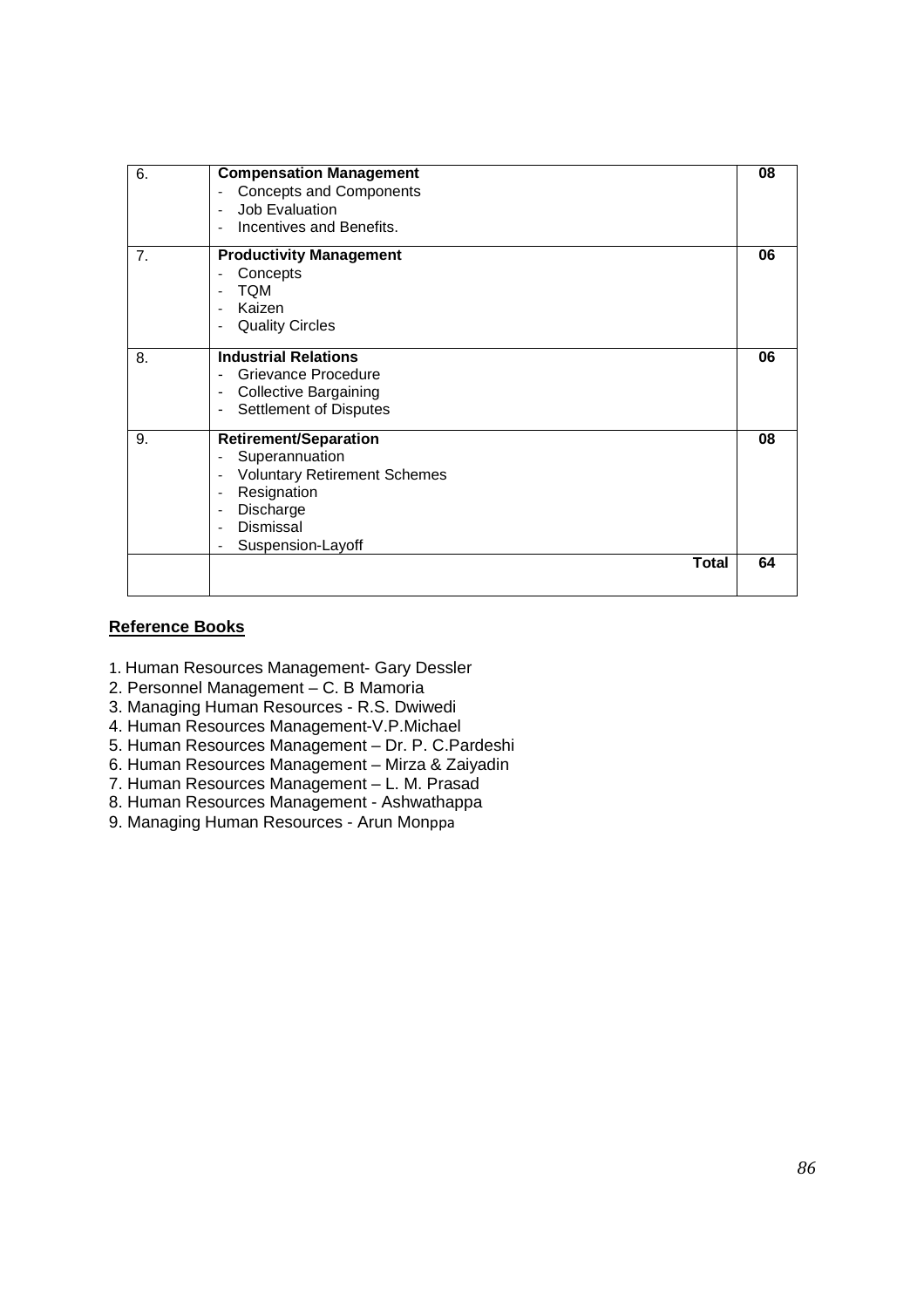| <b>Course Code</b> | :MH 405                    |
|--------------------|----------------------------|
| <b>Course</b>      | : Corporate Sustainability |
| <b>Semester IV</b> |                            |

| Theory  | Practical | Tutorial | Total | <b>Theory Marks</b> | Practical | Internal | Total |
|---------|-----------|----------|-------|---------------------|-----------|----------|-------|
| Hours / | Hours /   | Hours .  |       | Paper               | Marks     | Marks    | Marks |
| Week    | week      | Week     |       | <b>Duration</b>     |           |          |       |
| 04      | $- -$     |          | 05    | 70/3 Hours          | $- -$     | 30       | 100   |

# **Rationale:**

The Syllabus of Corporate Sustainability aims to enhance the understanding of the student with regards to the importance of key principles of sustainability of business operations in the corporate world so as to make the student more aware of the impact of the principles of corporate sustainability in his daily working environment.

|    | <b>Topic</b>                                                                                                                                                                                                                                                                                                                                                                                                                                                                 | <b>Hours</b> |
|----|------------------------------------------------------------------------------------------------------------------------------------------------------------------------------------------------------------------------------------------------------------------------------------------------------------------------------------------------------------------------------------------------------------------------------------------------------------------------------|--------------|
| 1. | <b>Principles of Sustainability</b><br>- Environment.<br>- Human Resources<br>- Corporate Social Responsibility<br>- Corporate Ethics & Governance                                                                                                                                                                                                                                                                                                                           | 08           |
| 2. | <b>Environment</b><br>- Sustainable development in the hospitality Industry - Introduction, scope<br>& need.<br>- Energy Efficiency.<br>- Waste Management.<br>- Water Conservation.<br>- Eco - Design in Hospitality Architecture.<br>- Sustainable food & Beverage Management.<br>- Communicating environmentally sustainable Initiatives.<br>- Hospitality Industry Environmental Management Systems and Strategies.<br>ISO 14001.<br>$\Omega$<br>FSMS 22000.<br>$\Omega$ | 20           |
| 3. | <b>Human Resources</b><br>- Human Resource Management - an overview<br>- Training as means of development.<br>- Incentive management strategies.<br>- Benchmarking Human Resources.<br>- Case study - Human Development initiatives undertaken by TATA's &<br>ITC.                                                                                                                                                                                                           | 12           |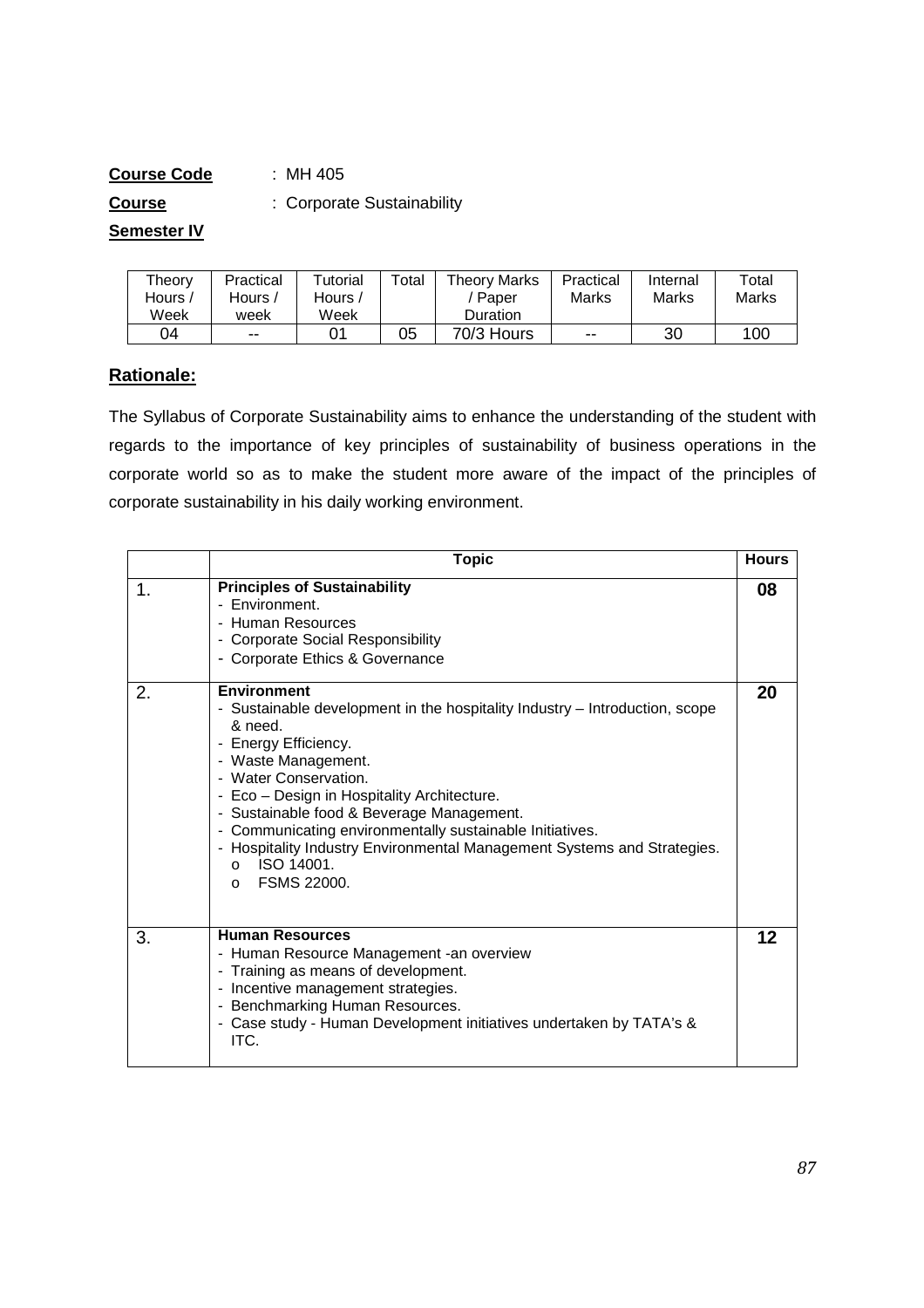|    | <b>Corporate Social Responsibility</b><br>- Corporate Social Responsibility - an Overview.<br>- CSR - Strategies & Implementation<br>- Managing CSR - Reporting & Auditing<br>- Case Study - CSR Initiatives undertaken by ITC & TATA's |    |
|----|-----------------------------------------------------------------------------------------------------------------------------------------------------------------------------------------------------------------------------------------|----|
| 5. | <b>Corporate Ethics</b><br>- Corporate Ethics & Governance - an Overview<br>- Impact of Corporate governance on Sustainability                                                                                                          | 12 |
|    | Tota                                                                                                                                                                                                                                    |    |

- 1) Sustainability in the Hospitality Industry Philip Sloan, Willy Legrand, Joseph S. Chen , Butterworth Heinemann
- 2) Corporate Social Responsibility Readings & cases in a global context, Routledge Publishers. Edited by Andrew Crane, Dirk Matten & Laura J. Spence.
- 3) The Business Guide to Sustainability Practical Strategies and tools for organizations, Dancy Hitchcock and Marsha Willard – Earthscan Publishers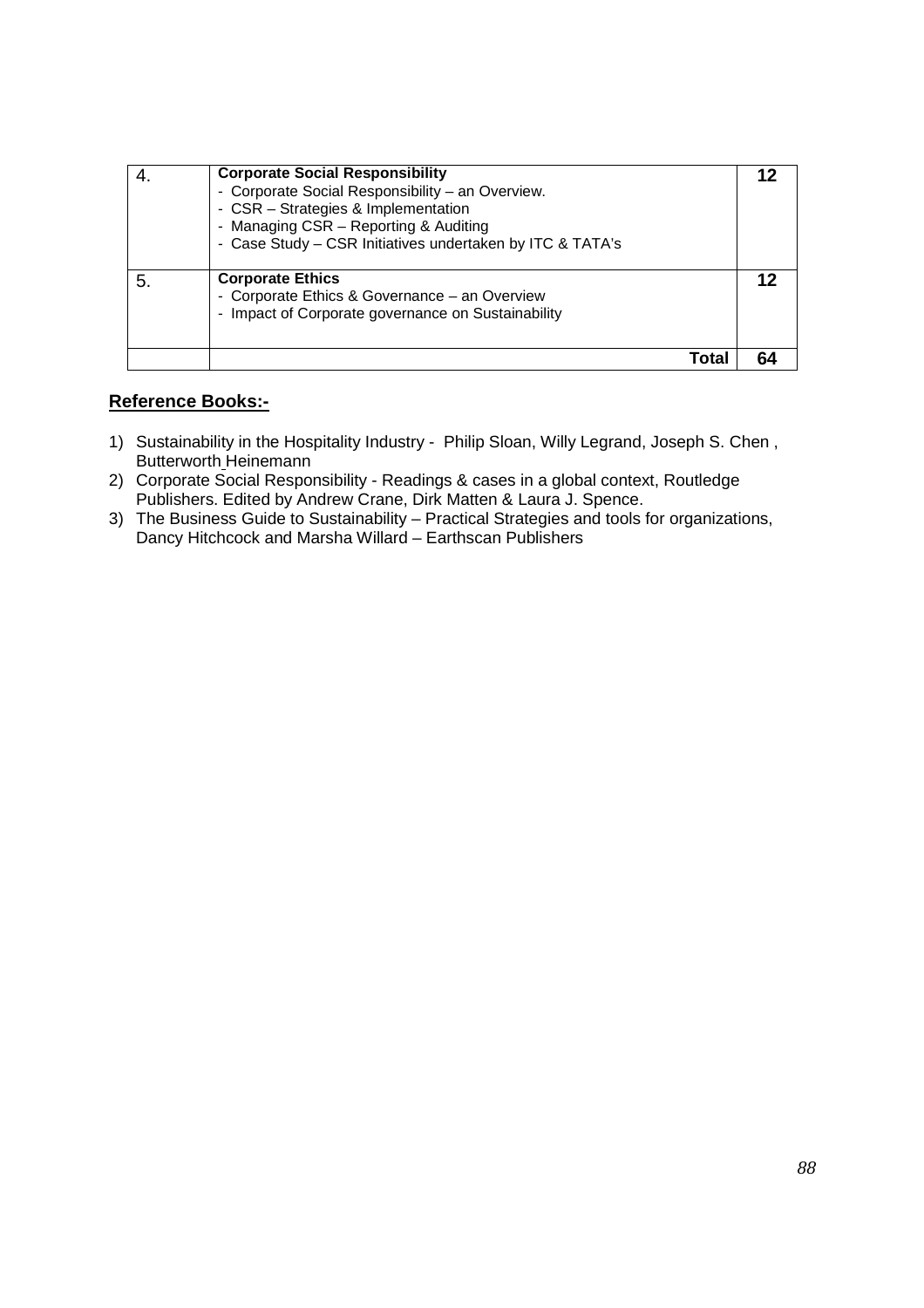# **Course Code** : MH 406

**Course** : Services Marketing

# **Semester IV**

| <b>Teaching Scheme</b> |           |                 |       | <b>Examination Scheme</b> |           |          |       |
|------------------------|-----------|-----------------|-------|---------------------------|-----------|----------|-------|
| Theorv                 | Practical | <b>Tutorial</b> | Total | Theory Marks              | Practical | Internal | Total |
| Hours /                | Hours /   | Hours /         |       | ' Paper                   | Marks     | Marks    | Marks |
| Week                   | week      | Week            |       | Duration                  |           |          |       |
| 04                     | $- -$     |                 | 05    | 70 / 3 Hours              | --        | 30       | 100   |

# **Rationale:**

The subject focuses on the concept of services, marketing & the various aims, objectives, techniques & importance of marketing of service products.

|               | Topic                                                                                                                                                                                                                                                                                                                                                                                                                                              | <b>Hours</b> |
|---------------|----------------------------------------------------------------------------------------------------------------------------------------------------------------------------------------------------------------------------------------------------------------------------------------------------------------------------------------------------------------------------------------------------------------------------------------------------|--------------|
| $\mathbf 1$ . | <b>Introduction / Foundation of Services Marketing</b><br><b>Concept of Services</b><br>Characteristics, classification designing of Services<br>$\overline{\phantom{a}}$<br>Importance of Services to the global economy.<br>$\blacksquare$<br>Blueprinting using technology developing human Resources and<br>$\frac{1}{2}$<br>building service aspirations.                                                                                     | 08           |
| 2.            | <b>Service Environment</b><br>Components of service environment - service scope<br>Its impact on customers / responses<br>Identification the correct service scope position strategy for<br>$\overline{\phantom{a}}$<br>different services.                                                                                                                                                                                                        | 08           |
| 3.            | <b>Buying Process for Services</b><br>Purchase Model for services.<br>Expectations of services by customers<br>Antecedents of customer expectations                                                                                                                                                                                                                                                                                                | 04           |
| 4.            | <b>Marketing mix in Services Marketing</b><br>7 P's of service marketing<br><b>Product Decision</b><br>$\blacksquare$<br><b>Pricing Strategies</b><br>$\blacksquare$<br>Distribution / Channel structure and options<br>$\overline{\phantom{a}}$<br>Franchising - benefits<br>$\circ$<br>Branding - benefits<br>$\circ$<br>Distribution Management (Customer focused)<br>$\circ$<br>Promotion of services<br>People, Physical Evidence and Process | 16           |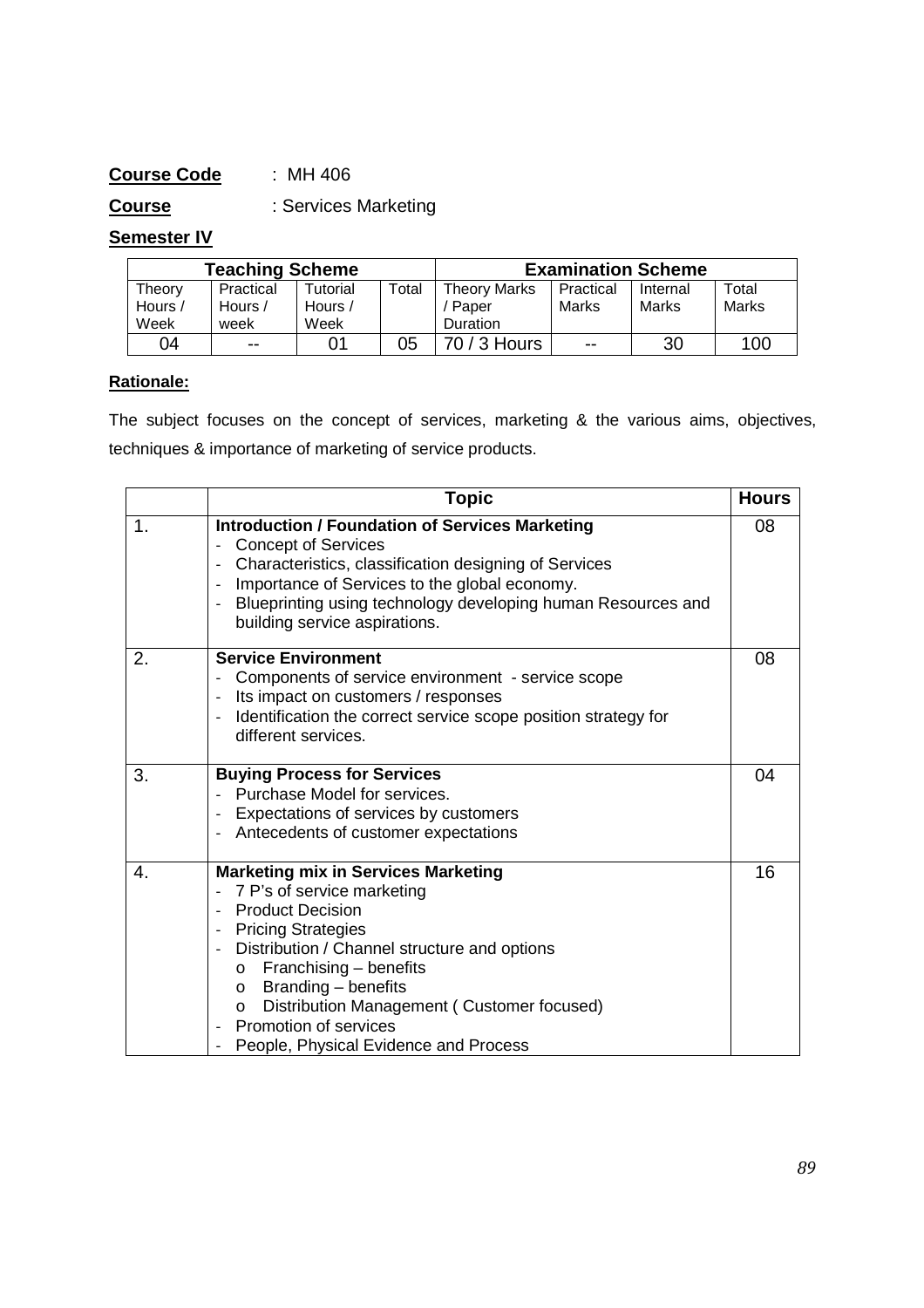| 5.             | <b>Effective Management of Service Marketing</b><br>Services life cycle<br>Methods of positioning services<br>$\blacksquare$<br>Internal marketing of services<br>$\blacksquare$<br>Market defender strategies (blocking, retaliation, adaptation)<br>$\Box$<br>External v/s Internal orientation of service strategy<br>$\omega$<br>Marketing supply through Market segmentation                                                                    | 10 |
|----------------|------------------------------------------------------------------------------------------------------------------------------------------------------------------------------------------------------------------------------------------------------------------------------------------------------------------------------------------------------------------------------------------------------------------------------------------------------|----|
| 6.             | <b>Delivery of Quality Service</b><br>Cause of service quality gaps<br>Customer expectation v/s perceived service gap.<br>$\overline{\phantom{a}}$<br>Factors and technology to resolve this gap<br>$\overline{\phantom{a}}$<br>Service performance gap<br>Key factors for closing the gap<br>$\overline{\phantom{a}}$<br>Promise v/s Delivery Gap<br>$\blacksquare$<br>Developing appropriate and effective communication about<br>service quality. | 08 |
| 7 <sub>1</sub> | Marketing of services with special reference to<br><b>Financial services</b><br>$\blacksquare$<br><b>Health services</b><br>$\blacksquare$<br>Public utility services<br>$\overline{\phantom{a}}$<br><b>Educational services</b><br>$\blacksquare$<br>Hospitality services (Hotels, travel / tourism)                                                                                                                                                | 10 |
|                | Total                                                                                                                                                                                                                                                                                                                                                                                                                                                | 64 |

#### **Case study**

20 marks should be allotted to case studies above topics. It helps in application of concept learned and understood by the student. (Instead of a theoretical question a case study could be asked)

- 1) Marketing Management Mahajan and Saxena
- 2) Fundamentals of Marketing Stanton
- 3) Services Marketing Kenneth Clow / David Kurtz
- 4) Marketing Management Philip Kotler
- 5) Service Marketing S. M. Jha
- 6) The Essence of Marketing A. Payne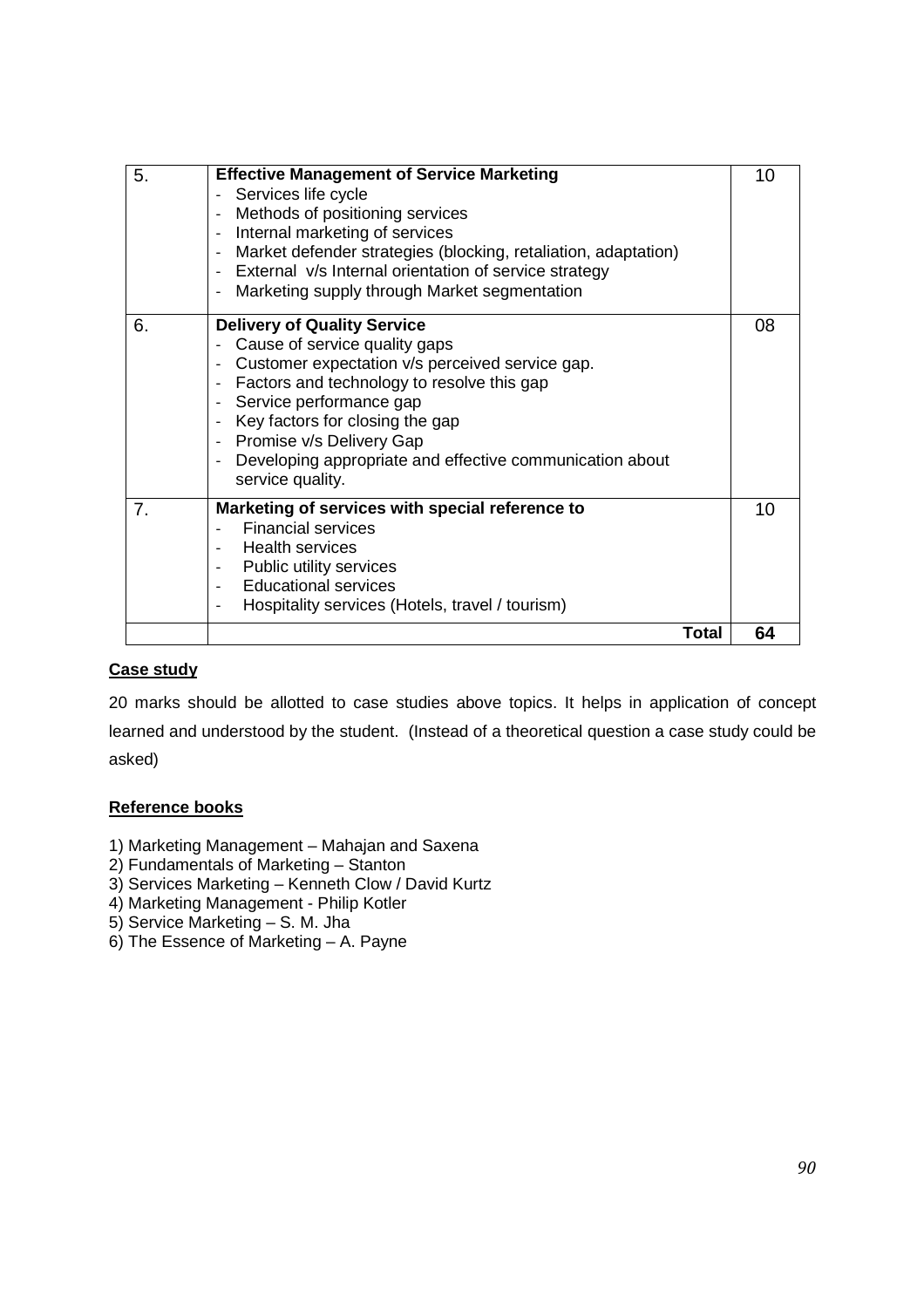# **Course Code** : MH 407 **Course** : Green Practices in Hospitality Industry (Internal)

# **Semester IV**

| Theory | Practical | Tutorial | Total | <b>Theory Marks</b> | Practical | Internal | Total        |
|--------|-----------|----------|-------|---------------------|-----------|----------|--------------|
| Hours  | Hours,    | Hours /  |       | Paper               | Marks     | Marks    | <b>Marks</b> |
| Week   | week      | Week     |       | Duration            |           |          |              |
| 02     | $- -$     | $- -$    | 02    | $- -$               | $- -$     | 50       | 50           |

# **Rationale:**

This subject aims to make the students aware of the various green practices or in other words environmentally friendly practices being carried out in hotels today.

|               | <b>Topic</b>                                                                                                                                                                                                                                                                                                                                                                                                                                                 | <b>Hours</b> |
|---------------|--------------------------------------------------------------------------------------------------------------------------------------------------------------------------------------------------------------------------------------------------------------------------------------------------------------------------------------------------------------------------------------------------------------------------------------------------------------|--------------|
| $\mathbf 1$ . | <b>Employee Environmental Education</b><br>Workshops to train employees in environment-friendly practices<br>Making sustainability a part of daily routine of employees<br>$\blacksquare$                                                                                                                                                                                                                                                                    | 03           |
| 2.            | <b>Waste Minimization</b><br>Organic composting<br>Dumpster monitoring (segregation of dry & wet garbage)<br>Recycling (e.g. Individual newspapers not sent to rooms, use of bulk<br>$\blacksquare$<br>soap & shampoo dispensers in guest room bathrooms, using recycled<br>paper products like bags, coasters etc)<br>Alternatives to plastic bottled water<br>Achieving close to zero-solid waste<br>$\blacksquare$<br>Sustainable food & beverage options | 05           |
| 3.            | <b>Eco-purchasing</b><br>Environmentally preferred suppliers<br>Environmentally preferred products<br>Elimination of Styrofoam packaging<br>$\qquad \qquad \blacksquare$                                                                                                                                                                                                                                                                                     | 04           |
| 4.            | <b>Energy &amp; Water Conservation</b><br>- Environment-friendly HVAC units<br>- Skylights to save energy<br>- High efficiency lighting in guest-rooms & public areas<br>- Solar panels<br>- Occupancy sensors<br>- Water conservation fixtures<br>- Preventive maintenance                                                                                                                                                                                  | 06           |
| 5.            | Landscaping<br>Chemical-free landscaping<br>Smart irrigation practices<br>-                                                                                                                                                                                                                                                                                                                                                                                  | 02           |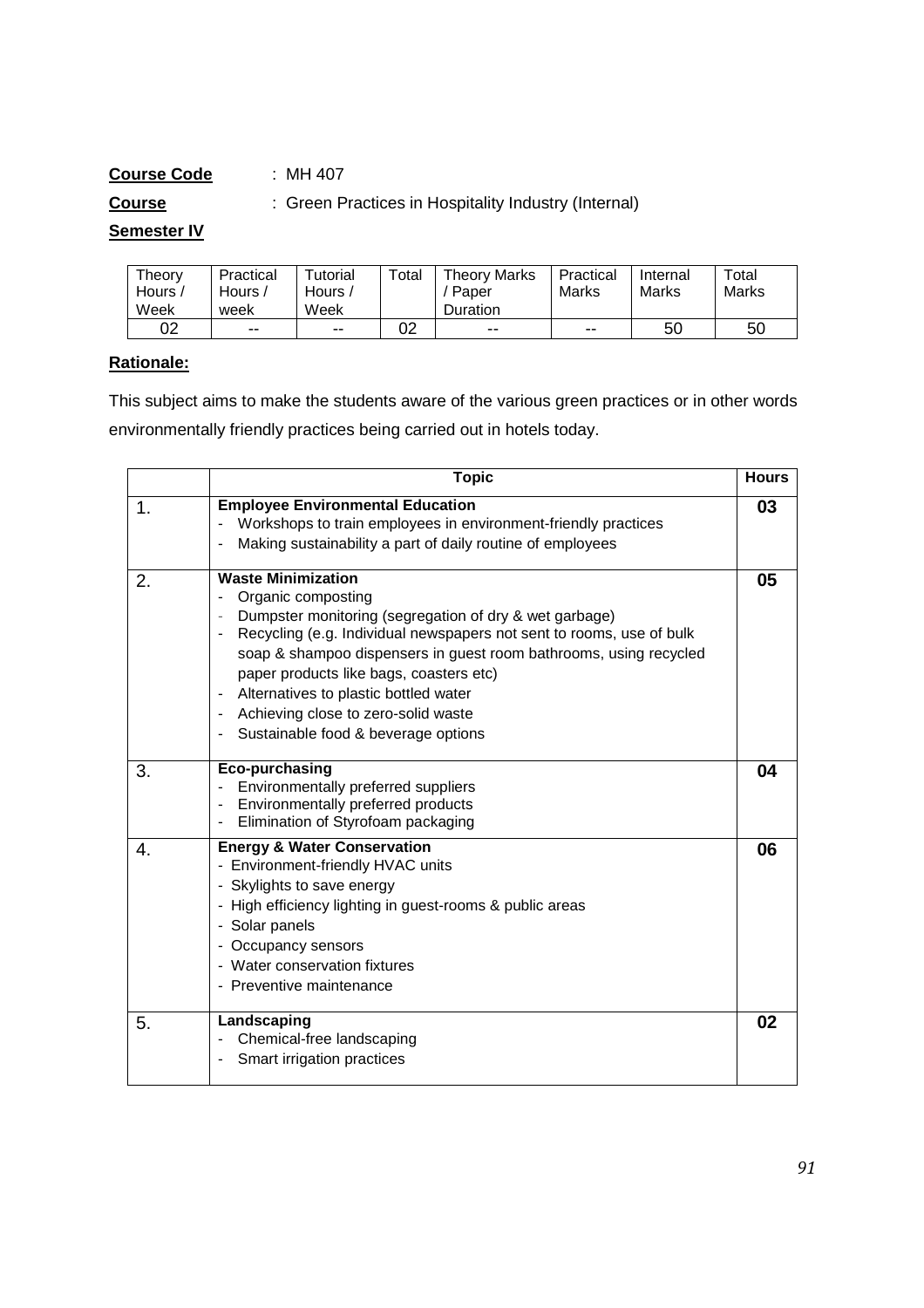| 6.             | <b>Green Housekeeping</b><br>Use of environment-friendly cleaning products to clean property<br>Integrated Pest-Management services<br>$\overline{\phantom{0}}$<br>Tent cards in rooms informing guests about alternate day linen changing<br>$\blacksquare$ | 04 |
|----------------|--------------------------------------------------------------------------------------------------------------------------------------------------------------------------------------------------------------------------------------------------------------|----|
| 7 <sub>1</sub> | <b>Green Banqueting</b><br>E-invites<br>Carbon credits<br>Bus facility for participants instead of pick-up cars<br>$\blacksquare$<br>Green menu-organic & locally procured food<br>$\blacksquare$                                                            | 04 |
| 8.             | International certifications of green practices<br>Eco-leaf rating<br>$\blacksquare$<br>Green Globe rating<br>$\blacksquare$<br>Green Key rating<br>$\blacksquare$<br>Nordic Swan rating<br>$\blacksquare$<br><b>LEEDS</b><br>$\blacksquare$                 | 04 |
|                | Total                                                                                                                                                                                                                                                        | 32 |

Note- This subject can be taught by means of-

- Field Visits
- Projects
- Presentations
- Assignments

Marks to be assigned on the above basis.

- 1. Environmental Nature Based Tourism By Kunal Chatopadhay
- 2. Environment Security & Tourism Development in South Asia-V. Pandae
- 3. Environment Education-K. K. Shrivastava
- 4. Environmental Management for Hotels David Kirk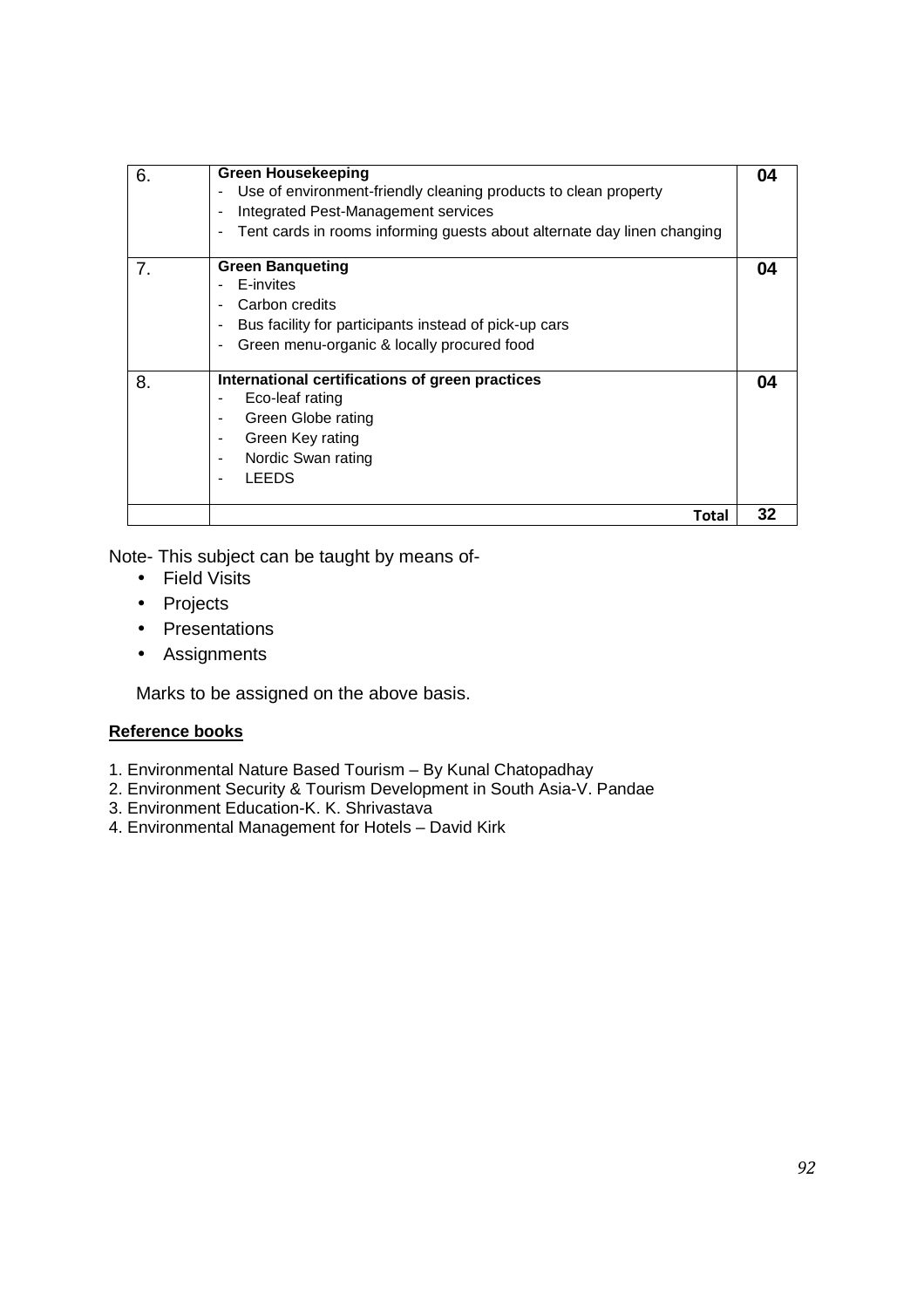# **Course Code** : MH 408 (Internal)

**Course** : Psychology- Hospitality Perspective

# **Semester IV**

| <b>Teaching Scheme</b> |           |                      |       | <b>Examination Scheme</b> |               |          |       |
|------------------------|-----------|----------------------|-------|---------------------------|---------------|----------|-------|
| Theorv                 | Practical | Tutorial             | ™otal | Theory Marks              | Practical     | Internal | Total |
| Hours /                | Hours /   | Hours $\overline{a}$ |       | Paper                     | Marks         | Marks    | Marks |
| Week                   | week      | Week                 |       | Duration                  |               |          |       |
| 02                     | $- -$     | $- -$                |       | $- -$                     | $\sim$ $\sim$ | 50       | 50    |

#### **Objectives:**

At the end of this module the student should be able to successfully address the following questions-

- 1. What are the design and delivery implications of the psychological approaches for hospitality, leisure and tourism services?
- 2. In what circumstances are consumers likely to attribute more credibility to internal information than external information sources and vice versa?
- 3. When are customers likely to use a "decision rule"?
- 4. How might the experiences of consumers and employees be used to monitor and improve customer satisfaction levels?

|             | <b>Topic</b>                                                                                                                                                                                                                                                                                                                            | <b>Hours</b> |
|-------------|-----------------------------------------------------------------------------------------------------------------------------------------------------------------------------------------------------------------------------------------------------------------------------------------------------------------------------------------|--------------|
| $\mathbf 1$ | <b>Tourist Behavior- Understanding the Hospitality Consumer</b><br>Attitudes, emotions and information processing<br>Building foundations for the understanding of psychology of Tourism,<br>$\overline{a}$<br>Hospitality and Leisure<br>Understanding tourist experience through Mindfulness theory                                   | 10           |
| 2.          | <b>Measuring Customer Satisfaction in Tourism Industry</b><br>Processes and Performances of Tourist Dissatisfaction<br>Evaluation of alternatives and choice: Decision Strategies and Tourism<br>Evaluation<br><b>Experience and Satisfaction</b>                                                                                       | 08           |
| 3.          | <b>Motivation and Learning of Tourists</b><br>The influence of consumers on personality, lifestyle, perceptions and<br>purchase motives<br>Models of purchase decision-making processes<br>Determinants of Tourists Motivation                                                                                                          | 08           |
| 4.          | <b>Marketing Behavior in Tourism and Hospitality</b><br>Models of Tourist Behavior<br>The psychology of purchasing and Consumption<br>Market Classification in Hospitality, Leisure and Tourism Industry<br>$\overline{\phantom{a}}$<br>Procedures and Processes for delivery and assuring customer service<br>$\overline{\phantom{a}}$ | 06           |
|             | Total                                                                                                                                                                                                                                                                                                                                   | 32           |